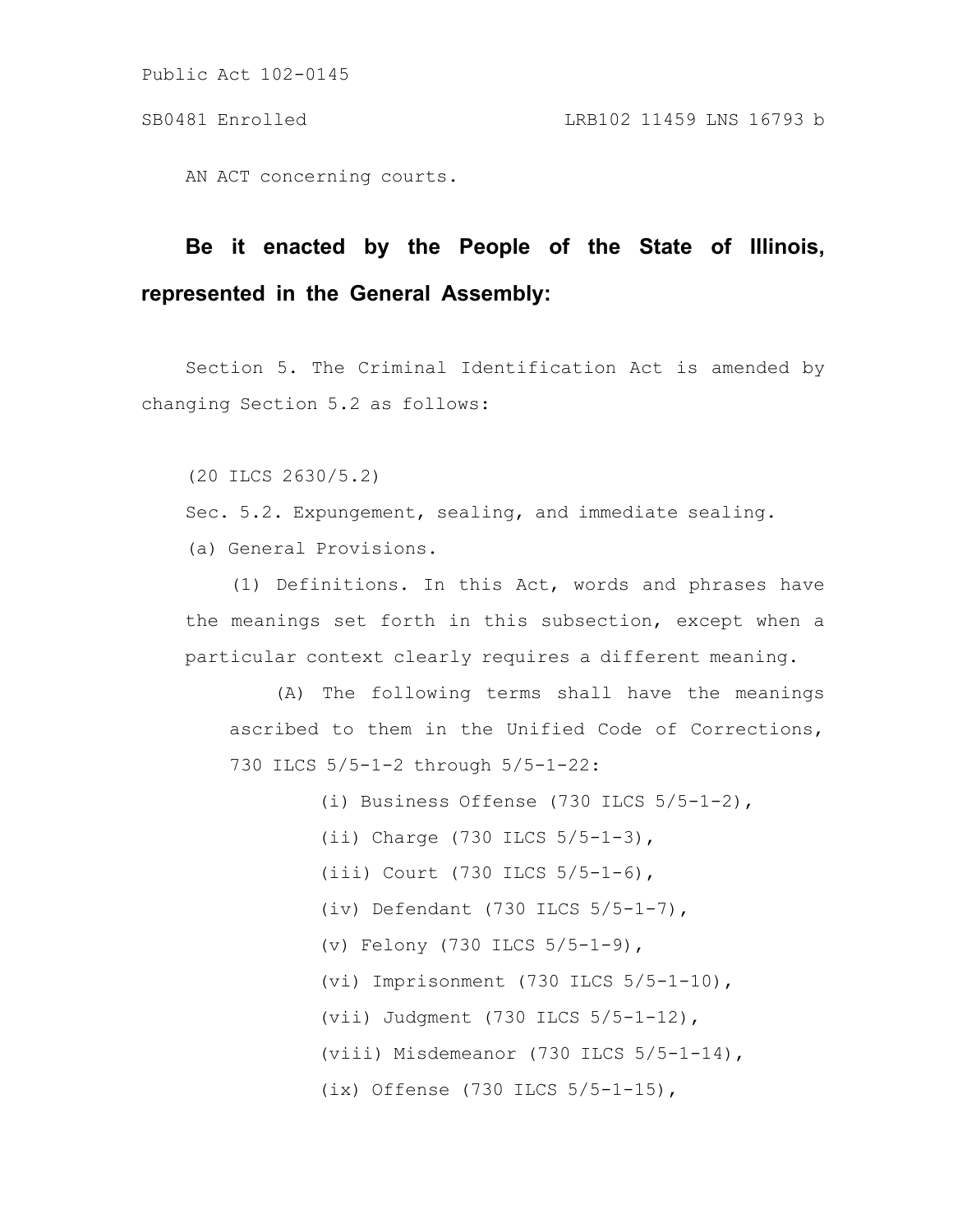(x) Parole (730 ILCS 5/5-1-16), (xi) Petty Offense (730 ILCS 5/5-1-17), (xii) Probation (730 ILCS 5/5-1-18), (xiii) Sentence (730 ILCS 5/5-1-19), (xiv) Supervision (730 ILCS 5/5-1-21), and (xv) Victim (730 ILCS 5/5-1-22).

(B) As used in this Section, "charge not initiated by arrest" means a charge (as defined by 730 ILCS 5/5-1-3) brought against a defendant where the defendant is not arrested prior to or as a direct result of the charge.

(C) "Conviction" means a judgment of conviction or sentence entered upon a plea of guilty or upon a verdict or finding of guilty of an offense, rendered by a legally constituted jury or by a court of competent jurisdiction authorized to try the case without a jury. An order of supervision successfully completed by the petitioner is not a conviction. An order of qualified probation (as defined in subsection (a)(1)(J)) successfully completed by the petitioner is not a conviction. An order of supervision or an order of qualified probation that is terminated unsatisfactorily is a conviction, unless the unsatisfactory termination is reversed, vacated, or modified and the judgment of conviction, if any, is reversed or vacated.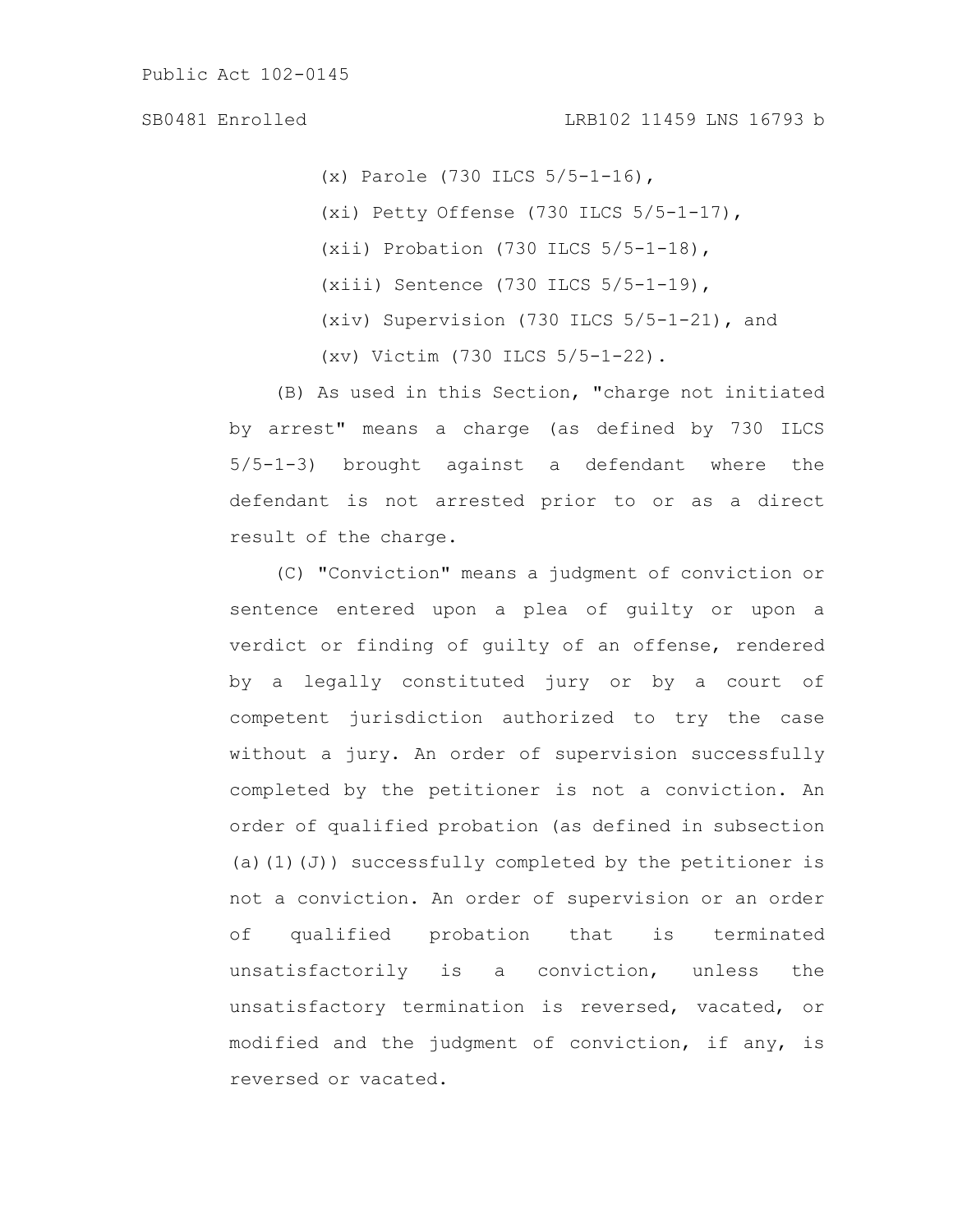(D) "Criminal offense" means a petty offense, business offense, misdemeanor, felony, or municipal ordinance violation (as defined in subsection (a)(1)(H)). As used in this Section, a minor traffic offense (as defined in subsection (a)(1)(G)) shall not be considered a criminal offense.

(E) "Expunge" means to physically destroy the records or return them to the petitioner and to obliterate the petitioner's name from any official index or public record, or both. Nothing in this Act shall require the physical destruction of the circuit court file, but such records relating to arrests or charges, or both, ordered expunged shall be impounded as required by subsections  $(d)$  (9)(A)(ii) and (d)(9)(B)(ii).

(F) As used in this Section, "last sentence" means the sentence, order of supervision, or order of qualified probation (as defined by subsection (a)(1)(J)), for a criminal offense (as defined by subsection (a)(1)(D)) that terminates last in time in any jurisdiction, regardless of whether the petitioner has included the criminal offense for which the sentence or order of supervision or qualified probation was imposed in his or her petition. If multiple sentences, orders of supervision, or orders of qualified probation terminate on the same day and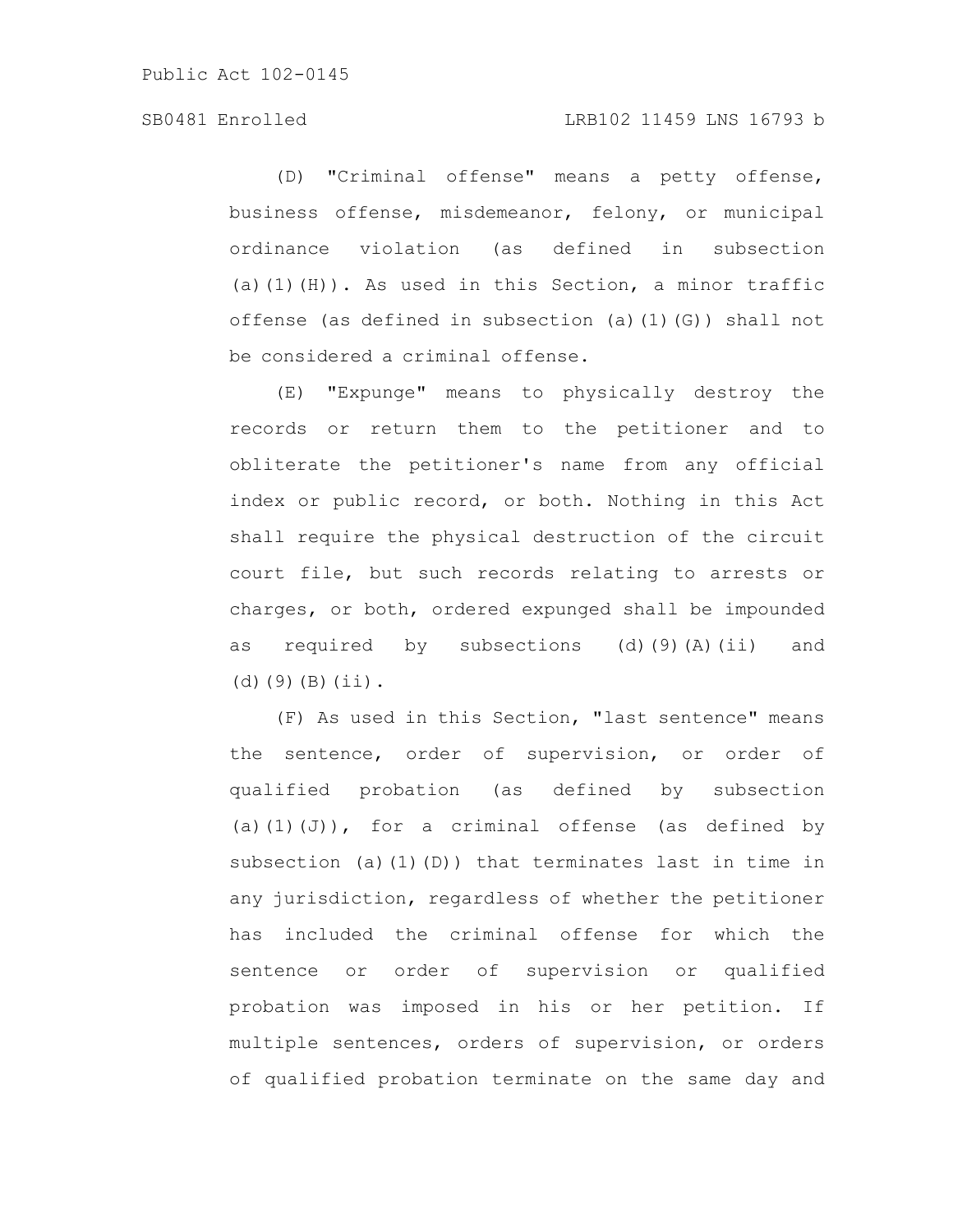are last in time, they shall be collectively considered the "last sentence" regardless of whether they were ordered to run concurrently.

(G) "Minor traffic offense" means a petty offense, business offense, or Class C misdemeanor under the Illinois Vehicle Code or a similar provision of a municipal or local ordinance.

(G-5) "Minor Cannabis Offense" means a violation of Section 4 or 5 of the Cannabis Control Act concerning not more than 30 grams of any substance containing cannabis, provided the violation did not include a penalty enhancement under Section 7 of the Cannabis Control Act and is not associated with an arrest, conviction or other disposition for a violent crime as defined in subsection (c) of Section 3 of the Rights of Crime Victims and Witnesses Act.

(H) "Municipal ordinance violation" means an offense defined by a municipal or local ordinance that is criminal in nature and with which the petitioner was charged or for which the petitioner was arrested and released without charging.

(I) "Petitioner" means an adult or a minor prosecuted as an adult who has applied for relief under this Section.

(J) "Qualified probation" means an order of probation under Section 10 of the Cannabis Control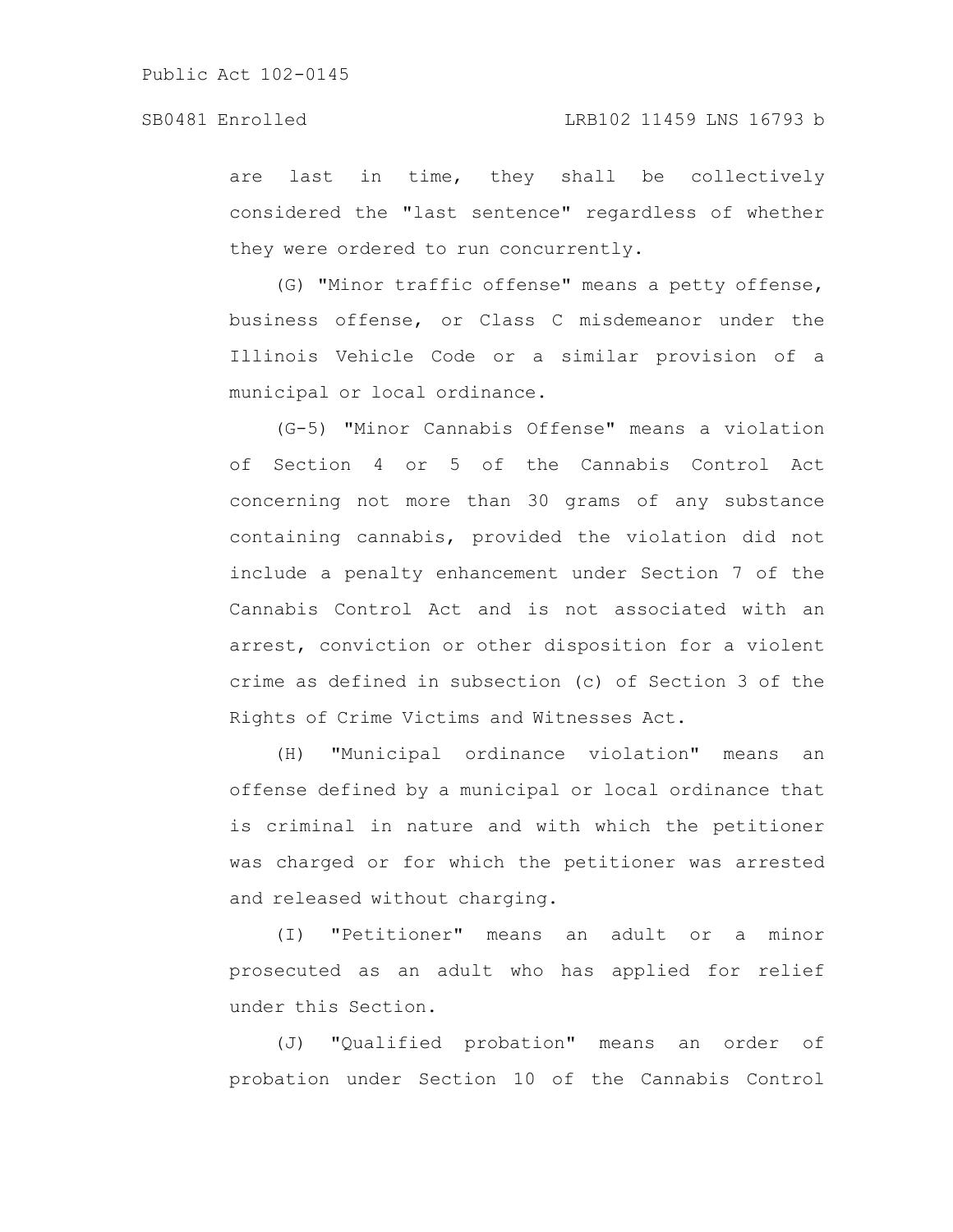Act, Section 410 of the Illinois Controlled Substances Act, Section 70 of the Methamphetamine Control and Community Protection Act, Section 5-6-3.3 or 5-6-3.4 of the Unified Code of Corrections, Section  $12-4.3$  (b)  $(1)$  and  $(2)$  of the Criminal Code of 1961 (as those provisions existed before their deletion by Public Act 89-313), Section 10-102 of the Illinois Alcoholism and Other Drug Dependency Act, Section 40-10 of the Substance Use Disorder Act, or Section 10 of the Steroid Control Act. For the purpose of this Section, "successful completion" of an order of qualified probation under Section 10-102 of the Illinois Alcoholism and Other Drug Dependency Act and Section 40-10 of the Substance Use Disorder Act means that the probation was terminated satisfactorily and the judgment of conviction was vacated.

(K) "Seal" means to physically and electronically maintain the records, unless the records would otherwise be destroyed due to age, but to make the records unavailable without a court order, subject to the exceptions in Sections 12 and 13 of this Act. The petitioner's name shall also be obliterated from the official index required to be kept by the circuit court clerk under Section 16 of the Clerks of Courts Act, but any index issued by the circuit court clerk before the entry of the order to seal shall not be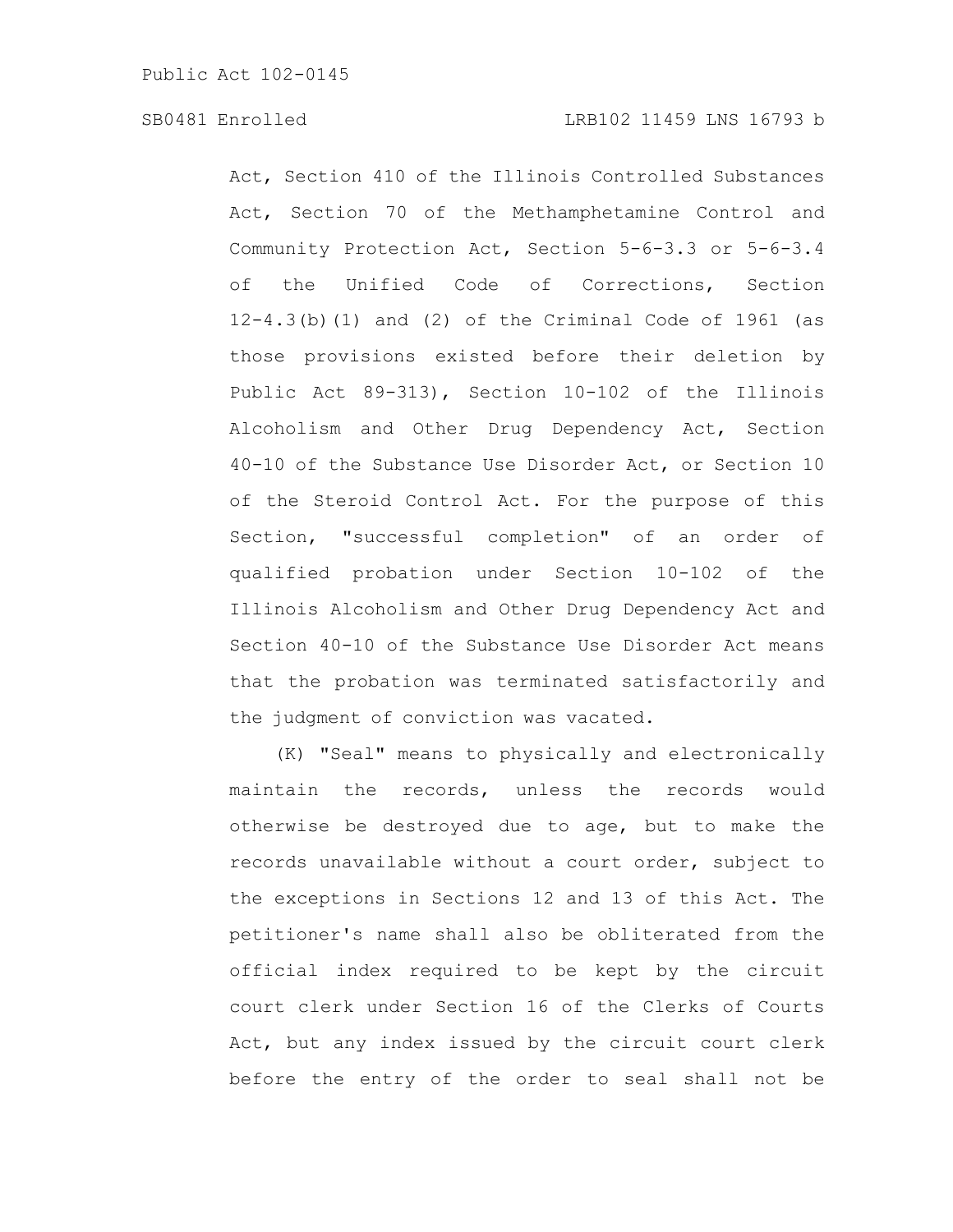affected.

(L) "Sexual offense committed against a minor" includes, but is not limited to, the offenses of indecent solicitation of a child or criminal sexual abuse when the victim of such offense is under 18 years of age.

(M) "Terminate" as it relates to a sentence or order of supervision or qualified probation includes either satisfactory or unsatisfactory termination of the sentence, unless otherwise specified in this Section. A sentence is terminated notwithstanding any outstanding financial legal obligation.

(2) Minor Traffic Offenses. Orders of supervision or convictions for minor traffic offenses shall not affect a petitioner's eligibility to expunge or seal records pursuant to this Section.

(2.5) Commencing 180 days after July 29, 2016 (the effective date of Public Act 99-697), the law enforcement agency issuing the citation shall automatically expunge, on or before January 1 and July 1 of each year, the law enforcement records of a person found to have committed a civil law violation of subsection (a) of Section 4 of the Cannabis Control Act or subsection (c) of Section 3.5 of the Drug Paraphernalia Control Act in the law enforcement agency's possession or control and which contains the final satisfactory disposition which pertain to the person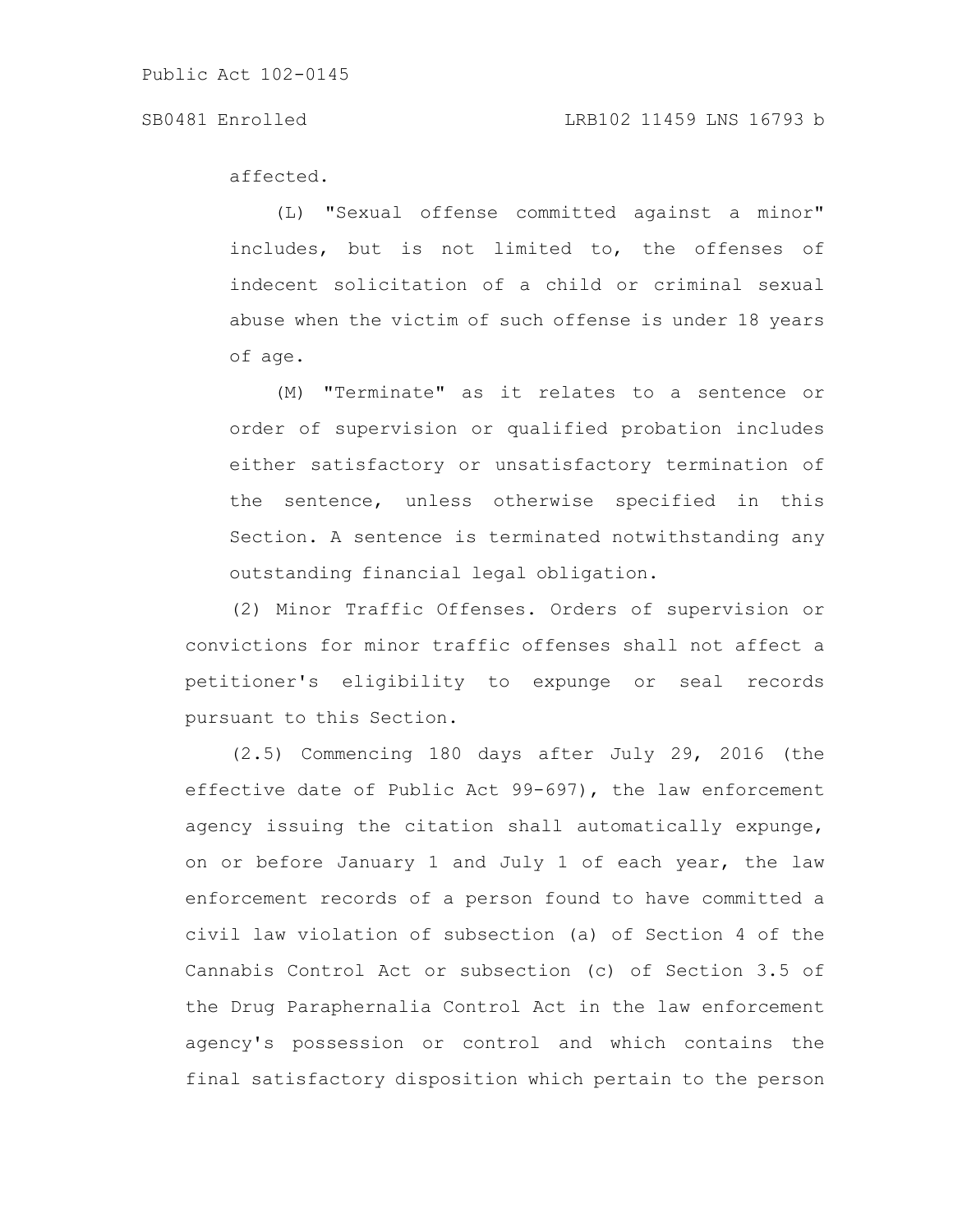issued a citation for that offense. The law enforcement agency shall provide by rule the process for access, review, and to confirm the automatic expungement by the law enforcement agency issuing the citation. Commencing 180 days after July 29, 2016 (the effective date of Public Act 99-697), the clerk of the circuit court shall expunge, upon order of the court, or in the absence of a court order on or before January 1 and July 1 of each year, the court records of a person found in the circuit court to have committed a civil law violation of subsection (a) of Section 4 of the Cannabis Control Act or subsection (c) of Section 3.5 of the Drug Paraphernalia Control Act in the clerk's possession or control and which contains the final satisfactory disposition which pertain to the person issued a citation for any of those offenses.

(3) Exclusions. Except as otherwise provided in subsections (b)(5), (b)(6), (b)(8), (e),  $(e-5)$ , and  $(e-6)$ of this Section, the court shall not order:

(A) the sealing or expungement of the records of arrests or charges not initiated by arrest that result in an order of supervision for or conviction of: (i) any sexual offense committed against a minor; (ii) Section 11-501 of the Illinois Vehicle Code or a similar provision of a local ordinance; or (iii) Section 11-503 of the Illinois Vehicle Code or a similar provision of a local ordinance, unless the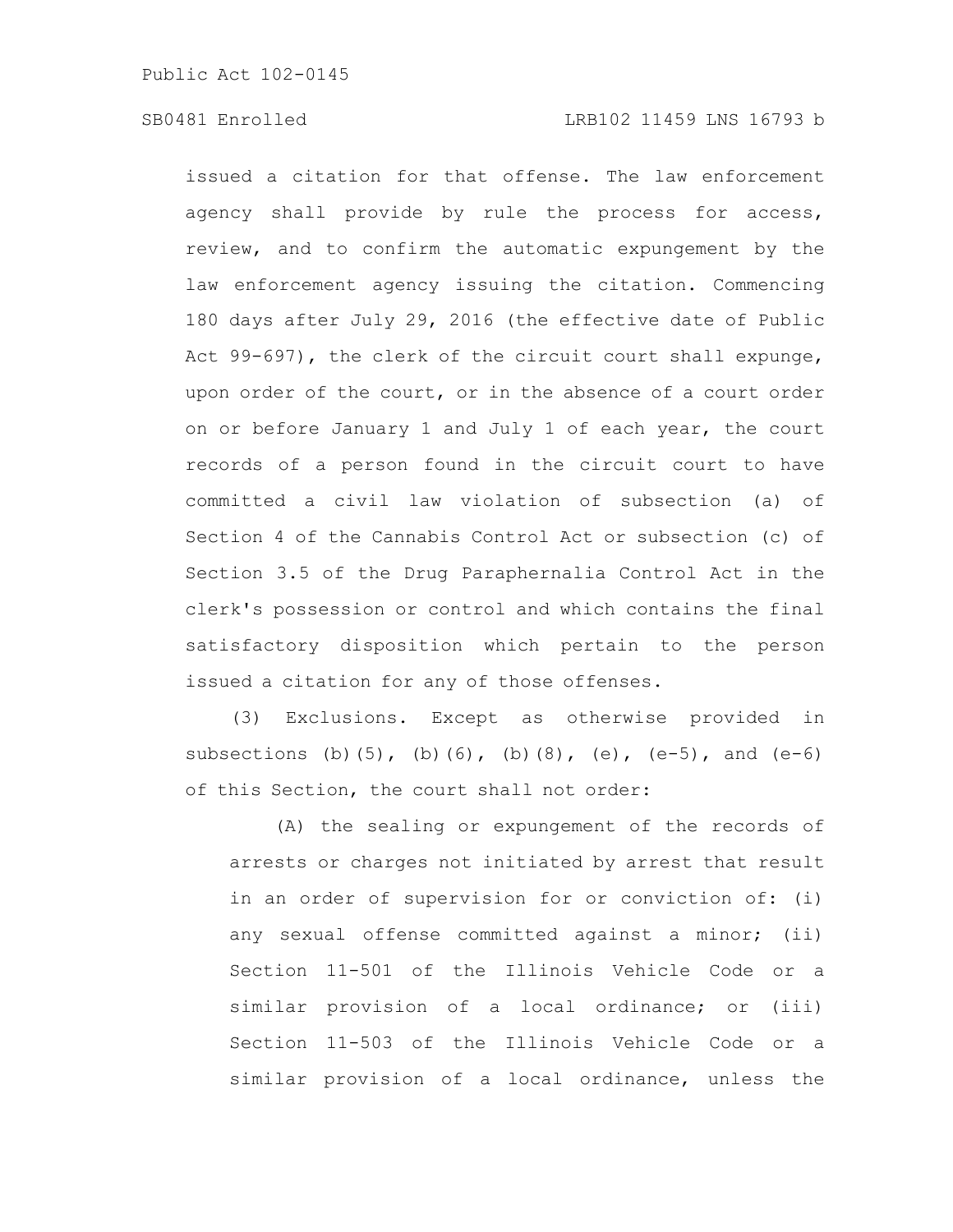arrest or charge is for a misdemeanor violation of subsection (a) of Section 11-503 or a similar provision of a local ordinance, that occurred prior to the offender reaching the age of 25 years and the offender has no other conviction for violating Section 11-501 or 11-503 of the Illinois Vehicle Code or a similar provision of a local ordinance.

(B) the sealing or expungement of records of minor traffic offenses (as defined in subsection (a)(1)(G)), unless the petitioner was arrested and released without charging.

(C) the sealing of the records of arrests or charges not initiated by arrest which result in an order of supervision or a conviction for the following offenses:

(i) offenses included in Article 11 of the Criminal Code of 1961 or the Criminal Code of 2012 or a similar provision of a local ordinance, except Section 11-14 and a misdemeanor violation of Section 11-30 of the Criminal Code of 1961 or the Criminal Code of 2012, or a similar provision of a local ordinance;

(ii) Section 11-1.50, 12-3.4, 12-15, 12-30, 26-5, or 48-1 of the Criminal Code of 1961 or the Criminal Code of 2012, or a similar provision of a local ordinance;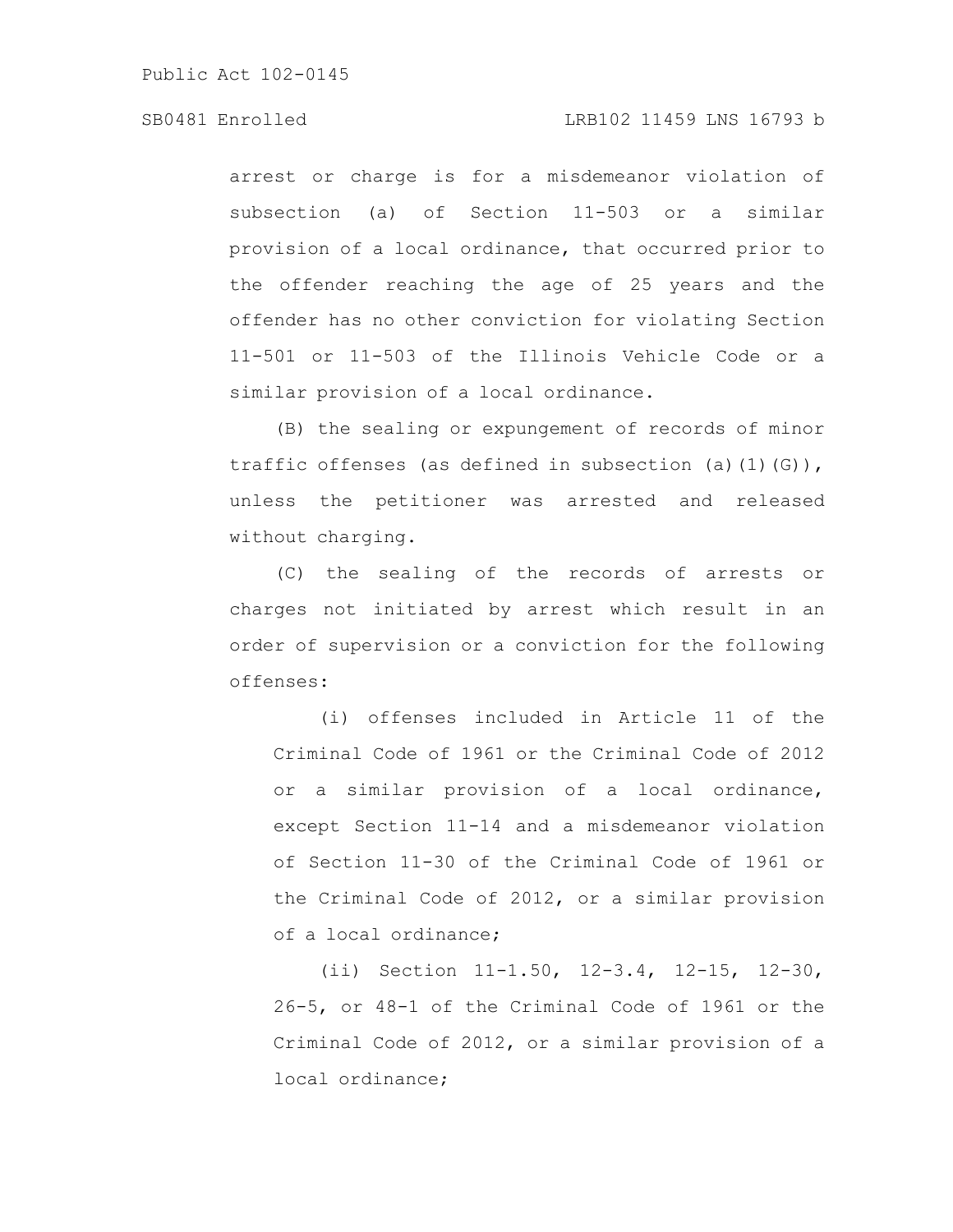(iii) Sections 12-3.1 or 12-3.2 of the Criminal Code of 1961 or the Criminal Code of 2012, or Section 125 of the Stalking No Contact Order Act, or Section 219 of the Civil No Contact Order Act, or a similar provision of a local ordinance;

(iv) Class A misdemeanors or felony offenses under the Humane Care for Animals Act; or

(v) any offense or attempted offense that would subject a person to registration under the Sex Offender Registration Act.

(D) (blank).

(b) Expungement.

(1) A petitioner may petition the circuit court to expunge the records of his or her arrests and charges not initiated by arrest when each arrest or charge not initiated by arrest sought to be expunged resulted in: (i) acquittal, dismissal, or the petitioner's release without charging, unless excluded by subsection (a)(3)(B); (ii) a conviction which was vacated or reversed, unless excluded by subsection (a)(3)(B); (iii) an order of supervision and such supervision was successfully completed by the petitioner, unless excluded by subsection (a)(3)(A) or (a)(3)(B); or (iv) an order of qualified probation (as defined in subsection (a)(1)(J)) and such probation was successfully completed by the petitioner.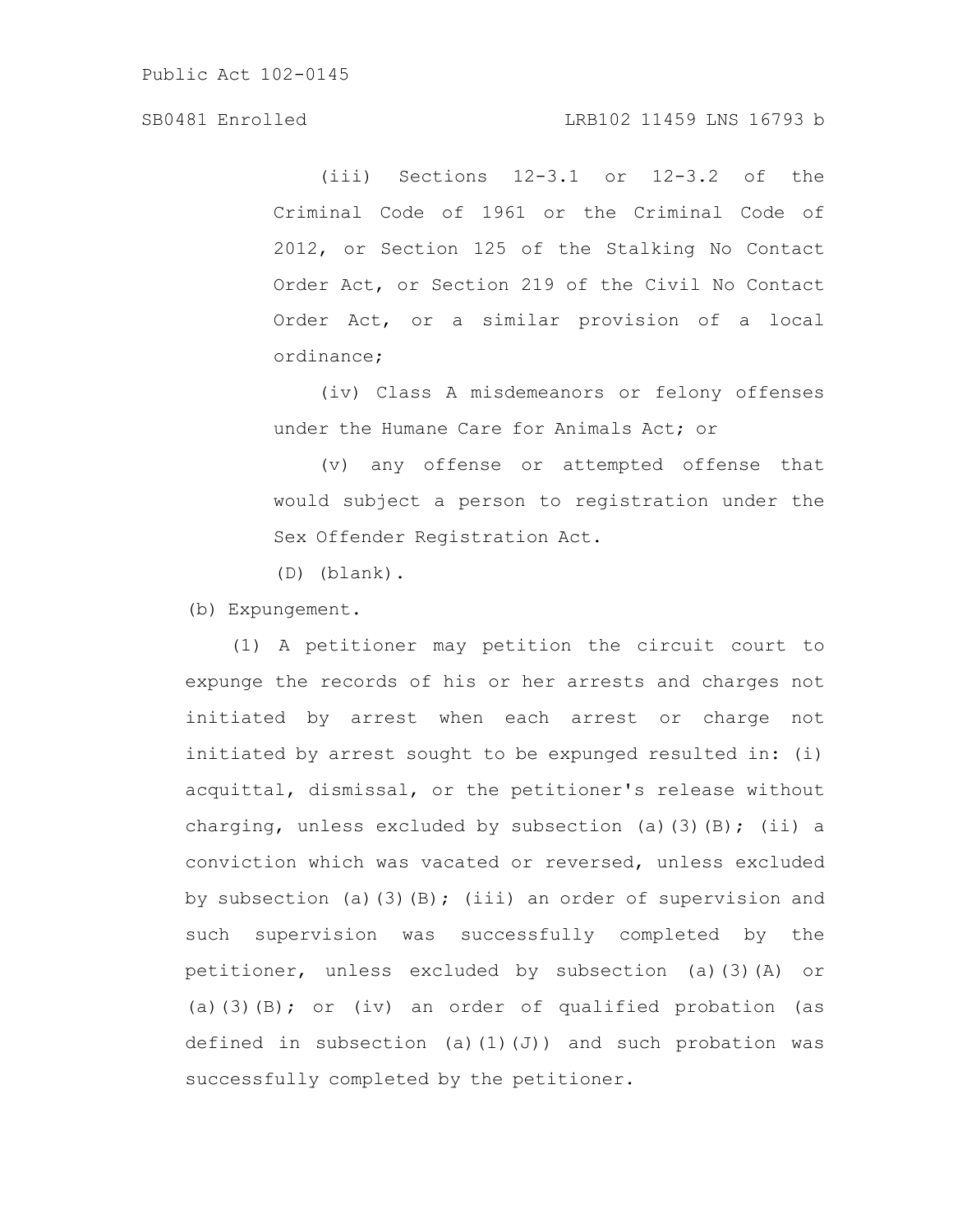### SB0481 Enrolled LRB102 11459 LNS 16793 b

(1.5) When a petitioner seeks to have a record of arrest expunged under this Section, and the offender has been convicted of a criminal offense, the State's Attorney may object to the expungement on the grounds that the records contain specific relevant information aside from the mere fact of the arrest.

(2) Time frame for filing a petition to expunge.

(A) When the arrest or charge not initiated by arrest sought to be expunged resulted in an acquittal, dismissal, the petitioner's release without charging, or the reversal or vacation of a conviction, there is no waiting period to petition for the expungement of such records.

(B) When the arrest or charge not initiated by arrest sought to be expunged resulted in an order of supervision, successfully completed by the petitioner, the following time frames will apply:

(i) Those arrests or charges that resulted in orders of supervision under Section 3-707, 3-708, 3-710, or 5-401.3 of the Illinois Vehicle Code or a similar provision of a local ordinance, or under Section 11-1.50, 12-3.2, or 12-15 of the Criminal Code of 1961 or the Criminal Code of 2012, or a similar provision of a local ordinance, shall not be eligible for expungement until 5 years have passed following the satisfactory termination of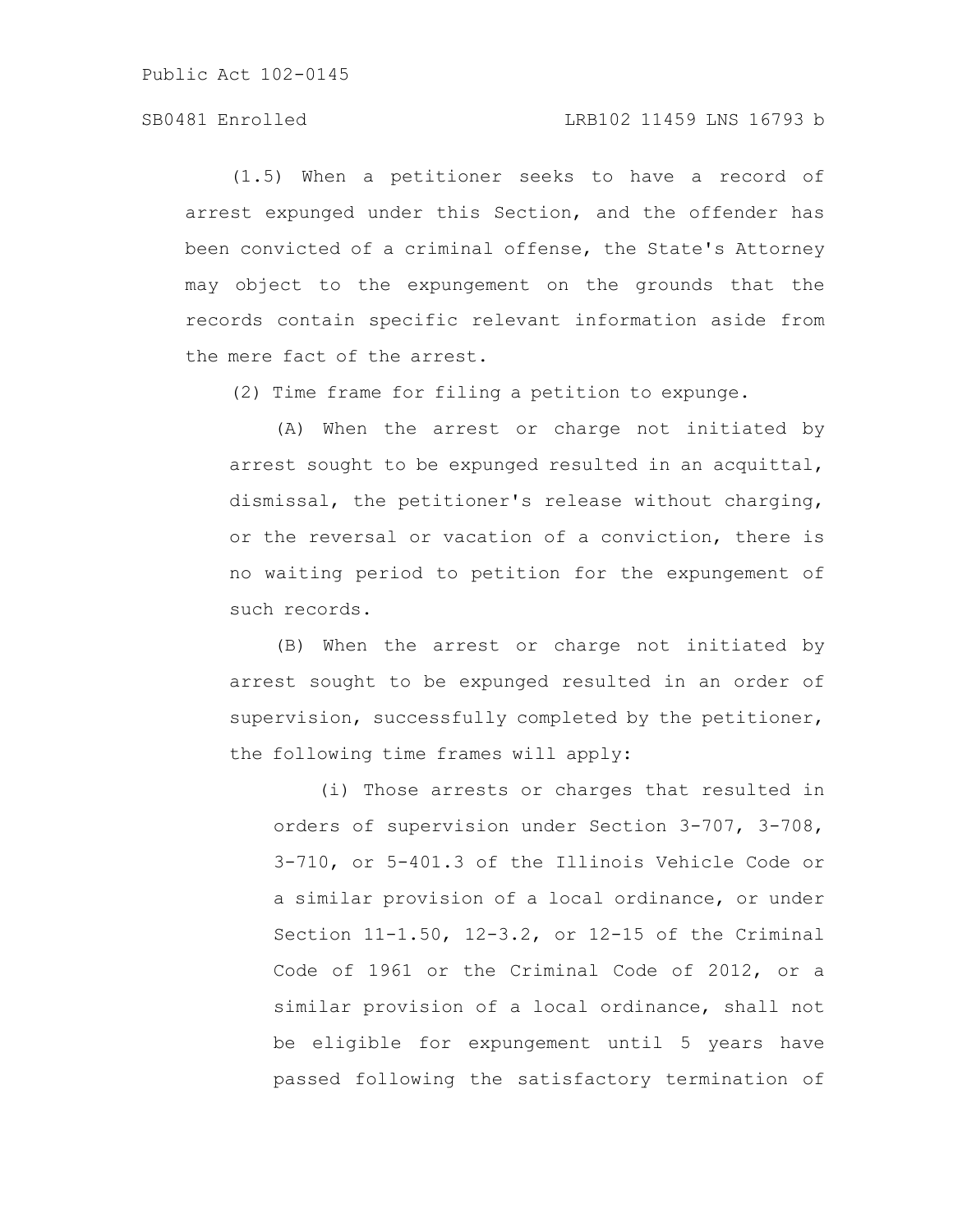the supervision.

(i-5) Those arrests or charges that resulted in orders of supervision for a misdemeanor violation of subsection (a) of Section 11-503 of the Illinois Vehicle Code or a similar provision of a local ordinance, that occurred prior to the offender reaching the age of 25 years and the offender has no other conviction for violating Section 11-501 or 11-503 of the Illinois Vehicle Code or a similar provision of a local ordinance shall not be eligible for expungement until the petitioner has reached the age of 25 years.

(ii) Those arrests or charges that resulted in orders of supervision for any other offenses shall not be eligible for expungement until 2 years have passed following the satisfactory termination of the supervision.

(C) When the arrest or charge not initiated by arrest sought to be expunged resulted in an order of qualified probation, successfully completed by the petitioner, such records shall not be eligible for expungement until 5 years have passed following the satisfactory termination of the probation.

(3) Those records maintained by the Department for persons arrested prior to their 17th birthday shall be expunged as provided in Section 5-915 of the Juvenile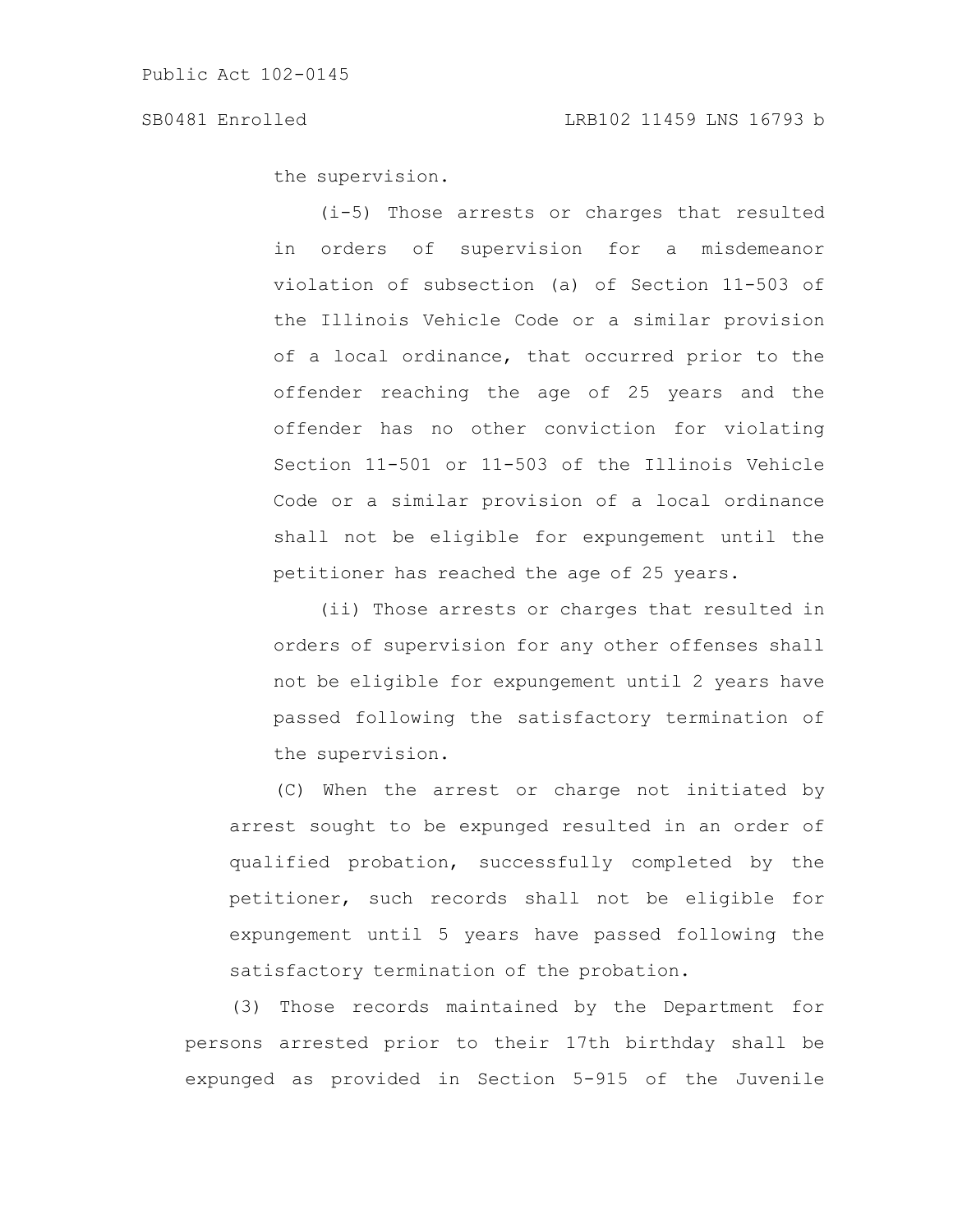Court Act of 1987.

(4) Whenever a person has been arrested for or convicted of any offense, in the name of a person whose identity he or she has stolen or otherwise come into possession of, the aggrieved person from whom the identity was stolen or otherwise obtained without authorization, upon learning of the person having been arrested using his or her identity, may, upon verified petition to the chief judge of the circuit wherein the arrest was made, have a court order entered nunc pro tunc by the Chief Judge to correct the arrest record, conviction record, if any, and all official records of the arresting authority, the Department, other criminal justice agencies, the prosecutor, and the trial court concerning such arrest, if any, by removing his or her name from all such records in connection with the arrest and conviction, if any, and by inserting in the records the name of the offender, if known or ascertainable, in lieu of the aggrieved's name. The records of the circuit court clerk shall be sealed until further order of the court upon good cause shown and the name of the aggrieved person obliterated on the official index required to be kept by the circuit court clerk under Section 16 of the Clerks of Courts Act, but the order shall not affect any index issued by the circuit court clerk before the entry of the order. Nothing in this Section shall limit the Department of State Police or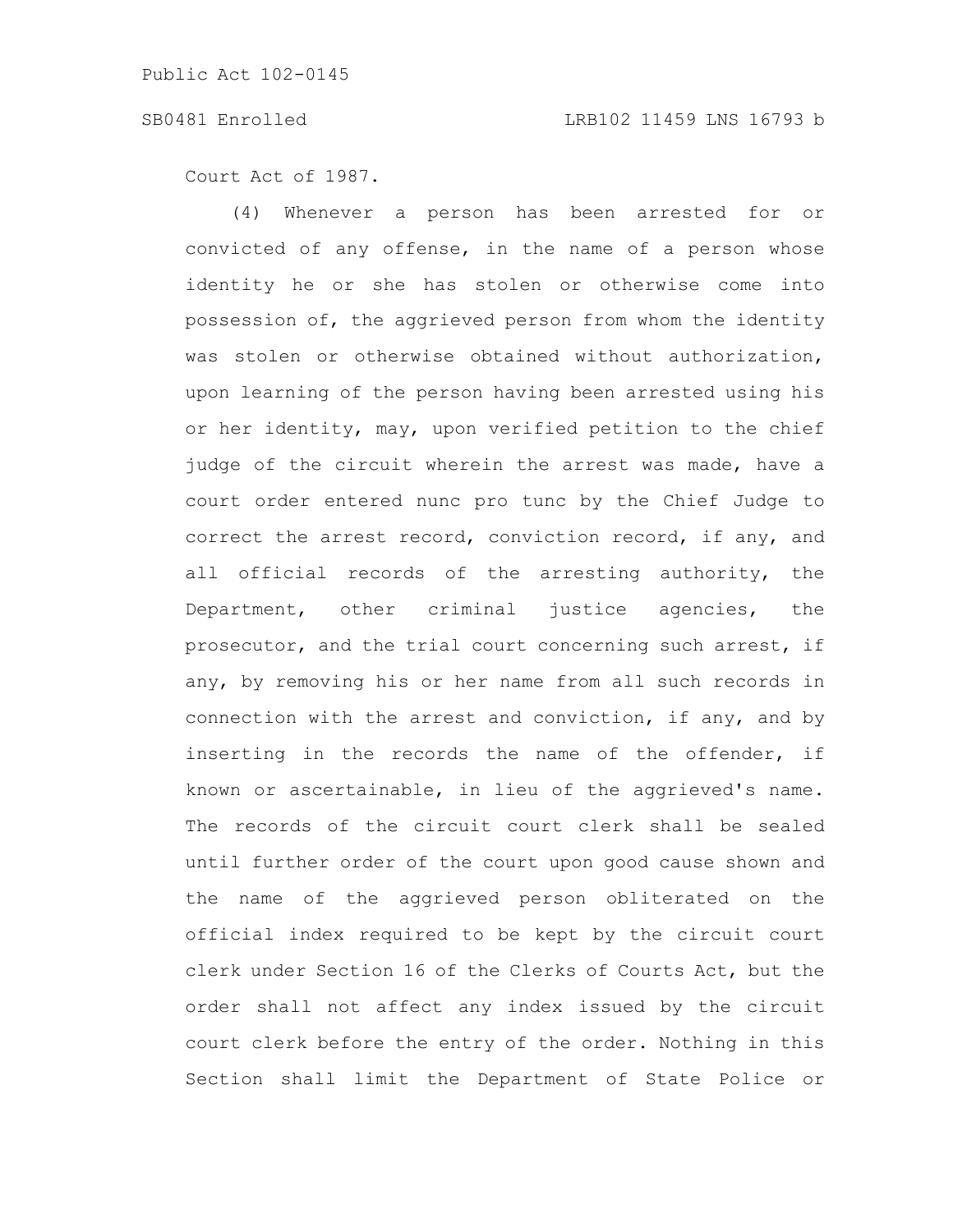other criminal justice agencies or prosecutors from listing under an offender's name the false names he or she has used.

(5) Whenever a person has been convicted of criminal sexual assault, aggravated criminal sexual assault, predatory criminal sexual assault of a child, criminal sexual abuse, or aggravated criminal sexual abuse, the victim of that offense may request that the State's Attorney of the county in which the conviction occurred file a verified petition with the presiding trial judge at the petitioner's trial to have a court order entered to seal the records of the circuit court clerk in connection with the proceedings of the trial court concerning that offense. However, the records of the arresting authority and the Department of State Police concerning the offense shall not be sealed. The court, upon good cause shown, shall make the records of the circuit court clerk in connection with the proceedings of the trial court concerning the offense available for public inspection.

(6) If a conviction has been set aside on direct review or on collateral attack and the court determines by clear and convincing evidence that the petitioner was factually innocent of the charge, the court that finds the petitioner factually innocent of the charge shall enter an expungement order for the conviction for which the petitioner has been determined to be innocent as provided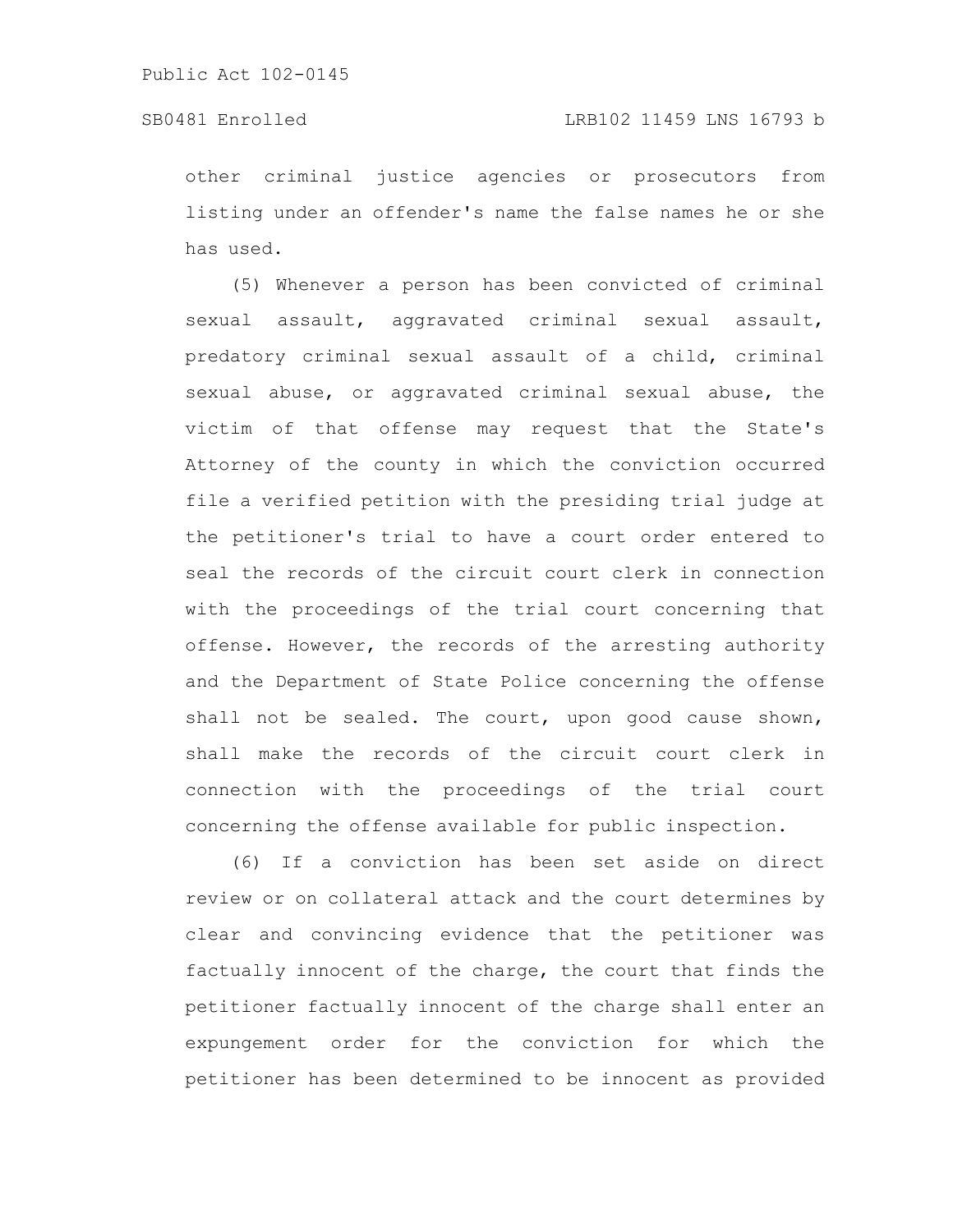in subsection (b) of Section 5-5-4 of the Unified Code of Corrections.

(7) Nothing in this Section shall prevent the Department of State Police from maintaining all records of any person who is admitted to probation upon terms and conditions and who fulfills those terms and conditions pursuant to Section 10 of the Cannabis Control Act, Section 410 of the Illinois Controlled Substances Act, Section 70 of the Methamphetamine Control and Community Protection Act, Section 5-6-3.3 or 5-6-3.4 of the Unified Code of Corrections, Section 12-4.3 or subdivision (b)(1) of Section 12-3.05 of the Criminal Code of 1961 or the Criminal Code of 2012, Section 10-102 of the Illinois Alcoholism and Other Drug Dependency Act, Section 40-10 of the Substance Use Disorder Act, or Section 10 of the Steroid Control Act.

(8) If the petitioner has been granted a certificate of innocence under Section 2-702 of the Code of Civil Procedure, the court that grants the certificate of innocence shall also enter an order expunging the conviction for which the petitioner has been determined to be innocent as provided in subsection (h) of Section 2-702 of the Code of Civil Procedure.

(c) Sealing.

(1) Applicability. Notwithstanding any other provision of this Act to the contrary, and cumulative with any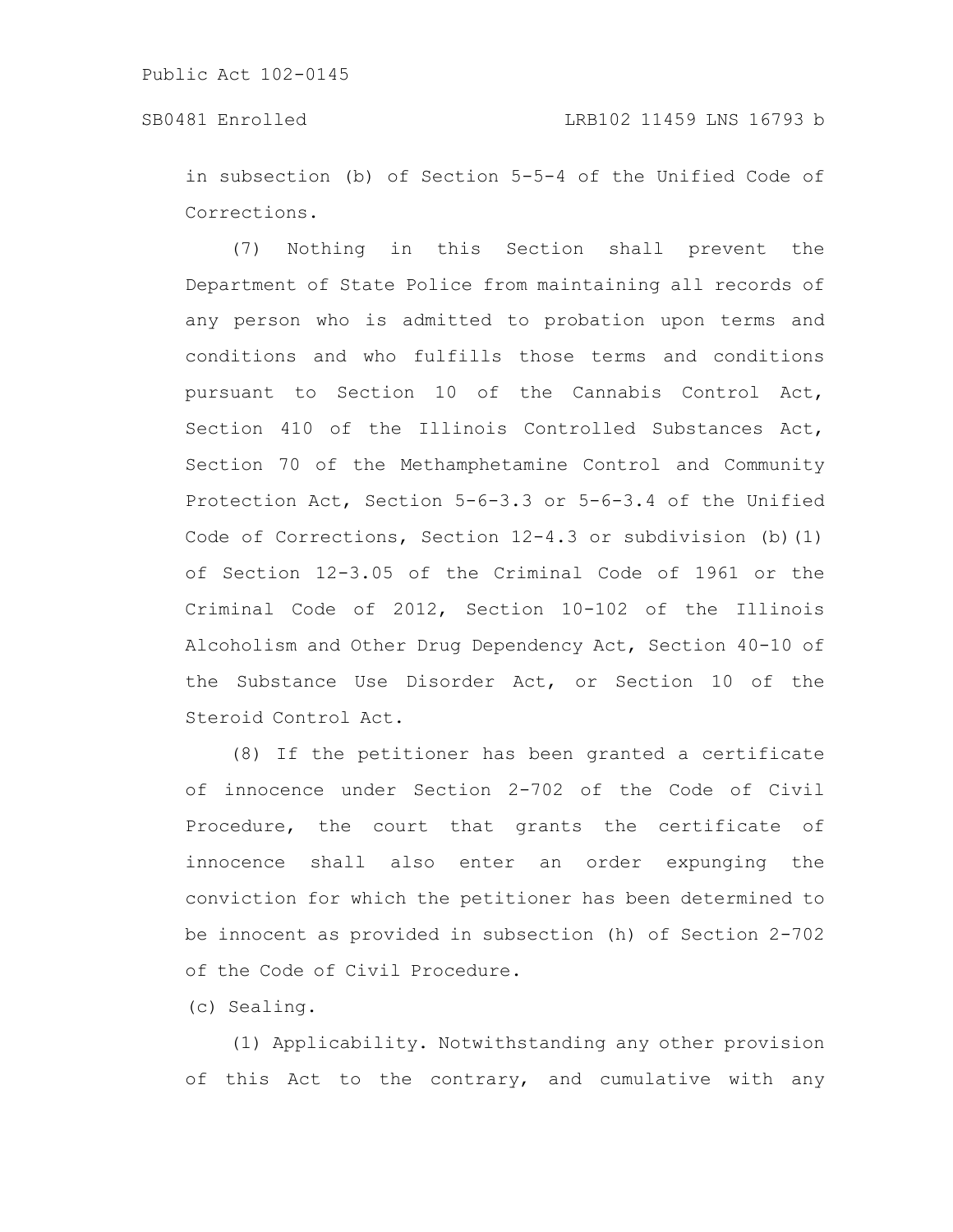# SB0481 Enrolled LRB102 11459 LNS 16793 b

rights to expungement of criminal records, this subsection authorizes the sealing of criminal records of adults and of minors prosecuted as adults. Subsection (g) of this Section provides for immediate sealing of certain records.

(2) Eligible Records. The following records may be sealed:

(A) All arrests resulting in release without charging;

(B) Arrests or charges not initiated by arrest resulting in acquittal, dismissal, or conviction when the conviction was reversed or vacated, except as excluded by subsection (a)(3)(B);

(C) Arrests or charges not initiated by arrest resulting in orders of supervision, including orders of supervision for municipal ordinance violations, successfully completed by the petitioner, unless excluded by subsection (a)(3);

(D) Arrests or charges not initiated by arrest resulting in convictions, including convictions on municipal ordinance violations, unless excluded by subsection (a) $(3)$ ;

(E) Arrests or charges not initiated by arrest resulting in orders of first offender probation under Section 10 of the Cannabis Control Act, Section 410 of the Illinois Controlled Substances Act, Section 70 of the Methamphetamine Control and Community Protection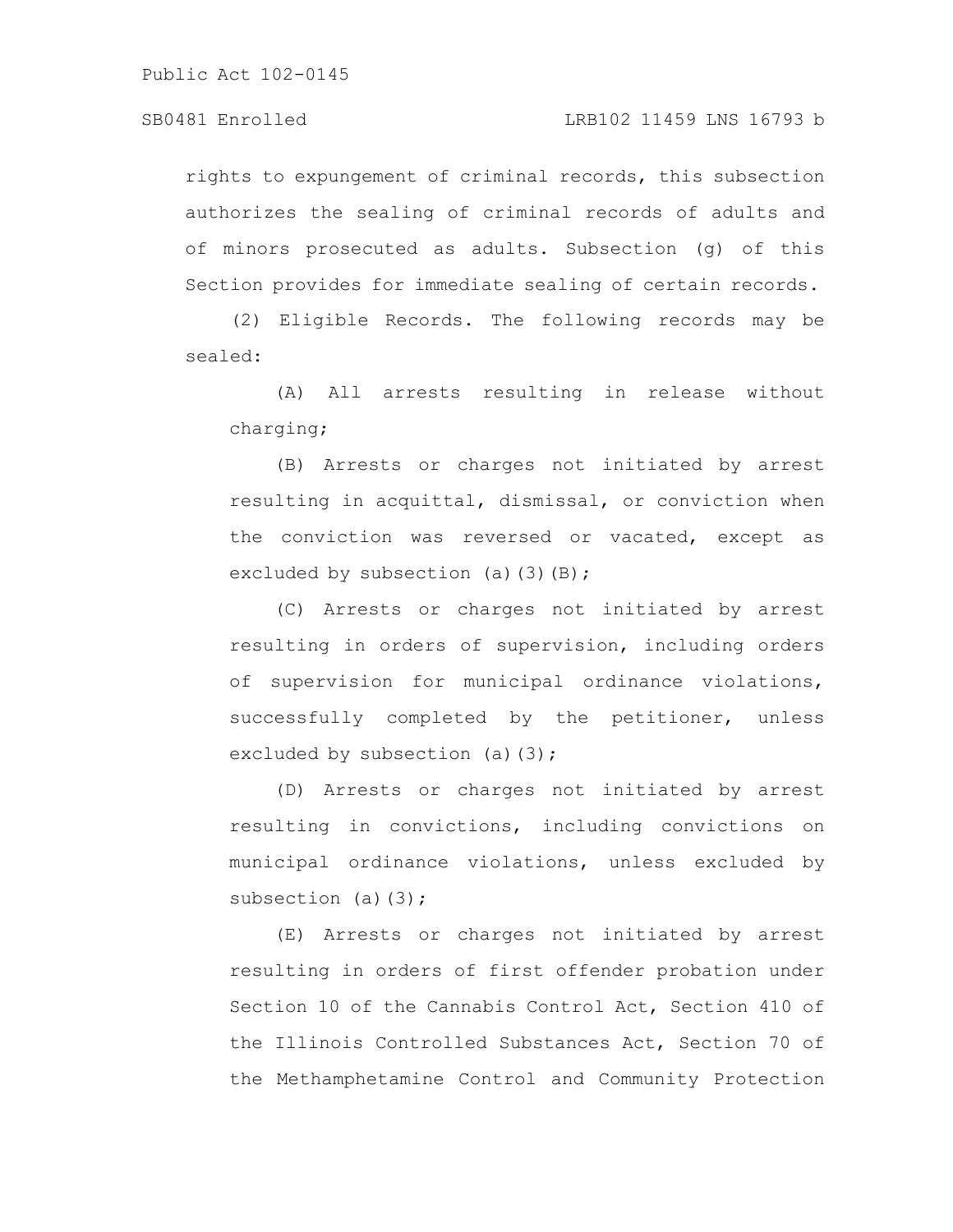Act, or Section 5-6-3.3 of the Unified Code of Corrections; and

(F) Arrests or charges not initiated by arrest resulting in felony convictions unless otherwise excluded by subsection (a) paragraph (3) of this Section.

(3) When Records Are Eligible to Be Sealed. Records identified as eligible under subsection (c)(2) may be sealed as follows:

(A) Records identified as eligible under subsection (c)(2)(A) and (c)(2)(B) may be sealed at any time.

(B) Except as otherwise provided in subparagraph (E) of this paragraph (3), records identified as eligible under subsection (c)(2)(C) may be sealed 2 years after the termination of petitioner's last sentence (as defined in subsection (a) $(1)(F)$ ).

(C) Except as otherwise provided in subparagraph (E) of this paragraph (3), records identified as eligible under subsections (c)(2)(D), (c)(2)(E), and (c)(2)(F) may be sealed 3 years after the termination of the petitioner's last sentence (as defined in subsection (a)(1)(F)). Convictions requiring public registration under the Arsonist Registration Act, the Sex Offender Registration Act, or the Murderer and Violent Offender Against Youth Registration Act may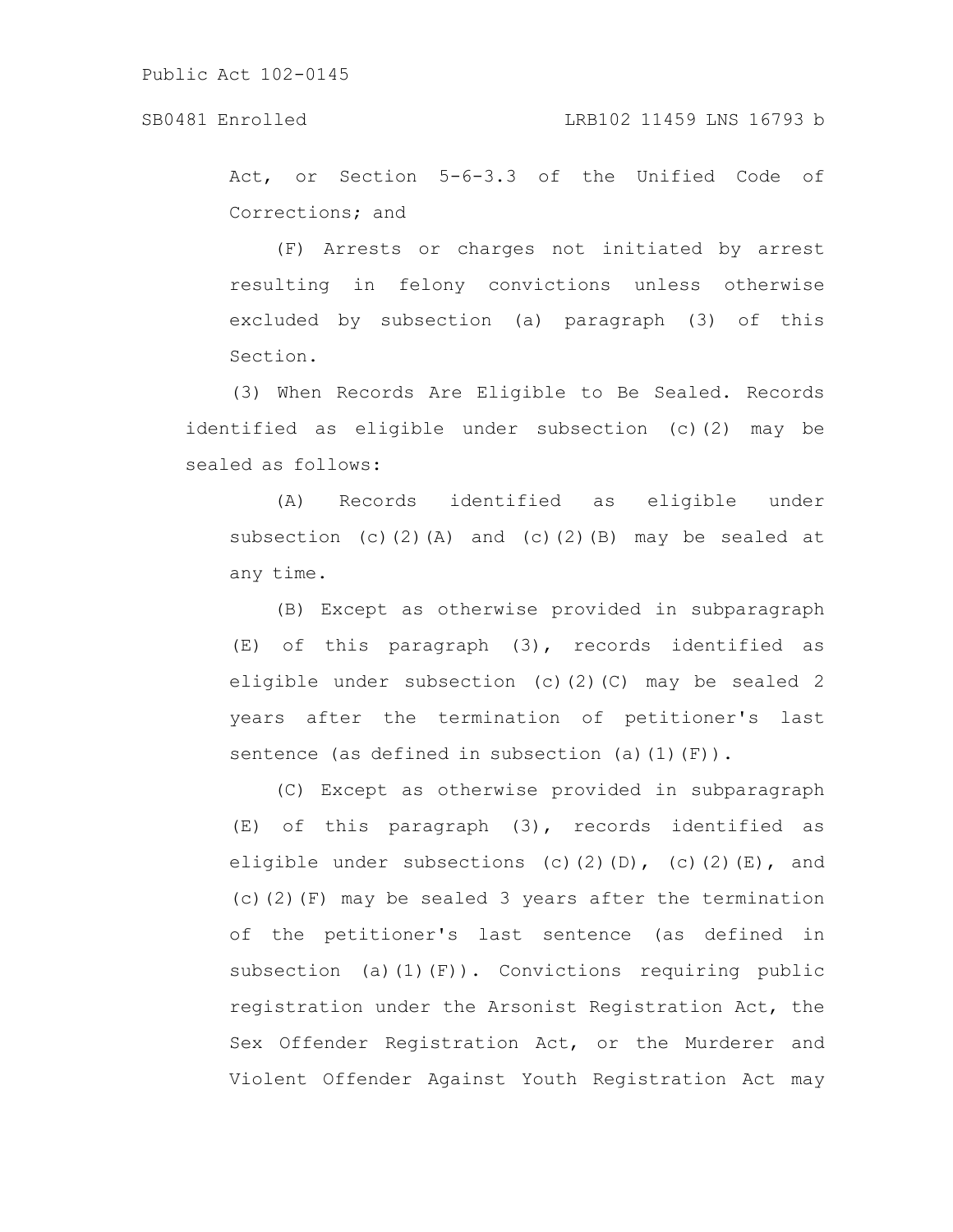not be sealed until the petitioner is no longer required to register under that relevant Act.

(D) Records identified in subsection (a)(3)(A)(iii) may be sealed after the petitioner has reached the age of 25 years.

(E) Records identified as eligible under subsections (c)(2)(C), (c)(2)(D), (c)(2)(E), or (c)(2)(F) may be sealed upon termination of the petitioner's last sentence if the petitioner earned a high school diploma, associate's degree, career certificate, vocational technical certification, or bachelor's degree, or passed the high school level Test of General Educational Development, during the period of his or her sentence or mandatory supervised release. This subparagraph shall apply only to a petitioner who has not completed the same educational goal prior to the period of his or her sentence or mandatory supervised release. If a petition for sealing eligible records filed under this subparagraph is denied by the court, the time periods under subparagraph (B) or (C) shall apply to any subsequent petition for sealing filed by the petitioner.

(4) Subsequent felony convictions. A person may not have subsequent felony conviction records sealed as provided in this subsection (c) if he or she is convicted of any felony offense after the date of the sealing of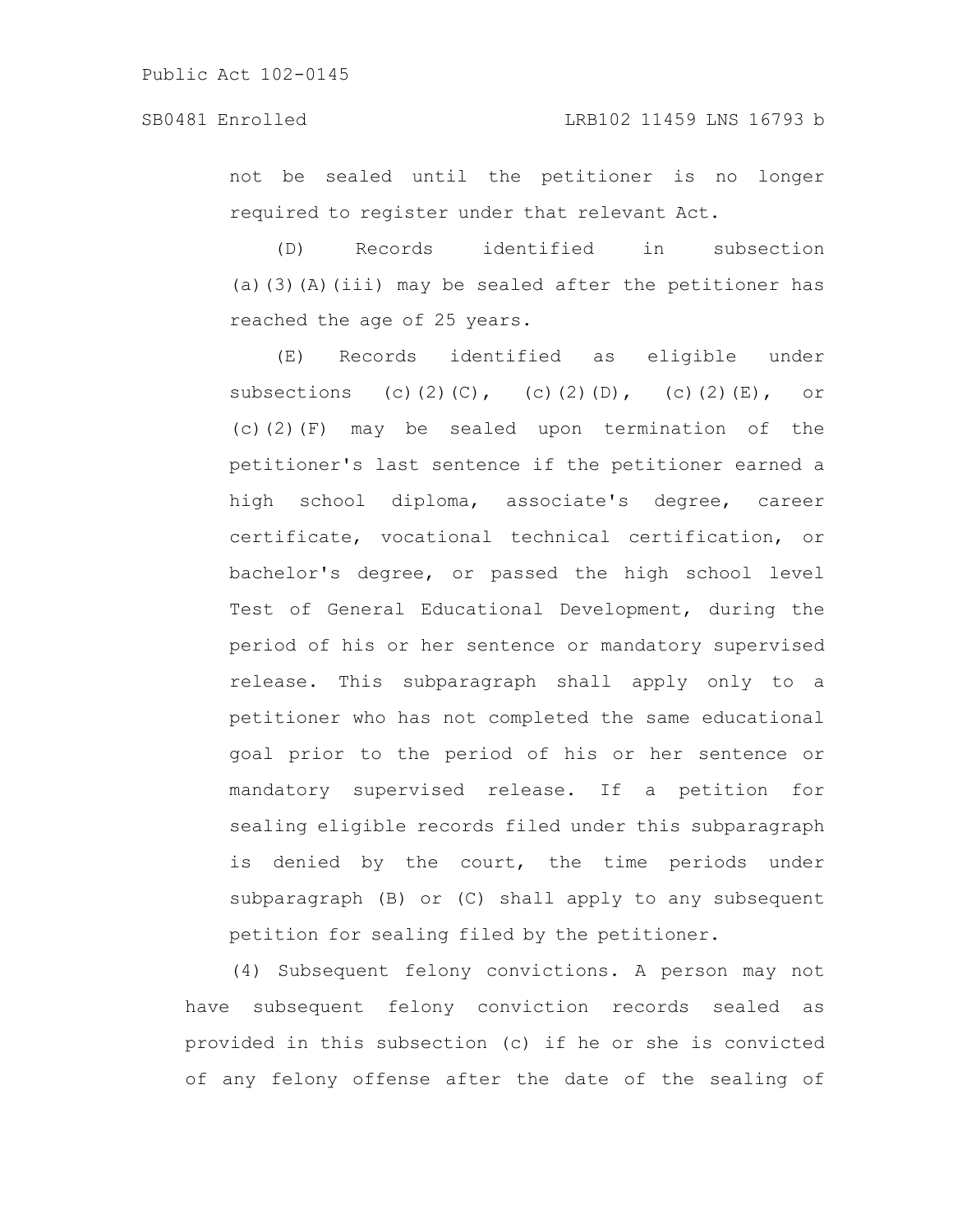# SB0481 Enrolled LRB102 11459 LNS 16793 b

prior felony convictions as provided in this subsection (c). The court may, upon conviction for a subsequent felony offense, order the unsealing of prior felony conviction records previously ordered sealed by the court.

(5) Notice of eligibility for sealing. Upon entry of a disposition for an eligible record under this subsection (c), the petitioner shall be informed by the court of the right to have the records sealed and the procedures for the sealing of the records.

(d) Procedure. The following procedures apply to expungement under subsections (b), (e), and (e-6) and sealing under subsections (c) and (e-5):

(1) Filing the petition. Upon becoming eligible to petition for the expungement or sealing of records under this Section, the petitioner shall file a petition requesting the expungement or sealing of records with the clerk of the court where the arrests occurred or the charges were brought, or both. If arrests occurred or charges were brought in multiple jurisdictions, a petition must be filed in each such jurisdiction. The petitioner shall pay the applicable fee, except no fee shall be required if the petitioner has obtained a court order waiving fees under Supreme Court Rule 298 or it is otherwise waived.

(1.5) County fee waiver pilot program. From August 9, 2019 (the effective date of Public Act 101-306) through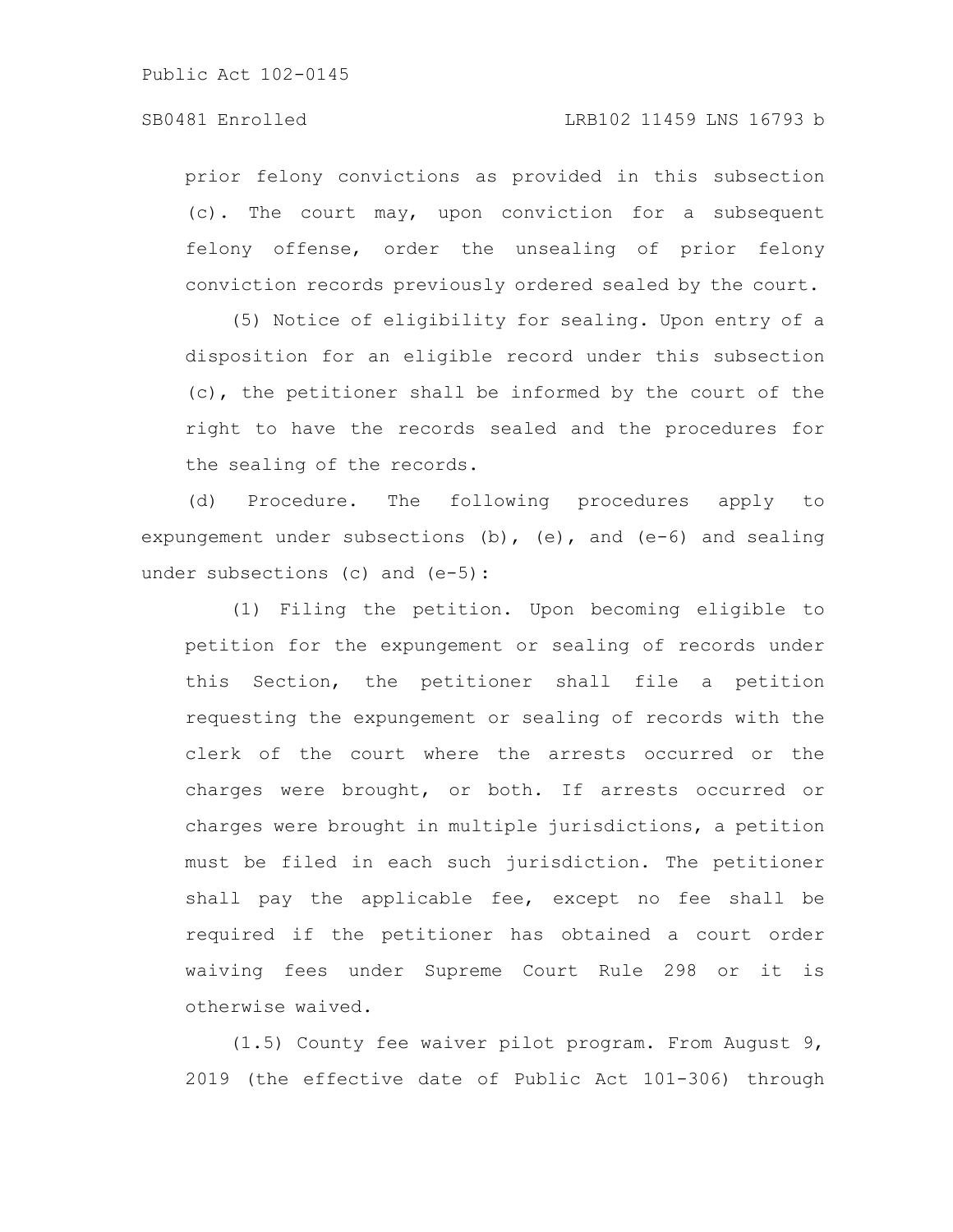# SB0481 Enrolled LRB102 11459 LNS 16793 b

December 31, 2020, in a county of 3,000,000 or more inhabitants, no fee shall be required to be paid by a petitioner if the records sought to be expunged or sealed were arrests resulting in release without charging or arrests or charges not initiated by arrest resulting in acquittal, dismissal, or conviction when the conviction was reversed or vacated, unless excluded by subsection (a)(3)(B). The provisions of this paragraph  $(1.5)$ , other than this sentence, are inoperative on and after January 1, 2022.

(2) Contents of petition. The petition shall be verified and shall contain the petitioner's name, date of birth, current address and, for each arrest or charge not initiated by arrest sought to be sealed or expunged, the case number, the date of arrest (if any), the identity of the arresting authority, and such other information as the court may require. During the pendency of the proceeding, the petitioner shall promptly notify the circuit court clerk of any change of his or her address. If the petitioner has received a certificate of eligibility for sealing from the Prisoner Review Board under paragraph (10) of subsection (a) of Section 3-3-2 of the Unified Code of Corrections, the certificate shall be attached to the petition.

(3) Drug test. The petitioner must attach to the petition proof that the petitioner has passed a test taken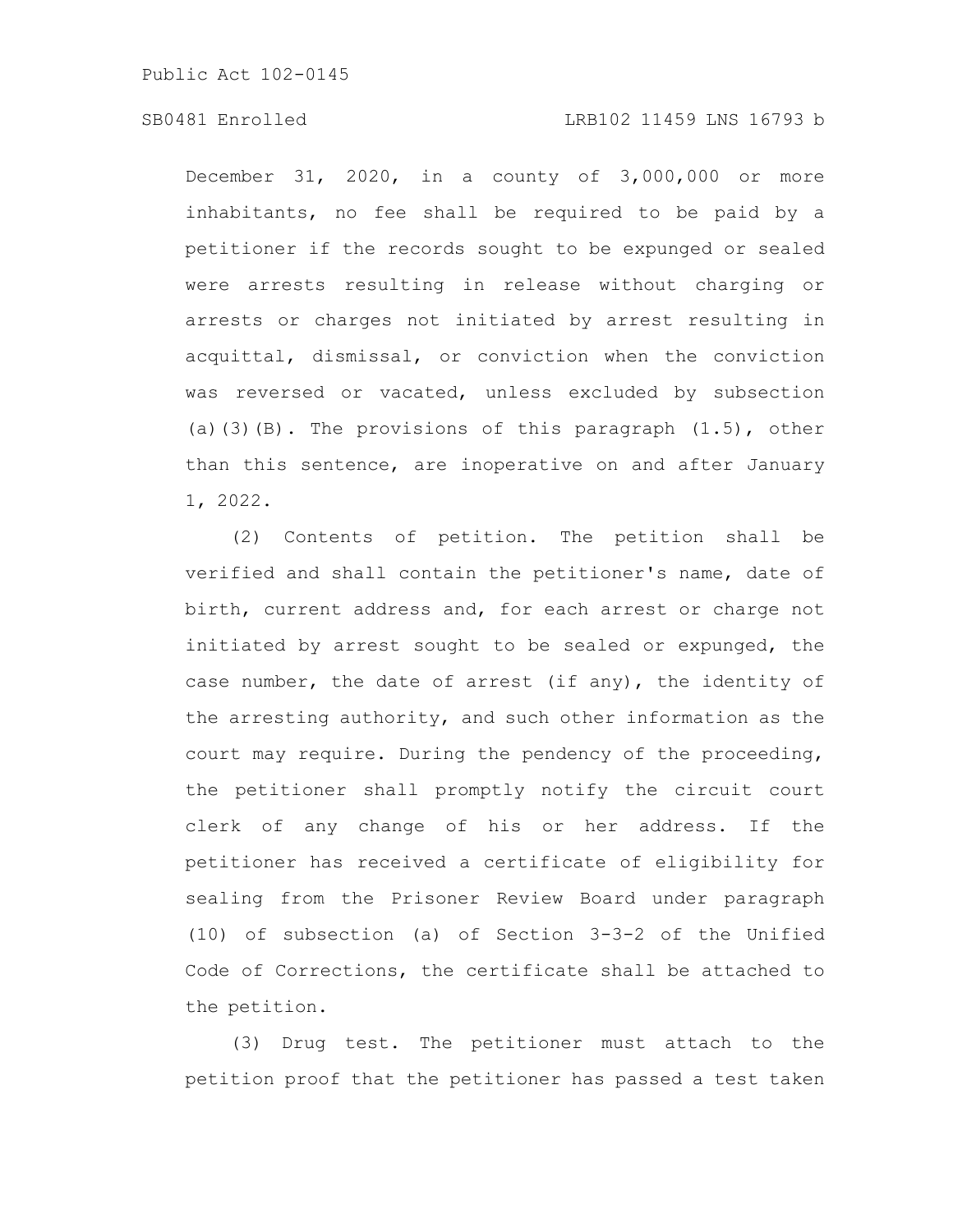within 30 days before the filing of the petition showing the absence within his or her body of all illegal substances as defined by the Illinois Controlled Substances Act, the Methamphetamine Control and Community Protection Act, and the Cannabis Control Act if he or she is petitioning to:

(A) seal felony records under clause (c)(2)(E);

(B) seal felony records for a violation of the Illinois Controlled Substances Act, the Methamphetamine Control and Community Protection Act, or the Cannabis Control Act under clause (c)(2)(F);

(C) seal felony records under subsection (e-5); or

(D) expunge felony records of a qualified probation under clause (b)(1)(iv).

(4) Service of petition. The circuit court clerk shall promptly serve a copy of the petition and documentation to support the petition under subsection (e-5) or (e-6) on the State's Attorney or prosecutor charged with the duty of prosecuting the offense, the Department of State Police, the arresting agency and the chief legal officer of the unit of local government effecting the arrest.

(5) Objections.

(A) Any party entitled to notice of the petition may file an objection to the petition. All objections shall be in writing, shall be filed with the circuit court clerk, and shall state with specificity the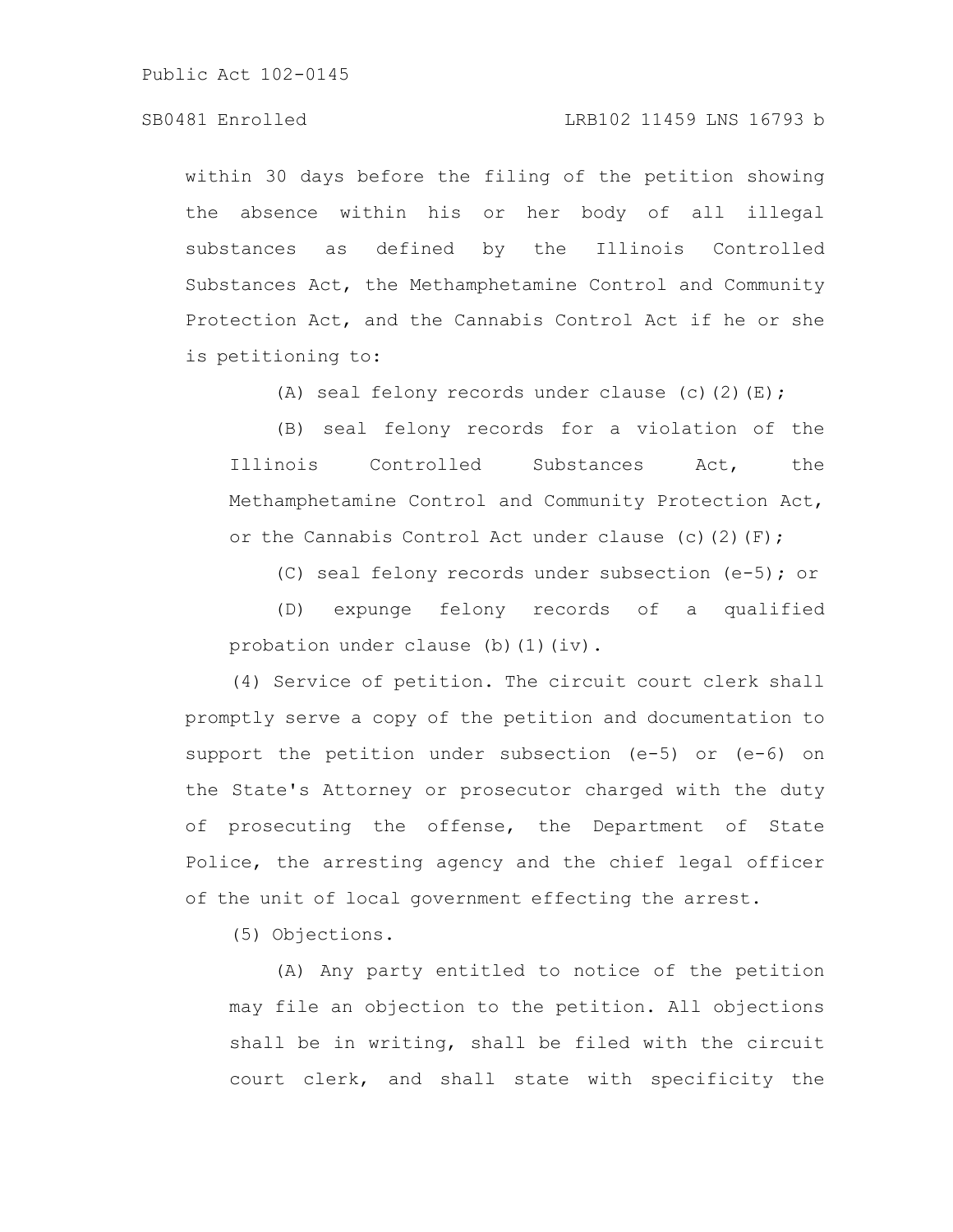basis of the objection. Whenever a person who has been convicted of an offense is granted a pardon by the Governor which specifically authorizes expungement, an objection to the petition may not be filed.

(B) Objections to a petition to expunge or seal must be filed within 60 days of the date of service of the petition.

(6) Entry of order.

(A) The Chief Judge of the circuit wherein the charge was brought, any judge of that circuit designated by the Chief Judge, or in counties of less than 3,000,000 inhabitants, the presiding trial judge at the petitioner's trial, if any, shall rule on the petition to expunge or seal as set forth in this subsection (d)(6).

(B) Unless the State's Attorney or prosecutor, the Department of State Police, the arresting agency, or the chief legal officer files an objection to the petition to expunge or seal within 60 days from the date of service of the petition, the court shall enter an order granting or denying the petition.

(C) Notwithstanding any other provision of law, the court shall not deny a petition for sealing under this Section because the petitioner has not satisfied an outstanding legal financial obligation established, imposed, or originated by a court, law enforcement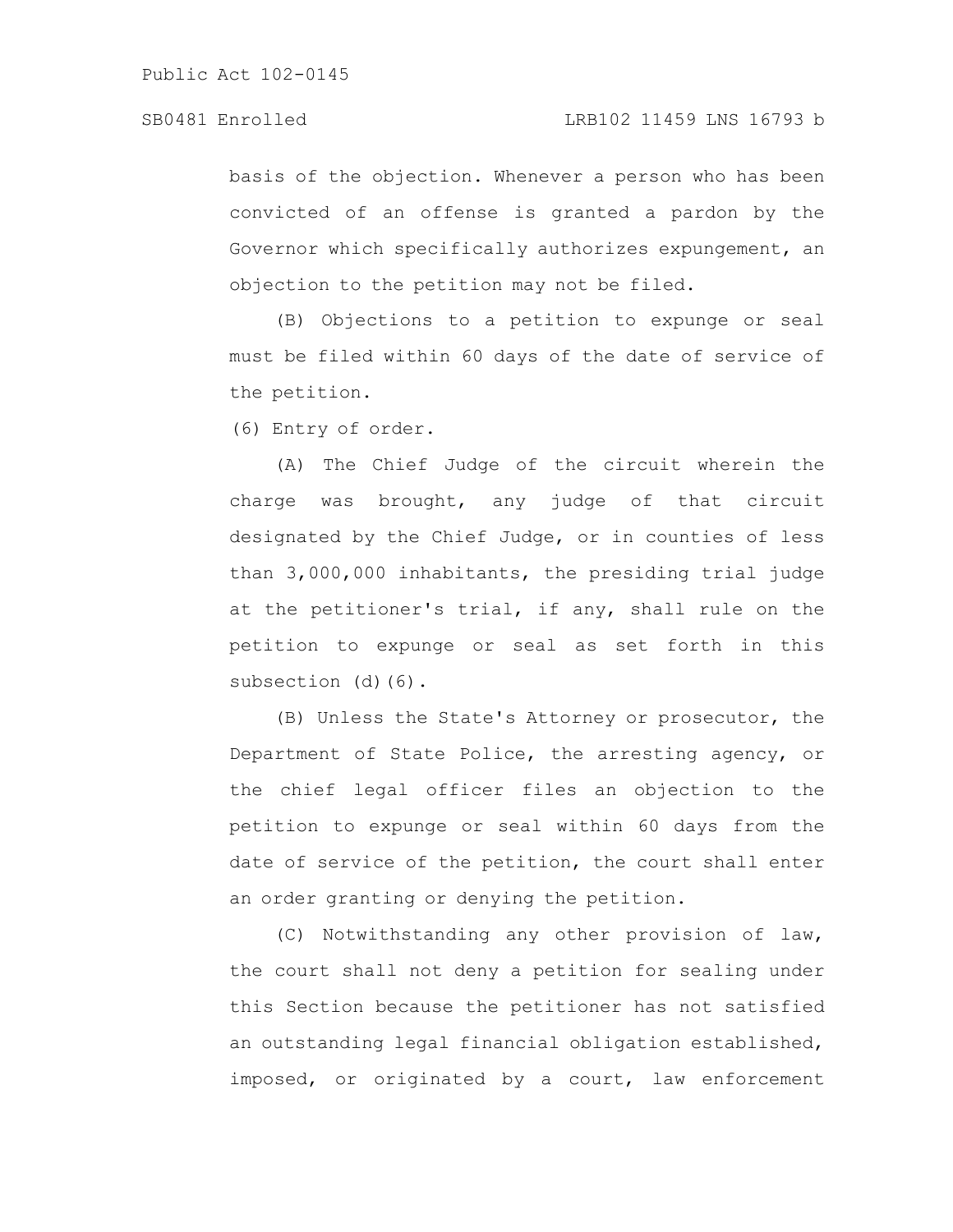agency, or a municipal, State, county, or other unit of local government, including, but not limited to, any cost, assessment, fine, or fee. An outstanding legal financial obligation does not include any court ordered restitution to a victim under Section 5-5-6 of the Unified Code of Corrections, unless the restitution has been converted to a civil judgment. Nothing in this subparagraph (C) waives, rescinds, or abrogates a legal financial obligation or otherwise eliminates or affects the right of the holder of any financial obligation to pursue collection under applicable federal, State, or local law.

(7) Hearings. If an objection is filed, the court shall set a date for a hearing and notify the petitioner and all parties entitled to notice of the petition of the hearing date at least 30 days prior to the hearing. Prior to the hearing, the State's Attorney shall consult with the Department as to the appropriateness of the relief sought in the petition to expunge or seal. At the hearing, the court shall hear evidence on whether the petition should or should not be granted, and shall grant or deny the petition to expunge or seal the records based on the evidence presented at the hearing. The court may consider the following:

(A) the strength of the evidence supporting the defendant's conviction;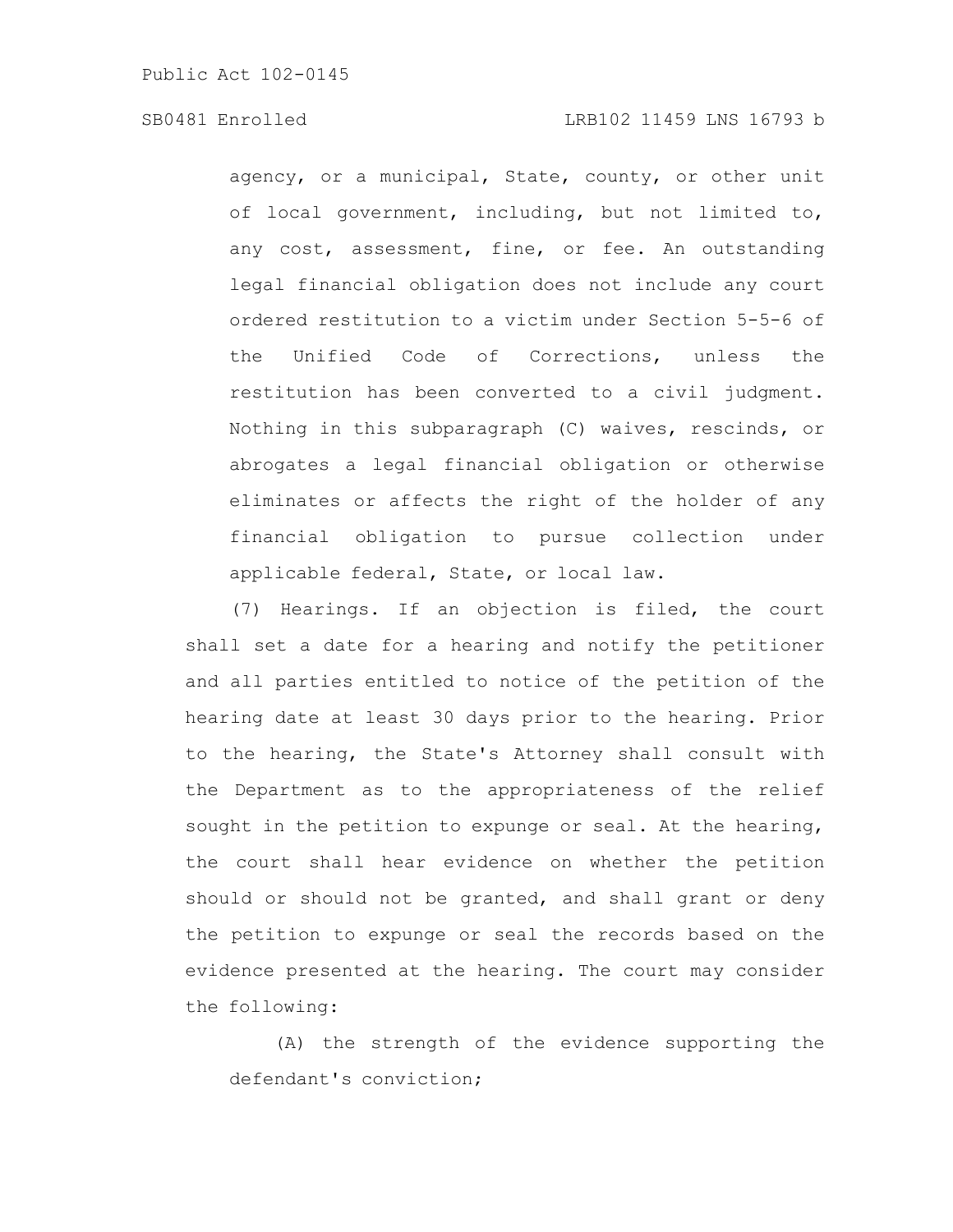(B) the reasons for retention of the conviction records by the State;

(C) the petitioner's age, criminal record history, and employment history;

(D) the period of time between the petitioner's arrest on the charge resulting in the conviction and the filing of the petition under this Section; and

(E) the specific adverse consequences the petitioner may be subject to if the petition is denied.

(8) Service of order. After entering an order to expunge or seal records, the court must provide copies of the order to the Department, in a form and manner prescribed by the Department, to the petitioner, to the State's Attorney or prosecutor charged with the duty of prosecuting the offense, to the arresting agency, to the chief legal officer of the unit of local government effecting the arrest, and to such other criminal justice agencies as may be ordered by the court.

(9) Implementation of order.

(A) Upon entry of an order to expunge records pursuant to  $(b)$   $(2)$   $(A)$  or  $(b)$   $(2)$   $(B)$   $(ii)$ , or both:

(i) the records shall be expunged (as defined in subsection (a)(1)(E)) by the arresting agency, the Department, and any other agency as ordered by the court, within 60 days of the date of service of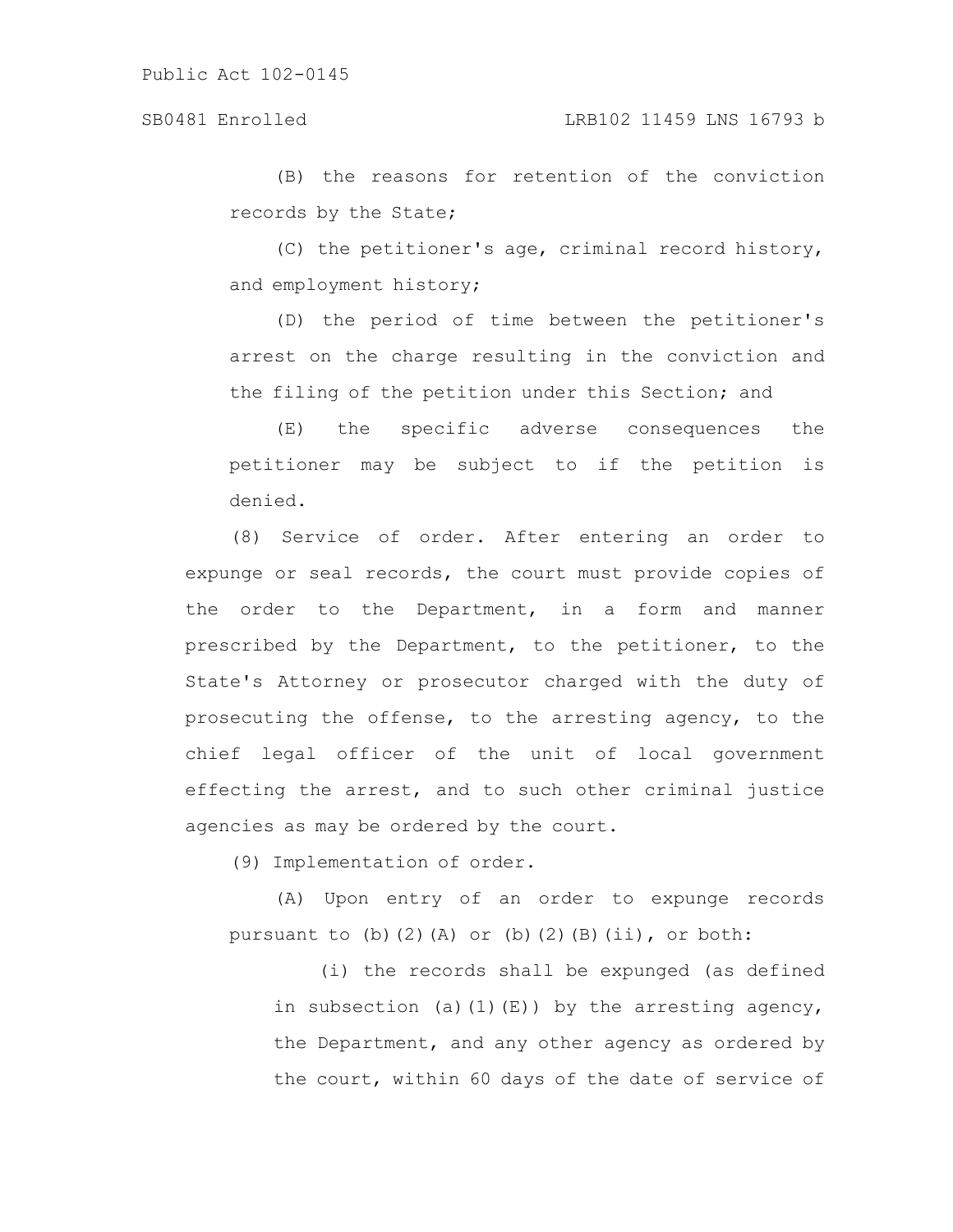the order, unless a motion to vacate, modify, or reconsider the order is filed pursuant to paragraph (12) of subsection (d) of this Section;

(ii) the records of the circuit court clerk shall be impounded until further order of the court upon good cause shown and the name of the petitioner obliterated on the official index required to be kept by the circuit court clerk under Section 16 of the Clerks of Courts Act, but the order shall not affect any index issued by the circuit court clerk before the entry of the order; and

(iii) in response to an inquiry for expunged records, the court, the Department, or the agency receiving such inquiry, shall reply as it does in response to inquiries when no records ever existed.

(B) Upon entry of an order to expunge records pursuant to (b)(2)(B)(i) or (b)(2)(C), or both:

(i) the records shall be expunged (as defined in subsection (a)(1)(E)) by the arresting agency and any other agency as ordered by the court, within 60 days of the date of service of the order, unless a motion to vacate, modify, or reconsider the order is filed pursuant to paragraph (12) of subsection (d) of this Section;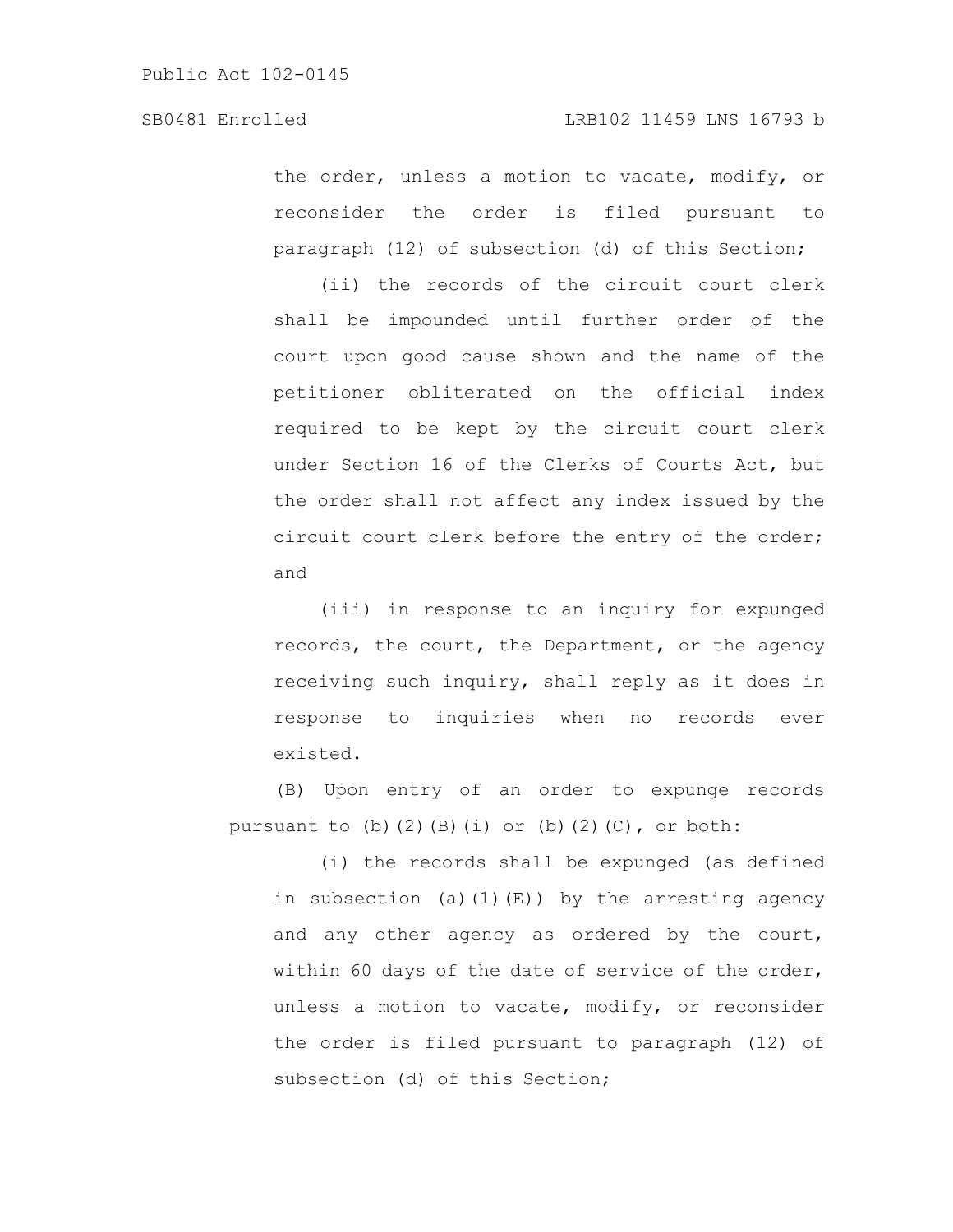(ii) the records of the circuit court clerk shall be impounded until further order of the court upon good cause shown and the name of the petitioner obliterated on the official index required to be kept by the circuit court clerk under Section 16 of the Clerks of Courts Act, but the order shall not affect any index issued by the circuit court clerk before the entry of the order;

(iii) the records shall be impounded by the Department within 60 days of the date of service of the order as ordered by the court, unless a motion to vacate, modify, or reconsider the order is filed pursuant to paragraph (12) of subsection (d) of this Section;

(iv) records impounded by the Department may be disseminated by the Department only as required by law or to the arresting authority, the State's Attorney, and the court upon a later arrest for the same or a similar offense or for the purpose of sentencing for any subsequent felony, and to the Department of Corrections upon conviction for any offense; and

(v) in response to an inquiry for such records from anyone not authorized by law to access such records, the court, the Department, or the agency receiving such inquiry shall reply as it does in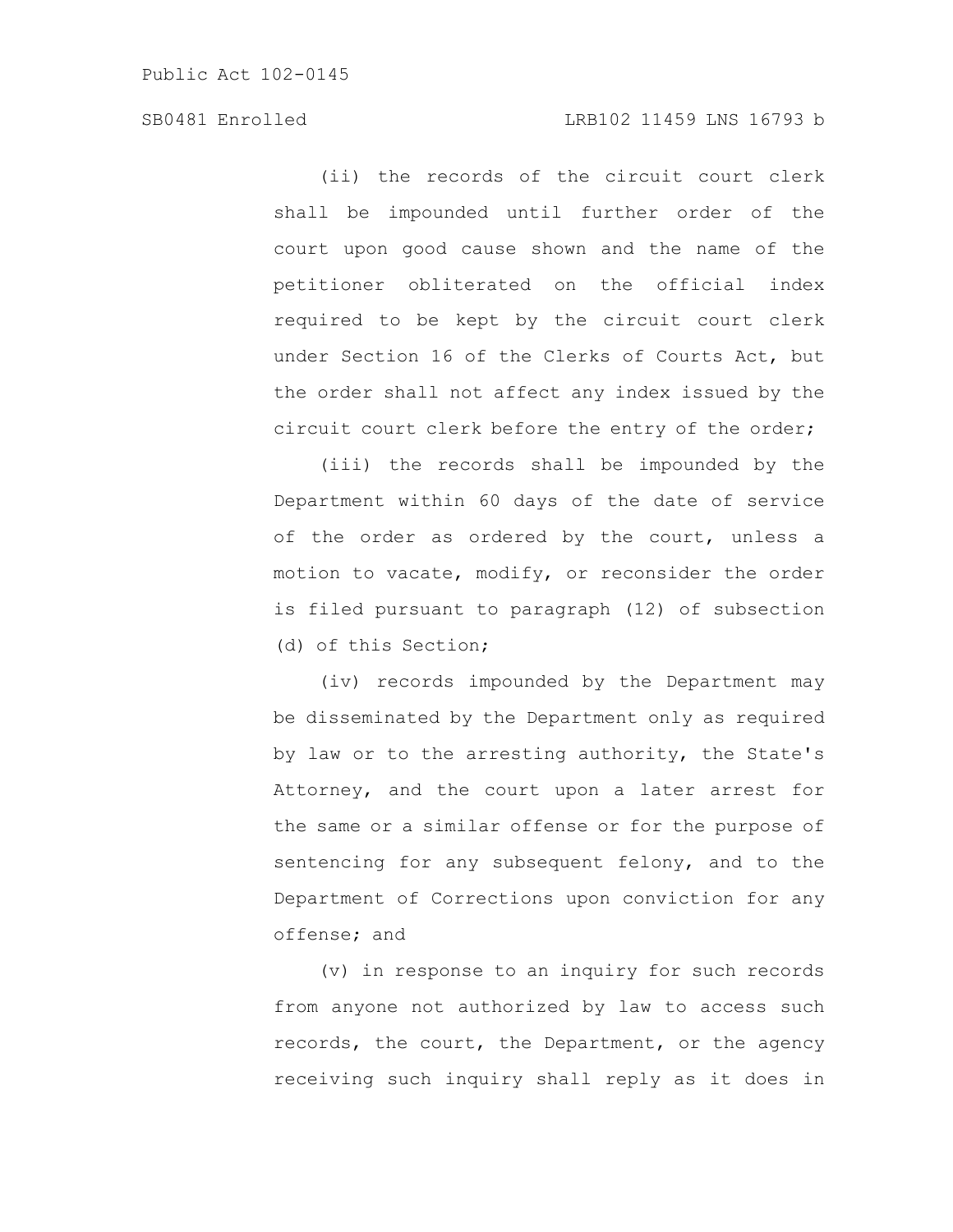response to inquiries when no records ever existed.

(B-5) Upon entry of an order to expunge records under subsection (e-6):

(i) the records shall be expunged (as defined in subsection (a)(1)(E)) by the arresting agency and any other agency as ordered by the court, within 60 days of the date of service of the order, unless a motion to vacate, modify, or reconsider the order is filed under paragraph (12) of subsection (d) of this Section;

(ii) the records of the circuit court clerk shall be impounded until further order of the court upon good cause shown and the name of the petitioner obliterated on the official index required to be kept by the circuit court clerk under Section 16 of the Clerks of Courts Act, but the order shall not affect any index issued by the circuit court clerk before the entry of the order;

(iii) the records shall be impounded by the Department within 60 days of the date of service of the order as ordered by the court, unless a motion to vacate, modify, or reconsider the order is filed under paragraph (12) of subsection (d) of this Section;

(iv) records impounded by the Department may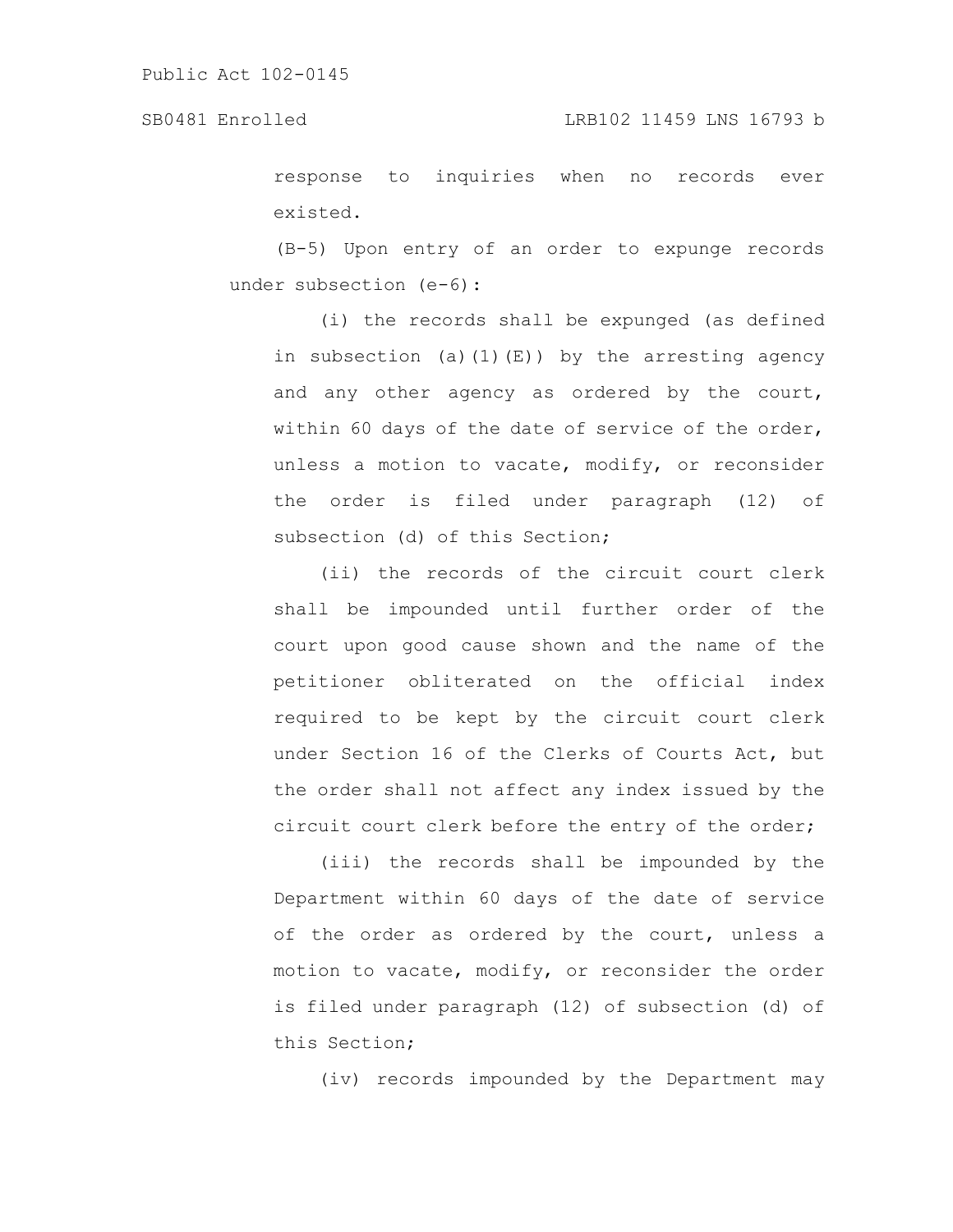be disseminated by the Department only as required by law or to the arresting authority, the State's Attorney, and the court upon a later arrest for the same or a similar offense or for the purpose of sentencing for any subsequent felony, and to the Department of Corrections upon conviction for any offense; and

(v) in response to an inquiry for these records from anyone not authorized by law to access the records, the court, the Department, or the agency receiving the inquiry shall reply as it does in response to inquiries when no records ever existed.

(C) Upon entry of an order to seal records under subsection  $(c)$ , the arresting agency, any other agency as ordered by the court, the Department, and the court shall seal the records (as defined in subsection (a) $(1)(K)$ . In response to an inquiry for such records, from anyone not authorized by law to access such records, the court, the Department, or the agency receiving such inquiry shall reply as it does in response to inquiries when no records ever existed.

(D) The Department shall send written notice to the petitioner of its compliance with each order to expunge or seal records within 60 days of the date of service of that order or, if a motion to vacate,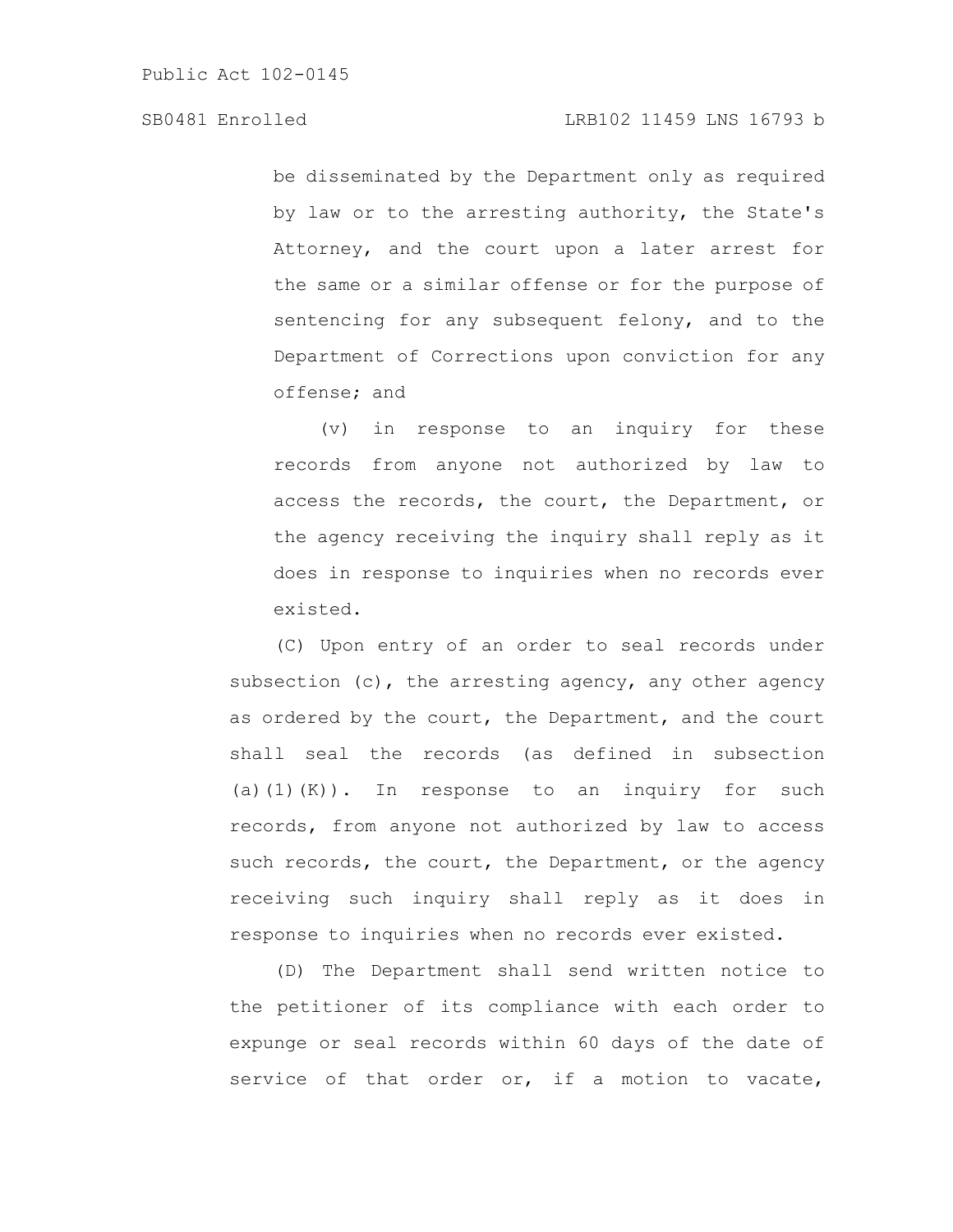modify, or reconsider is filed, within 60 days of service of the order resolving the motion, if that order requires the Department to expunge or seal records. In the event of an appeal from the circuit court order, the Department shall send written notice to the petitioner of its compliance with an Appellate Court or Supreme Court judgment to expunge or seal records within 60 days of the issuance of the court's mandate. The notice is not required while any motion to vacate, modify, or reconsider, or any appeal or petition for discretionary appellate review, is pending.

(E) Upon motion, the court may order that a sealed judgment or other court record necessary to demonstrate the amount of any legal financial obligation due and owing be made available for the limited purpose of collecting any legal financial obligations owed by the petitioner that were established, imposed, or originated in the criminal proceeding for which those records have been sealed. The records made available under this subparagraph (E) shall not be entered into the official index required to be kept by the circuit court clerk under Section 16 of the Clerks of Courts Act and shall be immediately re-impounded upon the collection of the outstanding financial obligations.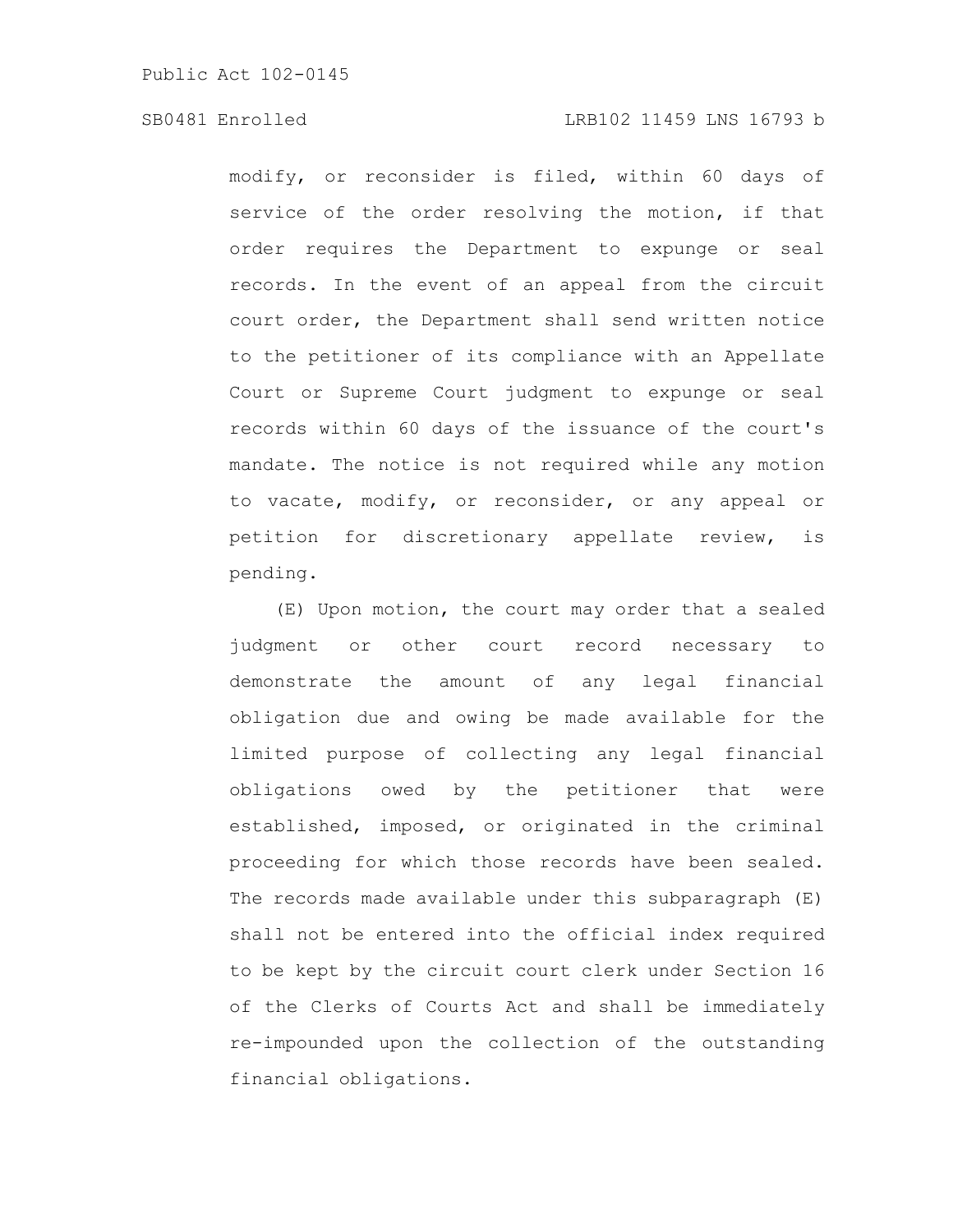(F) Notwithstanding any other provision of this Section, a circuit court clerk may access a sealed record for the limited purpose of collecting payment for any legal financial obligations that were established, imposed, or originated in the criminal proceedings for which those records have been sealed.

(10) Fees. The Department may charge the petitioner a fee equivalent to the cost of processing any order to expunge or seal records. Notwithstanding any provision of the Clerks of Courts Act to the contrary, the circuit court clerk may charge a fee equivalent to the cost associated with the sealing or expungement of records by the circuit court clerk. From the total filing fee collected for the petition to seal or expunge, the circuit court clerk shall deposit \$10 into the Circuit Court Clerk Operation and Administrative Fund, to be used to offset the costs incurred by the circuit court clerk in performing the additional duties required to serve the petition to seal or expunge on all parties. The circuit court clerk shall collect and remit forward the Department of State Police portion of the fee to the State Treasurer Department and it shall be deposited in the State Police Services Fund. If the record brought under an expungement petition was previously sealed under this Section, the fee for the expungement petition for that same record shall be waived.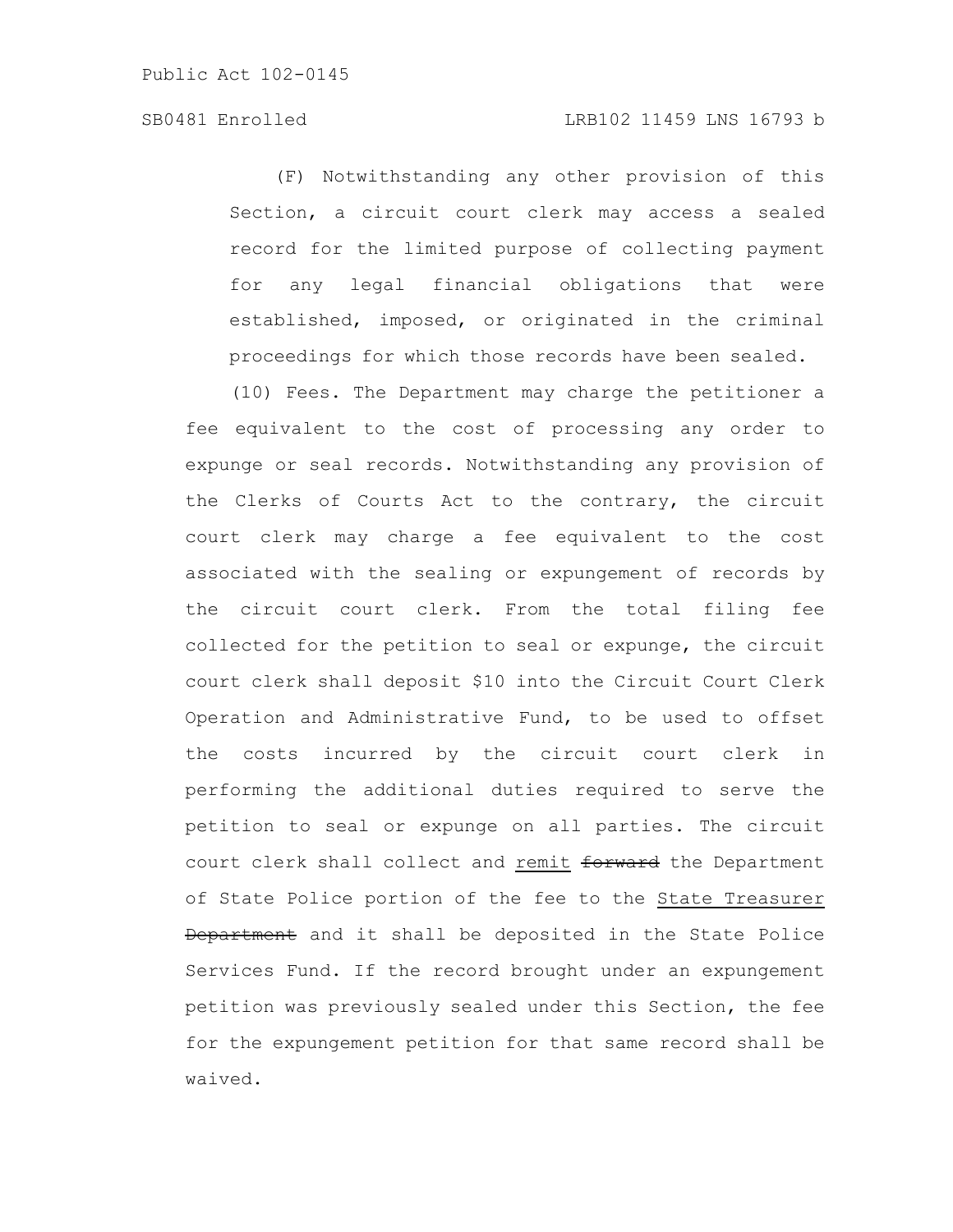# SB0481 Enrolled LRB102 11459 LNS 16793 b

(11) Final Order. No court order issued under the expungement or sealing provisions of this Section shall become final for purposes of appeal until 30 days after service of the order on the petitioner and all parties entitled to notice of the petition.

(12) Motion to Vacate, Modify, or Reconsider. Under Section 2-1203 of the Code of Civil Procedure, the petitioner or any party entitled to notice may file a motion to vacate, modify, or reconsider the order granting or denying the petition to expunge or seal within 60 days of service of the order. If filed more than 60 days after service of the order, a petition to vacate, modify, or reconsider shall comply with subsection (c) of Section 2-1401 of the Code of Civil Procedure. Upon filing of a motion to vacate, modify, or reconsider, notice of the motion shall be served upon the petitioner and all parties entitled to notice of the petition.

(13) Effect of Order. An order granting a petition under the expungement or sealing provisions of this Section shall not be considered void because it fails to comply with the provisions of this Section or because of any error asserted in a motion to vacate, modify, or reconsider. The circuit court retains jurisdiction to determine whether the order is voidable and to vacate, modify, or reconsider its terms based on a motion filed under paragraph (12) of this subsection (d).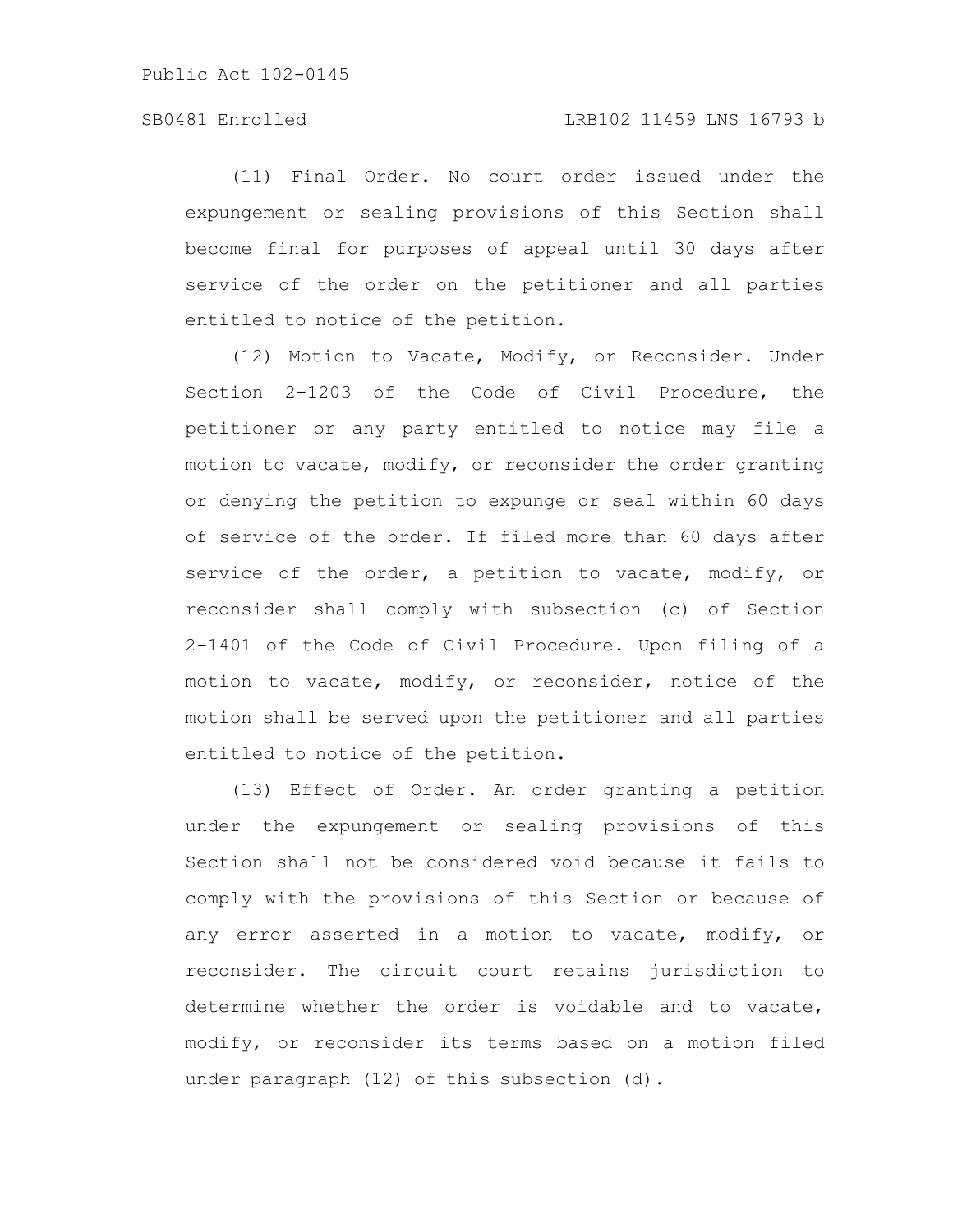# SB0481 Enrolled LRB102 11459 LNS 16793 b

(14) Compliance with Order Granting Petition to Seal Records. Unless a court has entered a stay of an order granting a petition to seal, all parties entitled to notice of the petition must fully comply with the terms of the order within 60 days of service of the order even if a party is seeking relief from the order through a motion filed under paragraph (12) of this subsection (d) or is appealing the order.

(15) Compliance with Order Granting Petition to Expunge Records. While a party is seeking relief from the order granting the petition to expunge through a motion filed under paragraph (12) of this subsection (d) or is appealing the order, and unless a court has entered a stay of that order, the parties entitled to notice of the petition must seal, but need not expunge, the records until there is a final order on the motion for relief or, in the case of an appeal, the issuance of that court's mandate.

(16) The changes to this subsection (d) made by Public Act 98-163 apply to all petitions pending on August 5, 2013 (the effective date of Public Act 98-163) and to all orders ruling on a petition to expunge or seal on or after August 5, 2013 (the effective date of Public Act 98-163).

(e) Whenever a person who has been convicted of an offense is granted a pardon by the Governor which specifically authorizes expungement, he or she may, upon verified petition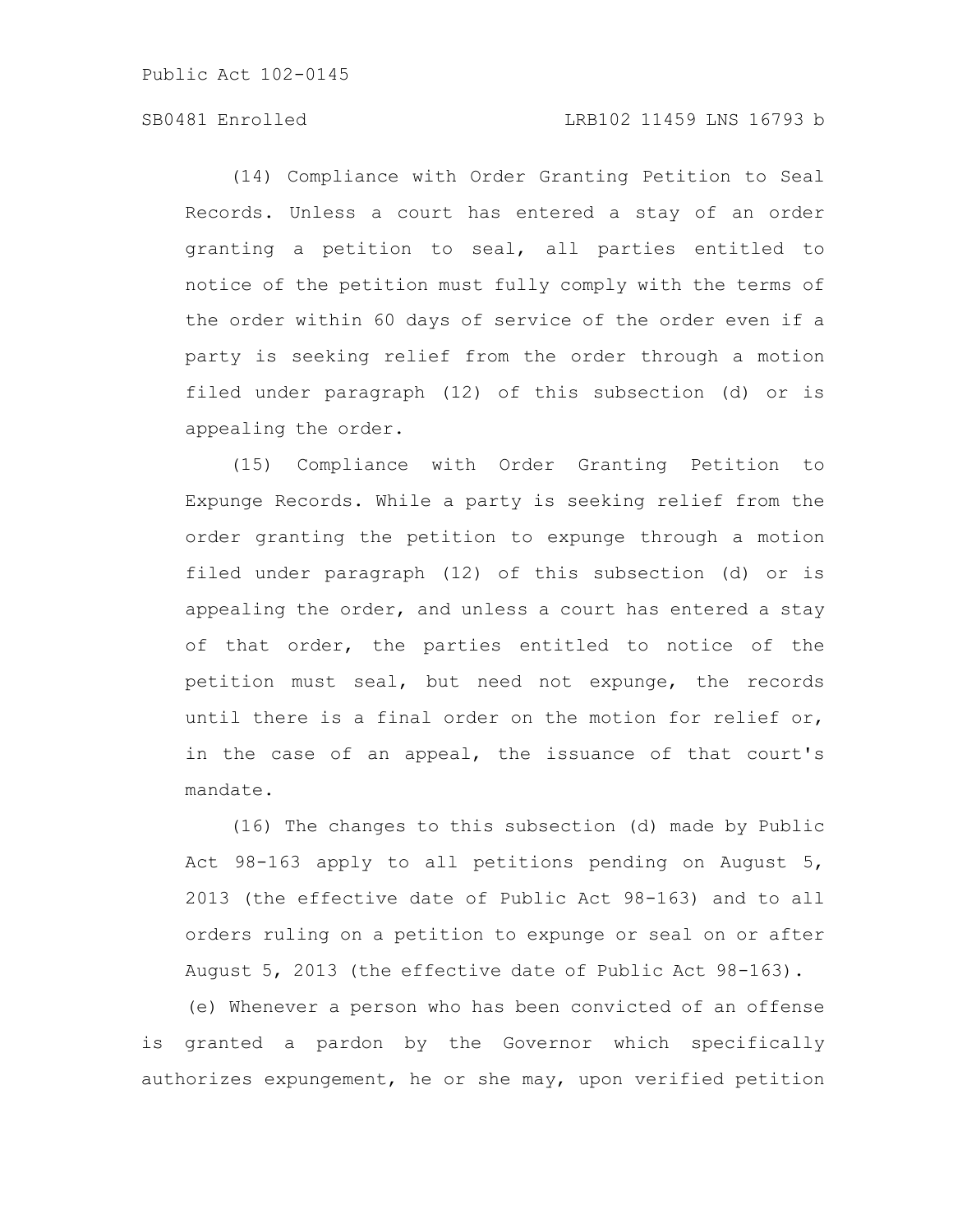to the Chief Judge of the circuit where the person had been convicted, any judge of the circuit designated by the Chief Judge, or in counties of less than 3,000,000 inhabitants, the presiding trial judge at the defendant's trial, have a court order entered expunging the record of arrest from the official records of the arresting authority and order that the records of the circuit court clerk and the Department be sealed until further order of the court upon good cause shown or as otherwise provided herein, and the name of the defendant obliterated from the official index requested to be kept by the circuit court clerk under Section 16 of the Clerks of Courts Act in connection with the arrest and conviction for the offense for which he or she had been pardoned but the order shall not affect any index issued by the circuit court clerk before the entry of the order. All records sealed by the Department may be disseminated by the Department only to the arresting authority, the State's Attorney, and the court upon a later arrest for the same or similar offense or for the purpose of sentencing for any subsequent felony. Upon conviction for any subsequent offense, the Department of Corrections shall have access to all sealed records of the Department pertaining to that individual. Upon entry of the order of expungement, the circuit court clerk shall promptly mail a copy of the order to the person who was pardoned.

(e-5) Whenever a person who has been convicted of an offense is granted a certificate of eligibility for sealing by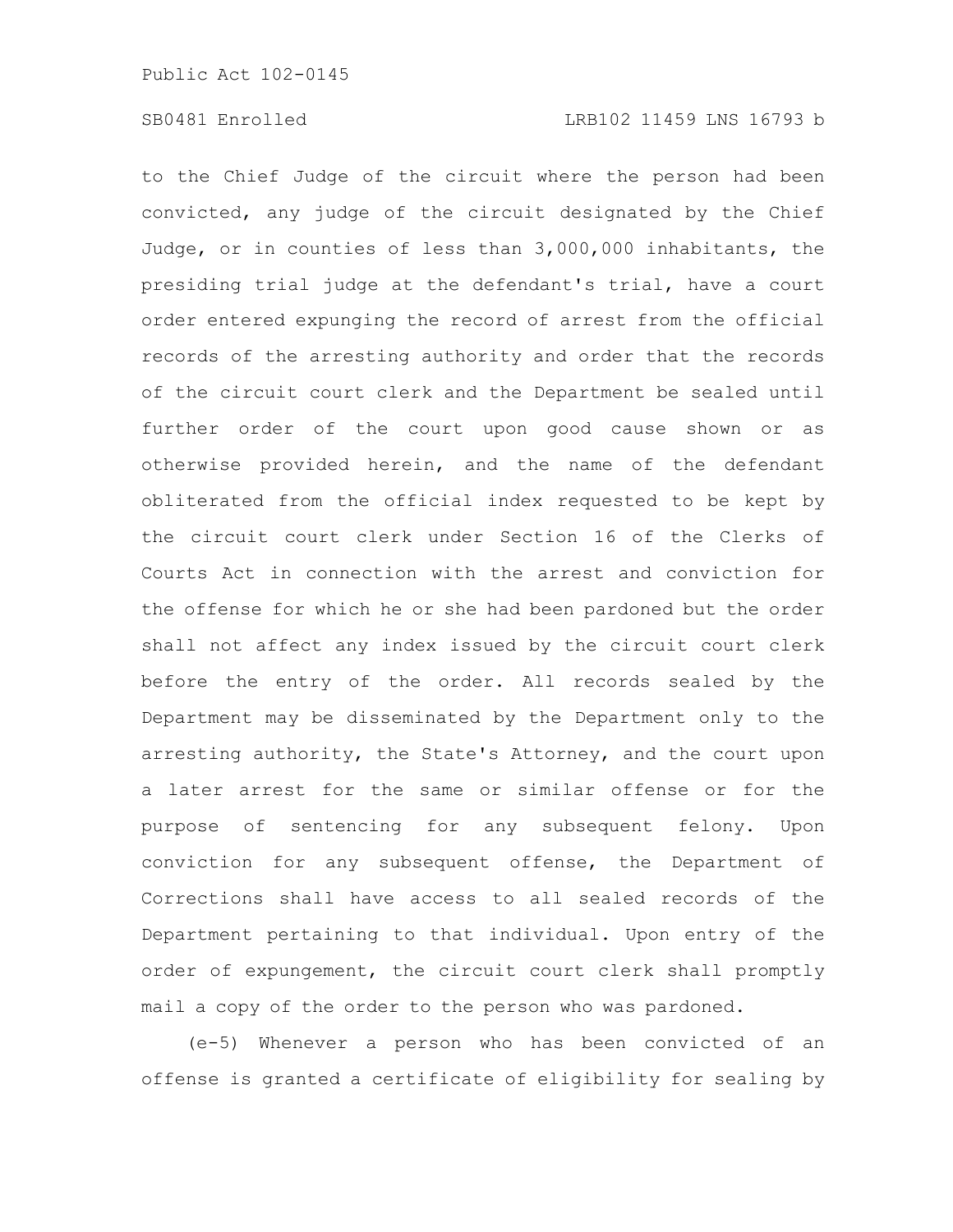the Prisoner Review Board which specifically authorizes sealing, he or she may, upon verified petition to the Chief Judge of the circuit where the person had been convicted, any judge of the circuit designated by the Chief Judge, or in counties of less than 3,000,000 inhabitants, the presiding trial judge at the petitioner's trial, have a court order entered sealing the record of arrest from the official records of the arresting authority and order that the records of the circuit court clerk and the Department be sealed until further order of the court upon good cause shown or as otherwise provided herein, and the name of the petitioner obliterated from the official index requested to be kept by the circuit court clerk under Section 16 of the Clerks of Courts Act in connection with the arrest and conviction for the offense for which he or she had been granted the certificate but the order shall not affect any index issued by the circuit court clerk before the entry of the order. All records sealed by the Department may be disseminated by the Department only as required by this Act or to the arresting authority, a law enforcement agency, the State's Attorney, and the court upon a later arrest for the same or similar offense or for the purpose of sentencing for any subsequent felony. Upon conviction for any subsequent offense, the Department of Corrections shall have access to all sealed records of the Department pertaining to that individual. Upon entry of the order of sealing, the circuit court clerk shall promptly mail a copy of the order to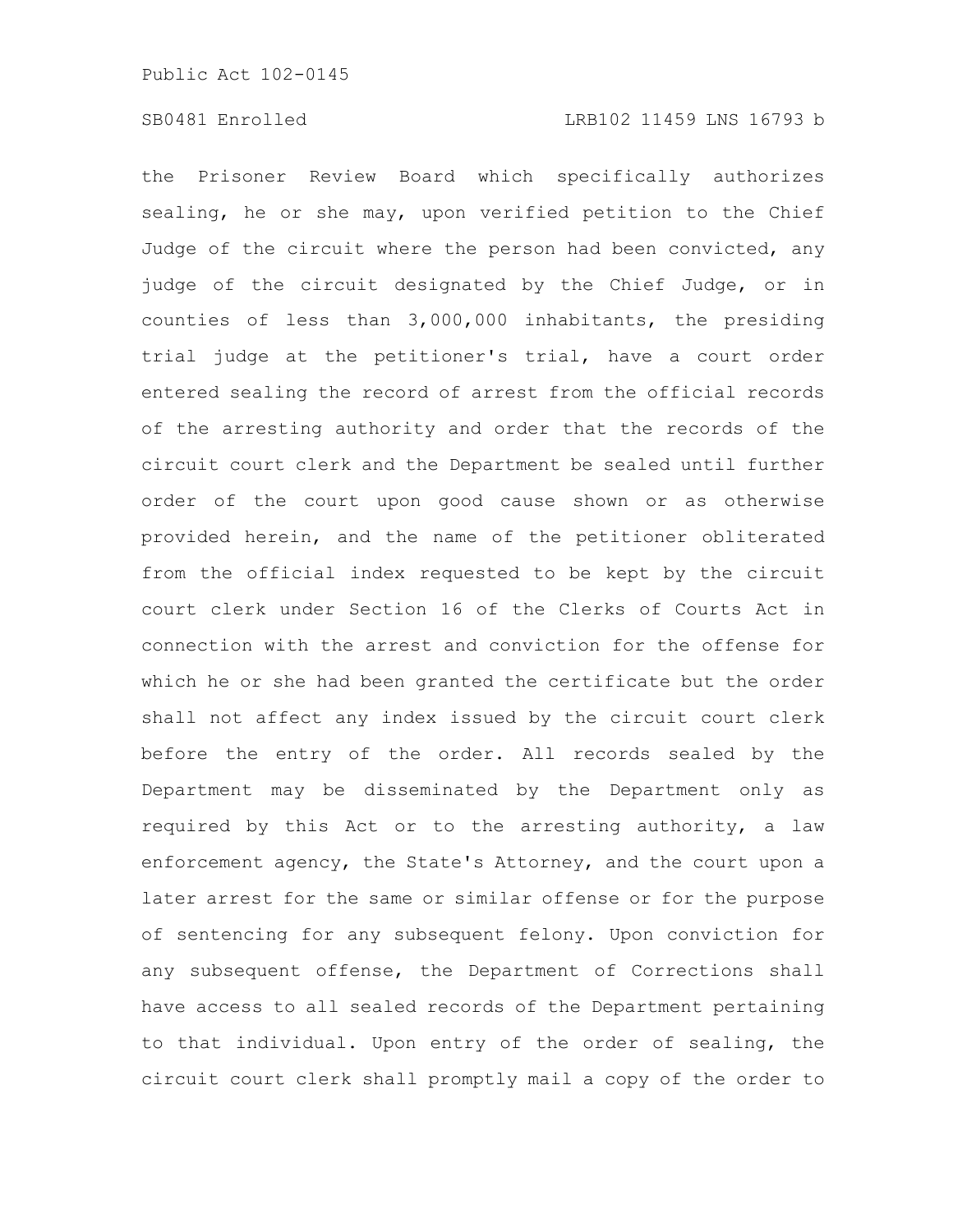the person who was granted the certificate of eligibility for sealing.

(e-6) Whenever a person who has been convicted of an offense is granted a certificate of eligibility for expungement by the Prisoner Review Board which specifically authorizes expungement, he or she may, upon verified petition to the Chief Judge of the circuit where the person had been convicted, any judge of the circuit designated by the Chief Judge, or in counties of less than 3,000,000 inhabitants, the presiding trial judge at the petitioner's trial, have a court order entered expunging the record of arrest from the official records of the arresting authority and order that the records of the circuit court clerk and the Department be sealed until further order of the court upon good cause shown or as otherwise provided herein, and the name of the petitioner obliterated from the official index requested to be kept by the circuit court clerk under Section 16 of the Clerks of Courts Act in connection with the arrest and conviction for the offense for which he or she had been granted the certificate but the order shall not affect any index issued by the circuit court clerk before the entry of the order. All records sealed by the Department may be disseminated by the Department only as required by this Act or to the arresting authority, a law enforcement agency, the State's Attorney, and the court upon a later arrest for the same or similar offense or for the purpose of sentencing for any subsequent felony.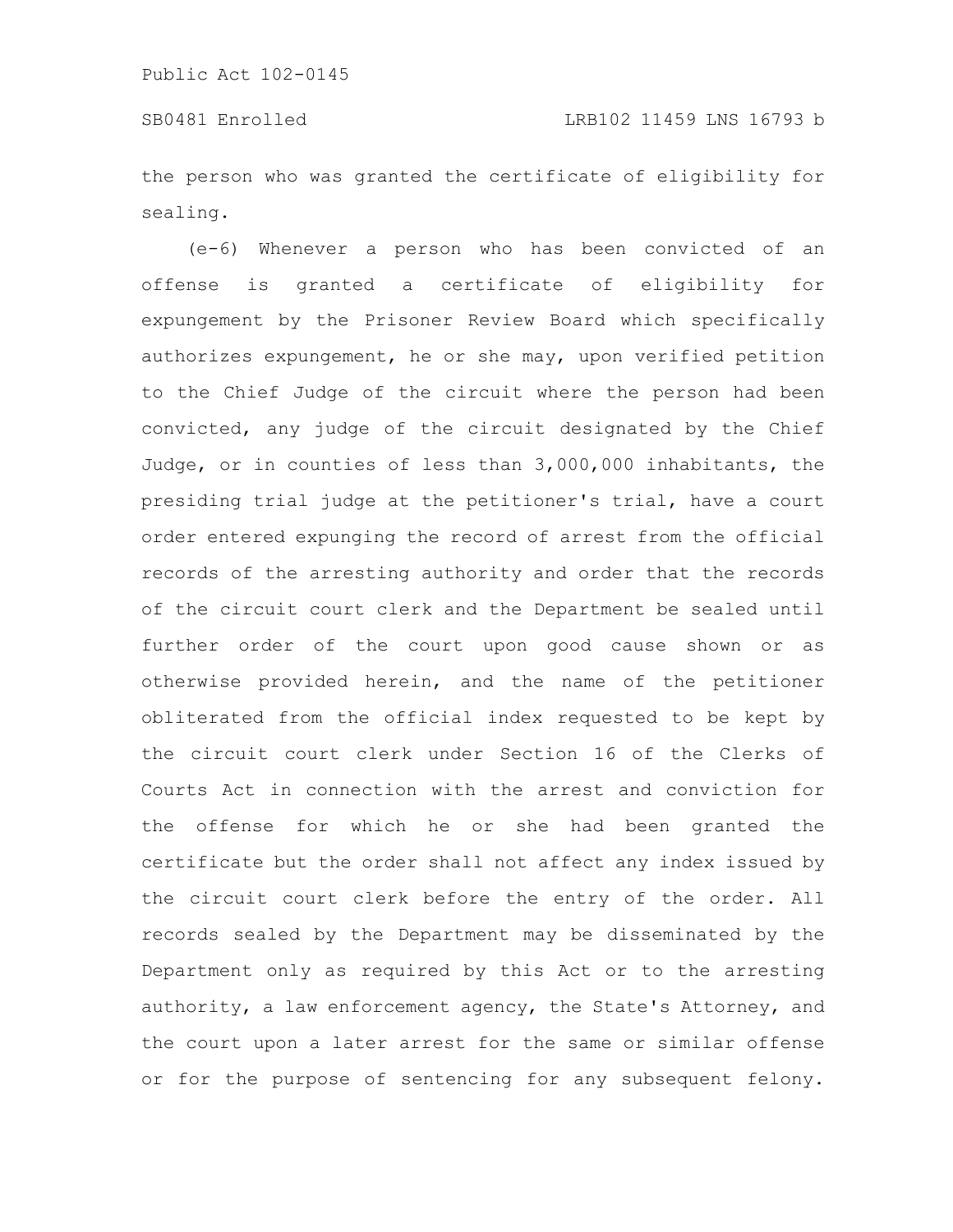Upon conviction for any subsequent offense, the Department of Corrections shall have access to all expunged records of the Department pertaining to that individual. Upon entry of the order of expungement, the circuit court clerk shall promptly mail a copy of the order to the person who was granted the certificate of eligibility for expungement.

(f) Subject to available funding, the Illinois Department of Corrections shall conduct a study of the impact of sealing, especially on employment and recidivism rates, utilizing a random sample of those who apply for the sealing of their criminal records under Public Act 93-211. At the request of the Illinois Department of Corrections, records of the Illinois Department of Employment Security shall be utilized as appropriate to assist in the study. The study shall not disclose any data in a manner that would allow the identification of any particular individual or employing unit. The study shall be made available to the General Assembly no later than September 1, 2010.

(g) Immediate Sealing.

(1) Applicability. Notwithstanding any other provision of this Act to the contrary, and cumulative with any rights to expungement or sealing of criminal records, this subsection authorizes the immediate sealing of criminal records of adults and of minors prosecuted as adults.

(2) Eligible Records. Arrests or charges not initiated by arrest resulting in acquittal or dismissal with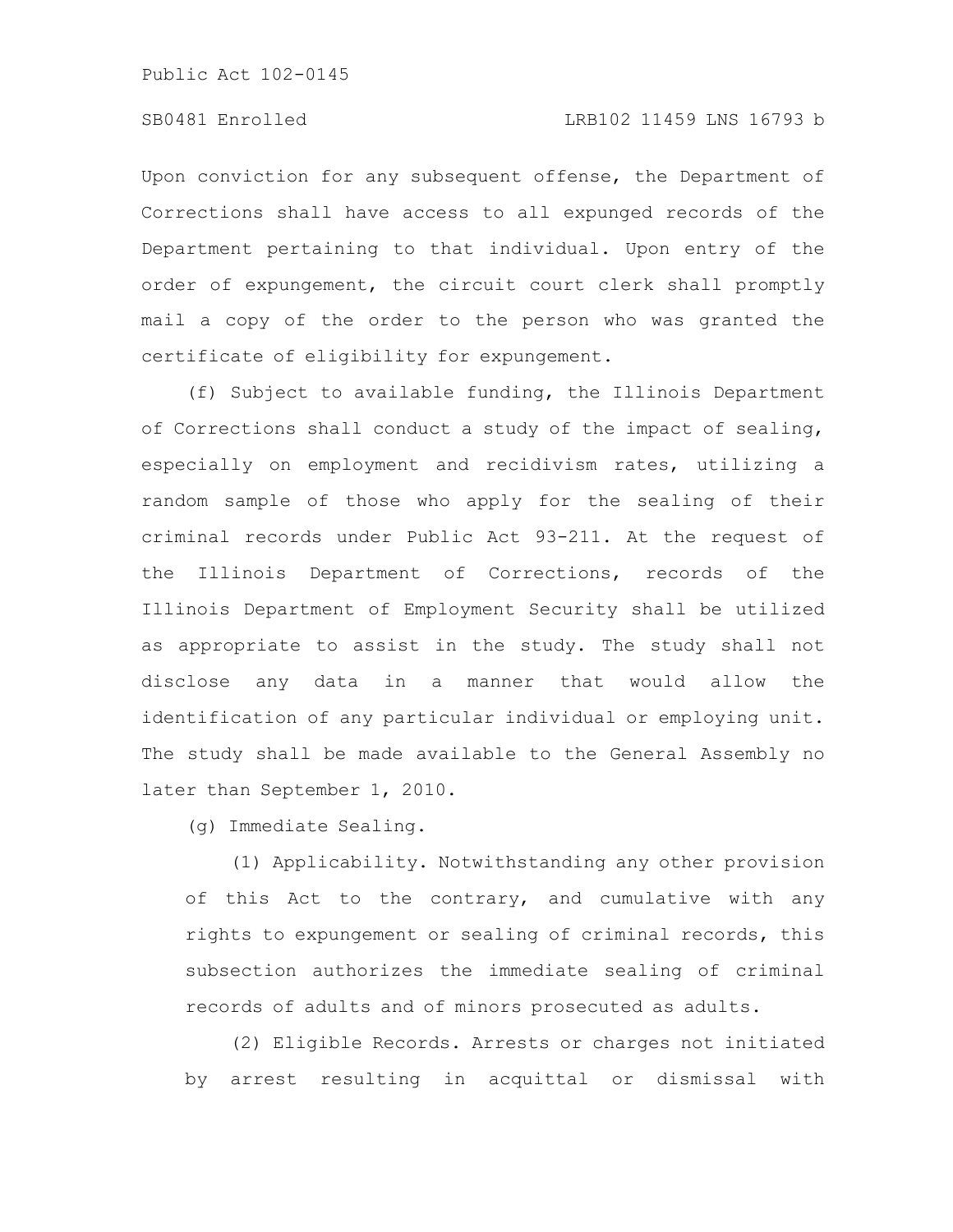# SB0481 Enrolled LRB102 11459 LNS 16793 b

prejudice, except as excluded by subsection (a)(3)(B), that occur on or after January 1, 2018 (the effective date of Public Act 100-282), may be sealed immediately if the petition is filed with the circuit court clerk on the same day and during the same hearing in which the case is disposed.

(3) When Records are Eligible to be Immediately Sealed. Eligible records under paragraph (2) of this subsection (g) may be sealed immediately after entry of the final disposition of a case, notwithstanding the disposition of other charges in the same case.

(4) Notice of Eligibility for Immediate Sealing. Upon entry of a disposition for an eligible record under this subsection (g), the defendant shall be informed by the court of his or her right to have eligible records immediately sealed and the procedure for the immediate sealing of these records.

(5) Procedure. The following procedures apply to immediate sealing under this subsection (g).

(A) Filing the Petition. Upon entry of the final disposition of the case, the defendant's attorney may immediately petition the court, on behalf of the defendant, for immediate sealing of eligible records under paragraph (2) of this subsection (g) that are entered on or after January 1, 2018 (the effective date of Public Act 100-282). The immediate sealing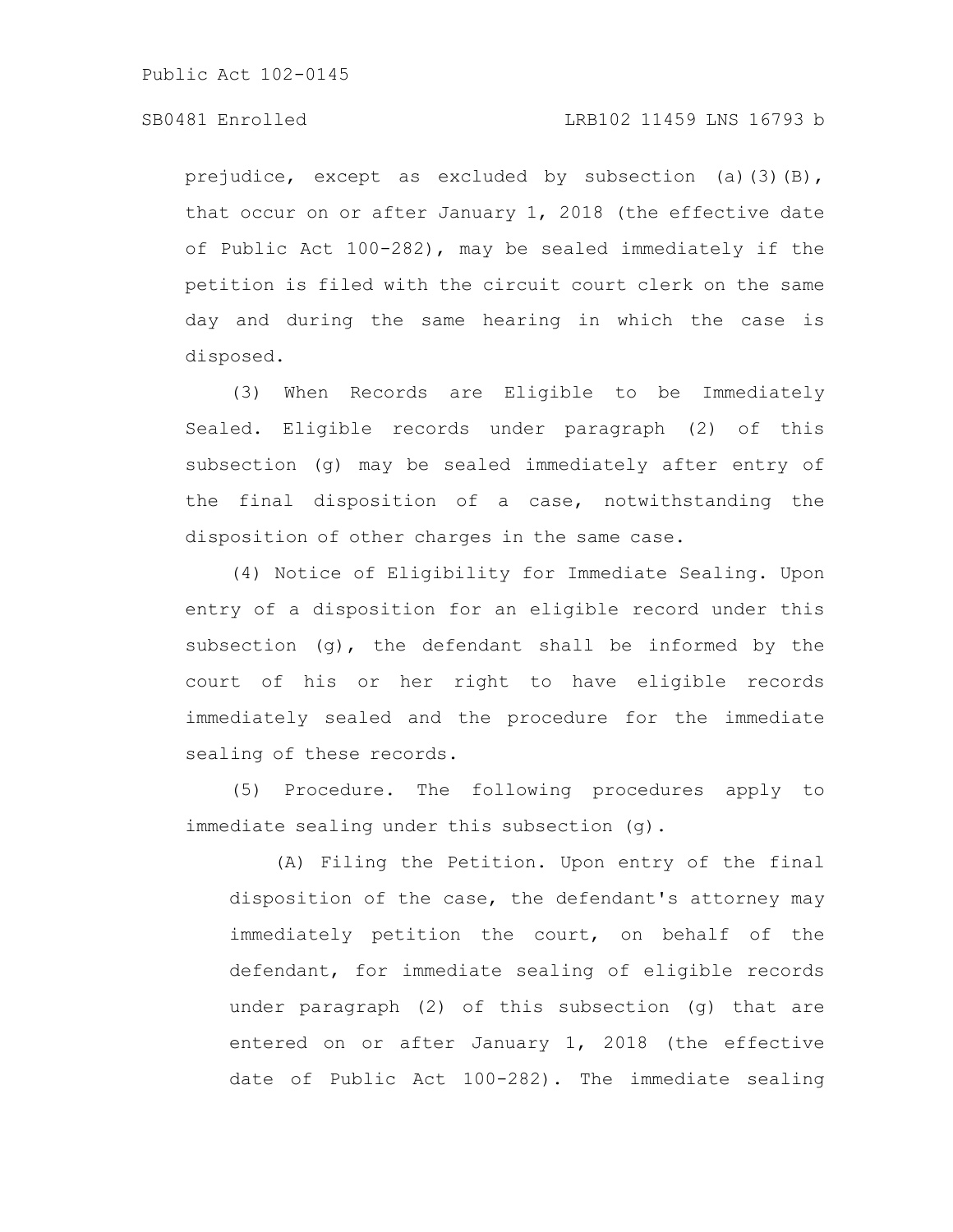# SB0481 Enrolled LRB102 11459 LNS 16793 b

petition may be filed with the circuit court clerk during the hearing in which the final disposition of the case is entered. If the defendant's attorney does not file the petition for immediate sealing during the hearing, the defendant may file a petition for sealing at any time as authorized under subsection (c)(3)(A).

(B) Contents of Petition. The immediate sealing petition shall be verified and shall contain the petitioner's name, date of birth, current address, and for each eligible record, the case number, the date of arrest if applicable, the identity of the arresting authority if applicable, and other information as the court may require.

(C) Drug Test. The petitioner shall not be required to attach proof that he or she has passed a drug test.

(D) Service of Petition. A copy of the petition shall be served on the State's Attorney in open court. The petitioner shall not be required to serve a copy of the petition on any other agency.

(E) Entry of Order. The presiding trial judge shall enter an order granting or denying the petition for immediate sealing during the hearing in which it is filed. Petitions for immediate sealing shall be ruled on in the same hearing in which the final disposition of the case is entered.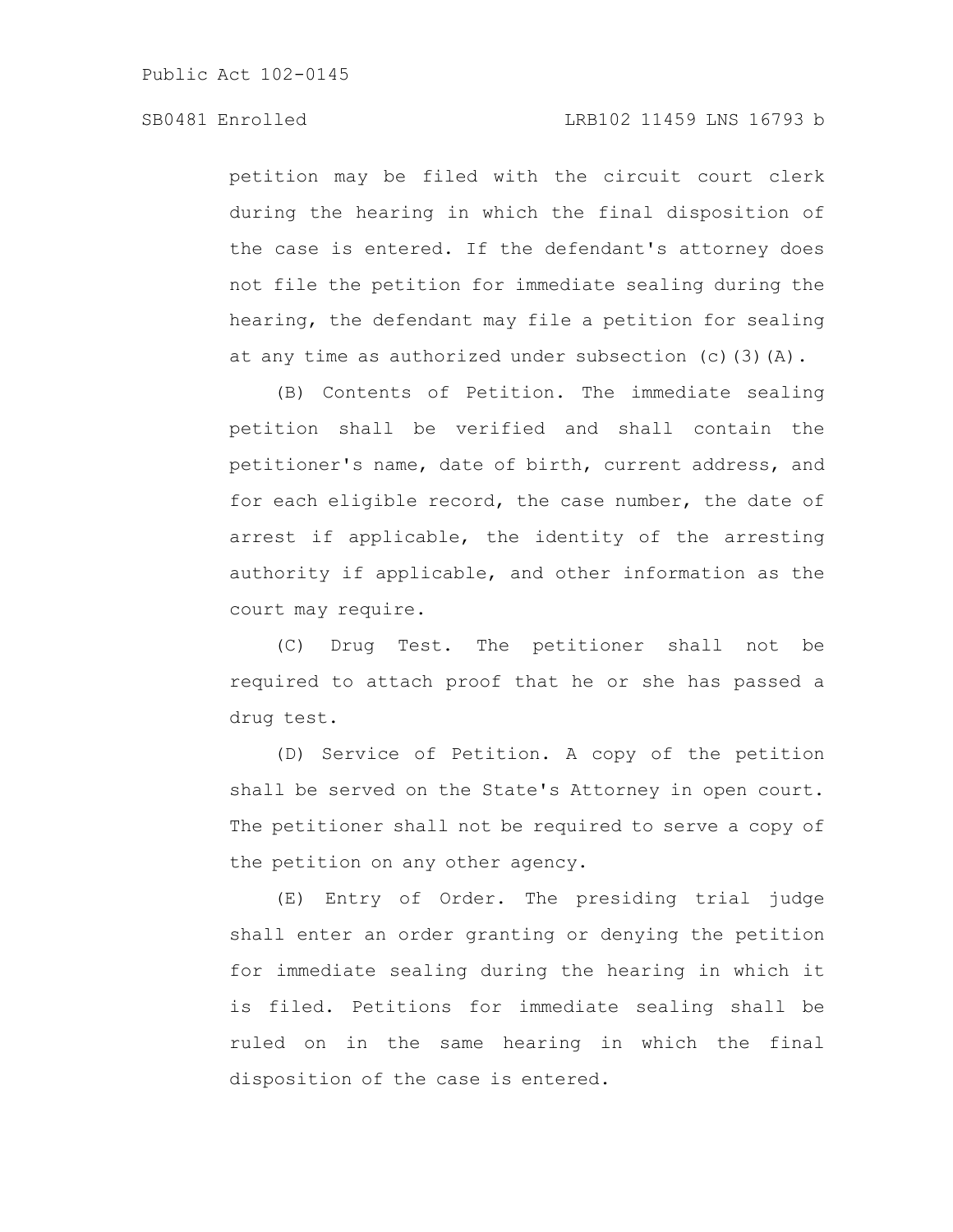(F) Hearings. The court shall hear the petition for immediate sealing on the same day and during the same hearing in which the disposition is rendered.

(G) Service of Order. An order to immediately seal eligible records shall be served in conformance with subsection (d)(8).

(H) Implementation of Order. An order to immediately seal records shall be implemented in conformance with subsections (d)(9)(C) and (d)(9)(D).

(I) Fees. The fee imposed by the circuit court clerk and the Department of State Police shall comply with paragraph (1) of subsection (d) of this Section.

(J) Final Order. No court order issued under this subsection (g) shall become final for purposes of appeal until 30 days after service of the order on the petitioner and all parties entitled to service of the order in conformance with subsection (d)(8).

(K) Motion to Vacate, Modify, or Reconsider. Under Section 2-1203 of the Code of Civil Procedure, the petitioner, State's Attorney, or the Department of State Police may file a motion to vacate, modify, or reconsider the order denying the petition to immediately seal within 60 days of service of the order. If filed more than 60 days after service of the order, a petition to vacate, modify, or reconsider shall comply with subsection (c) of Section 2-1401 of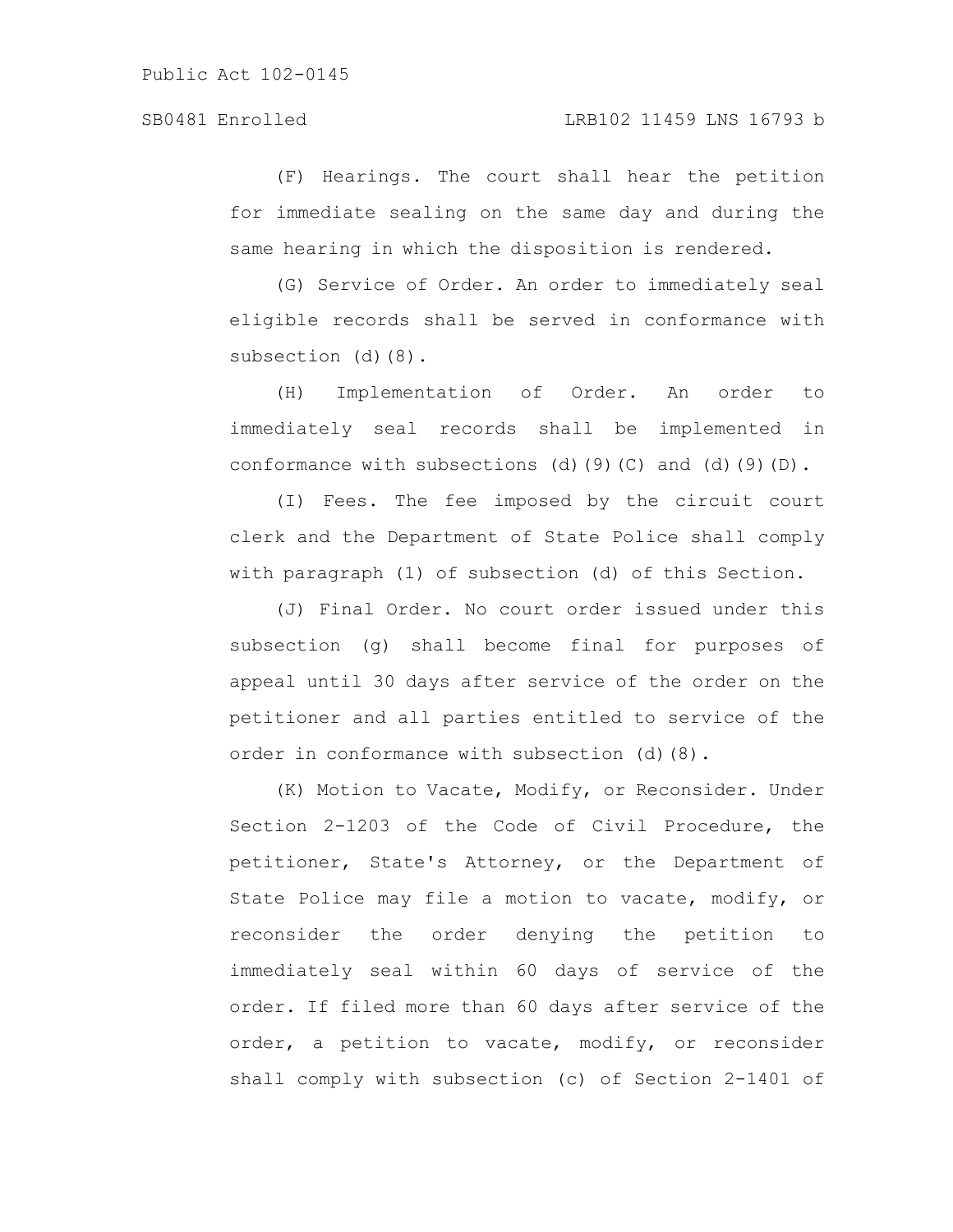the Code of Civil Procedure.

(L) Effect of Order. An order granting an immediate sealing petition shall not be considered void because it fails to comply with the provisions of this Section or because of an error asserted in a motion to vacate, modify, or reconsider. The circuit court retains jurisdiction to determine whether the order is voidable, and to vacate, modify, or reconsider its terms based on a motion filed under subparagraph (L) of this subsection (q).

(M) Compliance with Order Granting Petition to Seal Records. Unless a court has entered a stay of an order granting a petition to immediately seal, all parties entitled to service of the order must fully comply with the terms of the order within 60 days of service of the order.

(h) Sealing; trafficking victims.

(1) A trafficking victim as defined by paragraph (10) of subsection (a) of Section 10-9 of the Criminal Code of 2012 shall be eligible to petition for immediate sealing of his or her criminal record upon the completion of his or her last sentence if his or her participation in the underlying offense was a direct result of human trafficking under Section 10-9 of the Criminal Code of 2012 or a severe form of trafficking under the federal Trafficking Victims Protection Act.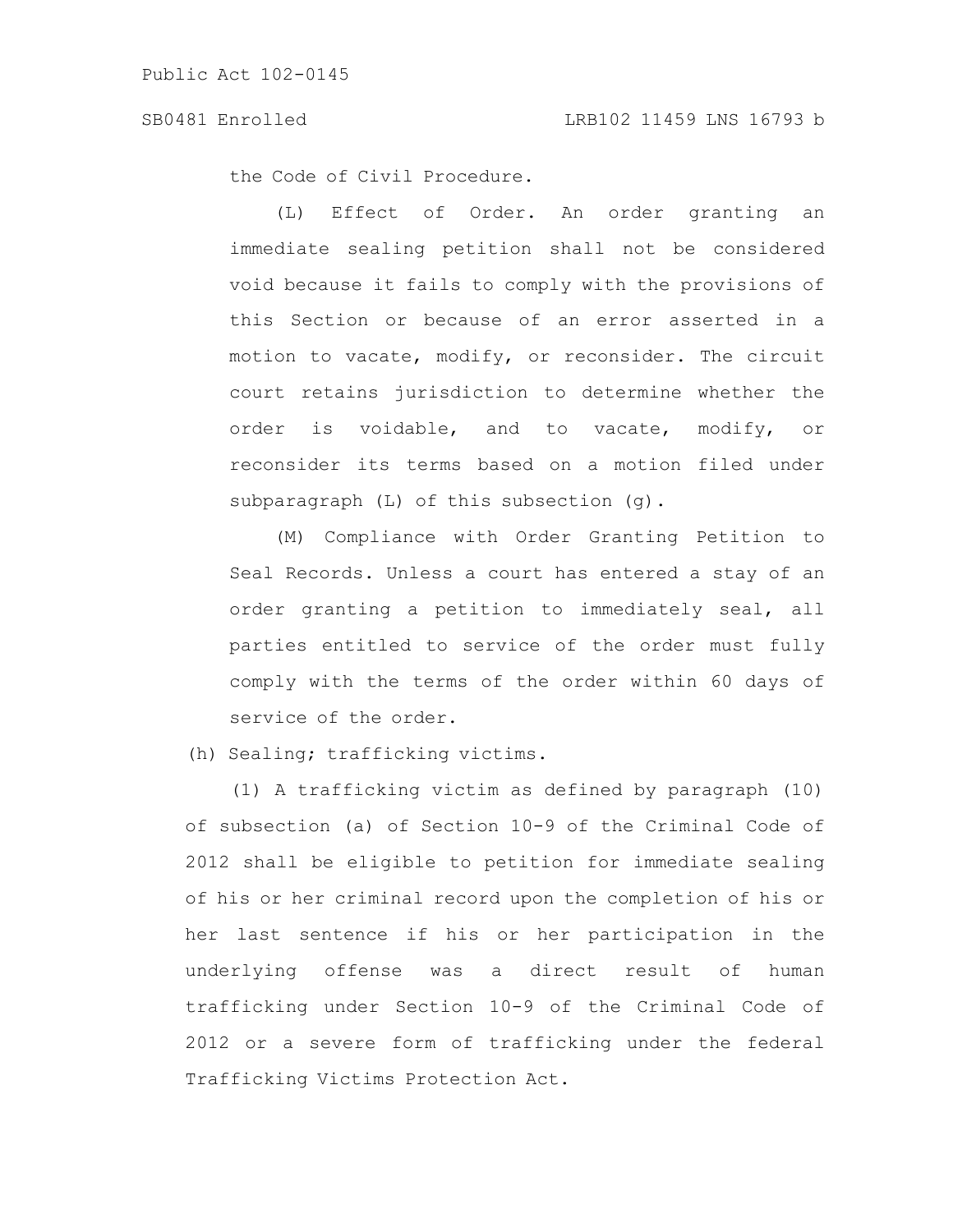### SB0481 Enrolled LRB102 11459 LNS 16793 b

(2) A petitioner under this subsection (h), in addition to the requirements provided under paragraph (4) of subsection (d) of this Section, shall include in his or her petition a clear and concise statement that: (A) he or she was a victim of human trafficking at the time of the offense; and (B) that his or her participation in the offense was a direct result of human trafficking under Section 10-9 of the Criminal Code of 2012 or a severe form of trafficking under the federal Trafficking Victims Protection Act.

(3) If an objection is filed alleging that the petitioner is not entitled to immediate sealing under this subsection (h), the court shall conduct a hearing under paragraph (7) of subsection (d) of this Section and the court shall determine whether the petitioner is entitled to immediate sealing under this subsection (h). A petitioner is eligible for immediate relief under this subsection (h) if he or she shows, by a preponderance of the evidence, that: (A) he or she was a victim of human trafficking at the time of the offense; and (B) that his or her participation in the offense was a direct result of human trafficking under Section 10-9 of the Criminal Code of 2012 or a severe form of trafficking under the federal Trafficking Victims Protection Act.

(i) Minor Cannabis Offenses under the Cannabis Control Act.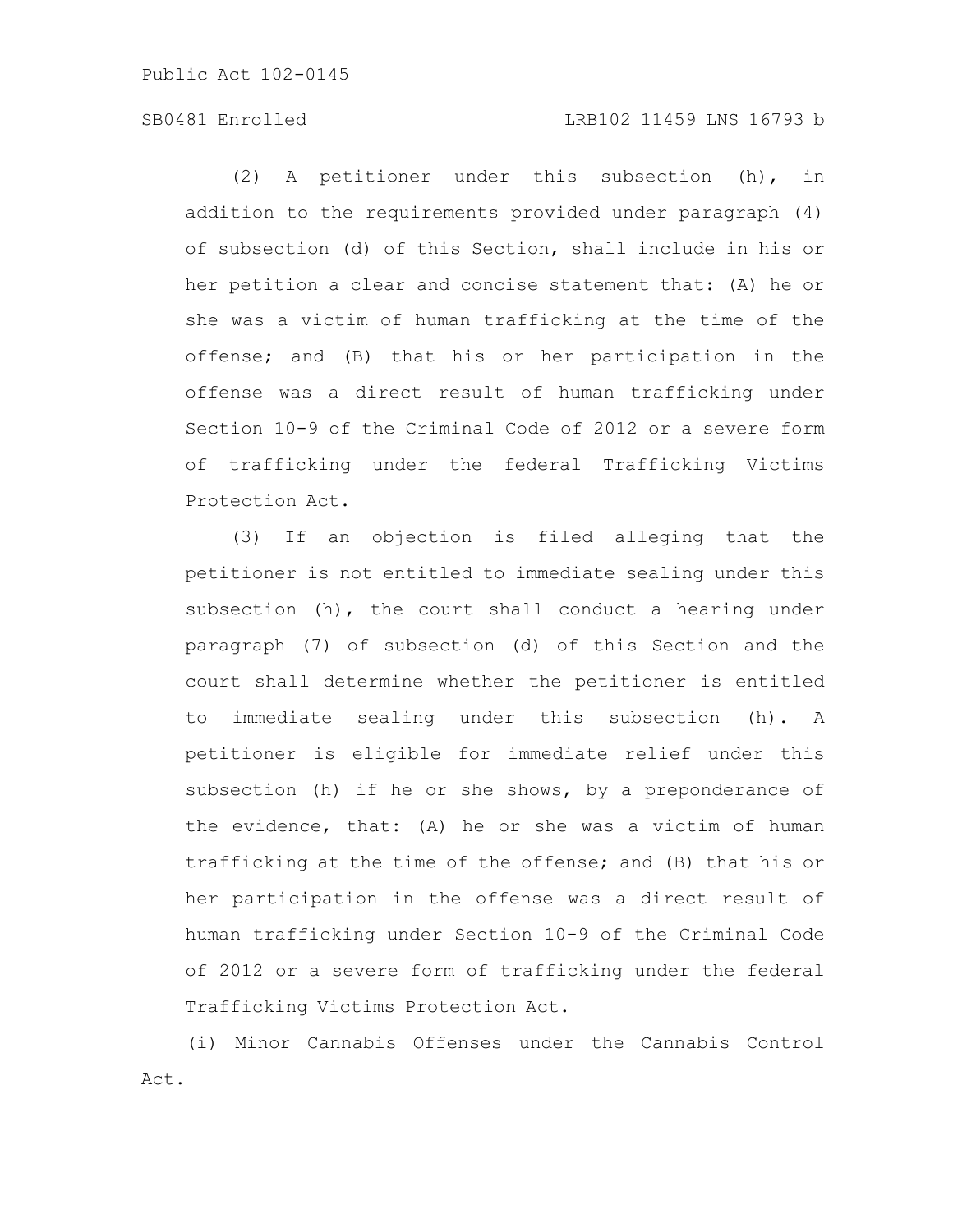# SB0481 Enrolled LRB102 11459 LNS 16793 b

(1) Expungement of Arrest Records of Minor Cannabis Offenses.

(A) The Department of State Police and all law enforcement agencies within the State shall automatically expunge all criminal history records of an arrest, charge not initiated by arrest, order of supervision, or order of qualified probation for a Minor Cannabis Offense committed prior to June 25, 2019 (the effective date of Public Act 101-27) if:

(i) One year or more has elapsed since the date of the arrest or law enforcement interaction documented in the records; and

(ii) No criminal charges were filed relating to the arrest or law enforcement interaction or criminal charges were filed and subsequently dismissed or vacated or the arrestee was acquitted.

(B) If the law enforcement agency is unable to verify satisfaction of condition (ii) in paragraph (A), records that satisfy condition (i) in paragraph (A) shall be automatically expunged.

(C) Records shall be expunged by the law enforcement agency under the following timelines:

(i) Records created prior to June 25, 2019 (the effective date of Public Act 101-27), but on or after January 1, 2013, shall be automatically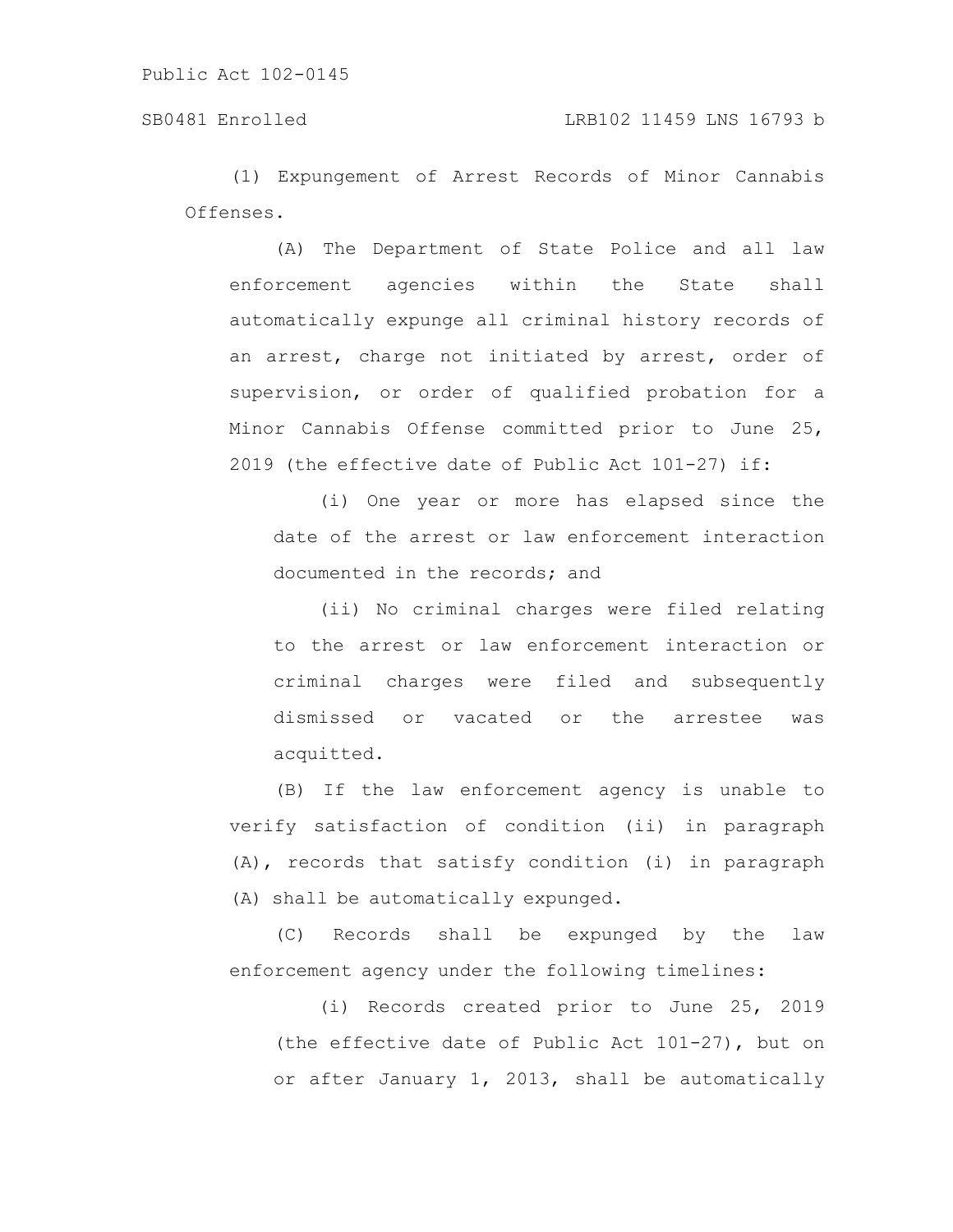expunged prior to January 1, 2021;

(ii) Records created prior to January 1, 2013, but on or after January 1, 2000, shall be automatically expunged prior to January 1, 2023;

(iii) Records created prior to January 1, 2000 shall be automatically expunged prior to January 1, 2025.

In response to an inquiry for expunged records, the law enforcement agency receiving such inquiry shall reply as it does in response to inquiries when no records ever existed; however, it shall provide a certificate of disposition or confirmation that the record was expunged to the individual whose record was expunged if such a record exists.

(D) Nothing in this Section shall be construed to restrict or modify an individual's right to have that individual's records expunged except as otherwise may be provided in this Act, or diminish or abrogate any rights or remedies otherwise available to the individual.

(2) Pardons Authorizing Expungement of Minor Cannabis Offenses.

(A) Upon June 25, 2019 (the effective date of Public Act 101-27), the Department of State Police shall review all criminal history record information and identify all records that meet all of the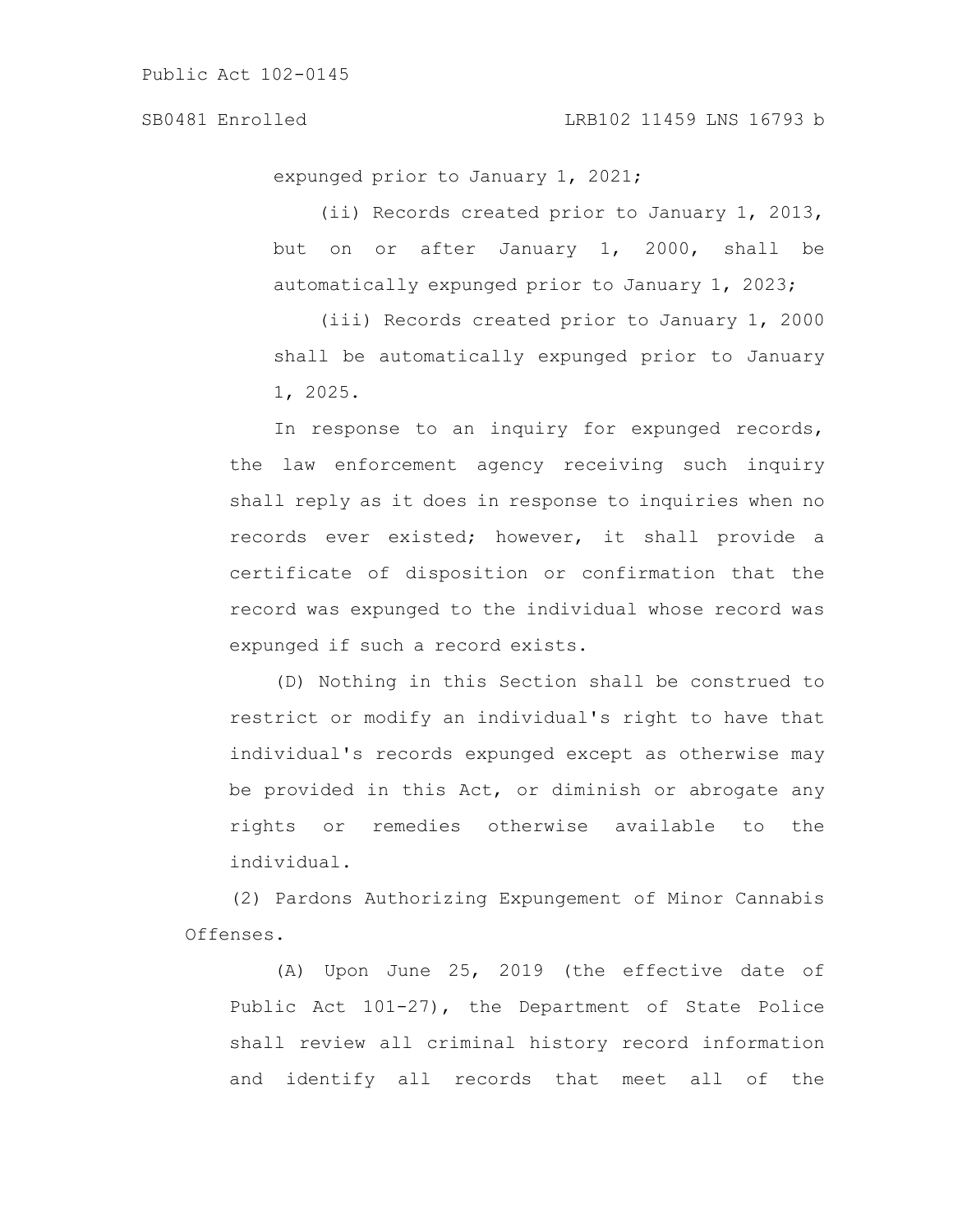following criteria:

(i) one or more convictions for a Minor Cannabis Offense;

(ii) the conviction identified in paragraph (2)(A)(i) did not include a penalty enhancement under Section 7 of the Cannabis Control Act; and

(iii) the conviction identified in paragraph (2)(A)(i) is not associated with a conviction for a violent crime as defined in subsection (c) of Section 3 of the Rights of Crime Victims and Witnesses Act.

(B) Within 180 days after June 25, 2019 (the effective date of Public Act 101-27), the Department of State Police shall notify the Prisoner Review Board of all such records that meet the criteria established in paragraph (2)(A).

(i) The Prisoner Review Board shall notify the State's Attorney of the county of conviction of each record identified by State Police in paragraph (2)(A) that is classified as a Class 4 felony. The State's Attorney may provide a written objection to the Prisoner Review Board on the sole basis that the record identified does not meet the criteria established in paragraph (2)(A). Such an objection must be filed within 60 days or by such later date set by the Prisoner Review Board in the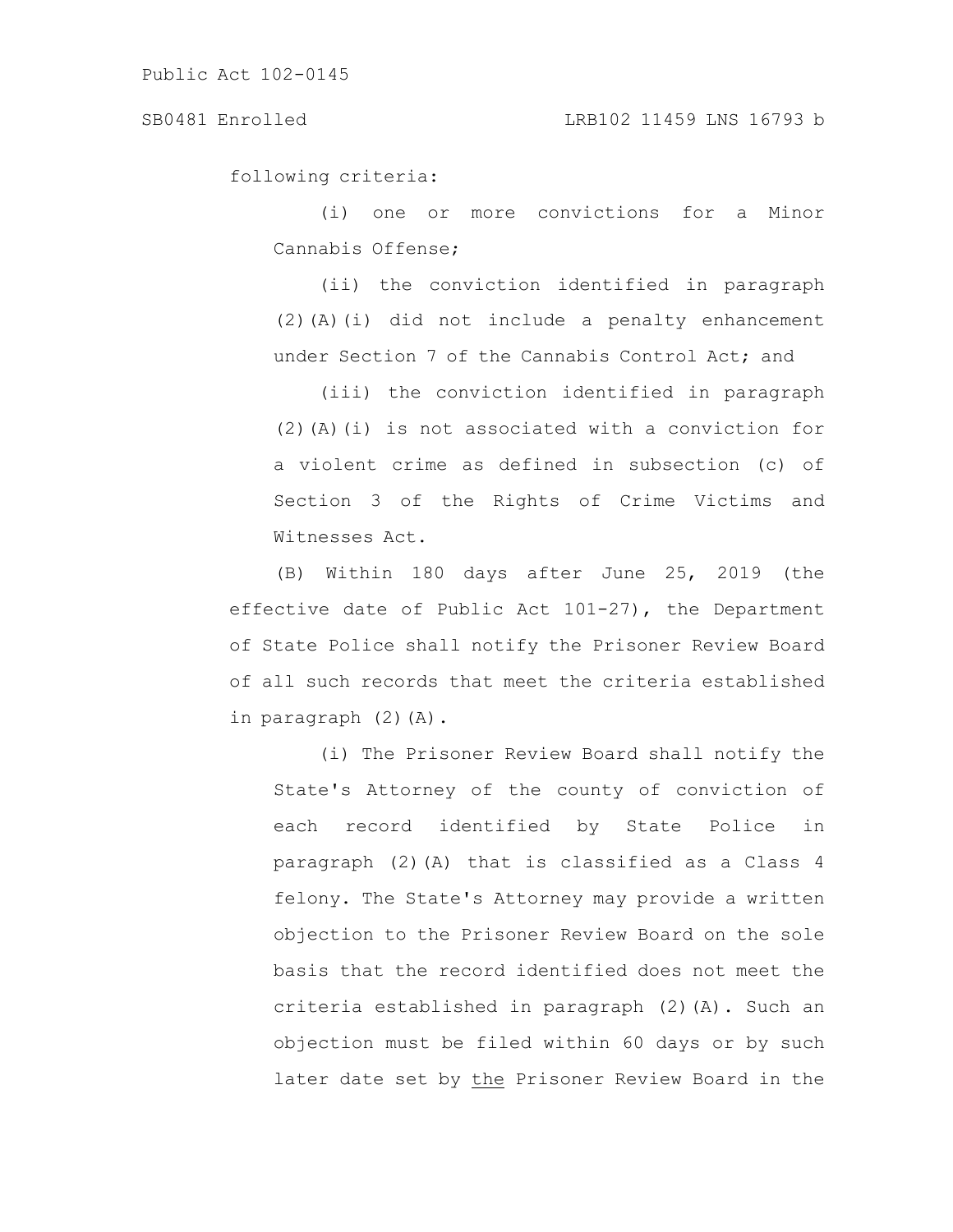notice after the State's Attorney received notice from the Prisoner Review Board.

(ii) In response to a written objection from a State's Attorney, the Prisoner Review Board is authorized to conduct a non-public hearing to evaluate the information provided in the objection.

(iii) The Prisoner Review Board shall make a confidential and privileged recommendation to the Governor as to whether to grant a pardon authorizing expungement for each of the records identified by the Department of State Police as described in paragraph (2)(A).

(C) If an individual has been granted a pardon authorizing expungement as described in this Section, the Prisoner Review Board, through the Attorney General, shall file a petition for expungement with the Chief Judge of the circuit or any judge of the circuit designated by the Chief Judge where the individual had been convicted. Such petition may include more than one individual. Whenever an individual who has been convicted of an offense is granted a pardon by the Governor that specifically authorizes expungement, an objection to the petition may not be filed. Petitions to expunge under this subsection (i) may include more than one individual.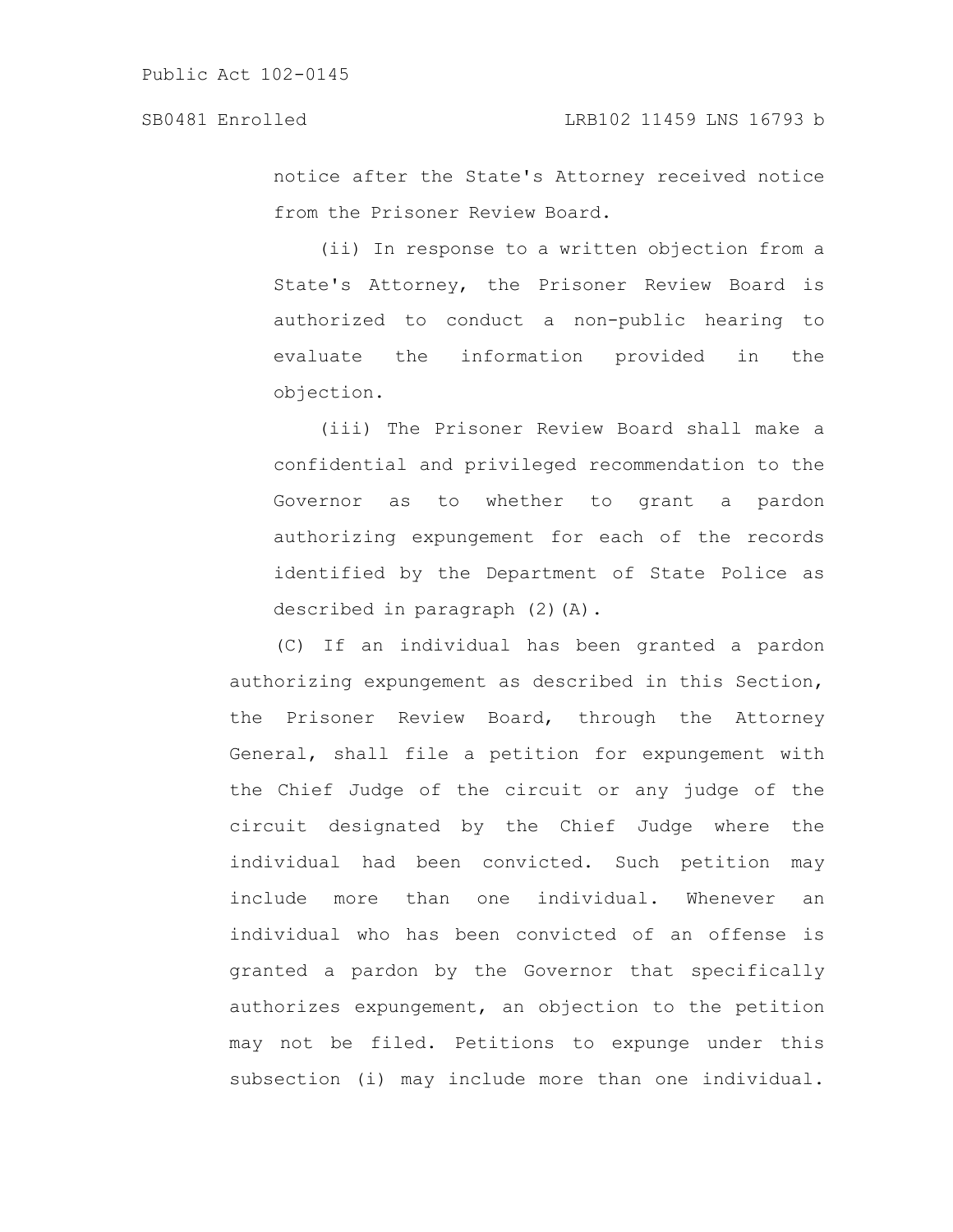Within 90 days of the filing of such a petition, the court shall enter an order expunging the records of arrest from the official records of the arresting authority and order that the records of the circuit court clerk and the Department of State Police be expunged and the name of the defendant obliterated from the official index requested to be kept by the circuit court clerk under Section 16 of the Clerks of Courts Act in connection with the arrest and conviction for the offense for which the individual had received a pardon but the order shall not affect any index issued by the circuit court clerk before the entry of the order. Upon entry of the order of expungement, the circuit court clerk shall promptly provide a copy of the order and a certificate of disposition to the individual who was pardoned to the individual's last known address or by electronic means (if available) or otherwise make it available to the individual upon request.

(D) Nothing in this Section is intended to diminish or abrogate any rights or remedies otherwise available to the individual.

(3) Any individual may file a motion to vacate and expunge a conviction for a misdemeanor or Class 4 felony violation of Section 4 or Section 5 of the Cannabis Control Act. Motions to vacate and expunge under this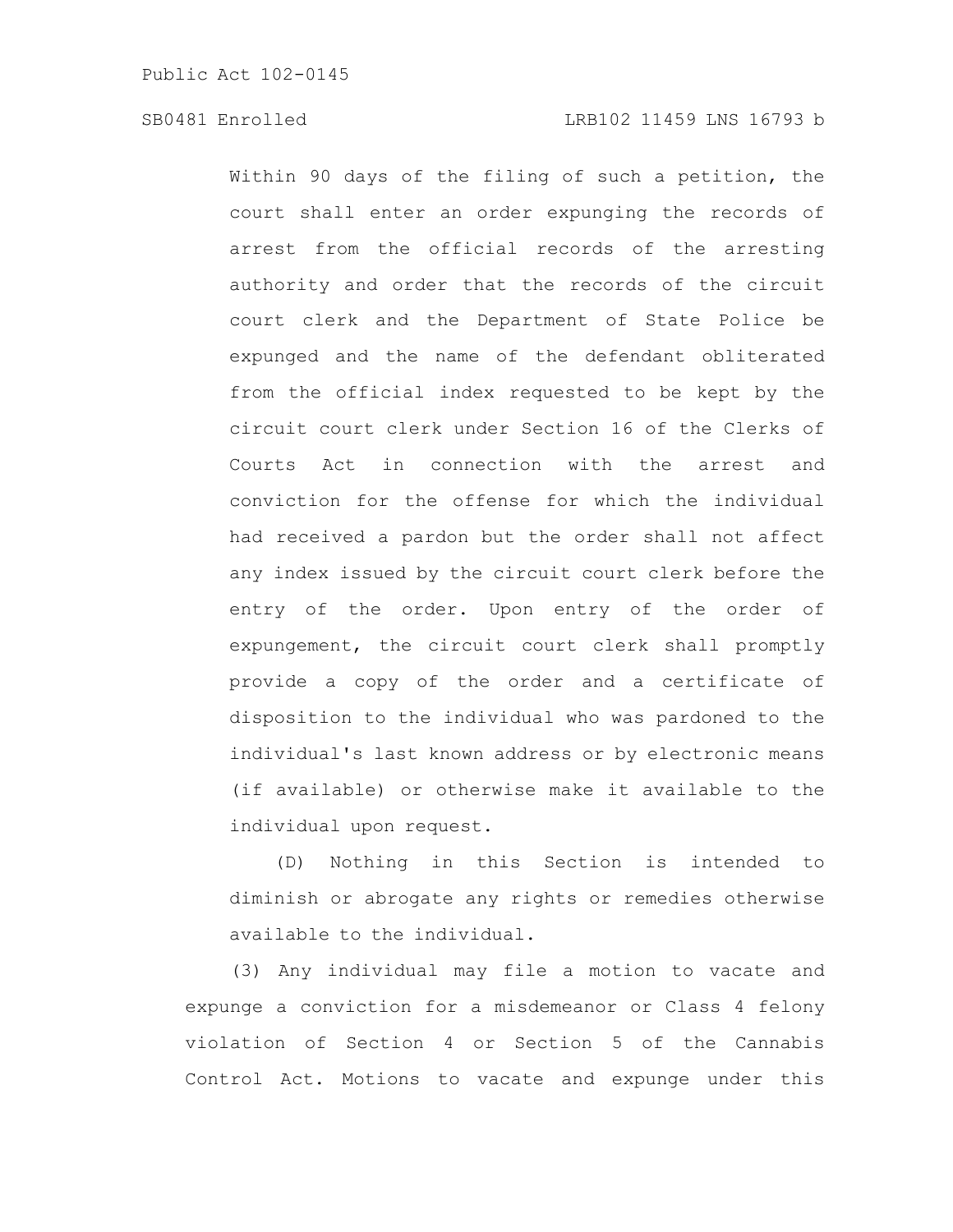subsection (i) may be filed with the circuit court, Chief Judge of a judicial circuit or any judge of the circuit designated by the Chief Judge. The circuit court clerk shall promptly serve a copy of the motion to vacate and expunge, and any supporting documentation, on the State's Attorney or prosecutor charged with the duty of prosecuting the offense. When considering such a motion to vacate and expunge, a court shall consider the following: the reasons to retain the records provided by law enforcement, the petitioner's age, the petitioner's age at the time of offense, the time since the conviction, and the specific adverse consequences if denied. An individual may file such a petition after the completion of any non-financial sentence or non-financial condition imposed by the conviction. Within 60 days of the filing of such motion, a State's Attorney may file an objection to such a petition along with supporting evidence. If a motion to vacate and expunge is granted, the records shall be expunged in accordance with subparagraphs (d)(8) and (d)(9)(A) of this Section. An agency providing civil legal aid, as defined by Section 15 of the Public Interest Attorney Assistance Act, assisting individuals seeking to file a motion to vacate and expunge under this subsection may file motions to vacate and expunge with the Chief Judge of a judicial circuit or any judge of the circuit designated by the Chief Judge, and the motion may include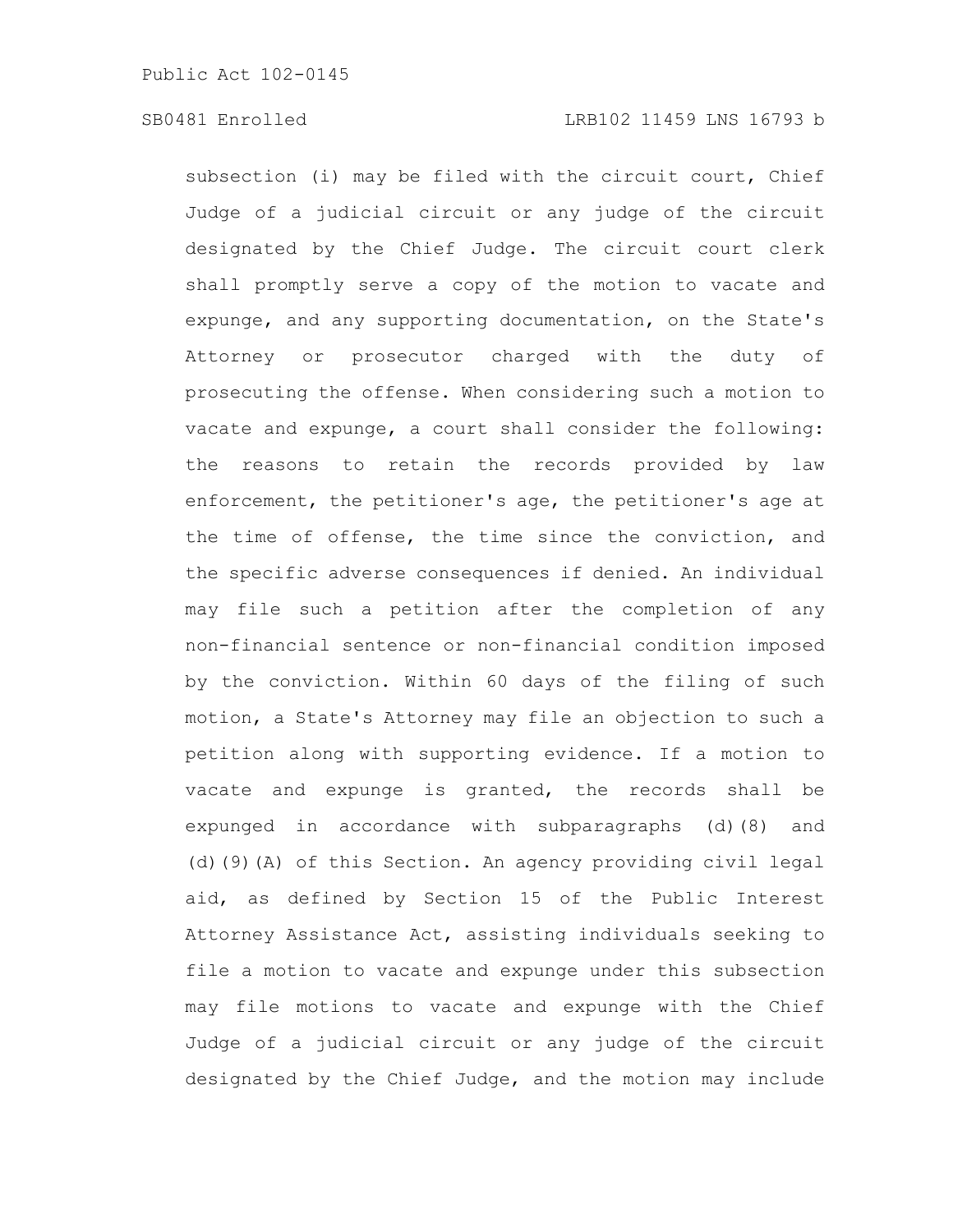more than one individual. Motions filed by an agency providing civil legal aid concerning more than one individual may be prepared, presented, and signed electronically.

(4) Any State's Attorney may file a motion to vacate and expunge a conviction for a misdemeanor or Class 4 felony violation of Section 4 or Section 5 of the Cannabis Control Act. Motions to vacate and expunge under this subsection (i) may be filed with the circuit court, Chief Judge of a judicial circuit or any judge of the circuit designated by the Chief Judge, and may include more than one individual. Motions filed by a State's Attorney concerning more than one individual may be prepared, presented, and signed electronically. When considering such a motion to vacate and expunge, a court shall consider the following: the reasons to retain the records provided by law enforcement, the individual's age, the individual's age at the time of offense, the time since the conviction, and the specific adverse consequences if denied. Upon entry of an order granting a motion to vacate and expunge records pursuant to this Section, the State's Attorney shall notify the Prisoner Review Board within 30 days. Upon entry of the order of expungement, the circuit court clerk shall promptly provide a copy of the order and a certificate of disposition to the individual whose records will be expunged to the individual's last known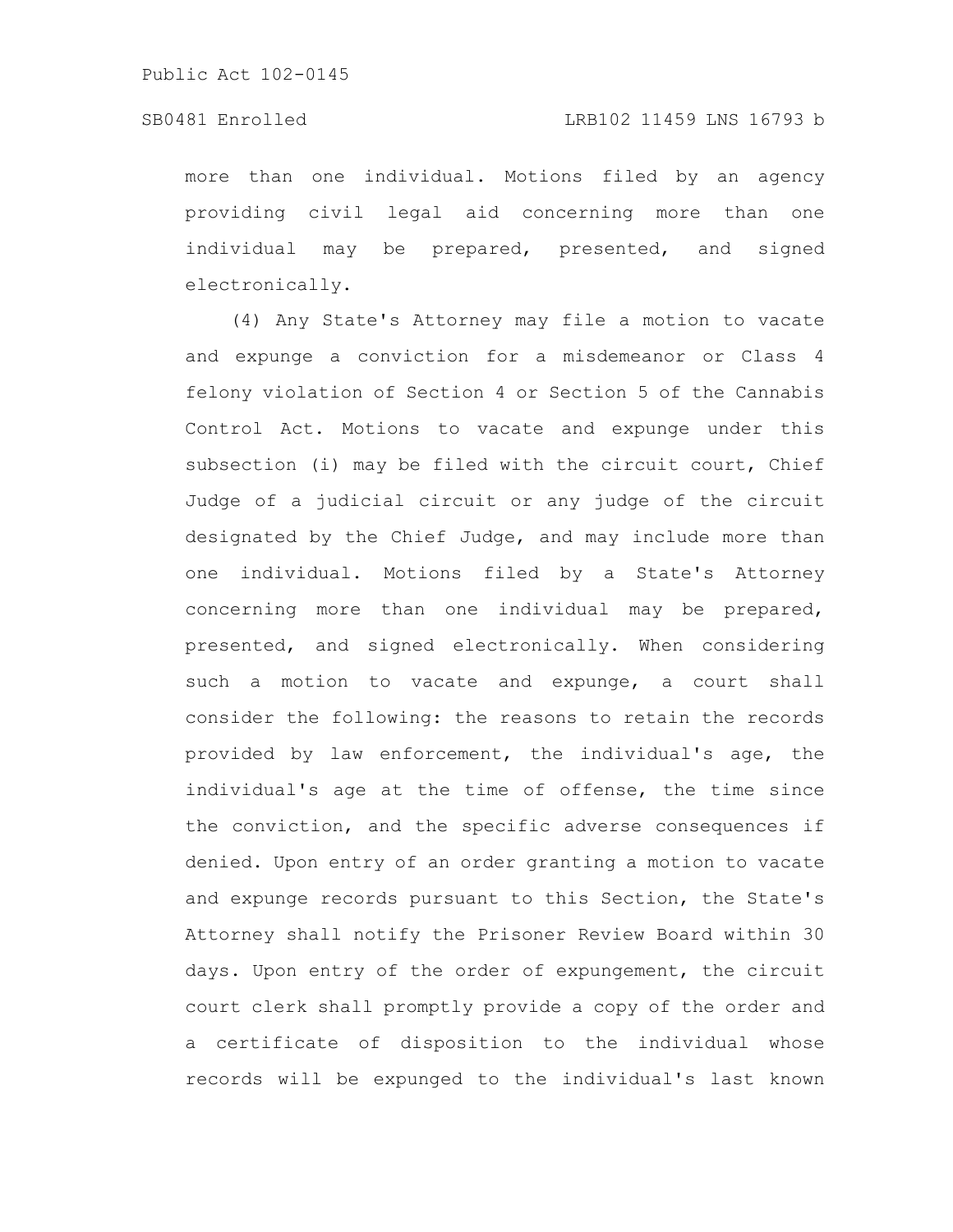address or by electronic means (if available) or otherwise make available to the individual upon request. If a motion to vacate and expunge is granted, the records shall be expunged in accordance with subparagraphs (d)(8) and (d)(9)(A) of this Section.

(5) In the public interest, the State's Attorney of a county has standing to file motions to vacate and expunge pursuant to this Section in the circuit court with jurisdiction over the underlying conviction.

(6) If a person is arrested for a Minor Cannabis Offense as defined in this Section before June 25, 2019 (the effective date of Public Act 101-27) and the person's case is still pending but a sentence has not been imposed, the person may petition the court in which the charges are pending for an order to summarily dismiss those charges against him or her, and expunge all official records of his or her arrest, plea, trial, conviction, incarceration, supervision, or expungement. If the court determines, upon review, that: (A) the person was arrested before June 25, 2019 (the effective date of Public Act 101-27) for an offense that has been made eligible for expungement; (B) the case is pending at the time; and (C) the person has not been sentenced of the minor cannabis violation eligible for expungement under this subsection, the court shall consider the following: the reasons to retain the records provided by law enforcement, the petitioner's age, the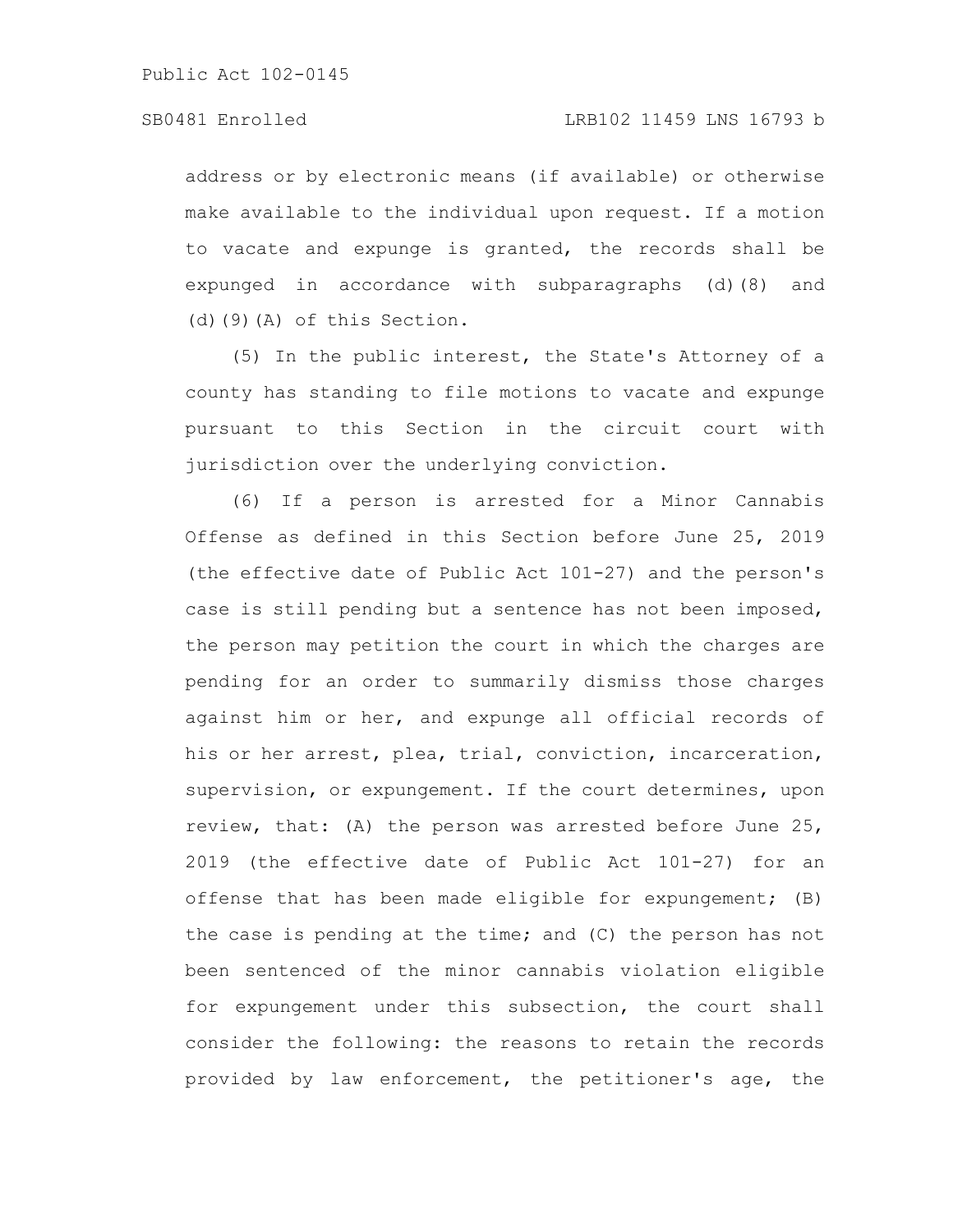petitioner's age at the time of offense, the time since the conviction, and the specific adverse consequences if denied. If a motion to dismiss and expunge is granted, the records shall be expunged in accordance with subparagraph (d)(9)(A) of this Section.

(7) A person imprisoned solely as a result of one or more convictions for Minor Cannabis Offenses under this subsection (i) shall be released from incarceration upon the issuance of an order under this subsection.

(8) The Department of State Police shall allow a person to use the access and review process, established in the Department of State Police, for verifying that his or her records relating to Minor Cannabis Offenses of the Cannabis Control Act eligible under this Section have been expunged.

(9) No conviction vacated pursuant to this Section shall serve as the basis for damages for time unjustly served as provided in the Court of Claims Act.

(10) Effect of Expungement. A person's right to expunge an expungeable offense shall not be limited under this Section. The effect of an order of expungement shall be to restore the person to the status he or she occupied before the arrest, charge, or conviction.

(11) Information. The Department of State Police shall post general information on its website about the expungement process described in this subsection (i).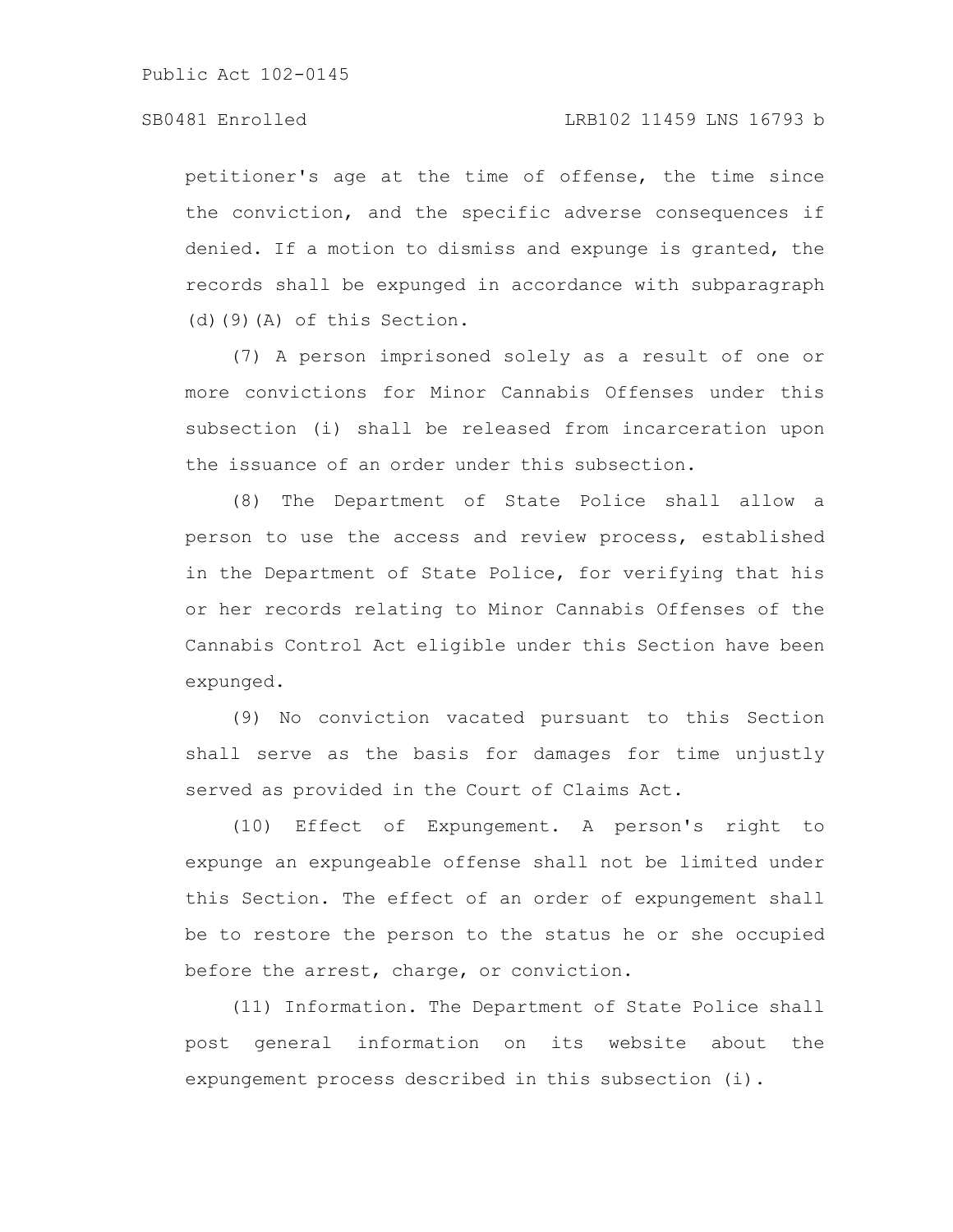(Source: P.A. 100-201, eff. 8-18-17; 100-282, eff. 1-1-18; 100-284, eff. 8-24-17; 100-287, eff. 8-24-17; 100-692, eff. 8-3-18; 100-759, eff. 1-1-19; 100-776, eff. 8-10-18; 100-863, eff. 8-14-18; 101-27, eff. 6-25-19; 101-81, eff. 7-12-19; 101-159, eff. 1-1-20; 101-306, eff. 8-9-19; 101-593, eff. 12-4-19; 101-645, eff. 6-26-20; revised 8-18-20.)

Section 10. The Illinois Vehicle Code is amended by changing Section 16-105 as follows:

(625 ILCS 5/16-105) (from Ch. 95 1/2, par. 16-105)

Sec. 16-105. Disposition of fines and forfeitures.

(a) Except as provided in Section 15-113 of this Act and except those amounts subject to disbursement by the circuit clerk under the Criminal and Traffic Assessment Act, fines and penalties recovered under the provisions of Chapters 3 through 17 and 18b inclusive of this Code shall be paid and used as follows:

1. For offenses committed upon a highway within the limits of a city, village, or incorporated town or under the jurisdiction of any park district, to the treasurer of the particular city, village, incorporated town or park district, if the violator was arrested by the authorities of the city, village, incorporated town or park district, provided the police officers and officials of cities, villages, incorporated towns and park districts shall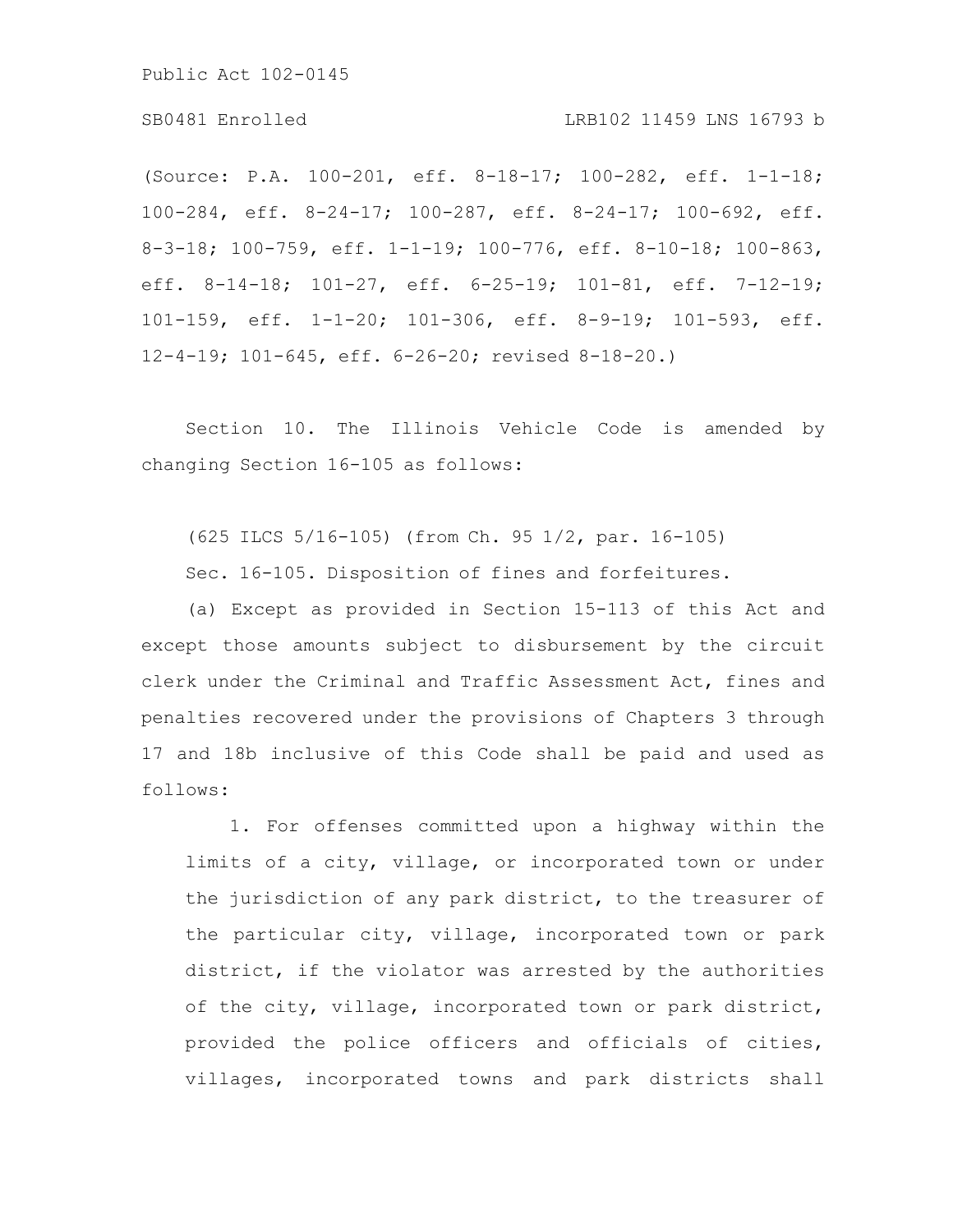seasonably prosecute for all fines and penalties under this Code. If the violation is prosecuted by the authorities of the county, any fines or penalties recovered shall be paid to the county treasurer, except that fines and penalties recovered from violations arrested by the State Police shall be remitted to the State Treasurer for deposit into the State Police Law Enforcement Administration Fund. Provided further that if the violator was arrested by the State Police, fines and penalties recovered under the provisions of paragraph (a) of Section 15-113 of this Code or paragraph (e) of Section 15-316 of this Code shall be remitted paid over to the Department of State Police which shall thereupon remit the amount of the fines and penalties so received to the State Treasurer who shall deposit the amount so remitted in the special fund in the State treasury known as the Road Fund except that if the violation is prosecuted by the State's Attorney, 10% of the fine or penalty recovered shall be paid to the State's Attorney as a fee of his office and the balance shall be remitted to the State Treasurer paid over to the Department of State Police for remittance to and deposit by the State Treasurer as hereinabove provided.

2. Except as provided in paragraph 4, for offenses committed upon any highway outside the limits of a city, village, incorporated town or park district, to the county treasurer of the county where the offense was committed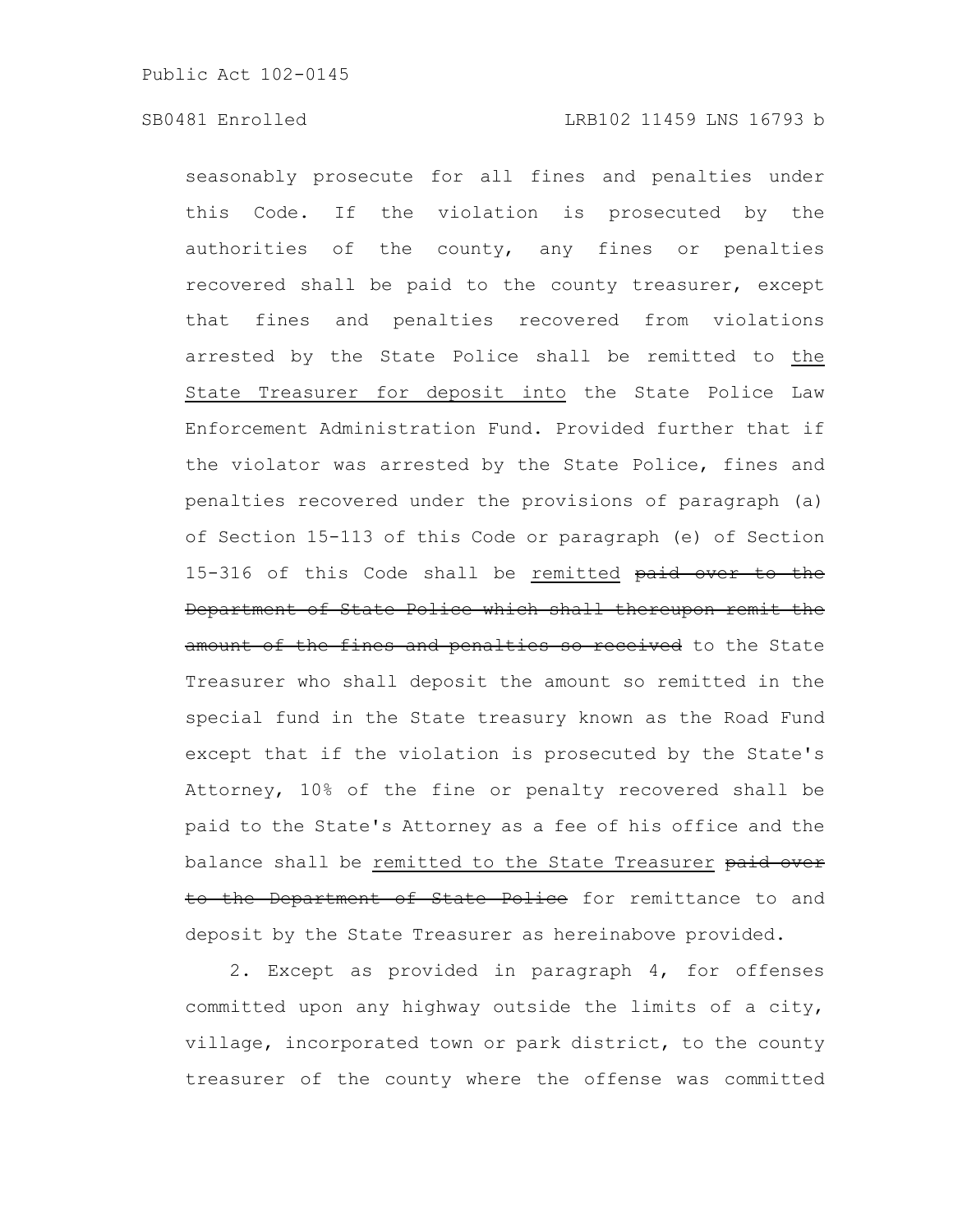# SB0481 Enrolled LRB102 11459 LNS 16793 b

except if such offense was committed on a highway maintained by or under the supervision of a township, township district, or a road district to the Treasurer thereof for deposit in the road and bridge fund of such township or other district, except that fines and penalties recovered from violations arrested by the State Police shall be remitted to the State Treasurer for deposit into the State Police Law Enforcement Administration Fund; provided, that fines and penalties recovered under the provisions of paragraph (a) of Section 15-113, paragraph (d) of Section 3-401, or paragraph (e) of Section 15-316 of this Code shall be remitted paid over to the Department of State Police which shall thereupon remit the amount of the fines and penalties so received to the State Treasurer who shall deposit the amount so remitted in the special fund in the State treasury known as the Road Fund except that if the violation is prosecuted by the State's Attorney, 10% of the fine or penalty recovered shall be paid to the State's Attorney as a fee of his office and the balance shall be remitted paid over to the State Treasurer Department of State Police for remittance to and deposit by the State Treasurer as hereinabove provided.

3. Notwithstanding subsections 1 and 2 of this paragraph, for violations of overweight and overload limits found in Sections 15-101 through 15-203 of this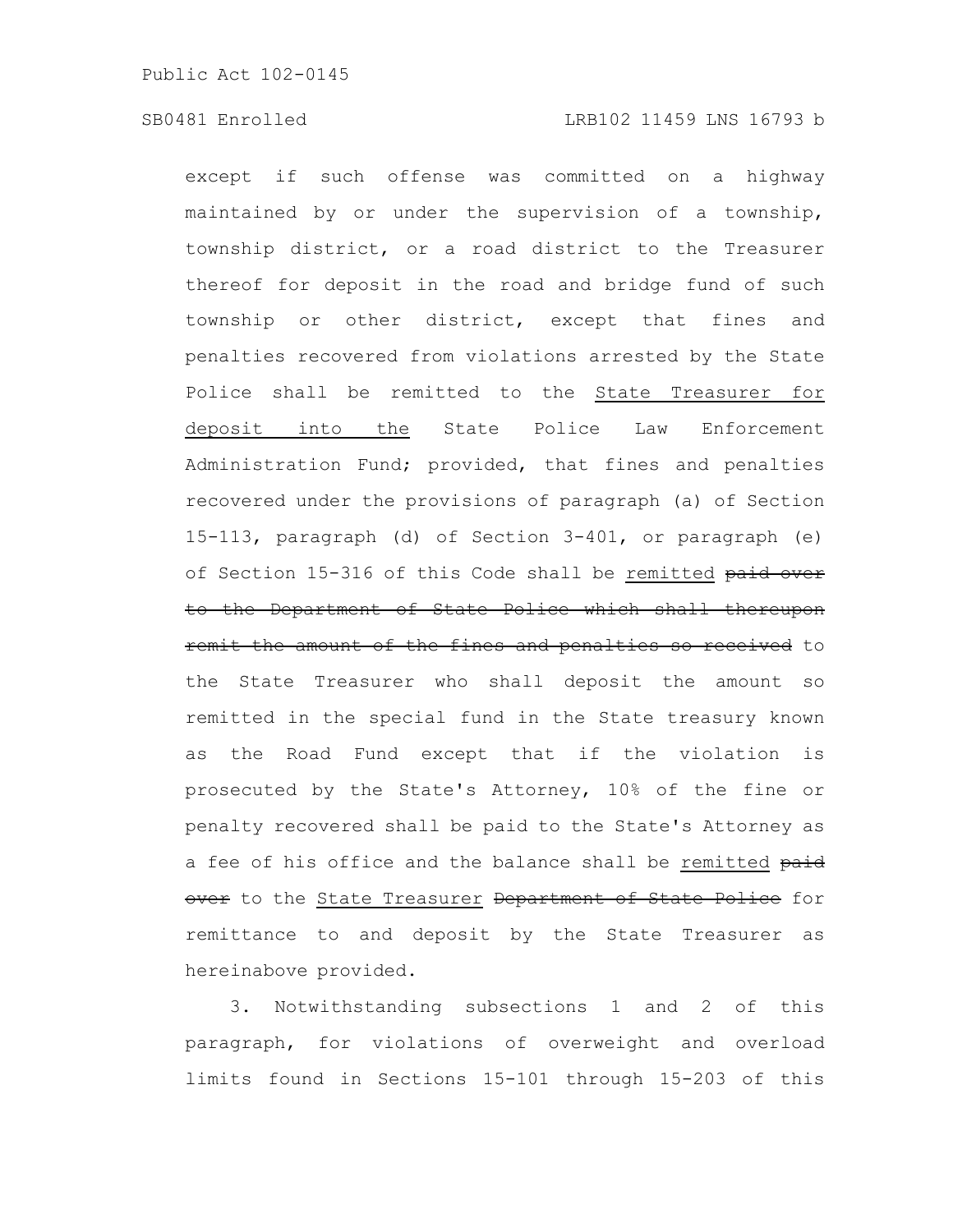Code, which are committed upon the highways belonging to the Illinois State Toll Highway Authority, fines and penalties shall be remitted paid over to the Illinois State Toll Highway Authority for deposit with the State Treasurer into that special fund known as the Illinois State Toll Highway Authority Fund, except that if the violation is prosecuted by the State's Attorney, 10% of the fine or penalty recovered shall be paid to the State's Attorney as a fee of his office and the balance shall be remitted **paid over** to the Illinois State Toll Highway Authority for remittance to and deposit by the State Treasurer as hereinabove provided.

4. With regard to violations of overweight and overload limits found in Sections 15-101 through 15-203 of this Code committed by operators of vehicles registered as Special Hauling Vehicles, for offenses committed upon a highway within the limits of a city, village, or incorporated town or under the jurisdiction of any park district, all fines and penalties shall be paid over or retained as required in paragraph 1. However, with regard to the above offenses committed by operators of vehicles registered as Special Hauling Vehicles upon any highway outside the limits of a city, village, incorporated town or park district, fines and penalties shall be paid over or retained by the entity having jurisdiction over the road or highway upon which the offense occurred, except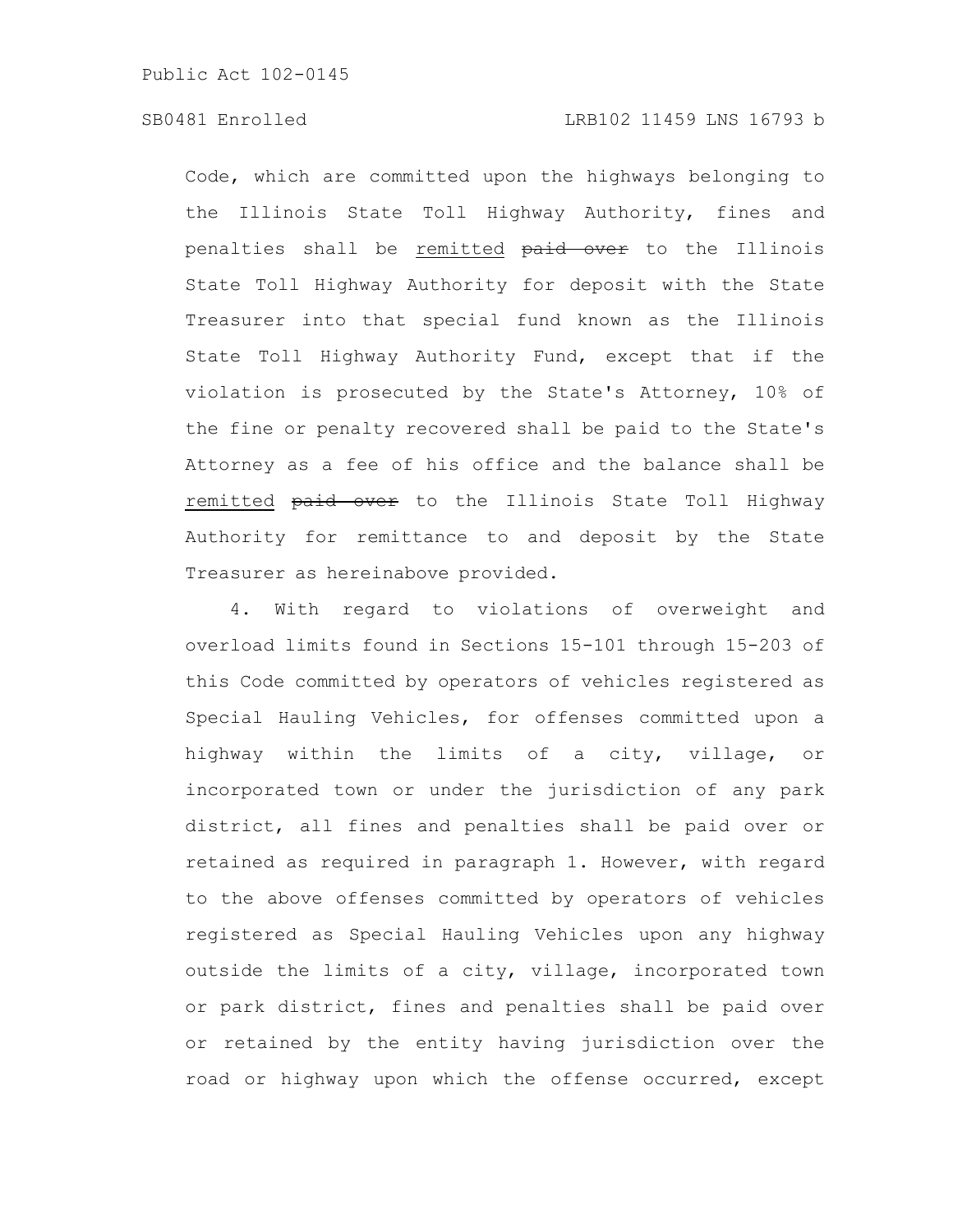### SB0481 Enrolled LRB102 11459 LNS 16793 b

that if the violation is prosecuted by the State's Attorney, 10% of the fine or penalty recovered shall be paid to the State's Attorney as a fee of his office.

(b) Failure, refusal or neglect on the part of any judicial or other officer or employee receiving or having custody of any such fine or forfeiture either before or after a deposit with the proper official as defined in paragraph (a) of this Section, shall constitute misconduct in office and shall be grounds for removal therefrom.

(Source: P.A. 100-987, eff. 7-1-19.)

Section 15. The Snowmobile Registration and Safety Act is amended by changing Section 5-7 as follows:

(625 ILCS 40/5-7)

Sec. 5-7. Operating a snowmobile while under the influence of alcohol or other drug or drugs, intoxicating compound or compounds, or a combination of them; criminal penalties; suspension of operating privileges.

(a) A person may not operate or be in actual physical control of a snowmobile within this State while:

1. The alcohol concentration in that person's blood, other bodily substance, or breath is a concentration at which driving a motor vehicle is prohibited under subdivision (1) of subsection (a) of Section 11-501 of the Illinois Vehicle Code;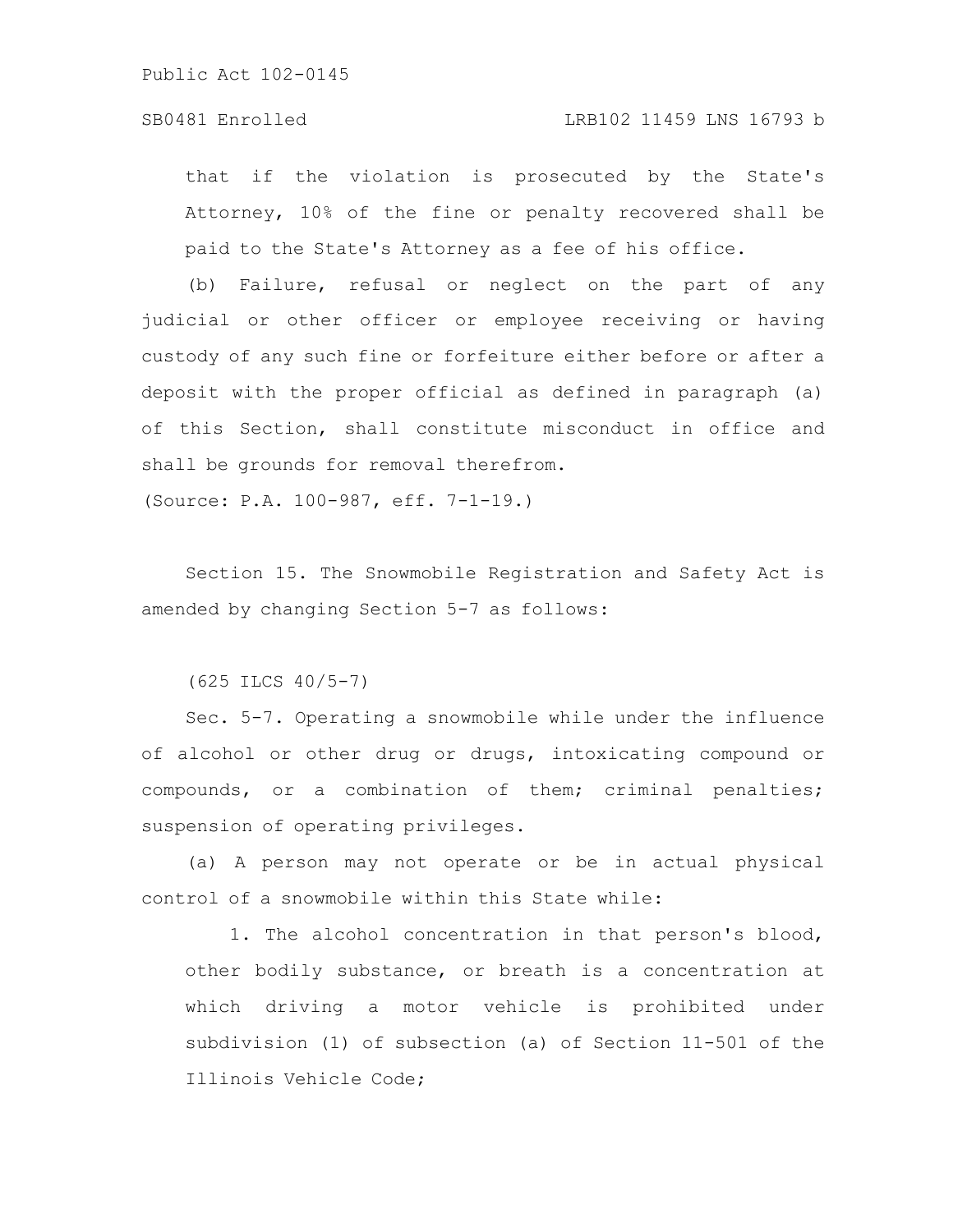2. The person is under the influence of alcohol;

3. The person is under the influence of any other drug or combination of drugs to a degree that renders that person incapable of safely operating a snowmobile;

3.1. The person is under the influence of any intoxicating compound or combination of intoxicating compounds to a degree that renders the person incapable of safely operating a snowmobile;

4. The person is under the combined influence of alcohol and any other drug or drugs or intoxicating compound or compounds to a degree that renders that person incapable of safely operating a snowmobile;

4.3. The person who is not a CDL holder has a tetrahydrocannabinol concentration in the person's whole blood or other bodily substance at which driving a motor vehicle is prohibited under subdivision (7) of subsection (a) of Section 11-501 of the Illinois Vehicle Code;

4.5. The person who is a CDL holder has any amount of a drug, substance, or compound in the person's breath, blood, other bodily substance, or urine resulting from the unlawful use or consumption of cannabis listed in the Cannabis Control Act; or

5. There is any amount of a drug, substance, or compound in that person's breath, blood, other bodily substance, or urine resulting from the unlawful use or consumption of a controlled substance listed in the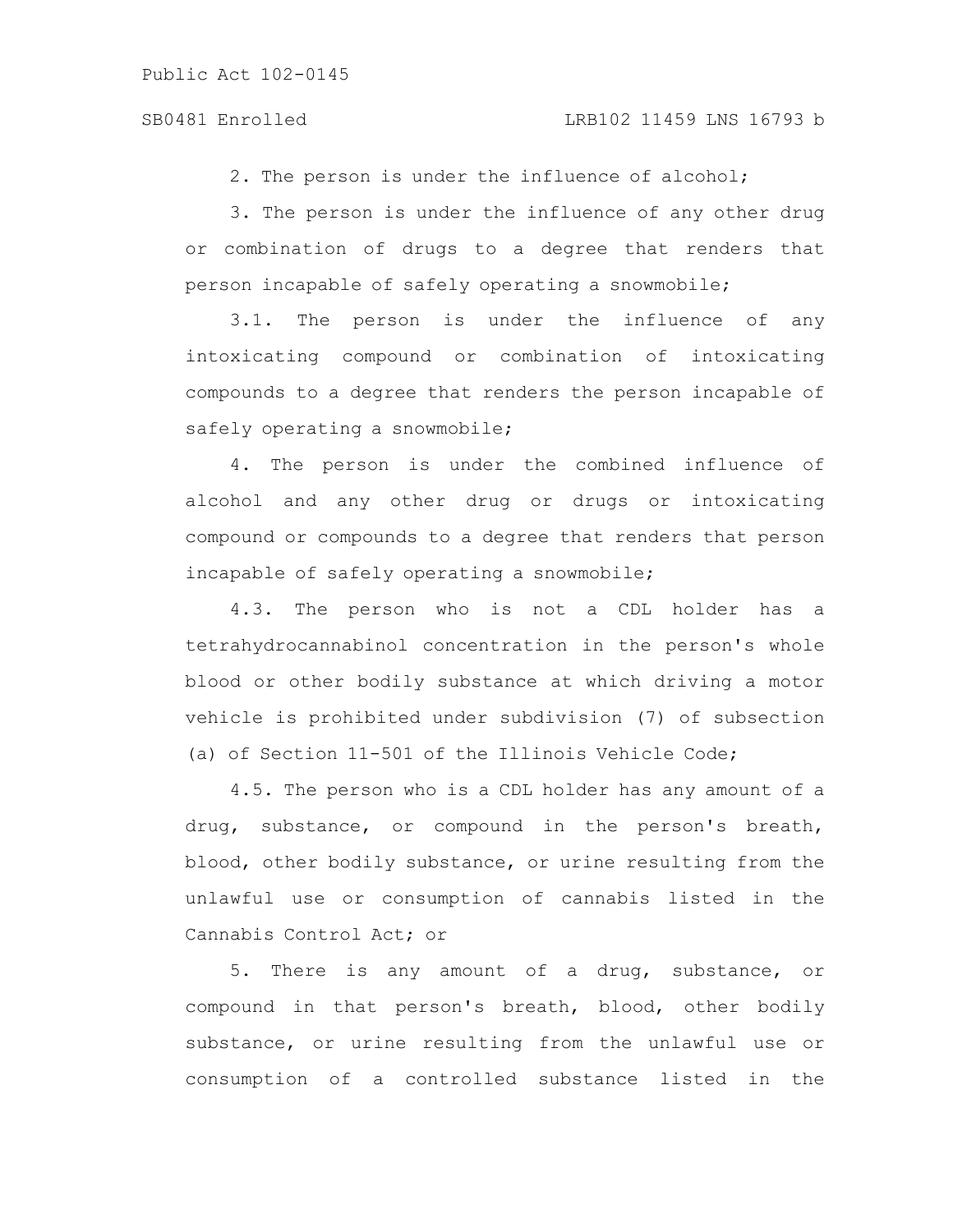Illinois Controlled Substances Act, methamphetamine as listed in the Methamphetamine Control and Community Protection Act, or intoxicating compound listed in the use of Intoxicating Compounds Act.

(b) The fact that a person charged with violating this Section is or has been legally entitled to use alcohol, other drug or drugs, any intoxicating compound or compounds, or any combination of them does not constitute a defense against a charge of violating this Section.

(c) Every person convicted of violating this Section or a similar provision of a local ordinance is guilty of a Class A misdemeanor, except as otherwise provided in this Section.

(c-1) As used in this Section, "first time offender" means any person who has not had a previous conviction or been assigned supervision for violating this Section or a similar provision of a local ordinance, or any person who has not had a suspension imposed under subsection (e) of Section 5-7.1.

(c-2) For purposes of this Section, the following are equivalent to a conviction:

(1) a forfeiture of bail or collateral deposited to secure a defendant's appearance in court when forfeiture has not been vacated; or

(2) the failure of a defendant to appear for trial.

(d) Every person convicted of violating this Section is guilty of a Class 4 felony if:

1. The person has a previous conviction under this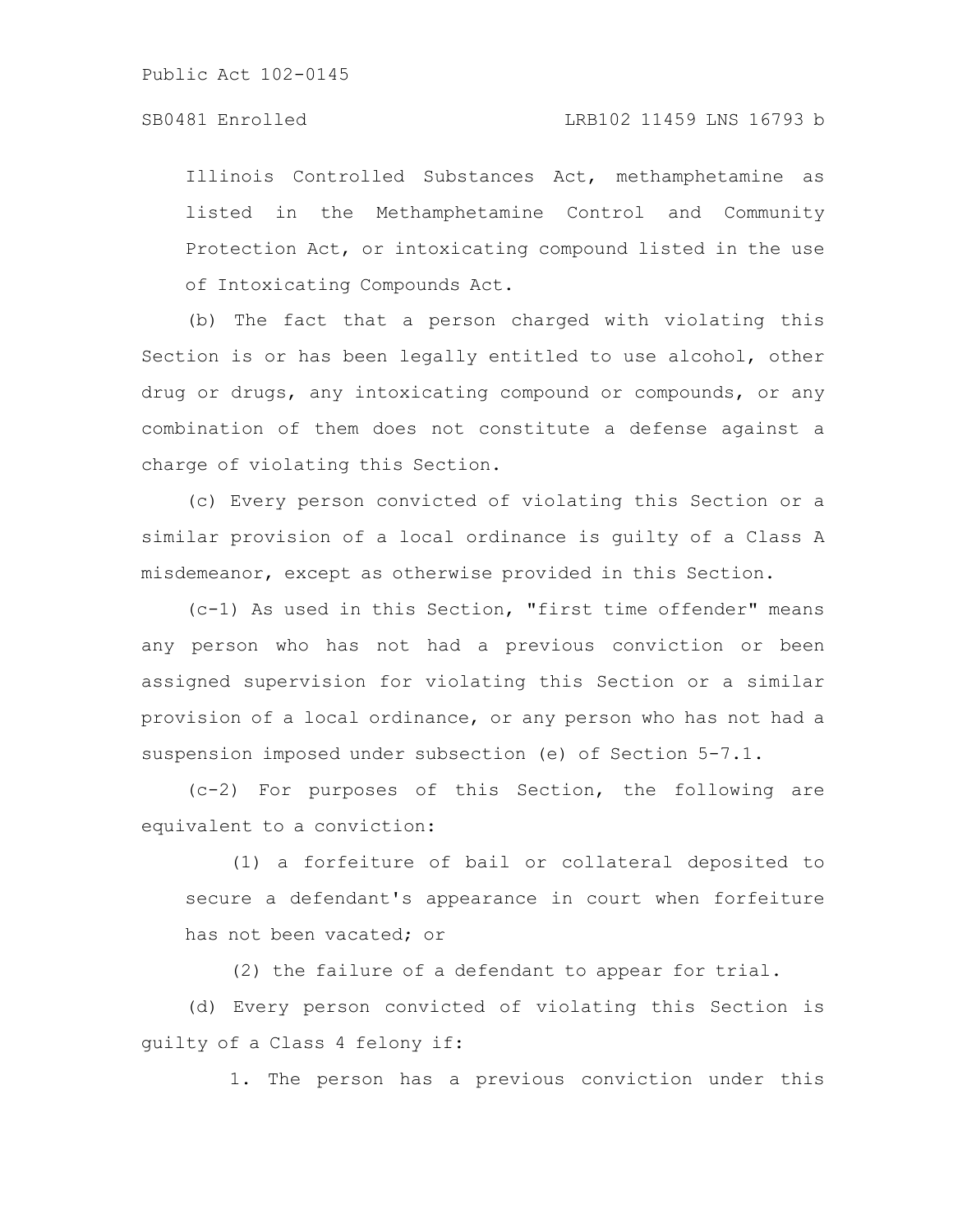Section;

2. The offense results in personal injury where a person other than the operator suffers great bodily harm or permanent disability or disfigurement, when the violation was a proximate cause of the injuries. A person guilty of a Class 4 felony under this paragraph 2, if sentenced to a term of imprisonment, shall be sentenced to not less than one year nor more than 12 years; or

3. The offense occurred during a period in which the person's privileges to operate a snowmobile are revoked or suspended, and the revocation or suspension was for a violation of this Section or was imposed under Section 5-7.1.

(e) Every person convicted of violating this Section is guilty of a Class 2 felony if the offense results in the death of a person. A person guilty of a Class 2 felony under this subsection (e), if sentenced to a term of imprisonment, shall be sentenced to a term of not less than 3 years and not more than 14 years.

(e-1) Every person convicted of violating this Section or a similar provision of a local ordinance who had a child under the age of 16 on board the snowmobile at the time of offense shall be subject to a mandatory minimum fine of \$500 and shall be subject to a mandatory minimum of 5 days of community service in a program benefiting children. The assignment under this subsection shall not be subject to suspension nor shall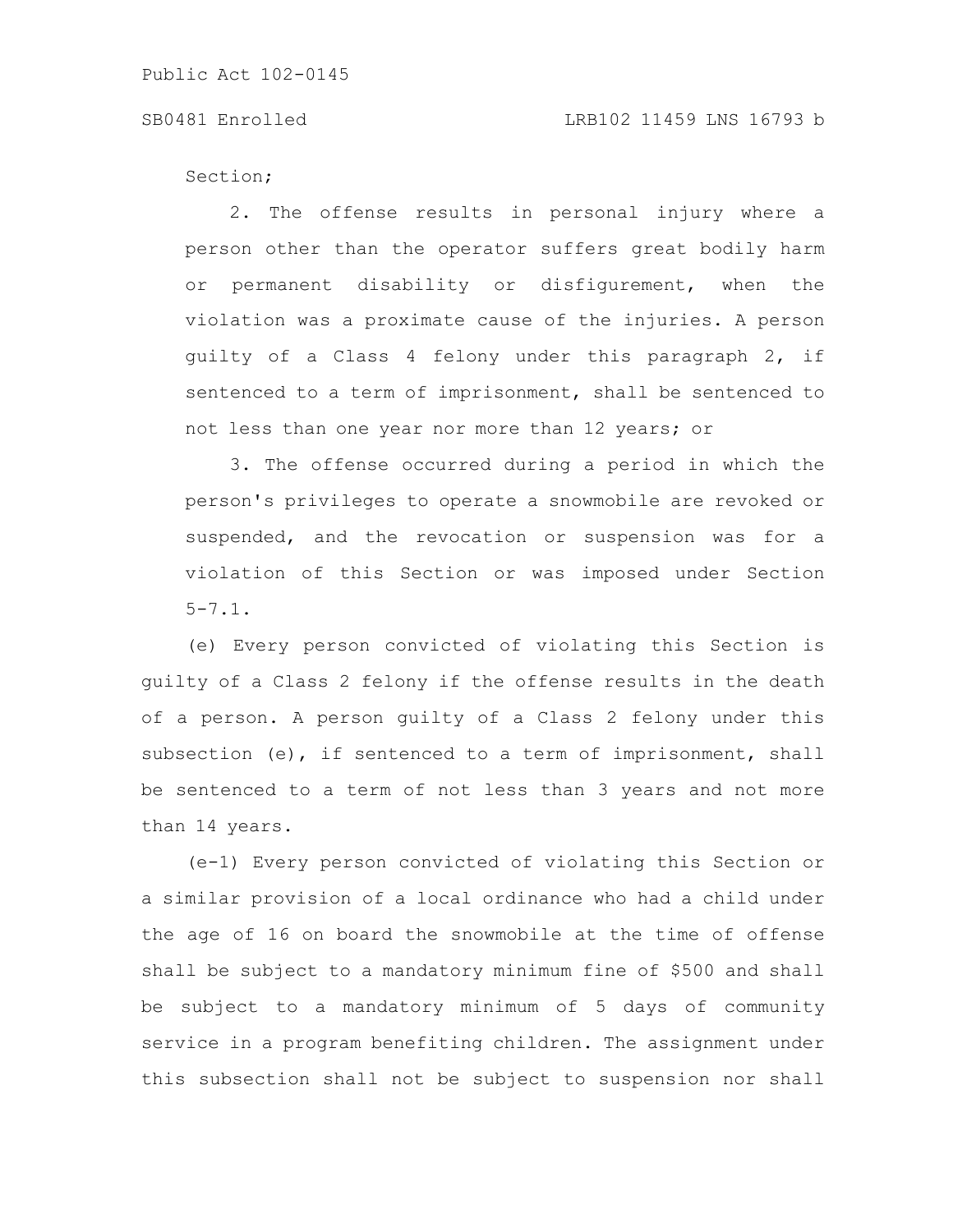the person be eligible for probation in order to reduce the assignment.

(e-2) Every person found guilty of violating this Section, whose operation of a snowmobile while in violation of this Section proximately caused any incident resulting in an appropriate emergency response, shall be liable for the expense of an emergency response as provided in subsection (i) of Section 11-501.01 of the Illinois Vehicle Code.

(e-3) In addition to any other penalties and liabilities, a person who is found guilty of violating this Section, including any person placed on court supervision, shall be fined \$100, payable to the circuit clerk, who shall distribute the money to the law enforcement agency that made the arrest or as provided in subsection (c) of Section 10-5 of the Criminal and Traffic Assessment Act if the arresting agency is a State agency, unless more than one agency is responsible for the arrest, in which case the amount shall be remitted to each unit of government equally. In the event that more than one agency is responsible for the arrest, the \$100 shall be shared equally. Any moneys received by a law enforcement agency under this subsection (e-3) shall be used to purchase law enforcement equipment or to provide law enforcement training that will assist in the prevention of alcohol related criminal violence throughout the State. Law enforcement equipment shall include, but is not limited to, in-car video cameras, radar and laser speed detection devices, and alcohol breath testers.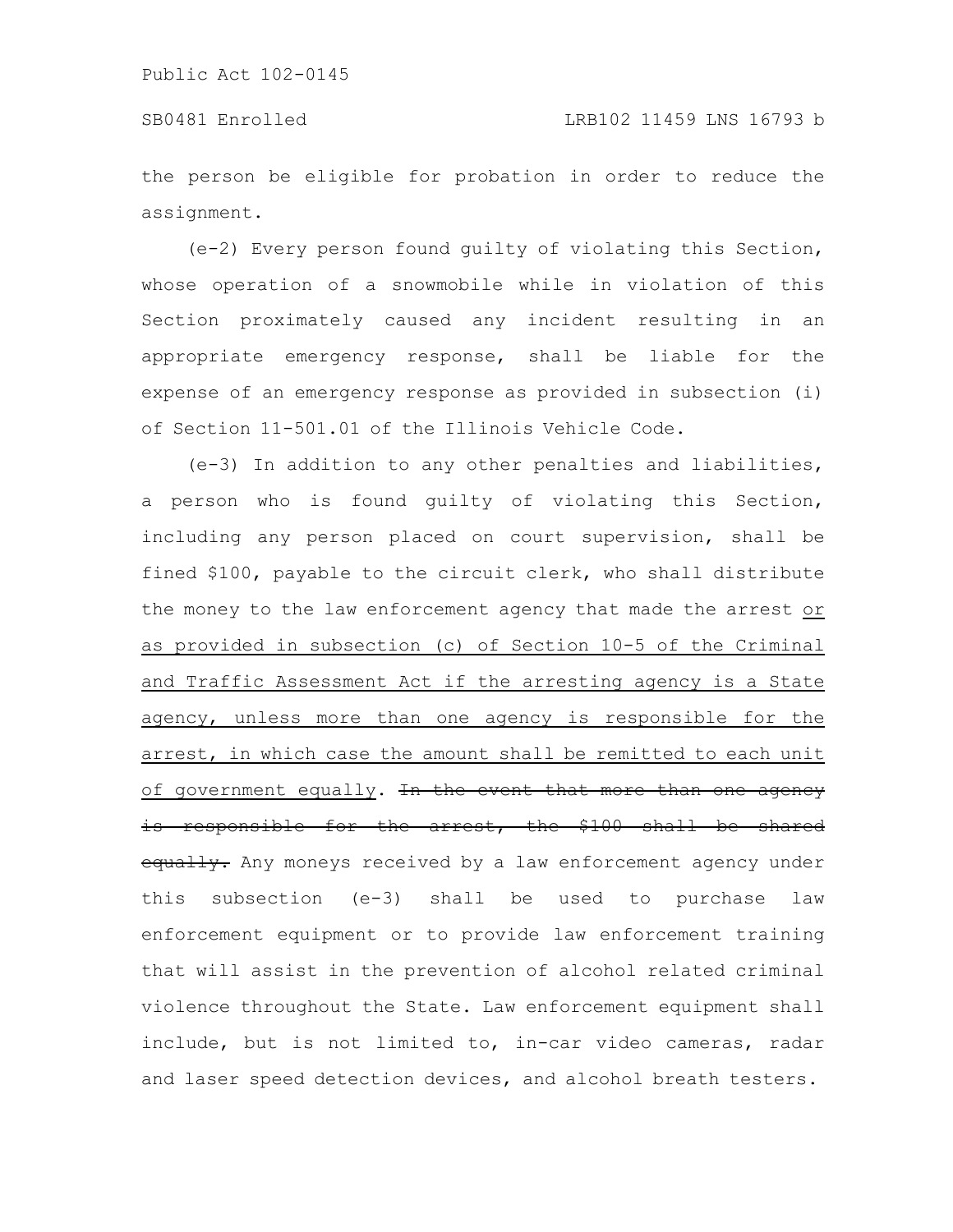# SB0481 Enrolled LRB102 11459 LNS 16793 b

(f) In addition to any criminal penalties imposed, the Department of Natural Resources shall suspend the snowmobile operation privileges of a person convicted or found guilty of a misdemeanor under this Section for a period of one year, except that first-time offenders are exempt from this mandatory one year suspension.

(g) In addition to any criminal penalties imposed, the Department of Natural Resources shall suspend for a period of 5 years the snowmobile operation privileges of any person convicted or found guilty of a felony under this Section. (Source: P.A. 99-697, eff. 7-29-16; 100-201, eff. 8-18-17.)

Section 20. The Boat Registration and Safety Act is amended by changing Section 5-16 as follows:

(625 ILCS 45/5-16)

Sec. 5-16. Operating a watercraft under the influence of alcohol, other drug or drugs, intoxicating compound or compounds, or combination thereof.

(A) 1. A person shall not operate or be in actual physical control of any watercraft within this State while:

(a) The alcohol concentration in such person's blood, other bodily substance, or breath is a concentration at which driving a motor vehicle is prohibited under subdivision (1) of subsection (a) of Section 11-501 of the Illinois Vehicle Code;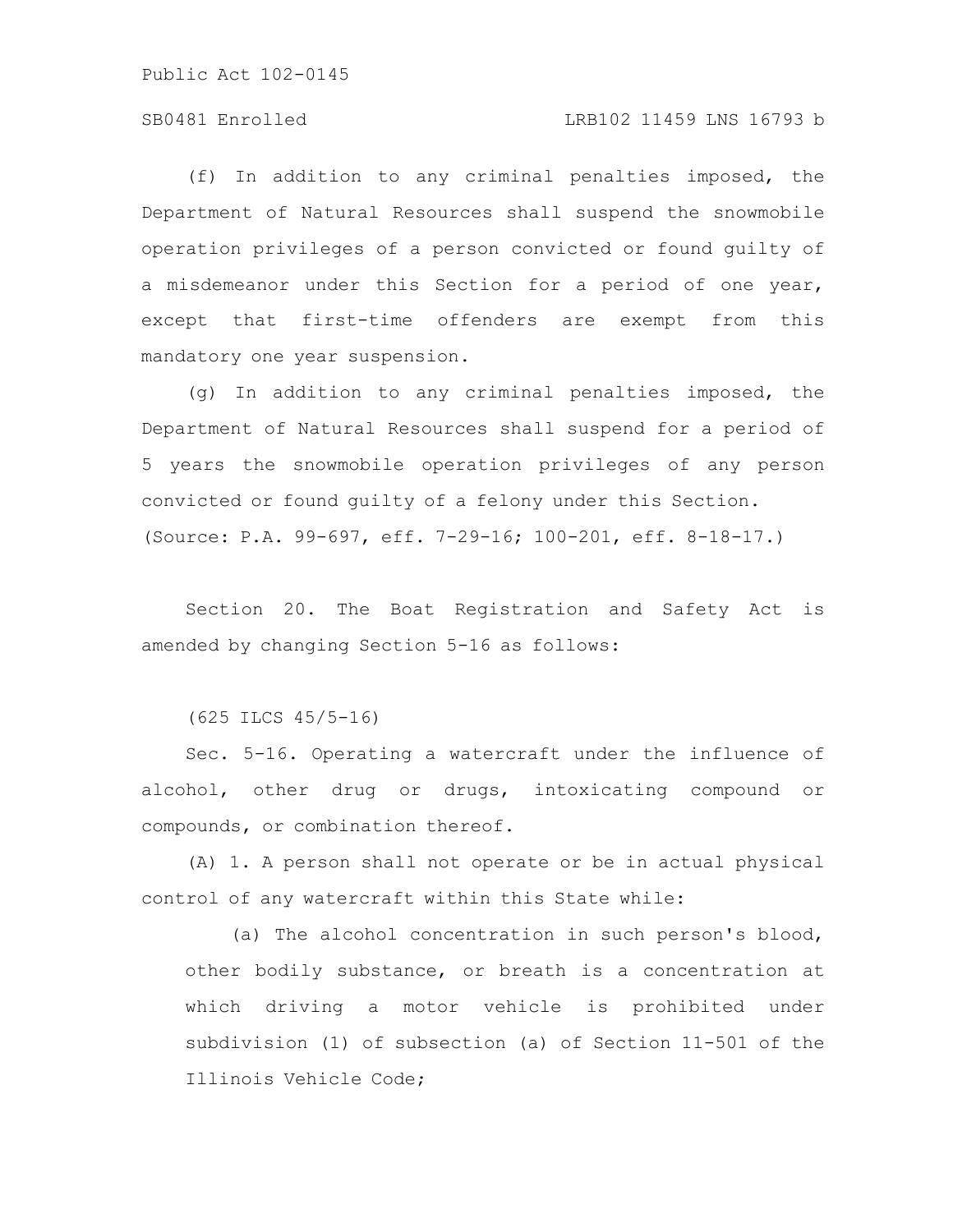(b) Under the influence of alcohol;

(c) Under the influence of any other drug or combination of drugs to a degree which renders such person incapable of safely operating any watercraft;

(c-1) Under the influence of any intoxicating compound or combination of intoxicating compounds to a degree that renders the person incapable of safely operating any watercraft;

(d) Under the combined influence of alcohol and any other drug or drugs to a degree which renders such person incapable of safely operating a watercraft;

(d-3) The person who is not a CDL holder has a tetrahydrocannabinol concentration in the person's whole blood or other bodily substance at which driving a motor vehicle is prohibited under subdivision (7) of subsection (a) of Section 11-501 of the Illinois Vehicle Code;

(d-5) The person who is a CDL holder has any amount of a drug, substance, or compound in the person's breath, blood, other bodily substance, or urine resulting from the unlawful use or consumption of cannabis listed in the Cannabis Control Act; or

(e) There is any amount of a drug, substance, or compound in the person's blood, other bodily substance, or urine resulting from the unlawful use or consumption of a controlled substance listed in the Illinois Controlled Substances Act, methamphetamine as listed in the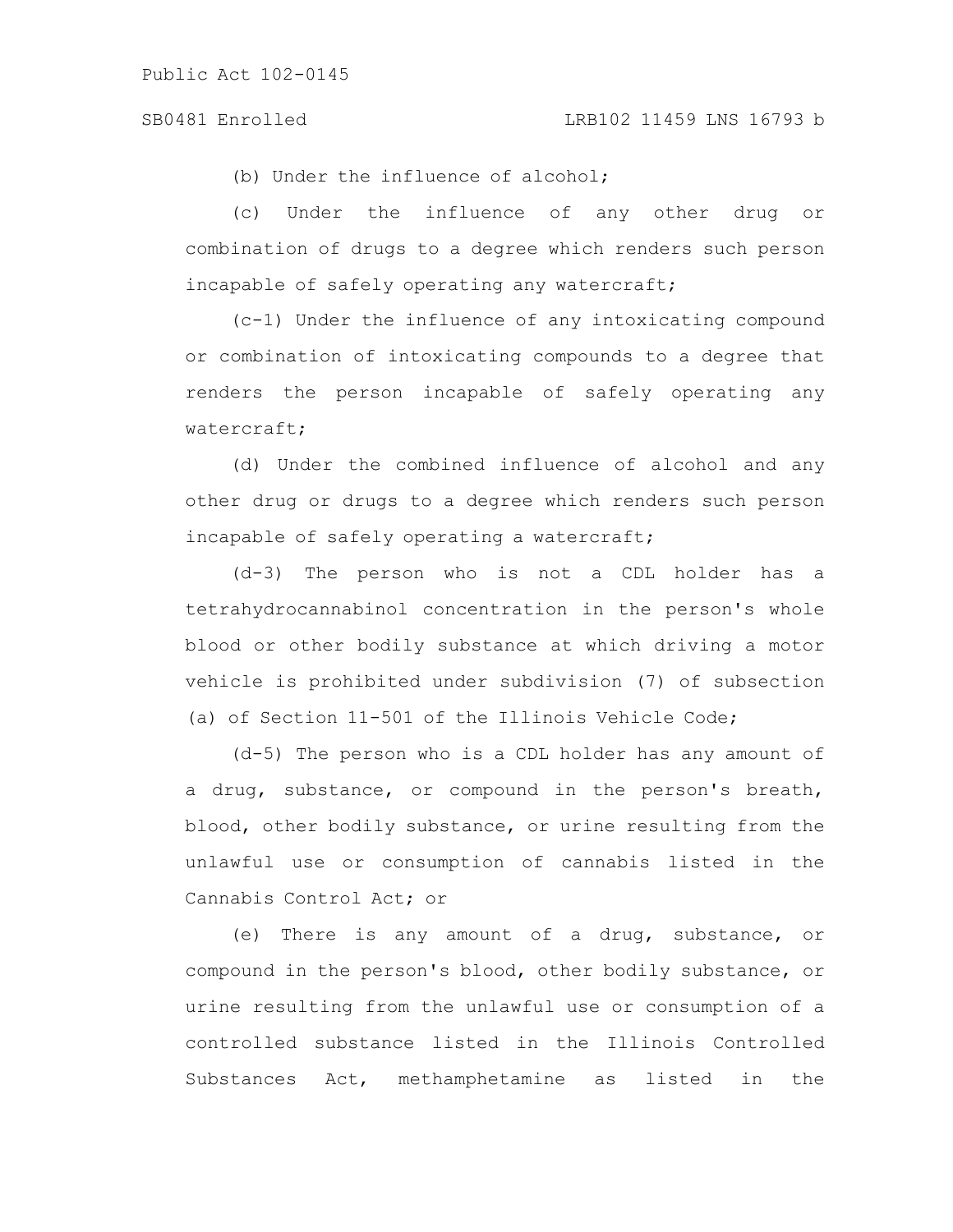Methamphetamine Control and Community Protection Act, or an intoxicating compound listed in the Use of Intoxicating Compounds Act.

2. The fact that any person charged with violating this Section is or has been legally entitled to use alcohol, other drug or drugs, any intoxicating compound or compounds, or any combination of them, shall not constitute a defense against any charge of violating this Section.

3. Every person convicted of violating this Section shall be guilty of a Class A misdemeanor, except as otherwise provided in this Section.

4. Every person convicted of violating this Section shall be guilty of a Class 4 felony if:

(a) He or she has a previous conviction under this Section;

(b) The offense results in personal injury where a person other than the operator suffers great bodily harm or permanent disability or disfigurement, when the violation was a proximate cause of the injuries. A person guilty of a Class 4 felony under this subparagraph (b), if sentenced to a term of imprisonment, shall be sentenced to a term of not less than one year nor more than 12 years; or

(c) The offense occurred during a period in which his or her privileges to operate a watercraft are revoked or suspended, and the revocation or suspension was for a violation of this Section or was imposed under subsection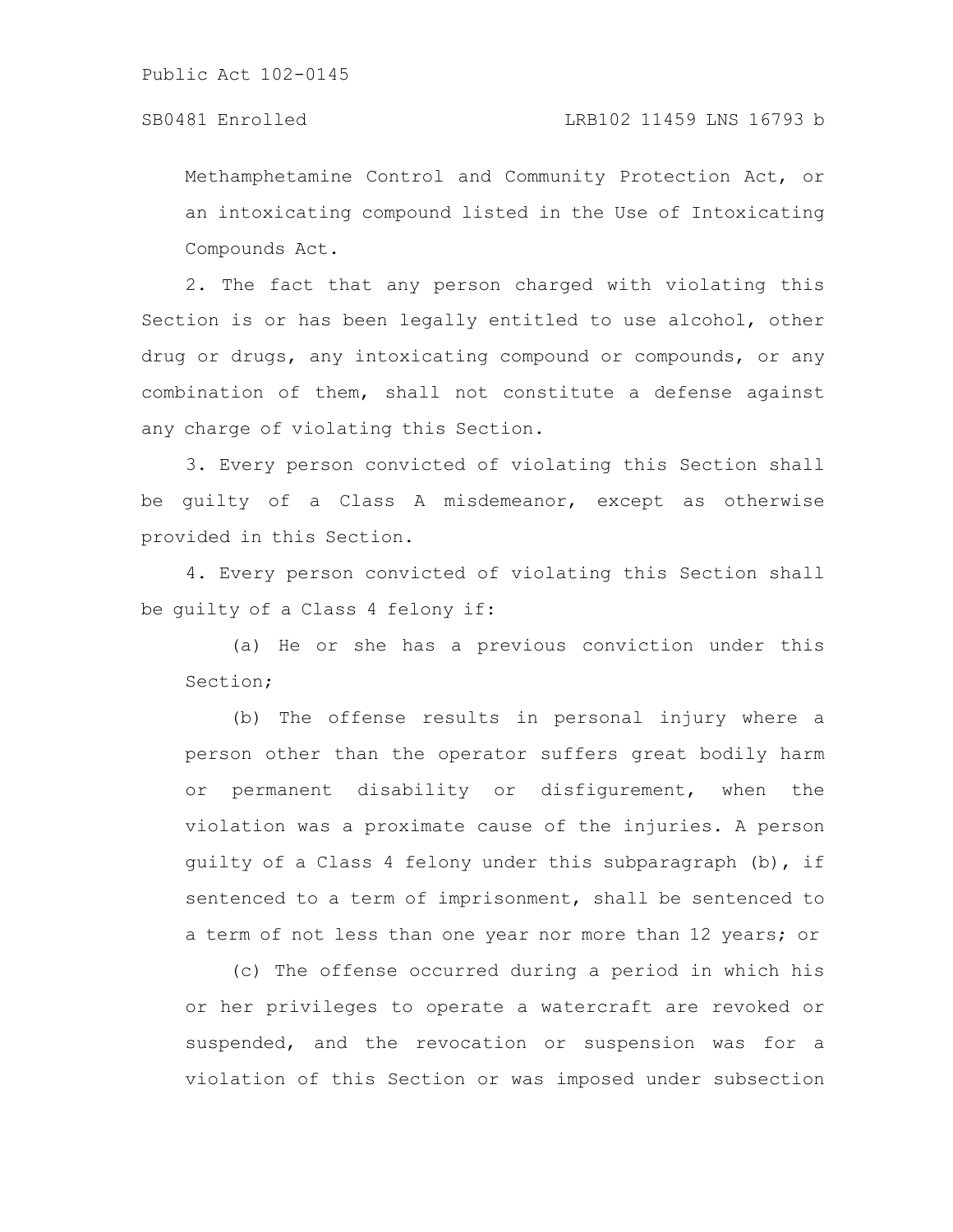$(B)$ .

5. Every person convicted of violating this Section shall be guilty of a Class 2 felony if the offense results in the death of a person. A person guilty of a Class 2 felony under this paragraph 5, if sentenced to a term of imprisonment, shall be sentenced to a term of not less than 3 years and not more than 14 years.

5.1. A person convicted of violating this Section or a similar provision of a local ordinance who had a child under the age of 16 aboard the watercraft at the time of offense is subject to a mandatory minimum fine of \$500 and to a mandatory minimum of 5 days of community service in a program benefiting children. The assignment under this paragraph 5.1 is not subject to suspension and the person is not eligible for probation in order to reduce the assignment.

5.2. A person found guilty of violating this Section, if his or her operation of a watercraft while in violation of this Section proximately caused any incident resulting in an appropriate emergency response, is liable for the expense of an emergency response as provided in subsection (m) of Section 11-501 of the Illinois Vehicle Code.

5.3. In addition to any other penalties and liabilities, a person who is found guilty of violating this Section, including any person placed on court supervision, shall be fined \$100, payable to the circuit clerk, who shall distribute the money to the law enforcement agency that made the arrest or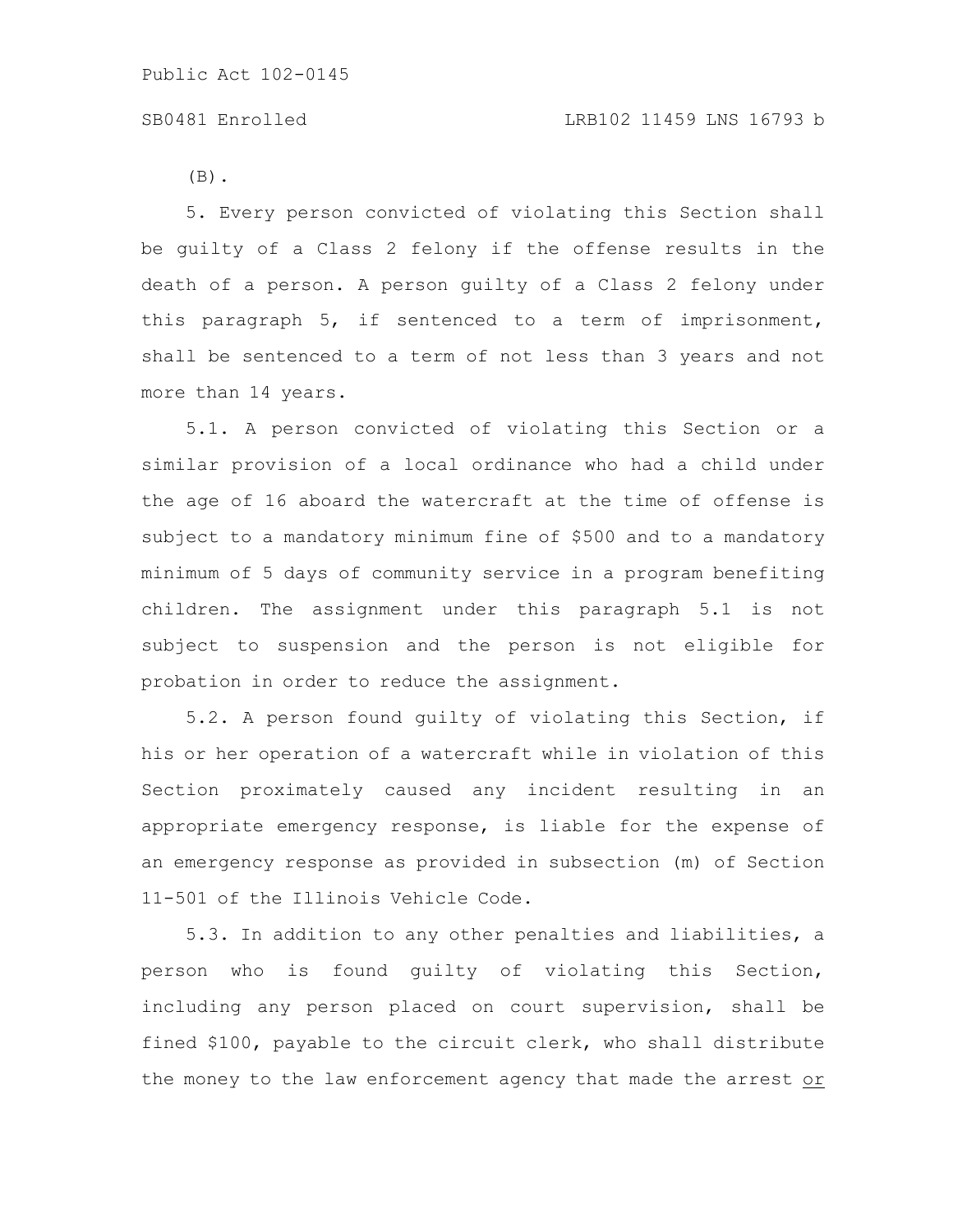as provided in subsection (c) of Section 10-5 of the Criminal and Traffic Assessment Act if the arresting agency is a State agency, unless more than one agency is responsible for the arrest, in which case the amount shall be remitted to each unit of government equally. In the event that more than one agency is responsible for the arrest, the \$100 shall be shared equally. Any moneys received by a law enforcement agency under this paragraph 5.3 shall be used to purchase law enforcement equipment or to provide law enforcement training that will assist in the prevention of alcohol related criminal violence throughout the State. Law enforcement equipment shall include, but is not limited to, in-car video cameras, radar and laser speed detection devices, and alcohol breath testers.

6. (a) In addition to any criminal penalties imposed, the Department of Natural Resources shall suspend the watercraft operation privileges of any person convicted or found guilty of a misdemeanor under this Section, a similar provision of a local ordinance, or Title 46 of the U.S. Code of Federal Regulations for a period of one year, except that a first time offender is exempt from this mandatory one year suspension.

As used in this subdivision (A) 6(a), "first time offender" means any person who has not had a previous conviction or been assigned supervision for violating this Section, a similar provision of a local ordinance or, Title 46 of the U.S. Code of Federal Regulations, or any person who has not had a suspension imposed under subdivision (B)3.1 of Section 5-16.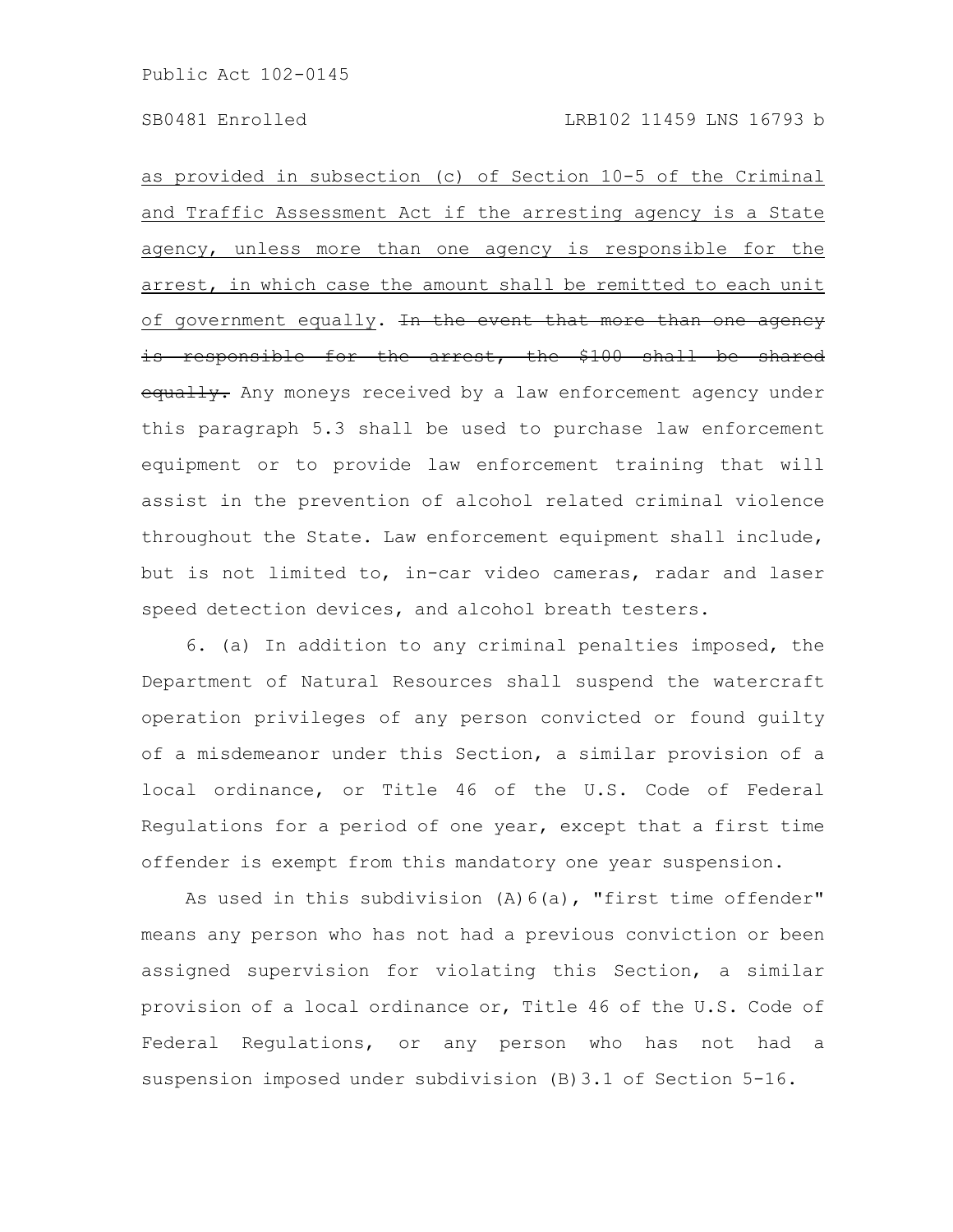# SB0481 Enrolled LRB102 11459 LNS 16793 b

(b) In addition to any criminal penalties imposed, the Department of Natural Resources shall suspend the watercraft operation privileges of any person convicted of a felony under this Section, a similar provision of a local ordinance, or Title 46 of the U.S. Code of Federal Regulations for a period of 3 years.

(B) 1. Any person who operates or is in actual physical control of any watercraft upon the waters of this State shall be deemed to have given consent to a chemical test or tests of blood, breath, other bodily substance, or urine for the purpose of determining the content of alcohol, other drug or drugs, intoxicating compound or compounds, or combination thereof in the person's blood or other bodily substance if arrested for any offense of subsection (A) above. The chemical test or tests shall be administered at the direction of the arresting officer. The law enforcement agency employing the officer shall designate which of the tests shall be administered. Up to 2 additional tests of urine or other bodily substance may be administered even after a blood or breath test or both has been administered.

1.1. For the purposes of this Section, an Illinois Law Enforcement officer of this State who is investigating the person for any offense defined in Section 5-16 may travel into an adjoining state, where the person has been transported for medical care to complete an investigation, and may request that the person submit to the test or tests set forth in this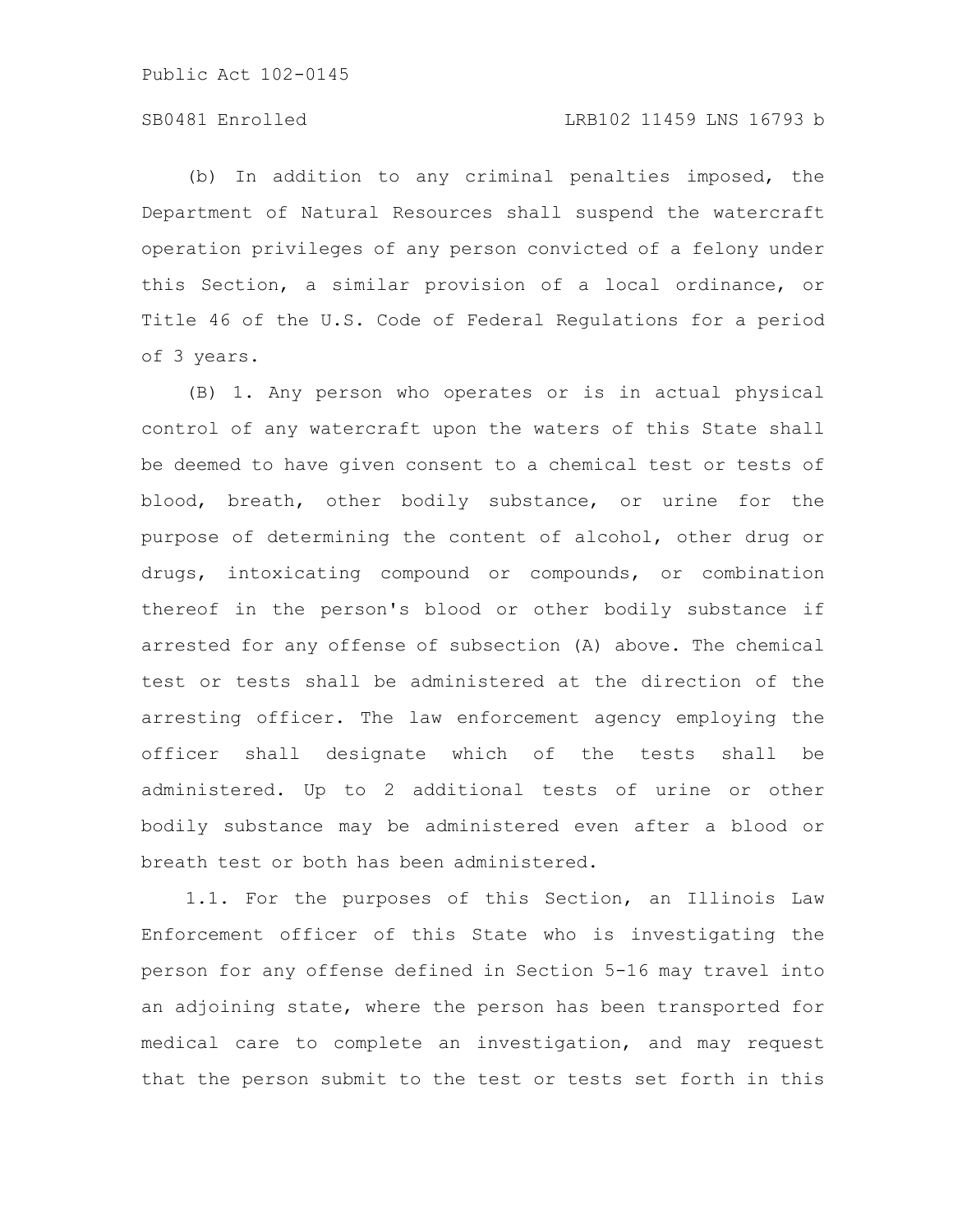# SB0481 Enrolled LRB102 11459 LNS 16793 b

Section. The requirements of this Section that the person be arrested are inapplicable, but the officer shall issue the person a uniform citation for an offense as defined in Section 5-16 or a similar provision of a local ordinance prior to requesting that the person submit to the test or tests. The issuance of the uniform citation shall not constitute an arrest, but shall be for the purpose of notifying the person that he or she is subject to the provisions of this Section and of the officer's belief in the existence of probable cause to arrest. Upon returning to this State, the officer shall file the uniform citation with the circuit clerk of the county where the offense was committed and shall seek the issuance of an arrest warrant or a summons for the person.

1.2. Notwithstanding any ability to refuse under this Act to submit to these tests or any ability to revoke the implied consent to these tests, if a law enforcement officer has probable cause to believe that a watercraft operated by or under actual physical control of a person under the influence of alcohol, other drug or drugs, intoxicating compound or compounds, or any combination of them has caused the death of or personal injury to another, that person shall submit, upon the request of a law enforcement officer, to a chemical test or tests of his or her blood, breath, other bodily substance, or urine for the purpose of determining the alcohol content or the presence of any other drug, intoxicating compound, or combination of them. For the purposes of this Section, a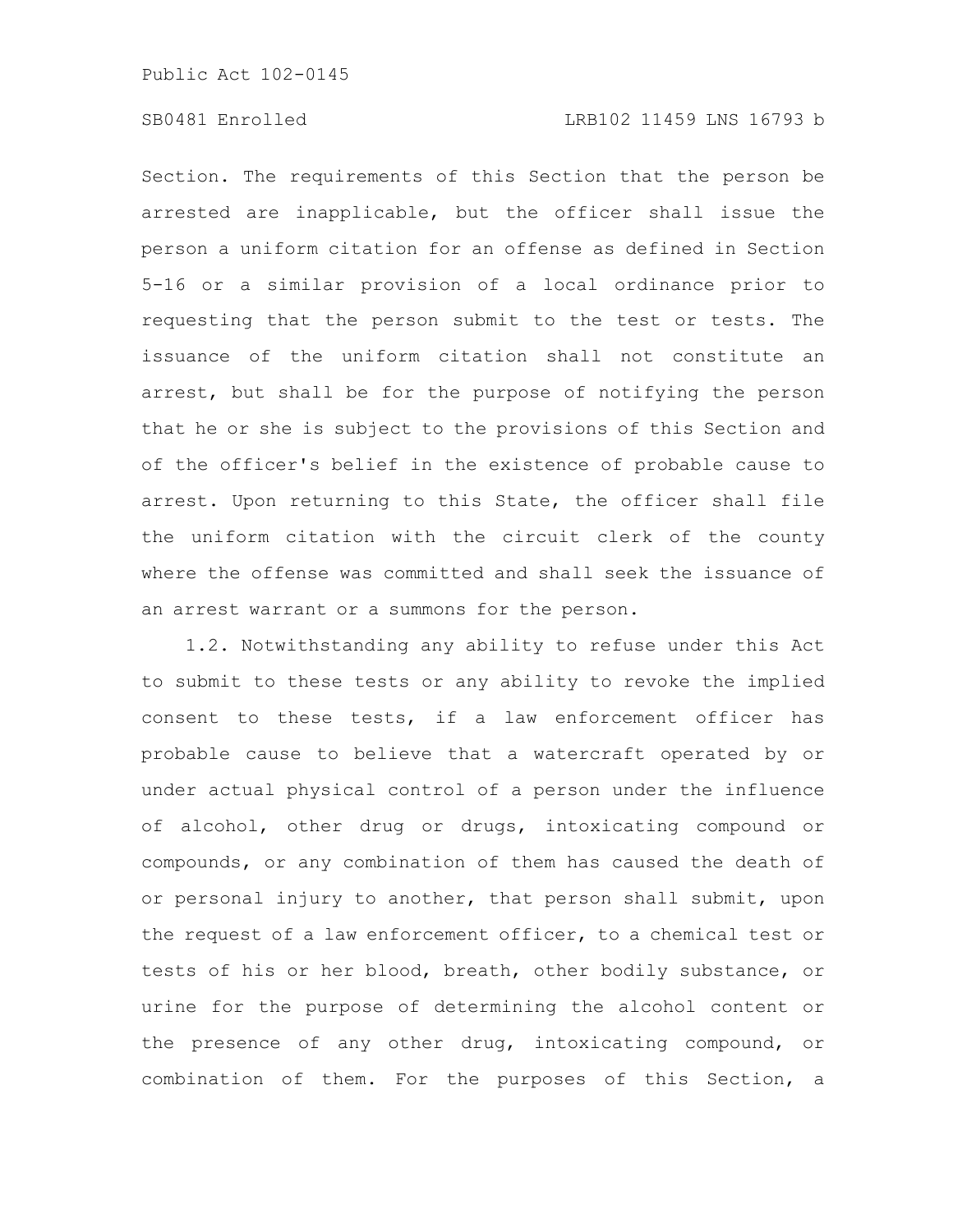personal injury includes severe bleeding wounds, distorted extremities, and injuries that require the injured party to be carried from the scene for immediate professional attention in either a doctor's office or a medical facility.

2. Any person who is dead, unconscious or who is otherwise in a condition rendering such person incapable of refusal, shall be deemed not to have withdrawn the consent provided above, and the test may be administered.

3. A person requested to submit to a chemical test as provided above shall be verbally advised by the law enforcement officer requesting the test that a refusal to submit to the test will result in suspension of such person's privilege to operate a watercraft for a minimum of 2 years. Following this warning, if a person under arrest refuses upon the request of a law enforcement officer to submit to a test designated by the officer, no test shall be given, but the law enforcement officer shall file with the clerk of the circuit court for the county in which the arrest was made, and with the Department of Natural Resources, a sworn statement naming the person refusing to take and complete the chemical test or tests requested under the provisions of this Section. Such sworn statement shall identify the arrested person, such person's current residence address and shall specify that a refusal by such person to take the chemical test or tests was made. Such sworn statement shall include a statement that the arresting officer had reasonable cause to believe the person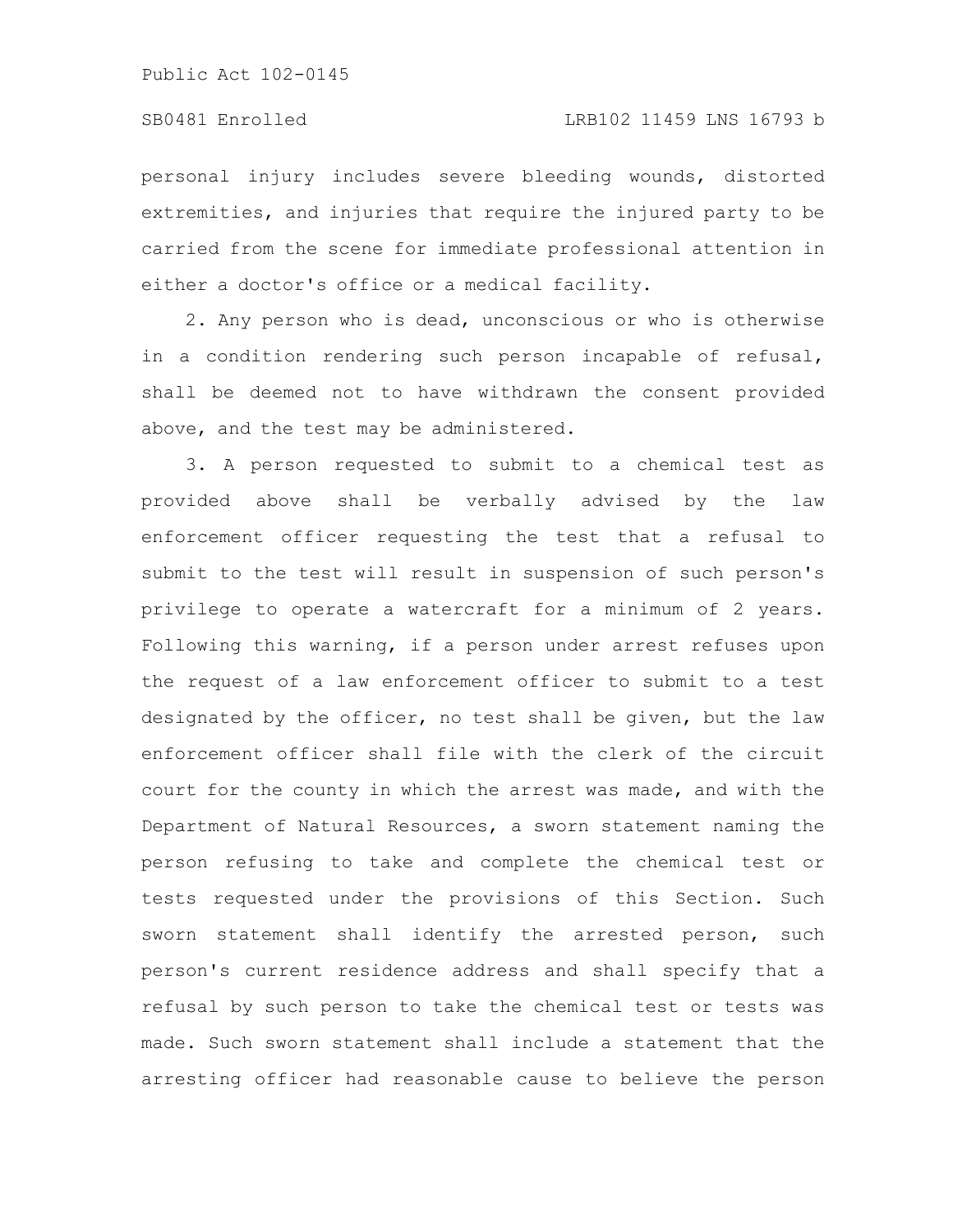# SB0481 Enrolled LRB102 11459 LNS 16793 b

was operating or was in actual physical control of the watercraft within this State while under the influence of alcohol, other drug or drugs, intoxicating compound or compounds, or combination thereof and that such chemical test or tests were made as an incident to and following the lawful arrest for an offense as defined in this Section or a similar provision of a local ordinance, and that the person after being arrested for an offense arising out of acts alleged to have been committed while so operating a watercraft refused to submit to and complete a chemical test or tests as requested by the law enforcement officer.

3.1. The law enforcement officer submitting the sworn statement as provided in paragraph 3 of this subsection (B) shall serve immediate written notice upon the person refusing the chemical test or tests that the person's privilege to operate a watercraft within this State will be suspended for a period of 2 years unless, within 28 days from the date of the notice, the person requests in writing a hearing on the suspension.

If the person desires a hearing, such person shall file a complaint in the circuit court for and in the county in which such person was arrested for such hearing. Such hearing shall proceed in the court in the same manner as other civil proceedings, shall cover only the issues of whether the person was placed under arrest for an offense as defined in this Section or a similar provision of a local ordinance as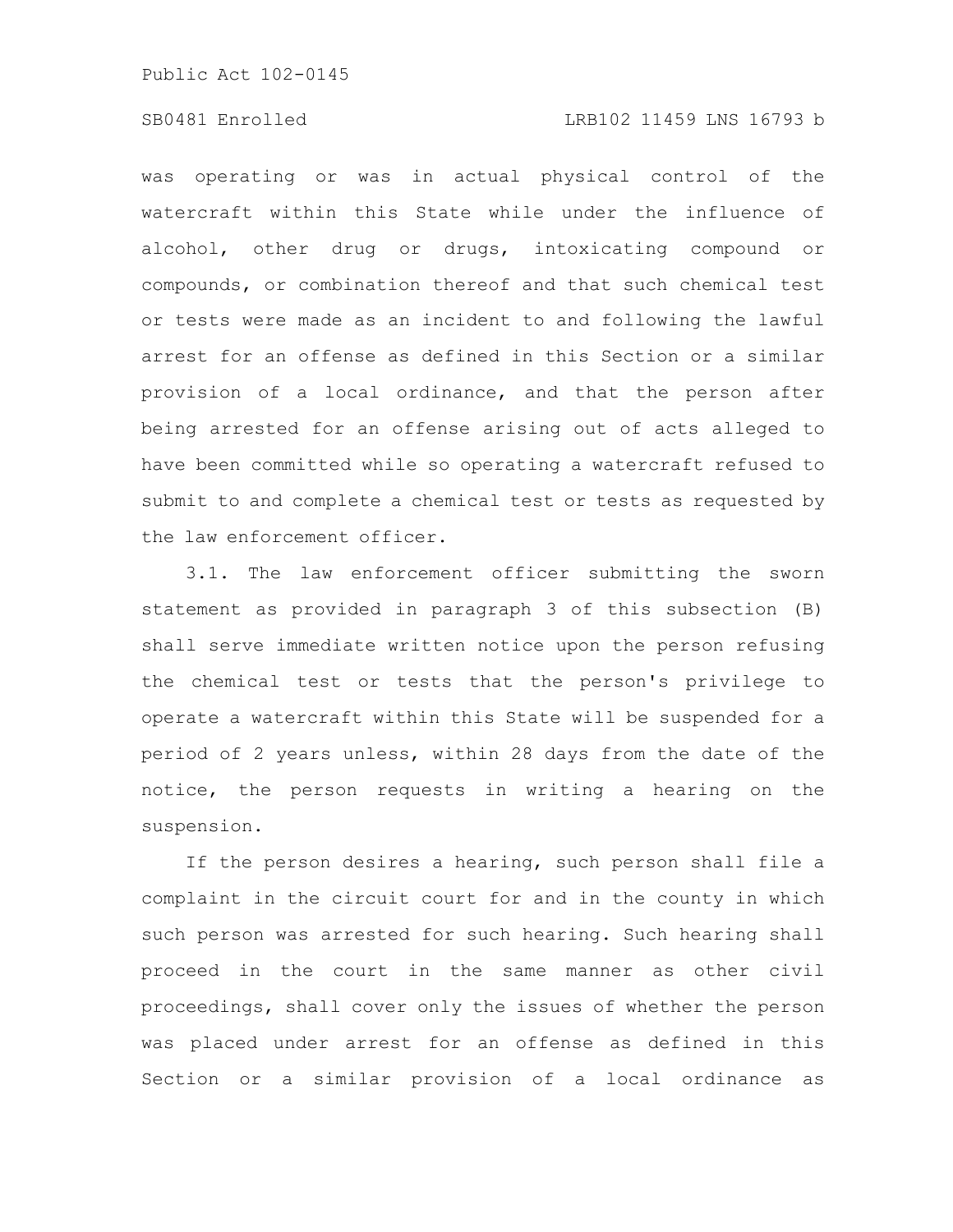# SB0481 Enrolled LRB102 11459 LNS 16793 b

evidenced by the issuance of a uniform citation; whether the arresting officer had reasonable grounds to believe that such person was operating a watercraft while under the influence of alcohol, other drug or drugs, intoxicating compound or compounds, or combination thereof; and whether such person refused to submit and complete the chemical test or tests upon the request of the law enforcement officer. Whether the person was informed that such person's privilege to operate a watercraft would be suspended if such person refused to submit to the chemical test or tests shall not be an issue.

If the person fails to request in writing a hearing within 28 days from the date of notice, or if a hearing is held and the court finds against the person on the issues before the court, the clerk shall immediately notify the Department of Natural Resources, and the Department shall suspend the watercraft operation privileges of the person for at least 2 years.

3.2. If the person is a CDL holder and submits to a test that discloses an alcohol concentration of 0.08 or more, or any amount of a drug, substance or intoxicating compound in the person's breath, blood, other bodily substance, or urine resulting from the unlawful use of cannabis listed in the Cannabis Control Act, a controlled substance listed in the Illinois Controlled Substances Act, methamphetamine as listed in the Methamphetamine Control and Community Protection Act, or an intoxicating compound listed in the Use of Intoxicating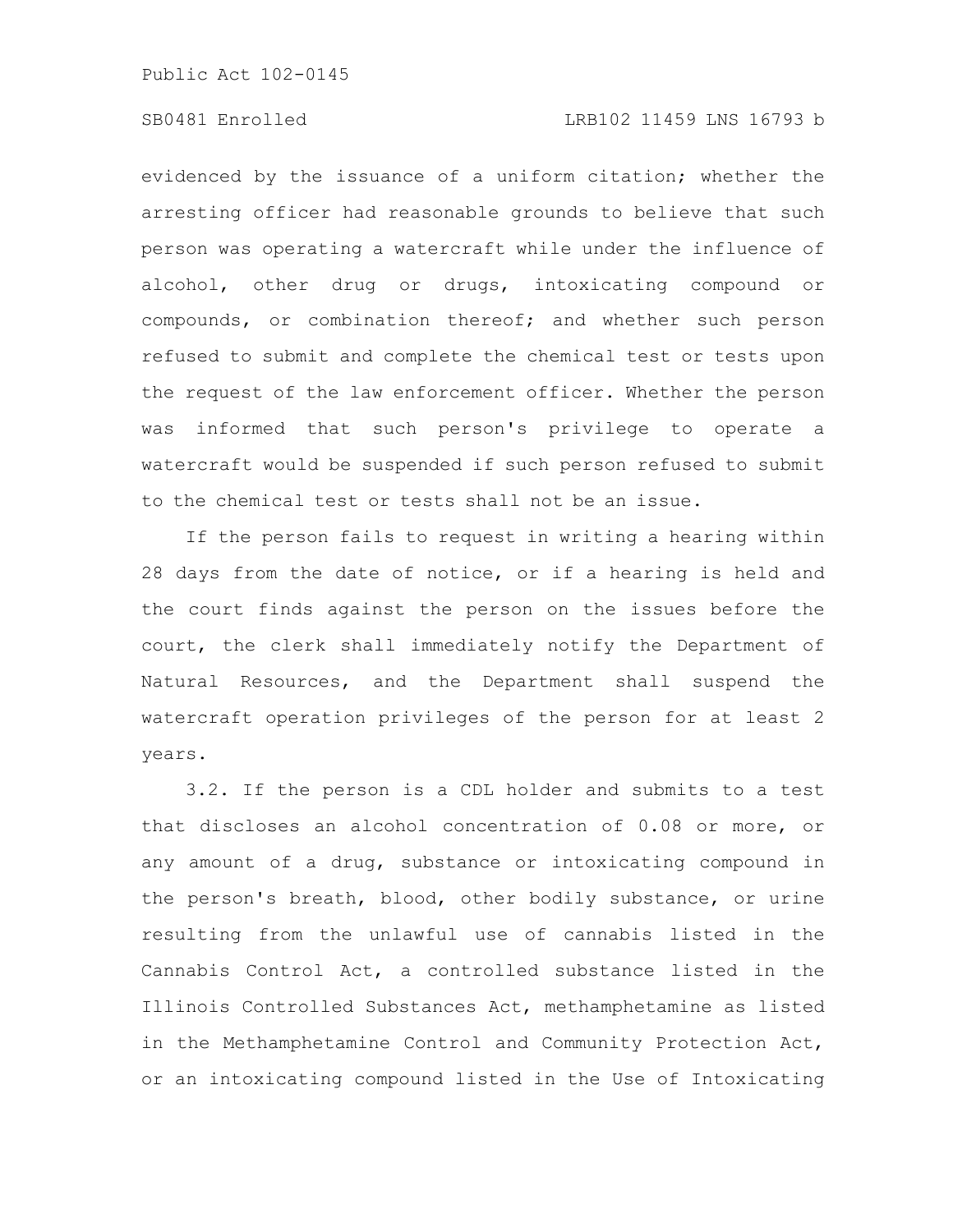Compounds Act, the law enforcement officer shall immediately submit a sworn report to the circuit clerk of venue and the Department of Natural Resources, certifying that the test or tests were requested under paragraph 1 of this subsection (B) and the person submitted to testing that disclosed an alcohol concentration of 0.08 or more or any amount of a drug, substance or intoxicating compound in the person's breath, blood, other bodily substance, or urine resulting from the unlawful use of cannabis listed in the Cannabis Control Act, a controlled substance listed in the Illinois Controlled Substances Act, methamphetamine as listed in the Methamphetamine Control and Community Protection Act, or an intoxicating compound listed in the Use of Intoxicating Compounds Act. If the person is not a CDL holder and submits to a test that discloses an alcohol concentration of 0.08 or more, a tetrahydrocannabinol concentration in the person's whole blood or other bodily substance as defined in paragraph 6 of subsection (a) of Section 11-501.2 of the Illinois Vehicle Code, or any amount of a drug, substance or intoxicating compound in the person's breath, blood, other bodily substance, or urine resulting from the unlawful use of a controlled substance listed in the Illinois Controlled Substances Act, methamphetamine as listed in the Methamphetamine Control and Community Protection Act, or an intoxicating compound listed in the Use of Intoxicating Compounds Act, the law enforcement officer shall immediately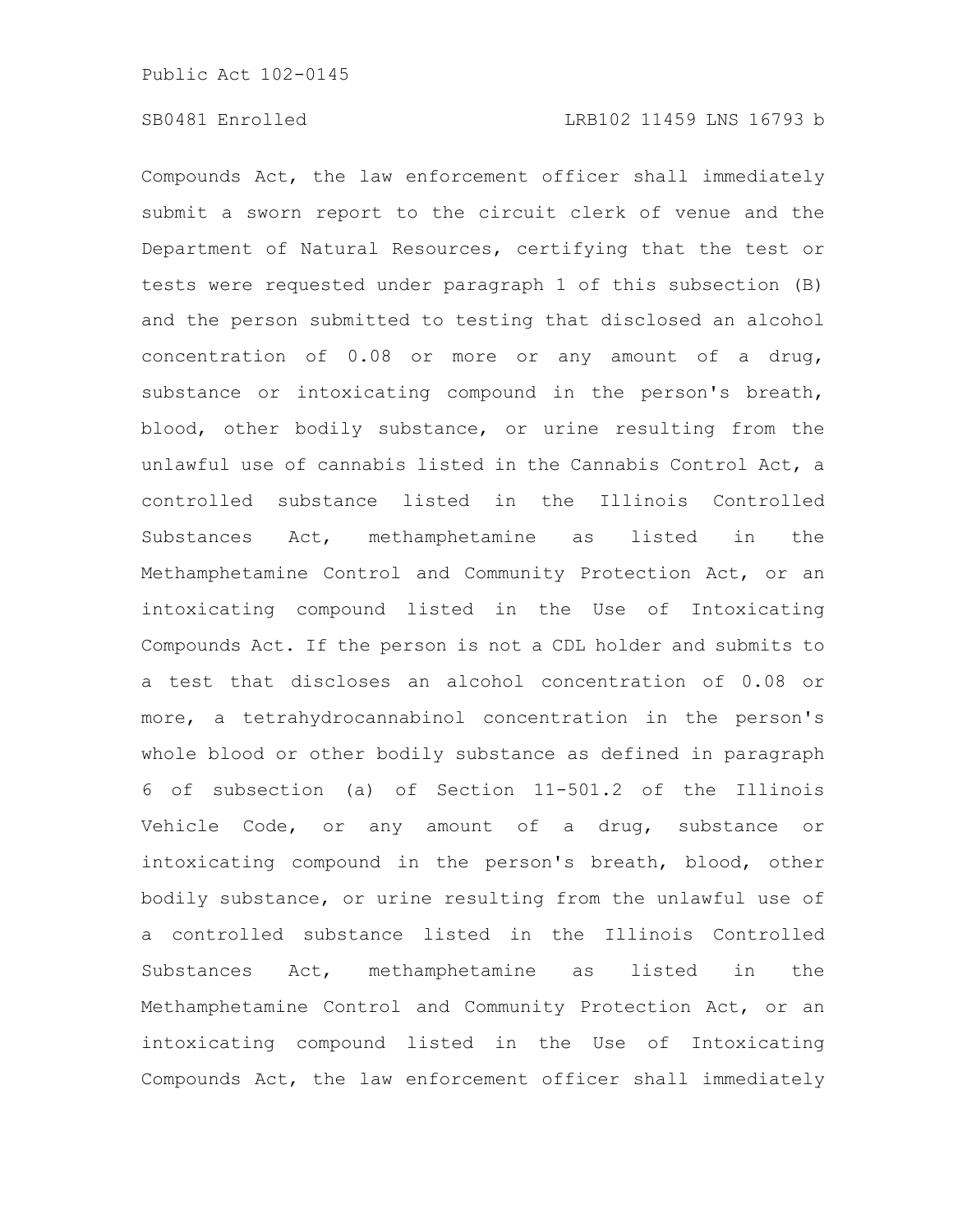submit a sworn report to the circuit clerk of venue and the Department of Natural Resources, certifying that the test or tests were requested under paragraph 1 of this subsection (B) and the person submitted to testing that disclosed an alcohol concentration of 0.08 or more, a tetrahydrocannabinol concentration in the person's whole blood or other bodily substance as defined in paragraph 6 of subsection (a) of Section 11-501.2 of the Illinois Vehicle Code, or any amount of a drug, substance or intoxicating compound in the person's breath, blood, other bodily substance, or urine resulting from the unlawful use of a controlled substance listed in the Illinois Controlled Substances Act, methamphetamine as listed in the Methamphetamine Control and Community Protection Act, or an intoxicating compound listed in the Use of Intoxicating Compounds Act.

In cases involving a person who is a CDL holder where the blood alcohol concentration of 0.08 or greater or any amount of drug, substance or compound resulting from the unlawful use of cannabis, a controlled substance, methamphetamine, or an intoxicating compound is established by a subsequent analysis of blood, other bodily substance, or urine collected at the time of arrest, the arresting officer or arresting agency shall immediately submit a sworn report to the circuit clerk of venue and the Department of Natural Resources upon receipt of the test results. In cases involving a person who is not a CDL holder where the blood alcohol concentration of 0.08 or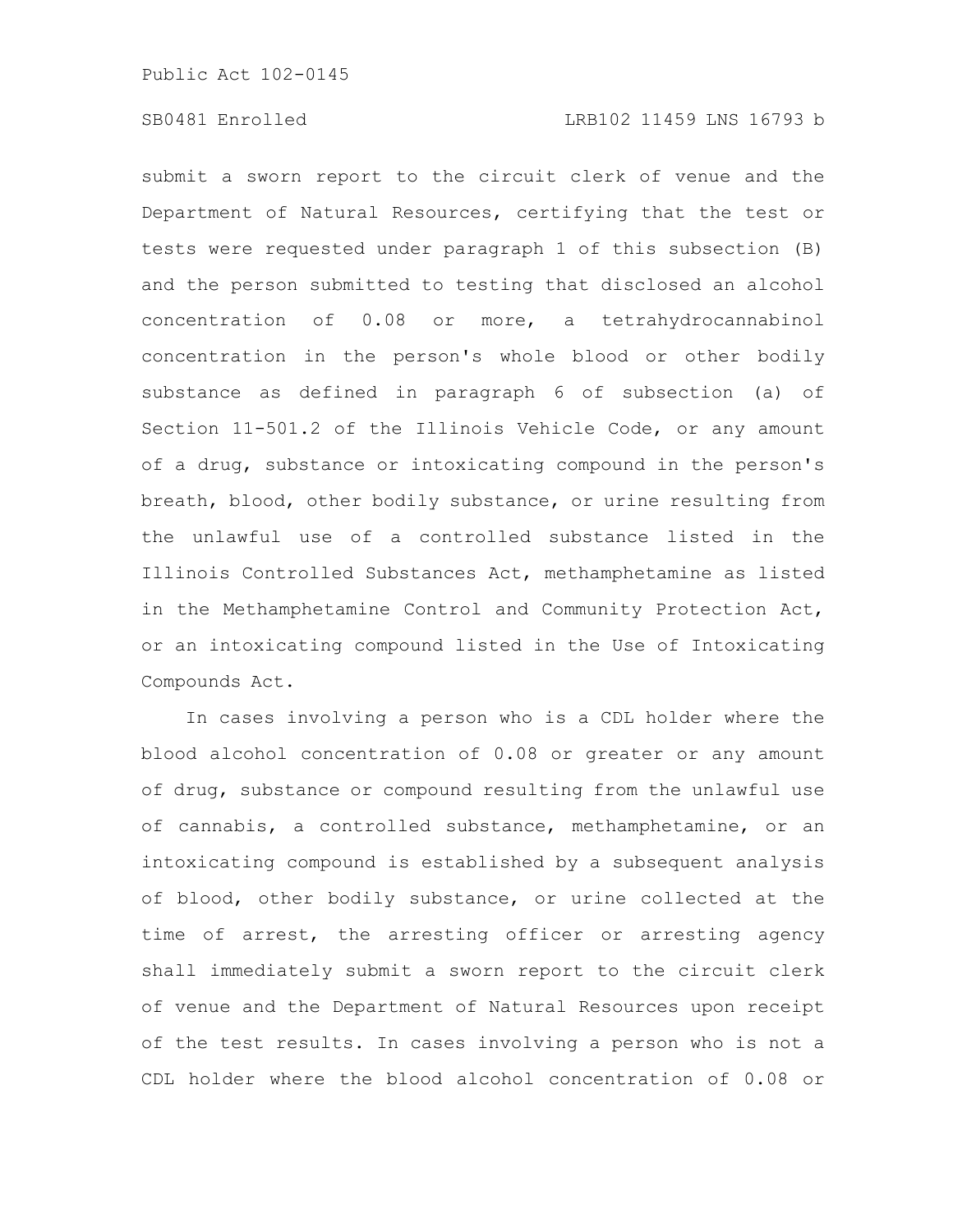# SB0481 Enrolled LRB102 11459 LNS 16793 b

greater, a tetrahydrocannabinol concentration in the person's whole blood or other bodily substance as defined in paragraph 6 of subsection (a) of Section 11-501.2 of the Illinois Vehicle Code, or any amount of drug, substance, or compound resulting from the unlawful use of a controlled substance, methamphetamine, or an intoxicating compound is established by a subsequent analysis of blood, other bodily substance, or urine collected at the time of arrest, the arresting officer or arresting agency shall immediately submit a sworn report to the circuit clerk of venue and the Department of Natural Resources upon receipt of the test results.

4. A person must submit to each chemical test offered by the law enforcement officer in order to comply with the implied consent provisions of this Section.

5. The provisions of Section 11-501.2 of the Illinois Vehicle Code, as amended, concerning the certification and use of chemical tests apply to the use of such tests under this Section.

(C) Upon the trial of any civil or criminal action or proceeding arising out of acts alleged to have been committed by any person while operating a watercraft while under the influence of alcohol, other drug or drugs, intoxicating compound or compounds, or combination thereof, the concentration of alcohol, drug, or compound in the person's blood, other bodily substance, or breath at the time alleged as shown by analysis of a person's blood, urine, breath, or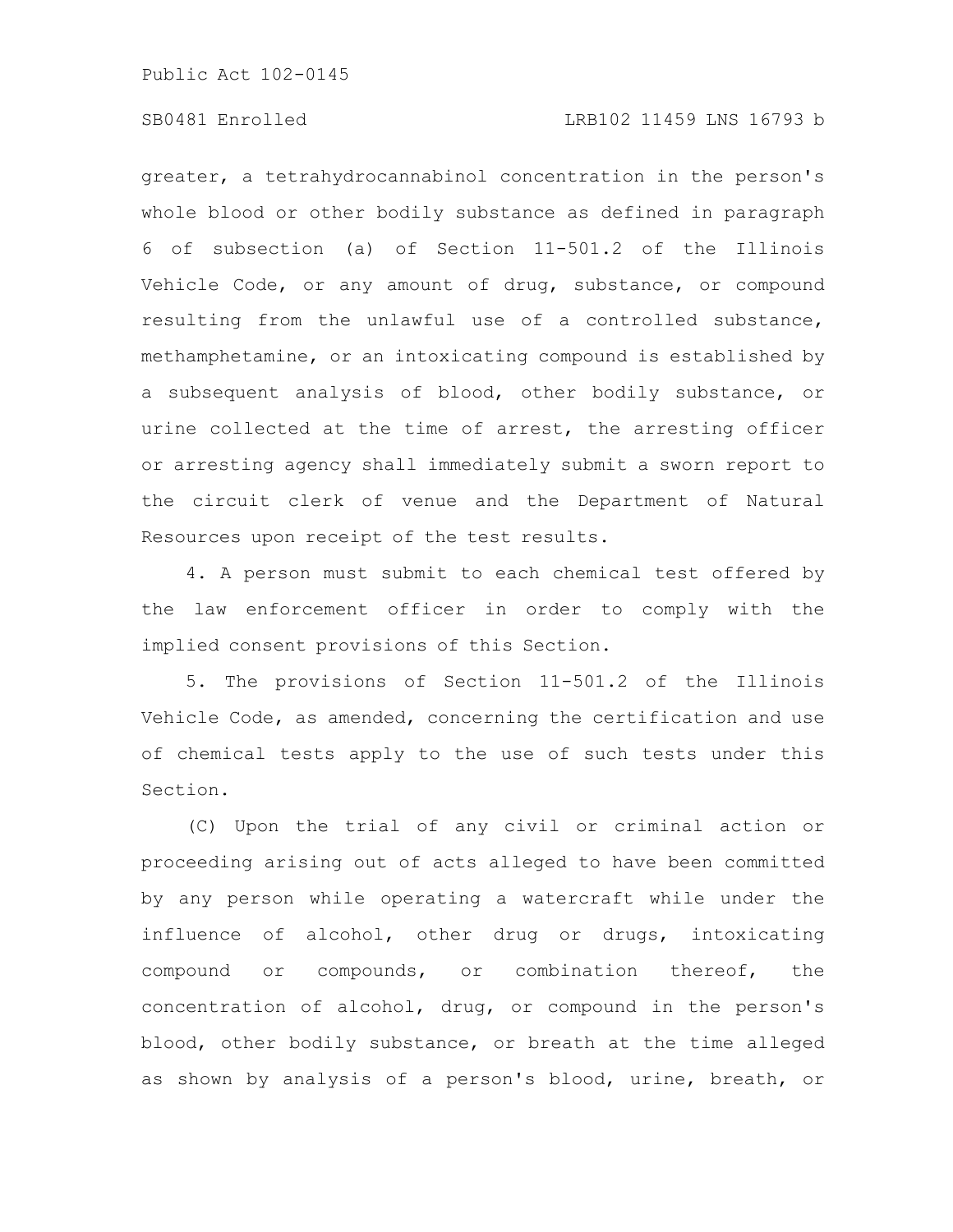# SB0481 Enrolled LRB102 11459 LNS 16793 b

other bodily substance shall give rise to the presumptions specified in subdivisions 1, 2, and 3 of subsection (b) and subsection (b-5) of Section 11-501.2 of the Illinois Vehicle Code. The foregoing provisions of this subsection (C) shall not be construed as limiting the introduction of any other relevant evidence bearing upon the question whether the person was under the influence of alcohol, other drug or drugs, intoxicating compound or compounds, or a combination thereof.

(D) If a person under arrest refuses to submit to a chemical test under the provisions of this Section, evidence of refusal shall be admissible in any civil or criminal action or proceeding arising out of acts alleged to have been committed while the person under the influence of alcohol, other drug or drugs, intoxicating compound or compounds, or combination of them was operating a watercraft.

(E) The owner of any watercraft or any person given supervisory authority over a watercraft, may not knowingly permit a watercraft to be operated by any person under the influence of alcohol, other drug or drugs, intoxicating compound or compounds, or combination thereof.

(F) Whenever any person is convicted or found guilty of a violation of this Section, including any person placed on court supervision, the court shall notify the Office of Law Enforcement of the Department of Natural Resources, to provide the Department with the records essential for the performance of the Department's duties to monitor and enforce any order of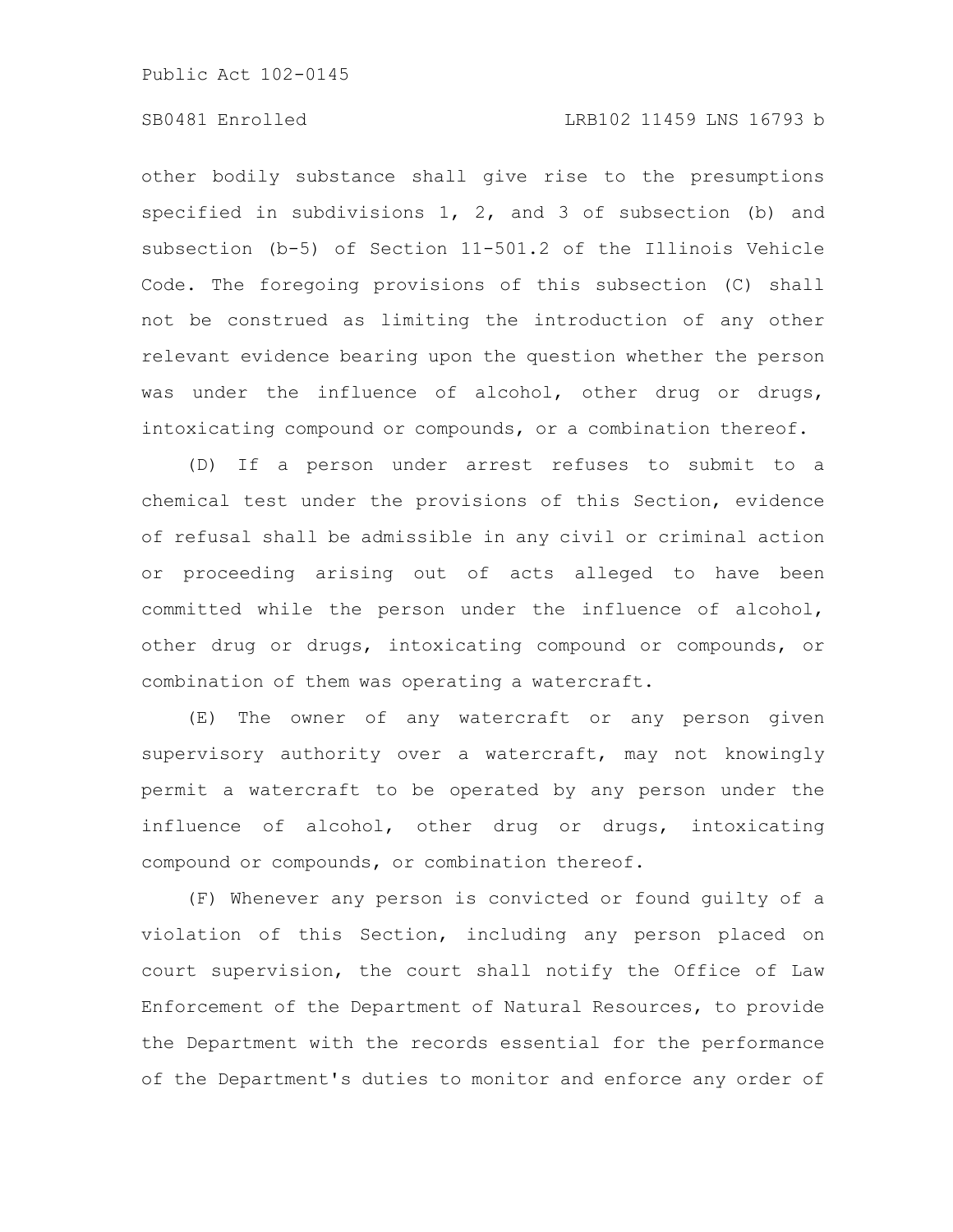SB0481 Enrolled LRB102 11459 LNS 16793 b

suspension or revocation concerning the privilege to operate a watercraft.

(G) No person who has been arrested and charged for violating paragraph 1 of subsection (A) of this Section shall operate any watercraft within this State for a period of 24 hours after such arrest.

(Source: P.A. 99-697, eff. 7-29-16.)

Section 25. The Clerks of Courts Act is amended by changing Sections 27.1b and 27.1c as follows:

(705 ILCS 105/27.1b)

(Section scheduled to be repealed on January 1, 2022)

Sec. 27.1b. Circuit court clerk fees. Notwithstanding any other provision of law, all fees charged by the clerks of the circuit court for the services described in this Section shall be established, collected, and disbursed in accordance with this Section. Except as otherwise specified in this Section, all fees under this Section shall be paid in advance and disbursed by each clerk on a monthly basis. In a county with a population of over 3,000,000, units of local government and school districts shall not be required to pay fees under this Section in advance and the clerk shall instead send an itemized bill to the unit of local government or school district, within 30 days of the fee being incurred, and the unit of local government or school district shall be allowed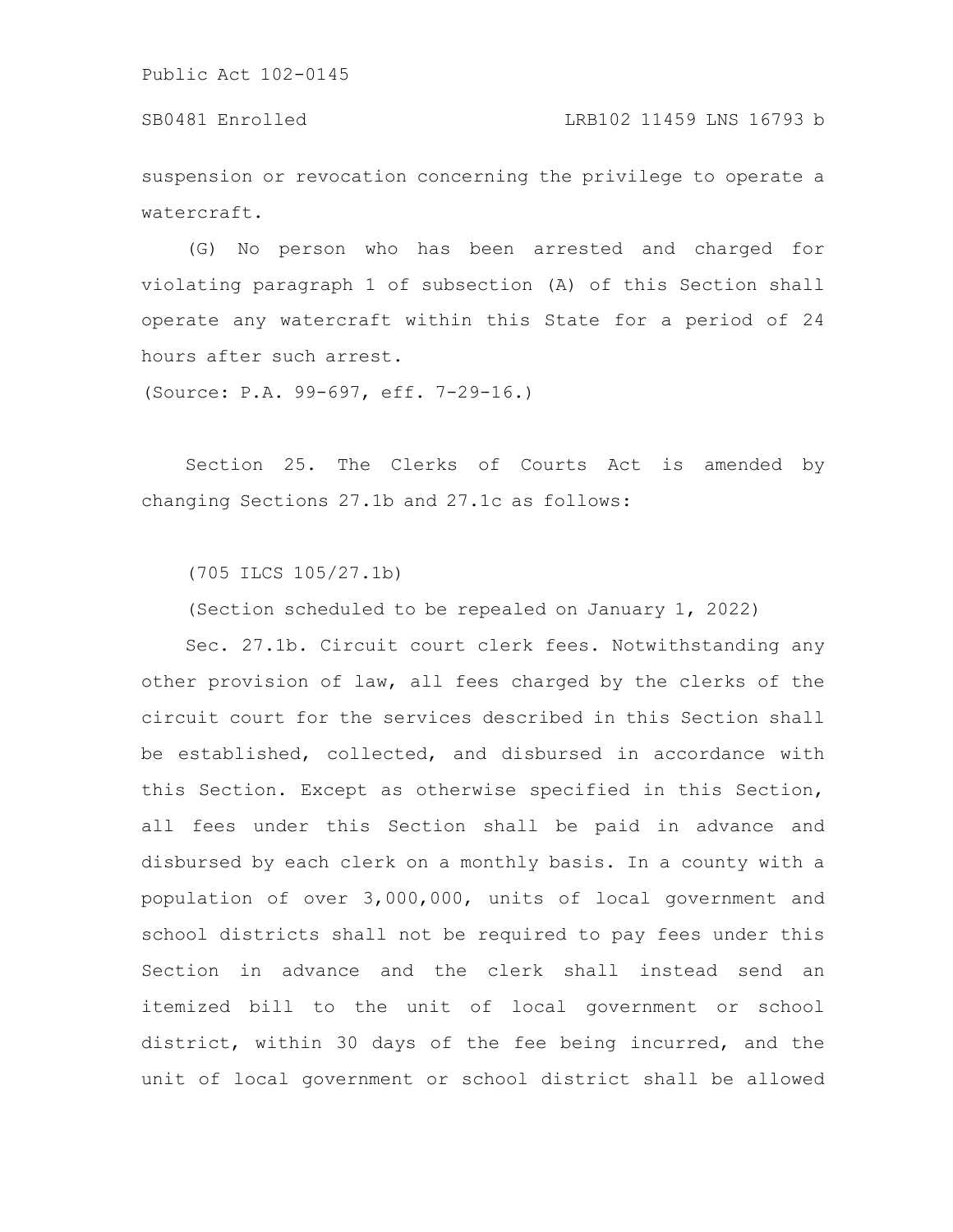# SB0481 Enrolled LRB102 11459 LNS 16793 b

at least 30 days from the date of the itemized bill to pay; these payments shall be disbursed by each clerk on a monthly basis. Unless otherwise specified in this Section, the amount of a fee shall be determined by ordinance or resolution of the county board and remitted to the county treasurer to be used for purposes related to the operation of the court system in the county. In a county with  $a$  population of over  $3,000,000$ , any amount retained by the clerk of the circuit court or remitted to the county treasurer shall be subject to appropriation by the county board.

(a) Civil cases. The fee for filing a complaint, petition, or other pleading initiating a civil action shall be as set forth in the applicable schedule under this subsection in accordance with case categories established by the Supreme Court in schedules.

(1) SCHEDULE 1: not to exceed a total of \$366 in a county with a population of 3,000,000 or more and not to exceed \$316 in any other county, except as applied to units of local government and school districts in counties with more than 3,000,000 inhabitants an amount not to exceed \$190 through December 31, 2021 and \$184 on and after January 1, 2022. The fees collected under this schedule shall be disbursed as follows:

(A) The clerk shall retain a sum, in an amount not to exceed \$55 in a county with a population of 3,000,000 or more and in an amount not to exceed \$45 in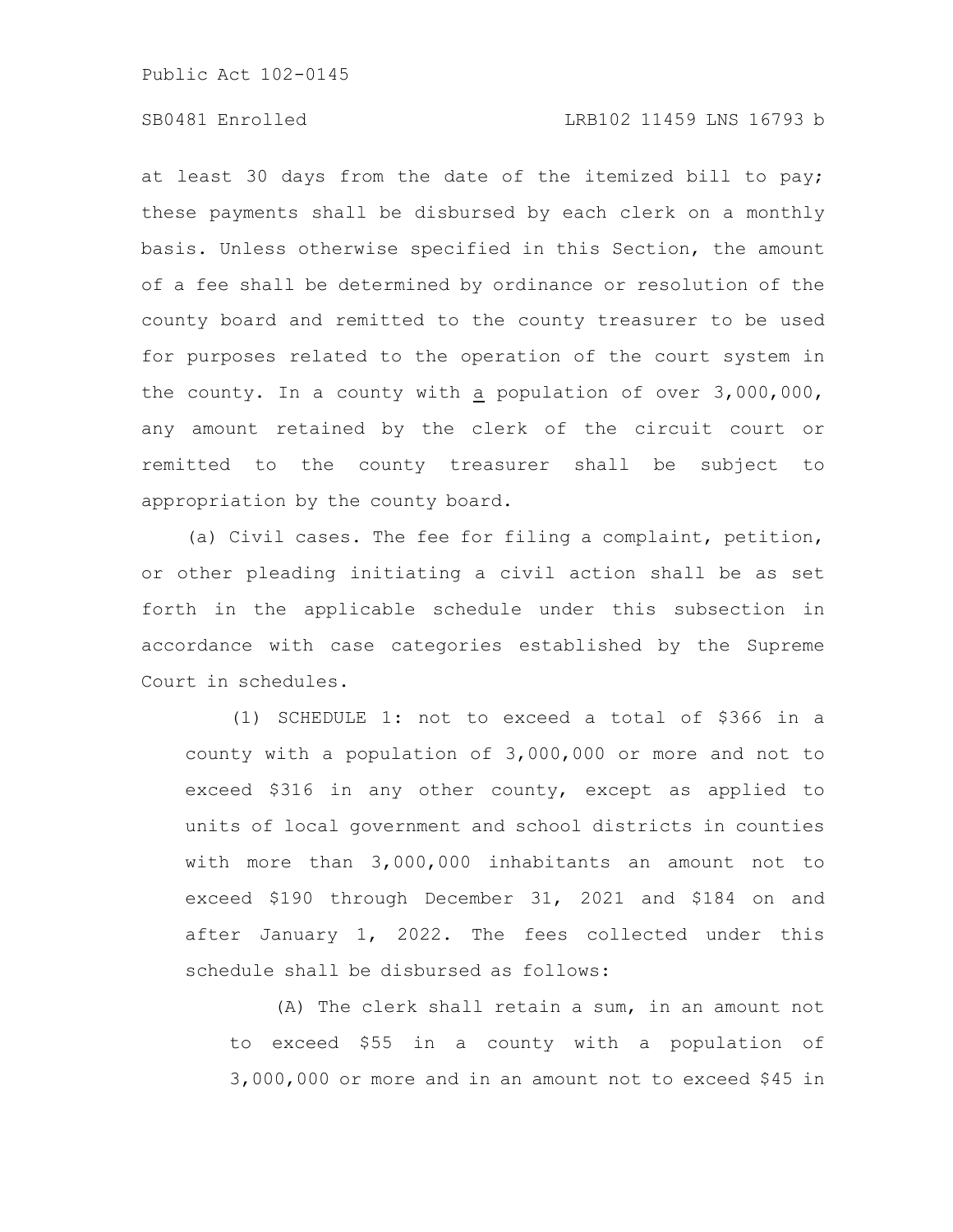any other county determined by the clerk with the approval of the Supreme Court, to be used for court automation, court document storage, and administrative purposes.

(B) The clerk shall remit up to \$21 to the State Treasurer. The State Treasurer shall deposit the appropriate amounts, in accordance with the clerk's instructions, as follows:

(i) up to \$10, as specified by the Supreme Court in accordance with Part 10A of Article II of the Code of Civil Procedure, into the Mandatory Arbitration Fund;

(ii) \$2 into the Access to Justice Fund; and

(iii) \$9 into the Supreme Court Special Purposes Fund.

(C) The clerk shall remit a sum to the County Treasurer, in an amount not to exceed \$290 in a county with a population of 3,000,000 or more and in an amount not to exceed \$250 in any other county, as specified by ordinance or resolution passed by the county board, for purposes related to the operation of the court system in the county.

(2) SCHEDULE 2: not to exceed a total of \$357 in a county with a population of 3,000,000 or more and not to exceed \$266 in any other county, except as applied to units of local government and school districts in counties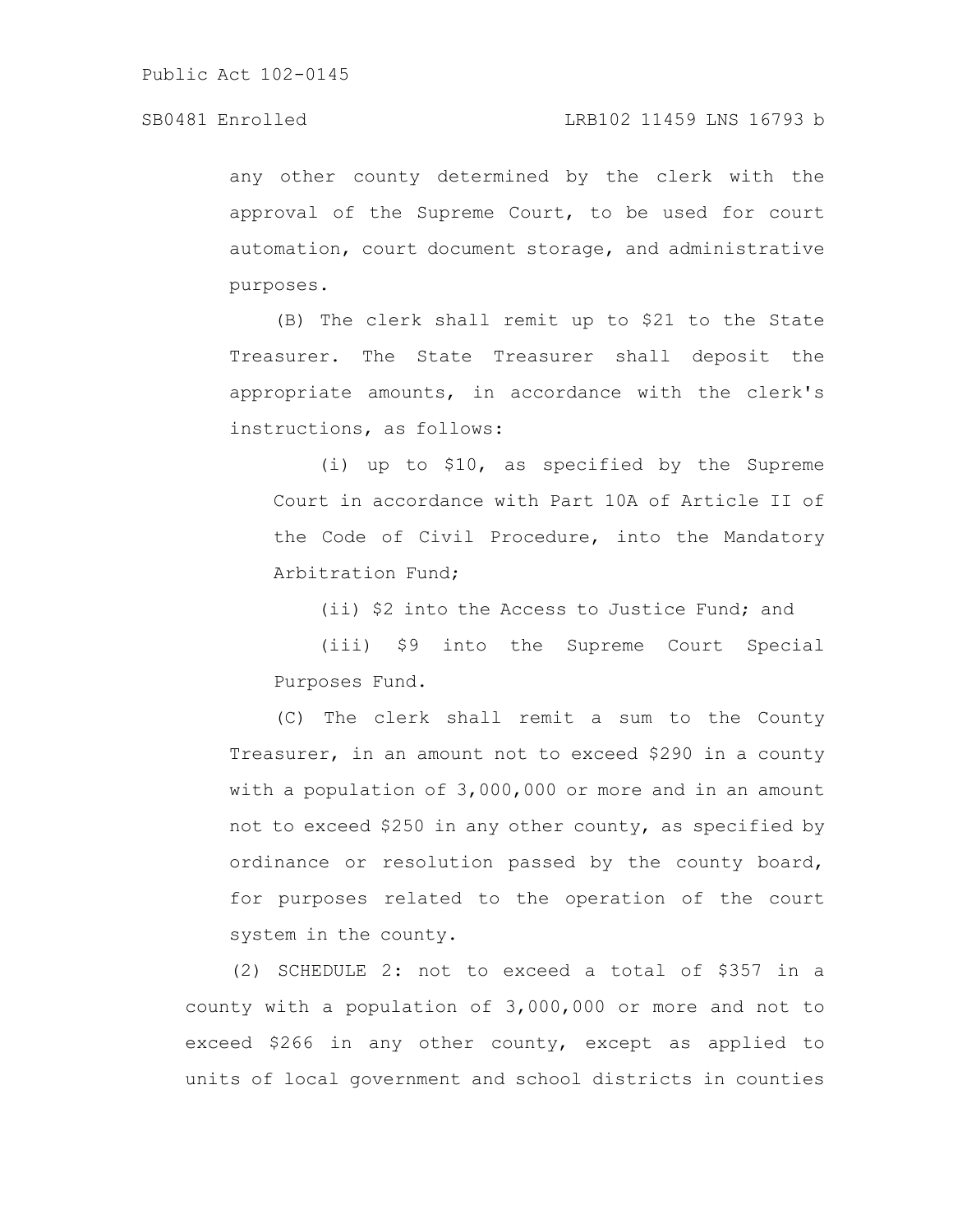with more than 3,000,000 inhabitants an amount not to exceed \$190 through December 31, 2021 and \$184 on and after January 1, 2022. The fees collected under this schedule shall be disbursed as follows:

(A) The clerk shall retain a sum, in an amount not to exceed \$55 in a county with a population of 3,000,000 or more and in an amount not to exceed \$45 in any other county determined by the clerk with the approval of the Supreme Court, to be used for court automation, court document storage, and administrative purposes.

(B) The clerk shall remit up to \$21 to the State Treasurer. The State Treasurer shall deposit the appropriate amounts, in accordance with the clerk's instructions, as follows:

(i) up to \$10, as specified by the Supreme Court in accordance with Part 10A of Article II of the Code of Civil Procedure, into the Mandatory Arbitration Fund;

(ii) \$2 into the Access to Justice Fund: and

(iii) \$9 into the Supreme Court Special Purposes Fund.

(C) The clerk shall remit a sum to the County Treasurer, in an amount not to exceed \$281 in a county with a population of 3,000,000 or more and in an amount not to exceed \$200 in any other county, as specified by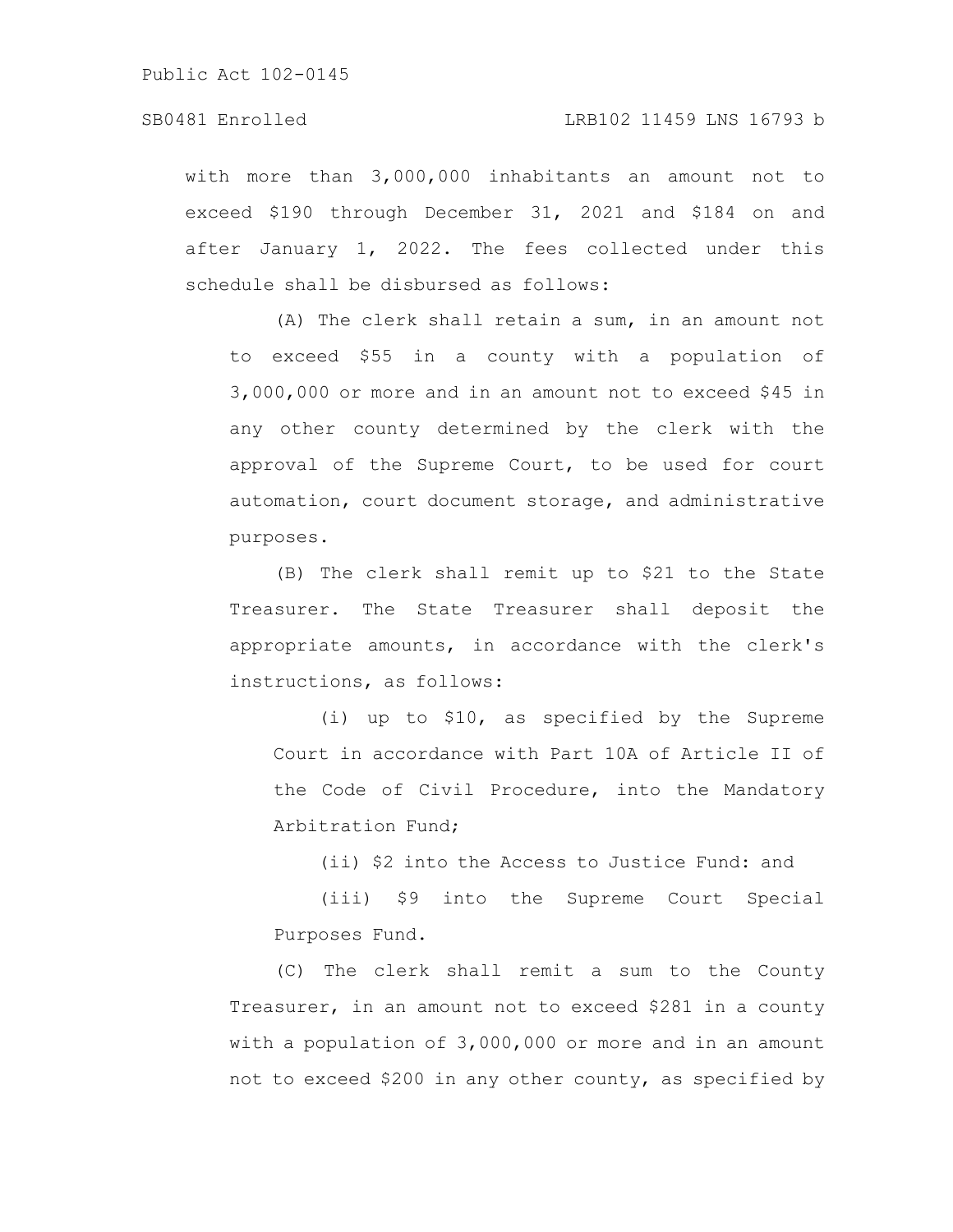ordinance or resolution passed by the county board, for purposes related to the operation of the court system in the county.

(3) SCHEDULE 3: not to exceed a total of \$265 in a county with a population of 3,000,000 or more and not to exceed \$89 in any other county, except as applied to units of local government and school districts in counties with more than 3,000,000 inhabitants an amount not to exceed \$190 through December 31, 2021 and \$184 on and after January 1, 2022. The fees collected under this schedule shall be disbursed as follows:

(A) The clerk shall retain a sum, in an amount not to exceed \$55 in a county with a population of 3,000,000 or more and in an amount not to exceed \$22 in any other county determined by the clerk with the approval of the Supreme Court, to be used for court automation, court document storage, and administrative purposes.

(B) The clerk shall remit \$11 to the State Treasurer. The State Treasurer shall deposit the appropriate amounts in accordance with the clerk's instructions, as follows:

(i) \$2 into the Access to Justice Fund; and

(ii) \$9 into the Supreme Court Special Purposes Fund.

(C) The clerk shall remit a sum to the County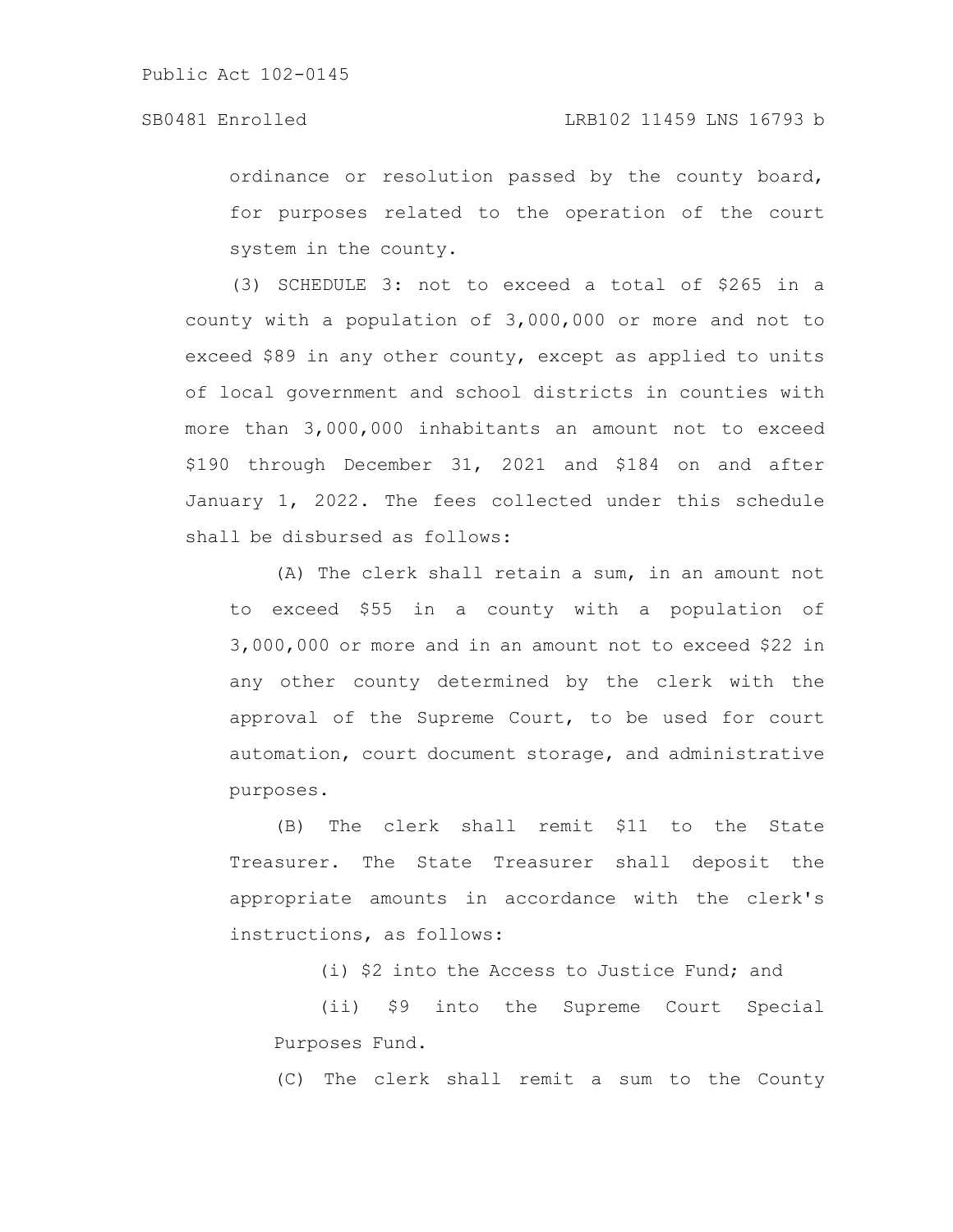# SB0481 Enrolled LRB102 11459 LNS 16793 b

Treasurer, in an amount not to exceed \$199 in a county with a population of 3,000,000 or more and in an amount not to exceed \$56 in any other county, as specified by ordinance or resolution passed by the county board, for purposes related to the operation of the court system in the county.

(4) SCHEDULE 4: \$0.

(b) Appearance. The fee for filing an appearance in a civil action, including a cannabis civil law action under the Cannabis Control Act, shall be as set forth in the applicable schedule under this subsection in accordance with case categories established by the Supreme Court in schedules.

(1) SCHEDULE 1: not to exceed a total of \$230 in a county with a population of 3,000,000 or more and not to exceed \$191 in any other county, except as applied to units of local government and school districts in counties with more than 3,000,000 inhabitants an amount not to exceed \$75. The fees collected under this schedule shall be disbursed as follows:

(A) The clerk shall retain a sum, in an amount not to exceed \$50 in a county with a population of 3,000,000 or more and in an amount not to exceed \$45 in any other county determined by the clerk with the approval of the Supreme Court, to be used for court automation, court document storage, and administrative purposes.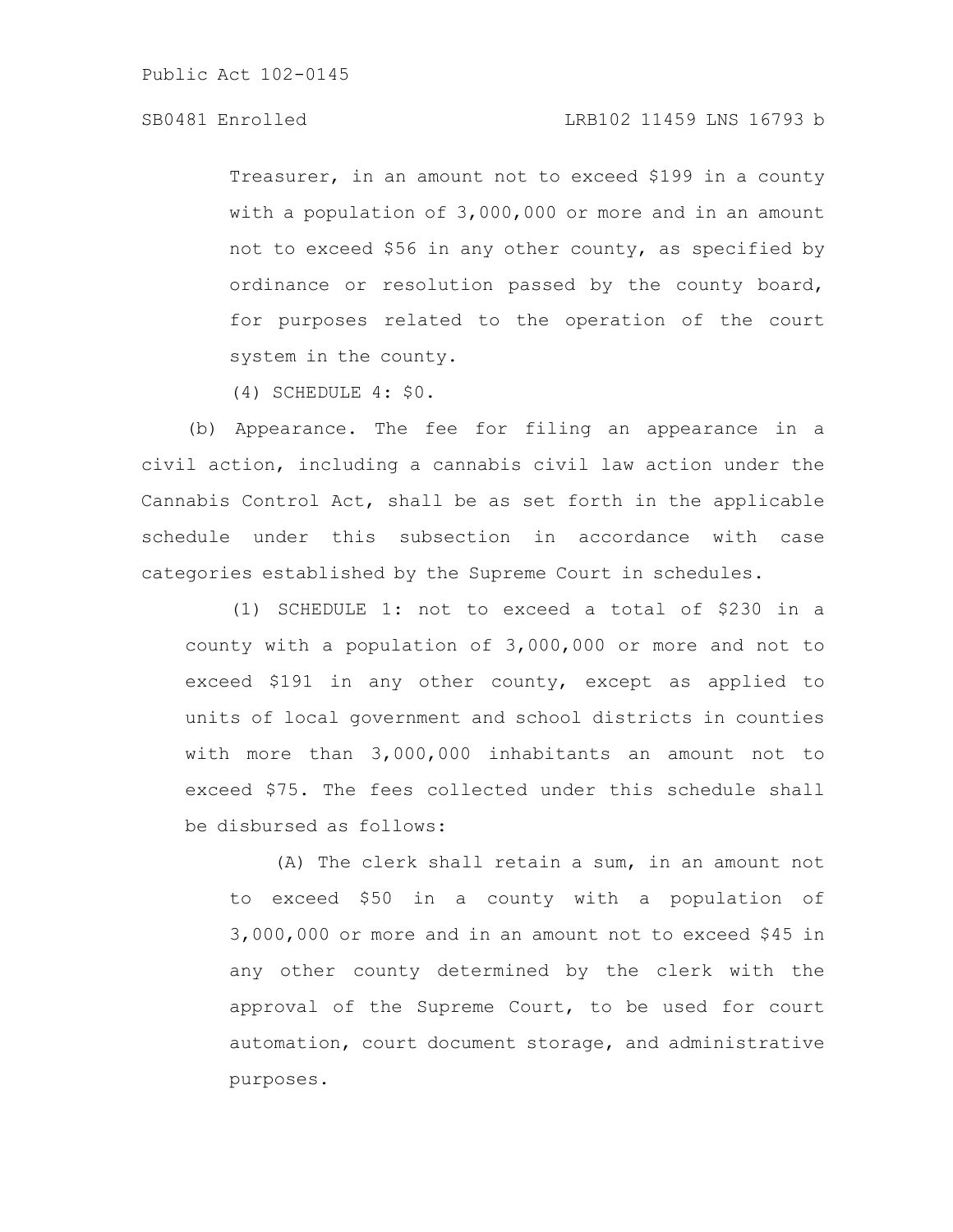(B) The clerk shall remit up to \$21 to the State Treasurer. The State Treasurer shall deposit the appropriate amounts, in accordance with the clerk's instructions, as follows:

(i) up to \$10, as specified by the Supreme Court in accordance with Part 10A of Article II of the Code of Civil Procedure, into the Mandatory Arbitration Fund;

(ii) \$2 into the Access to Justice Fund; and

(iii) \$9 into the Supreme Court Special Purposes Fund.

(C) The clerk shall remit a sum to the County Treasurer, in an amount not to exceed \$159 in a county with a population of 3,000,000 or more and in an amount not to exceed \$125 in any other county, as specified by ordinance or resolution passed by the county board, for purposes related to the operation of the court system in the county.

(2) SCHEDULE 2: not to exceed a total of \$130 in a county with a population of 3,000,000 or more and not to exceed \$109 in any other county, except as applied to units of local government and school districts in counties with more than 3,000,000 inhabitants an amount not to exceed \$75. The fees collected under this schedule shall be disbursed as follows:

(A) The clerk shall retain a sum, in an amount not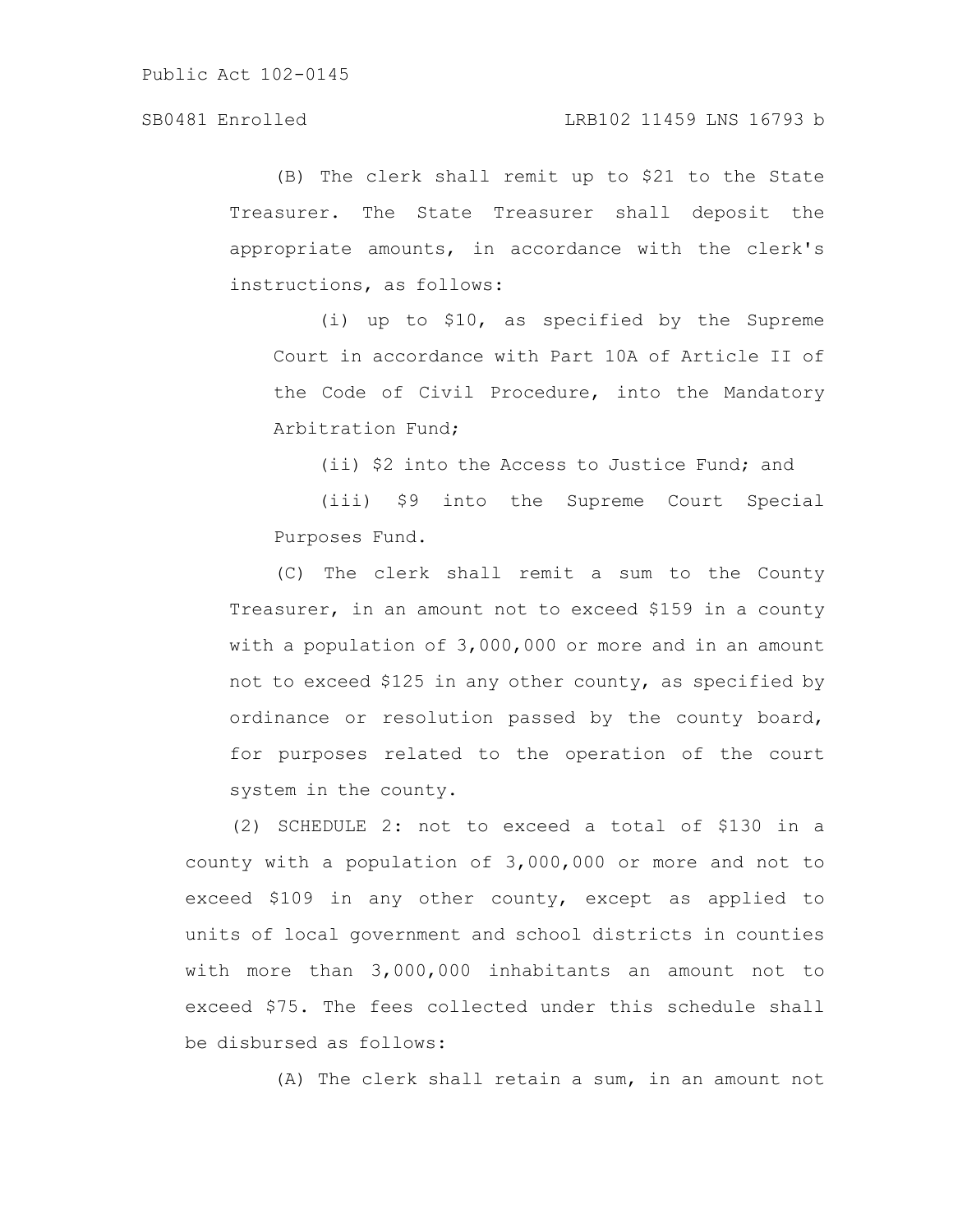## SB0481 Enrolled LRB102 11459 LNS 16793 b

to exceed \$50 in a county with a population of 3,000,000 or more and in an amount not to exceed \$10 in any other county determined by the clerk with the approval of the Supreme Court, to be used for court automation, court document storage, and administrative purposes.

(B) The clerk shall remit \$9 to the State Treasurer, which the State Treasurer shall deposit into the Supreme Court Special Purpose Fund.

(C) The clerk shall remit a sum to the County Treasurer, in an amount not to exceed \$71 in a county with a population of 3,000,000 or more and in an amount not to exceed \$90 in any other county, as specified by ordinance or resolution passed by the county board, for purposes related to the operation of the court system in the county.

(3) SCHEDULE 3: \$0.

(b-5) Kane County and Will County. In Kane County and Will County civil cases, there is an additional fee of up to \$30 as set by the county board under Section 5-1101.3 of the Counties Code to be paid by each party at the time of filing the first pleading, paper, or other appearance; provided that no additional fee shall be required if more than one party is represented in a single pleading, paper, or other appearance. Distribution of fees collected under this subsection (b-5) shall be as provided in Section 5-1101.3 of the Counties Code.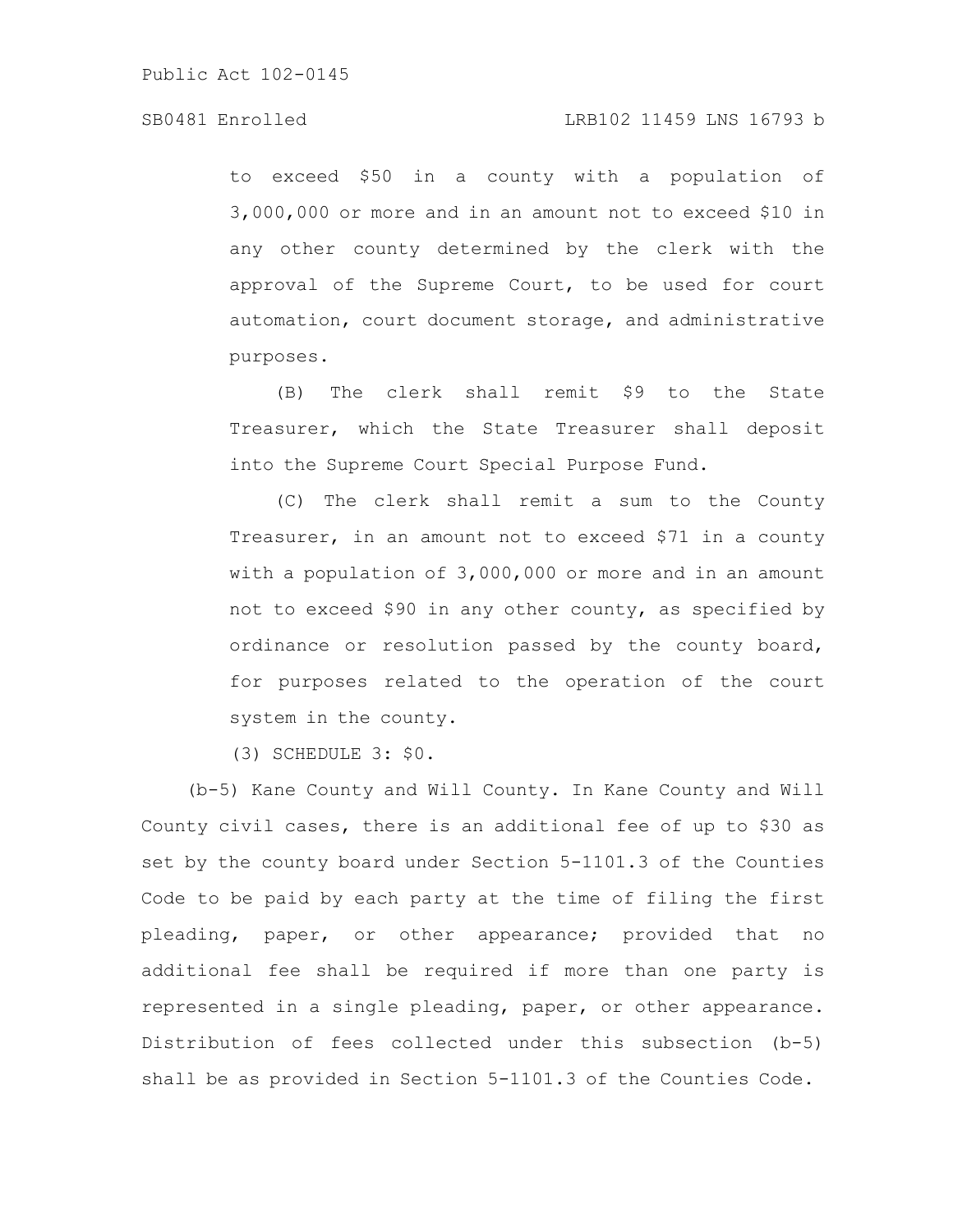## SB0481 Enrolled LRB102 11459 LNS 16793 b

(c) Counterclaim or third party complaint. When any defendant files a counterclaim or third party complaint, as part of the defendant's answer or otherwise, the defendant shall pay a filing fee for each counterclaim or third party complaint in an amount equal to the filing fee the defendant would have had to pay had the defendant brought a separate action for the relief sought in the counterclaim or third party complaint, less the amount of the appearance fee, if any, that the defendant has already paid in the action in which the counterclaim or third party complaint is filed.

(d) Alias summons. The clerk shall collect a fee not to exceed \$6 in a county with a population of 3,000,000 or more and not to exceed \$5 in any other county for each alias summons or citation issued by the clerk, except as applied to units of local government and school districts in counties with more than 3,000,000 inhabitants an amount not to exceed \$5 for each alias summons or citation issued by the clerk.

(e) Jury services. The clerk shall collect, in addition to other fees allowed by law, a sum not to exceed \$212.50, as a fee for the services of a jury in every civil action not quasi-criminal in its nature and not a proceeding for the exercise of the right of eminent domain and in every other action wherein the right of trial by jury is or may be given by law. The jury fee shall be paid by the party demanding a jury at the time of filing the jury demand. If the fee is not paid by either party, no jury shall be called in the action or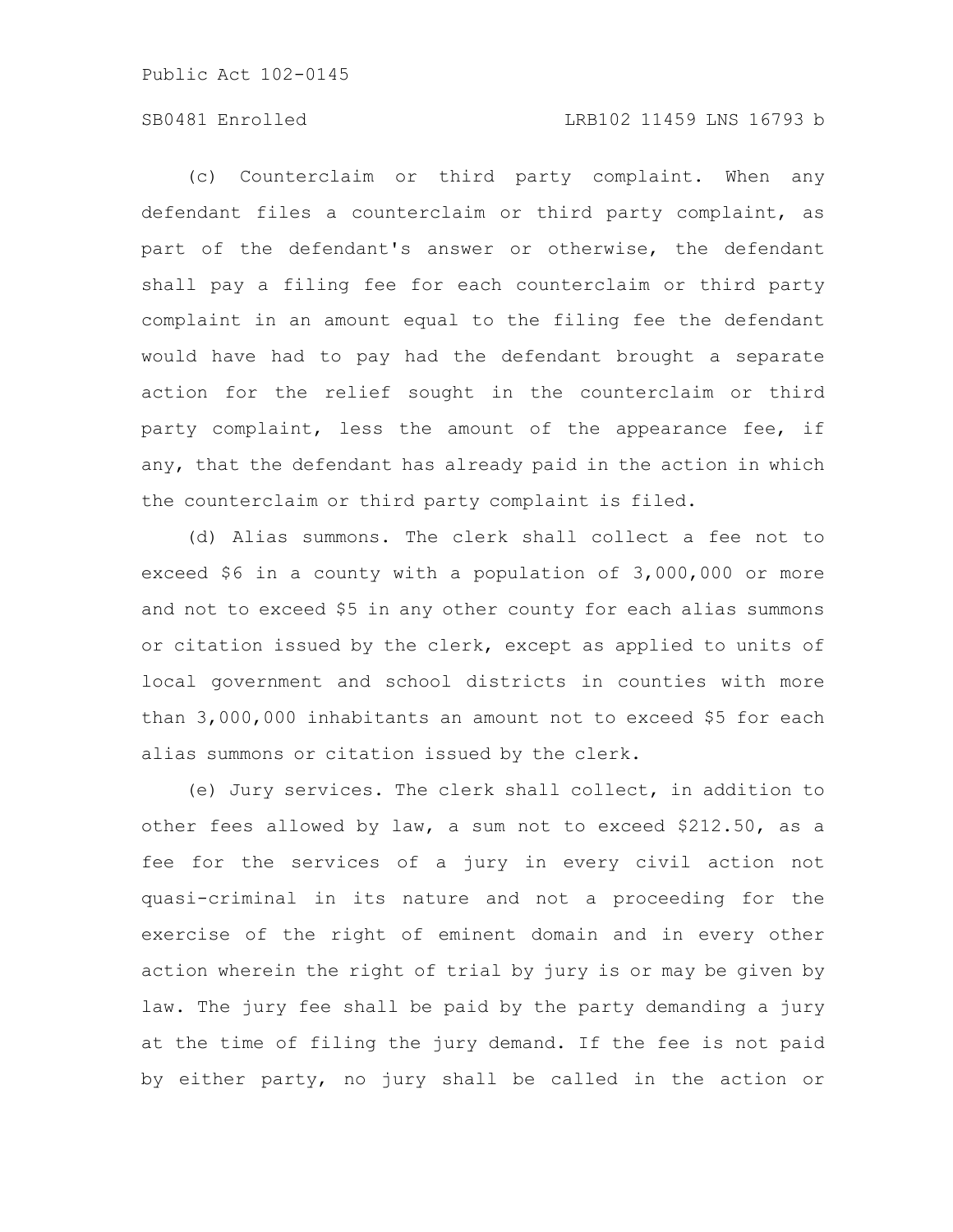proceeding, and the action or proceeding shall be tried by the court without a jury.

(f) Change of venue. In connection with a change of venue:

(1) The clerk of the jurisdiction from which the case is transferred may charge a fee, not to exceed \$40, for the preparation and certification of the record; and

(2) The clerk of the jurisdiction to which the case is transferred may charge the same filing fee as if it were the commencement of a new suit.

(g) Petition to vacate or modify.

(1) In a proceeding involving a petition to vacate or modify any final judgment or order filed within 30 days after the judgment or order was entered, except for an eviction case, small claims case, petition to reopen an estate, petition to modify, terminate, or enforce a judgment or order for child or spousal support, or petition to modify, suspend, or terminate an order for withholding, the fee shall not exceed \$60 in a county with a population of 3,000,000 or more and shall not exceed \$50 in any other county, except as applied to units of local government and school districts in counties with more than 3,000,000 inhabitants an amount not to exceed \$50.

(2) In a proceeding involving a petition to vacate or modify any final judgment or order filed more than 30 days after the judgment or order was entered, except for a petition to modify, terminate, or enforce a judgment or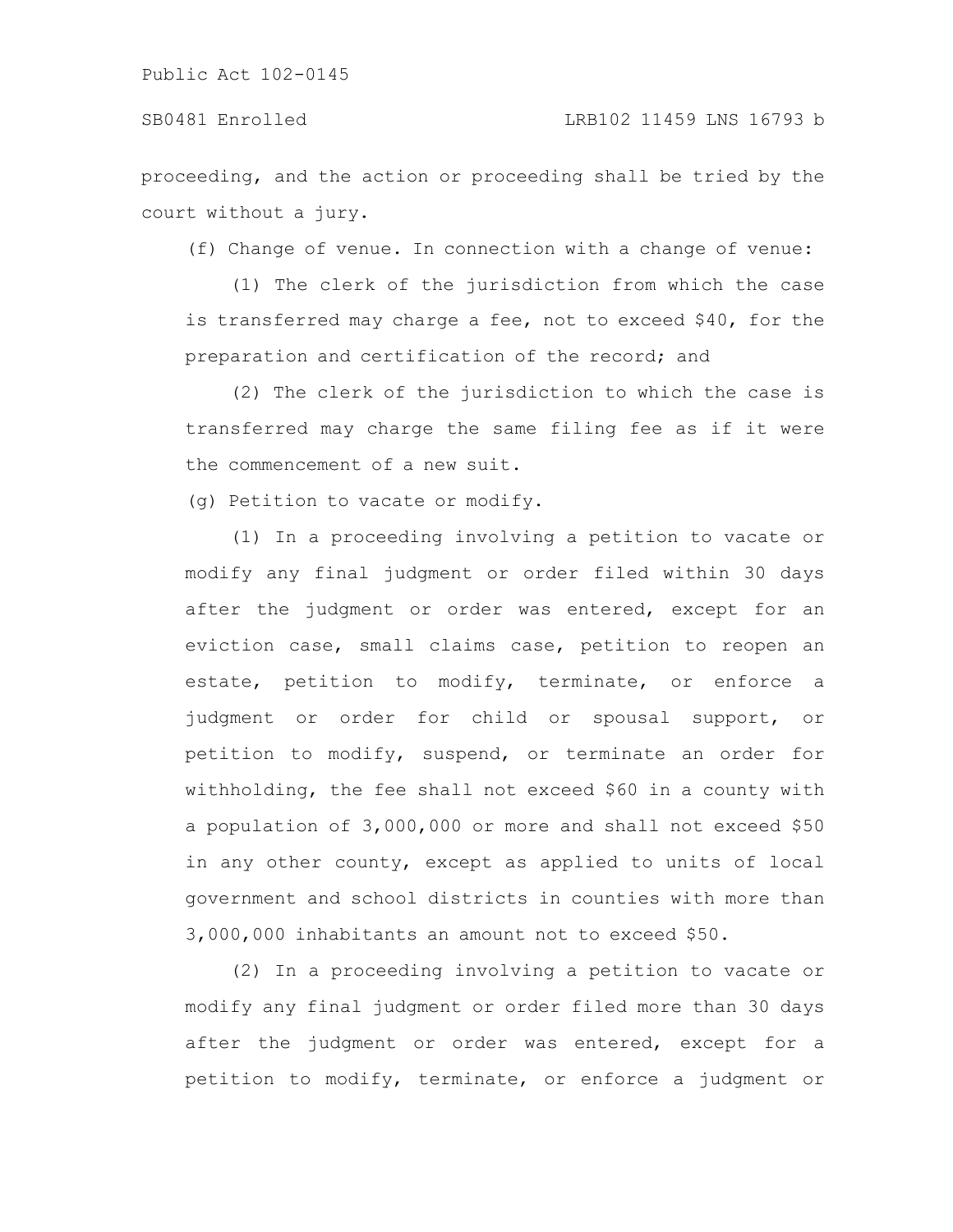order for child or spousal support, or petition to modify, suspend, or terminate an order for withholding, the fee shall not exceed \$75.

(3) In a proceeding involving a motion to vacate or amend a final order, motion to vacate an ex parte judgment, judgment of forfeiture, or "failure to appear" or "failure to comply" notices sent to the Secretary of State, the fee shall equal \$40.

(h) Appeals preparation. The fee for preparation of a record on appeal shall be based on the number of pages, as follows:

(1) if the record contains no more than 100 pages, the fee shall not exceed \$70 in a county with a population of 3,000,000 or more and shall not exceed \$50 in any other county;

(2) if the record contains between 100 and 200 pages, the fee shall not exceed \$100; and

(3) if the record contains 200 or more pages, the clerk may collect an additional fee not to exceed 25 cents per page.

(i) Remands. In any cases remanded to the circuit court from the Supreme Court or the appellate court for a new trial, the clerk shall reinstate the case with either its original number or a new number. The clerk shall not charge any new or additional fee for the reinstatement. Upon reinstatement, the clerk shall advise the parties of the reinstatement. Parties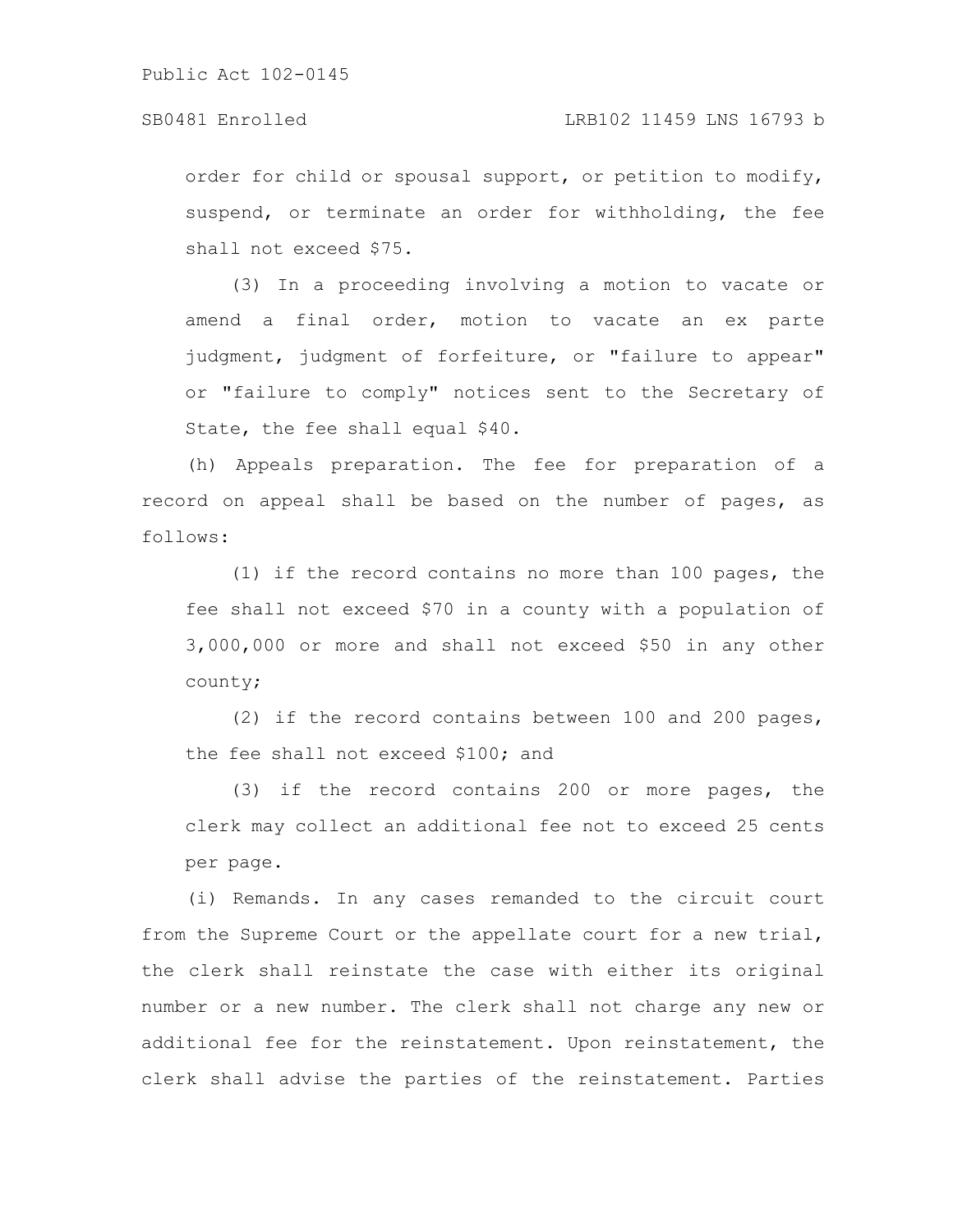## SB0481 Enrolled LRB102 11459 LNS 16793 b

shall have the same right to a jury trial on remand and reinstatement that they had before the appeal, and no additional or new fee or charge shall be made for a jury trial after remand.

(j) Garnishment, wage deduction, and citation. In garnishment affidavit, wage deduction affidavit, and citation petition proceedings:

(1) if the amount in controversy in the proceeding is not more than \$1,000, the fee may not exceed \$35 in a county with a population of 3,000,000 or more and may not exceed \$15 in any other county, except as applied to units of local government and school districts in counties with more than 3,000,000 inhabitants an amount not to exceed \$15;

(2) if the amount in controversy in the proceeding is greater than \$1,000 and not more than \$5,000, the fee may not exceed \$45 in a county with a population of 3,000,000 or more and may not exceed \$30 in any other county, except as applied to units of local government and school districts in counties with more than 3,000,000 inhabitants an amount not to exceed \$30; and

(3) if the amount in controversy in the proceeding is greater than \$5,000, the fee may not exceed \$65 in a county with a population of 3,000,000 or more and may not exceed \$50 in any other county, except as applied to units of local government and school districts in counties with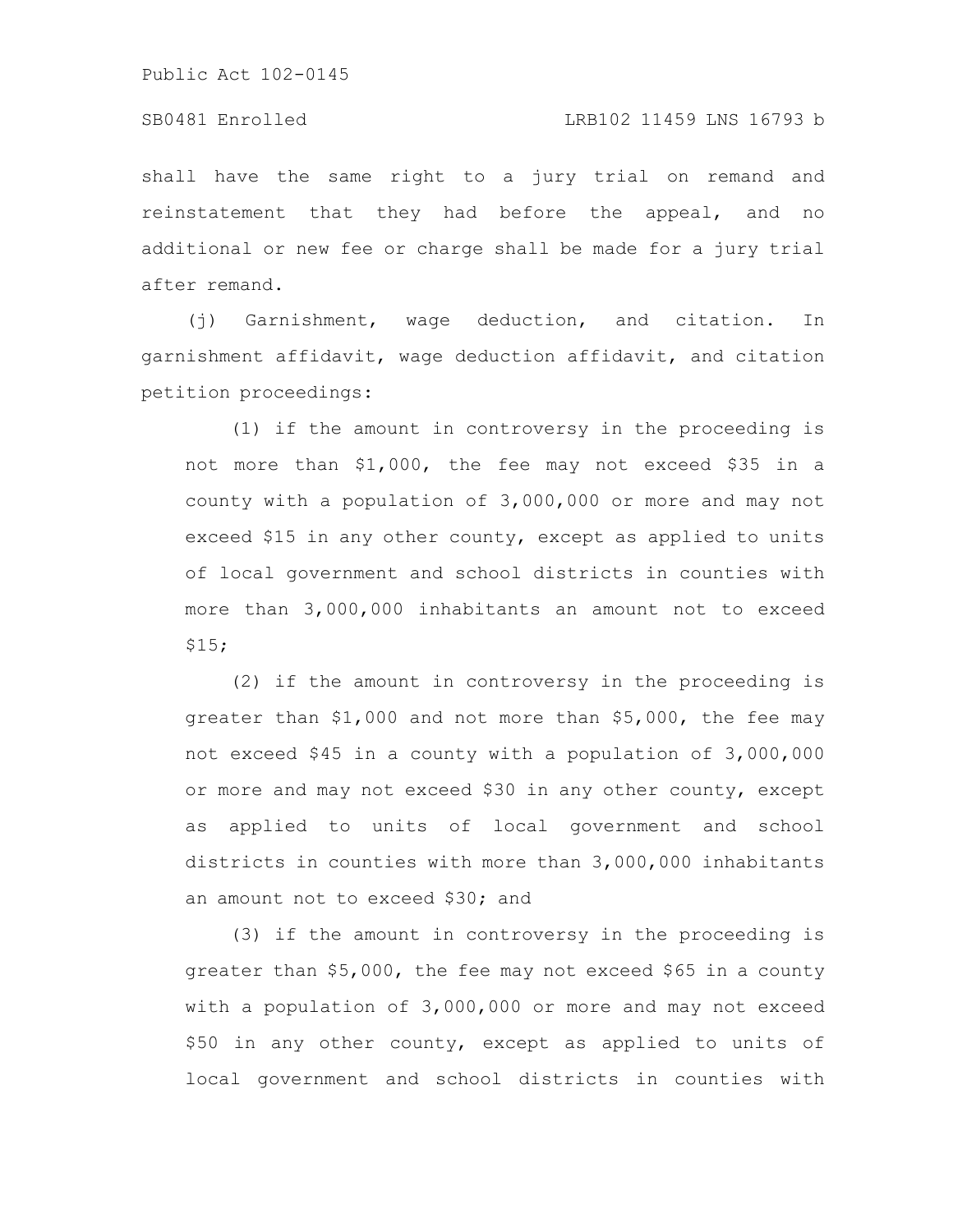## SB0481 Enrolled LRB102 11459 LNS 16793 b

more than 3,000,000 inhabitants an amount not to exceed \$50.

(j-5) Debt collection. In any proceeding to collect a debt subject to the exception in item (ii) of subparagraph (A-5) of paragraph (1) of subsection (z) of this Section, the circuit court shall order and the clerk shall collect from each judgment debtor a fee of:

(1) \$35 if the amount in controversy in the proceeding is not more than \$1,000;

(2) \$45 if the amount in controversy in the proceeding is greater than \$1,000 and not more than \$5,000; and

(3) \$65 if the amount in controversy in the proceeding is greater than \$5,000.

(k) Collections.

(1) For all collections made of others, except the State and county and except in maintenance or child support cases, the clerk may collect a fee of up to 2.5% of the amount collected and turned over.

(2) In child support and maintenance cases, the clerk may collect an annual fee of up to \$36 from the person making payment for maintaining child support records and the processing of support orders to the State of Illinois KIDS system and the recording of payments issued by the State Disbursement Unit for the official record of the Court. This fee is in addition to and separate from amounts ordered to be paid as maintenance or child support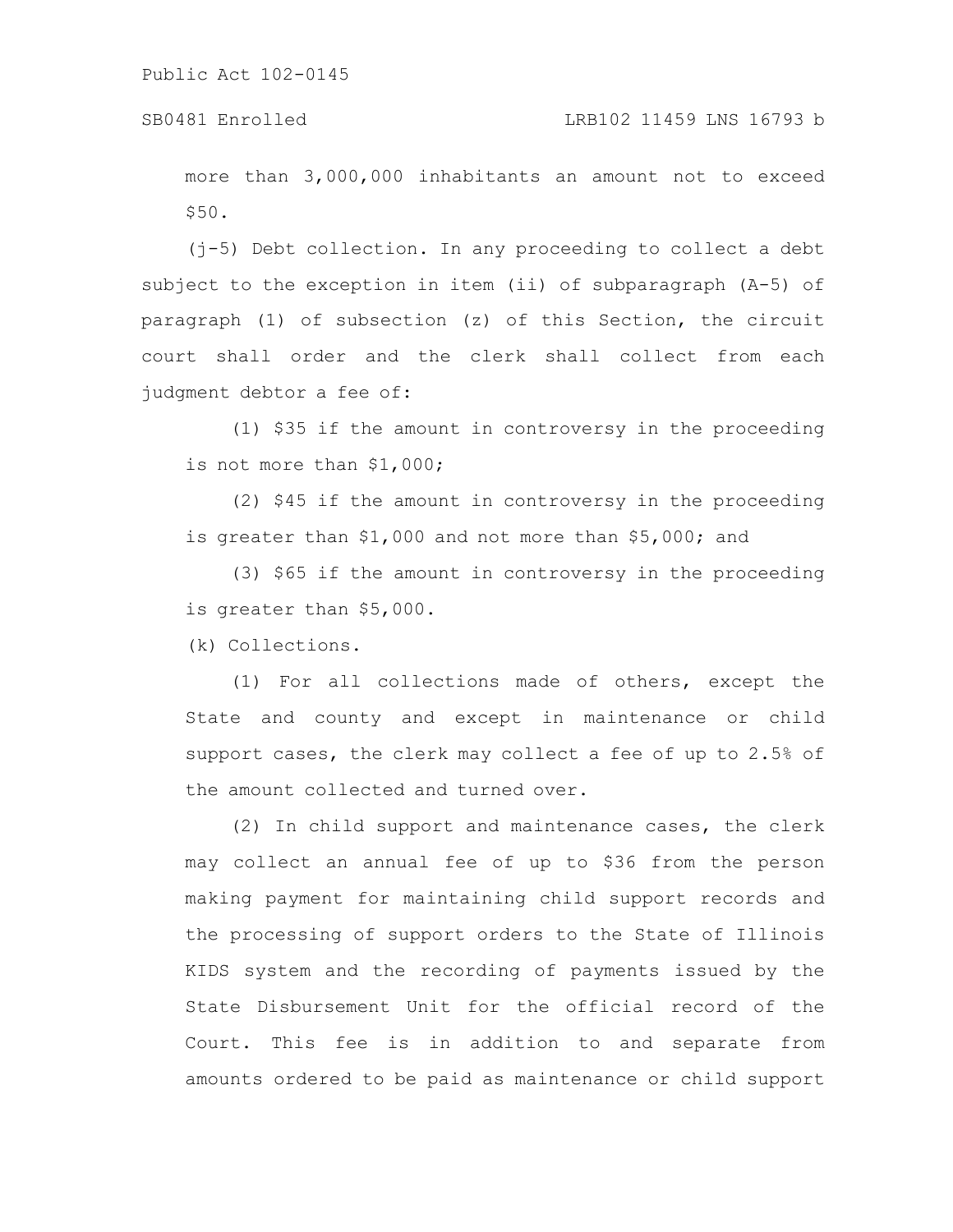# SB0481 Enrolled LRB102 11459 LNS 16793 b

and shall be deposited into a Separate Maintenance and Child Support Collection Fund, of which the clerk shall be the custodian, ex officio, to be used by the clerk to maintain child support orders and record all payments issued by the State Disbursement Unit for the official record of the Court. The clerk may recover from the person making the maintenance or child support payment any additional cost incurred in the collection of this annual fee.

(3) The clerk may collect a fee of \$5 for certifications made to the Secretary of State as provided in Section 7-703 of the Illinois Vehicle Code, and this fee shall be deposited into the Separate Maintenance and Child Support Collection Fund.

(4) In proceedings to foreclose the lien of delinquent real estate taxes, State's Attorneys shall receive a fee of 10% of the total amount realized from the sale of real estate sold in the proceedings. The clerk shall collect the fee from the total amount realized from the sale of the real estate sold in the proceedings and remit to the County Treasurer to be credited to the earnings of the Office of the State's Attorney.

(l) Mailing. The fee for the clerk mailing documents shall not exceed \$10 plus the cost of postage.

(m) Certified copies. The fee for each certified copy of a judgment, after the first copy, shall not exceed \$10.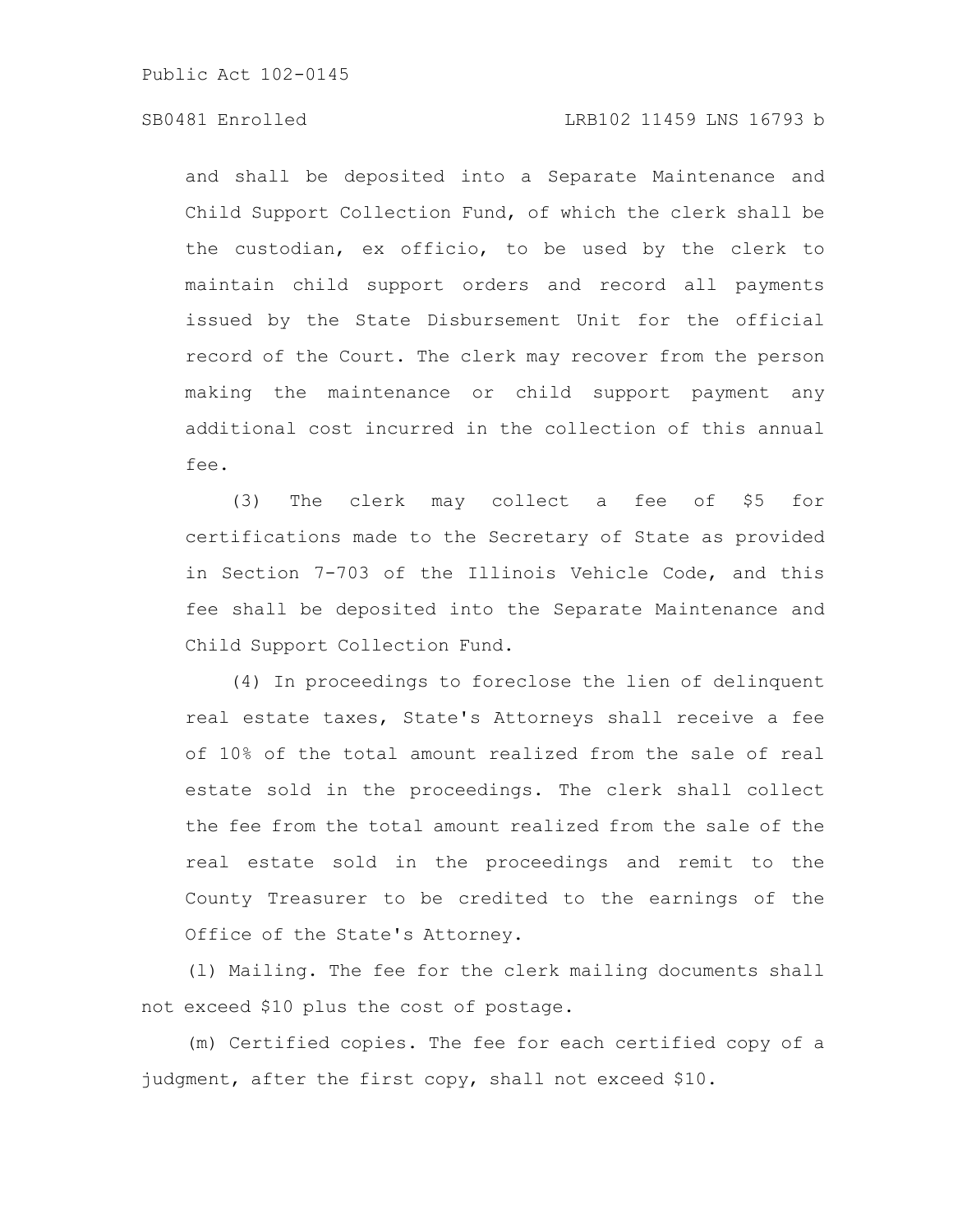#### SB0481 Enrolled LRB102 11459 LNS 16793 b

(n) Certification, authentication, and reproduction.

(1) The fee for each certification or authentication for taking the acknowledgment of a deed or other instrument in writing with the seal of office shall not exceed \$6.

(2) The fee for reproduction of any document contained in the clerk's files shall not exceed:

(A) \$2 for the first page;

- (B) 50 cents per page for the next 19 pages; and
- (C) 25 cents per page for all additional pages.

(o) Record search. For each record search, within a division or municipal district, the clerk may collect a search fee not to exceed \$6 for each year searched.

(p) Hard copy. For each page of hard copy print output, when case records are maintained on an automated medium, the clerk may collect a fee not to exceed \$10 in a county with a population of 3,000,000 or more and not to exceed \$6 in any other county, except as applied to units of local government and school districts in counties with more than 3,000,000 inhabitants an amount not to exceed \$6.

(q) Index inquiry and other records. No fee shall be charged for a single plaintiff and defendant index inquiry or single case record inquiry when this request is made in person and the records are maintained in a current automated medium, and when no hard copy print output is requested. The fees to be charged for management records, multiple case records, and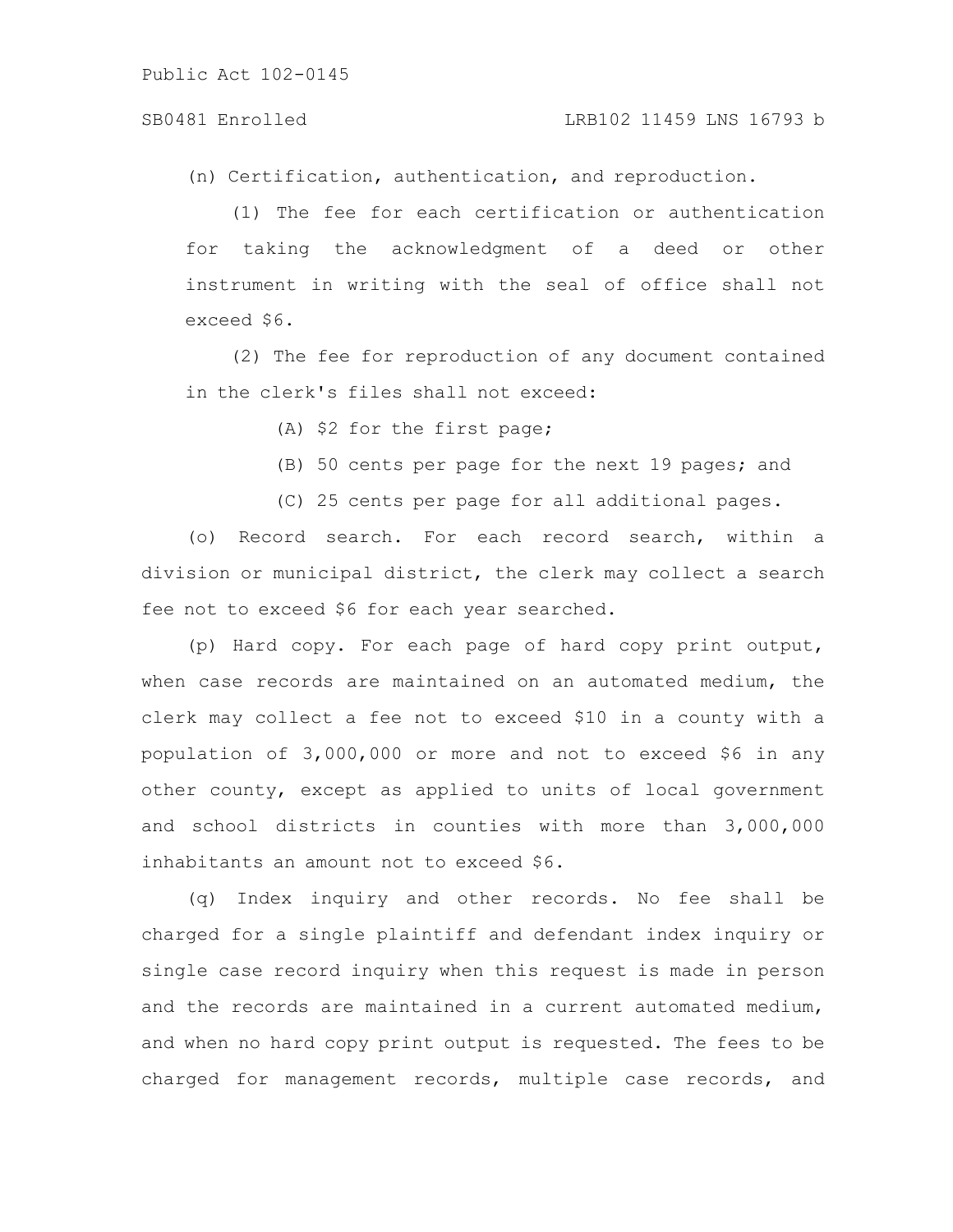multiple journal records may be specified by the Chief Judge pursuant to the guidelines for access and dissemination of information approved by the Supreme Court.

(r) Performing a marriage. There shall be a \$10 fee for performing a marriage in court.

(s) Voluntary assignment. For filing each deed of voluntary assignment, the clerk shall collect a fee not to exceed \$20. For recording a deed of voluntary assignment, the clerk shall collect a fee not to exceed 50 cents for each 100 words. Exceptions filed to claims presented to an assignee of a debtor who has made a voluntary assignment for the benefit of creditors shall be considered and treated, for the purpose of taxing costs therein, as actions in which the party or parties filing the exceptions shall be considered as party or parties plaintiff, and the claimant or claimants as party or parties defendant, and those parties respectively shall pay to the clerk the same fees as provided by this Section to be paid in other actions.

(t) Expungement petition. The clerk may collect a fee not to exceed \$60 for each expungement petition filed and an additional fee not to exceed \$4 for each certified copy of an order to expunge arrest records.

(u) Transcripts of judgment. For the filing of a transcript of judgment, the clerk may collect the same fee as if it were the commencement of a new suit.

(v) Probate filings.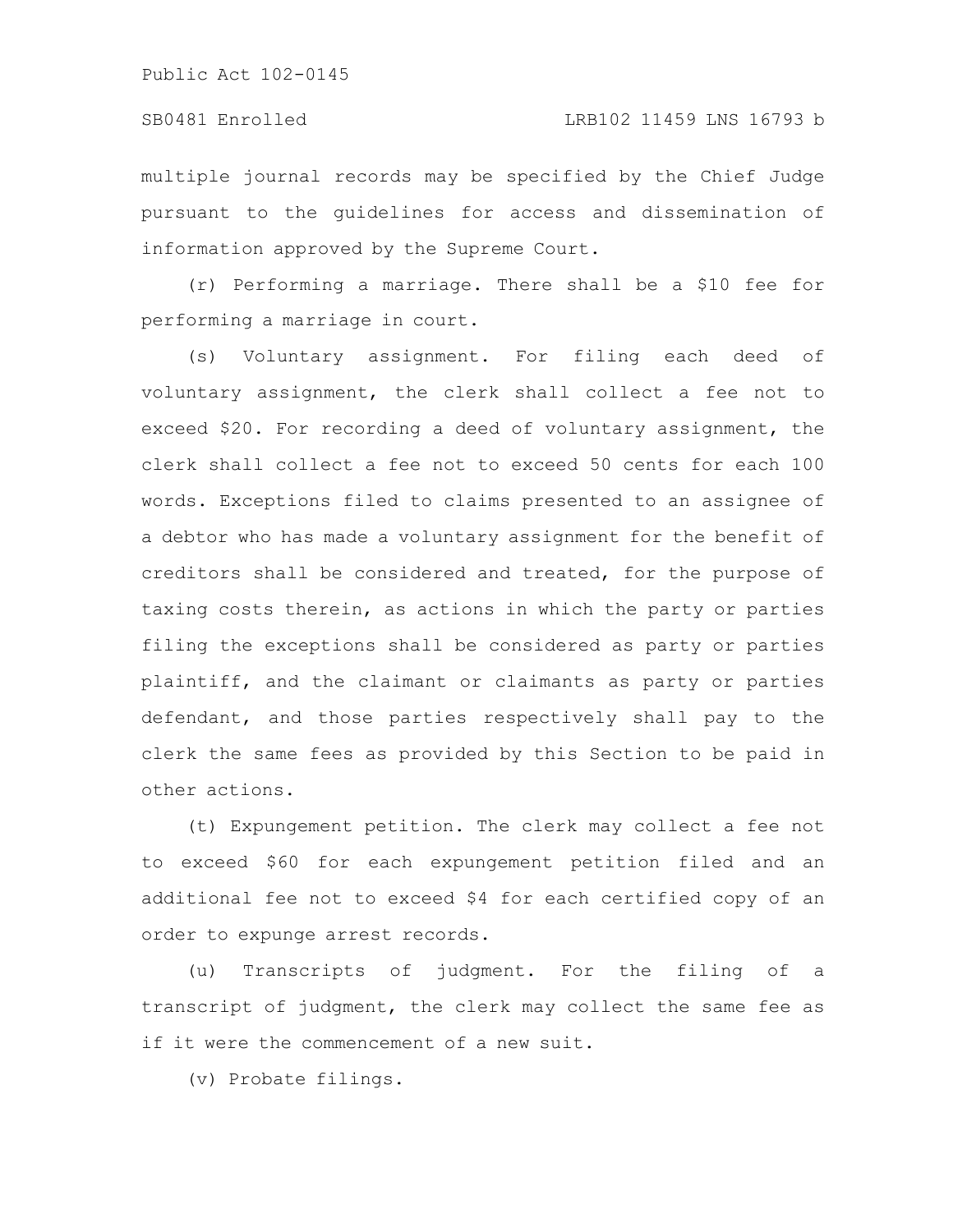(1) For each account (other than one final account) filed in the estate of a decedent, or ward, the fee shall not exceed \$25.

(2) For filing a claim in an estate when the amount claimed is greater than \$150 and not more than \$500, the fee shall not exceed \$40 in a county with a population of 3,000,000 or more and shall not exceed \$25 in any other county; when the amount claimed is greater than \$500 and not more than \$10,000, the fee shall not exceed \$55 in a county with a population of 3,000,000 or more and shall not exceed \$40 in any other county; and when the amount claimed is more than \$10,000, the fee shall not exceed \$75 in a county with a population of 3,000,000 or more and shall not exceed \$60 in any other county; except the court in allowing a claim may add to the amount allowed the filing fee paid by the claimant.

(3) For filing in an estate a claim, petition, or supplemental proceeding based upon an action seeking equitable relief including the construction or contest of a will, enforcement of a contract to make a will, and proceedings involving testamentary trusts or the appointment of testamentary trustees, the fee shall not exceed \$60.

(4) There shall be no fee for filing in an estate: (i) the appearance of any person for the purpose of consent; or (ii) the appearance of an executor, administrator,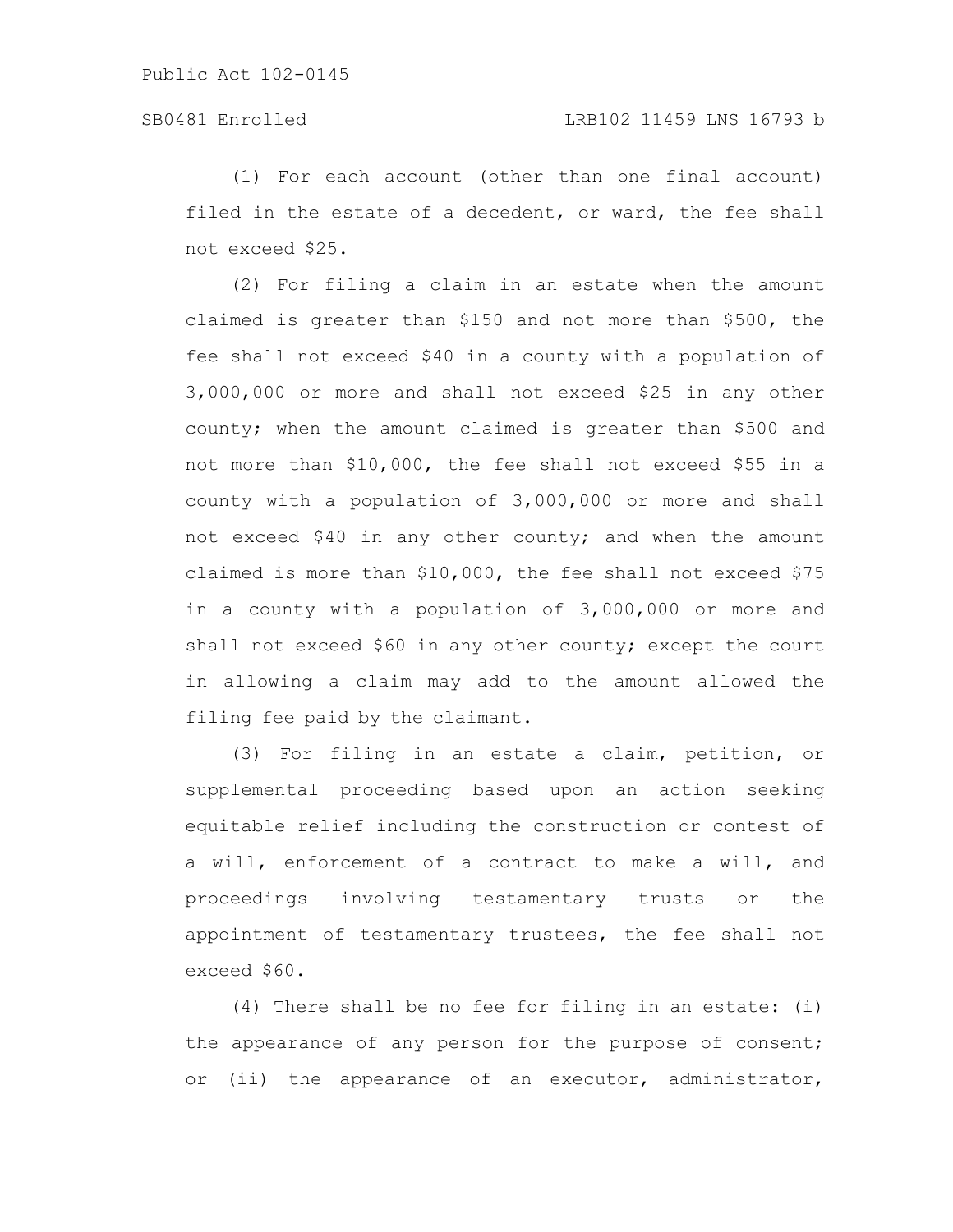## SB0481 Enrolled LRB102 11459 LNS 16793 b

administrator to collect, guardian, guardian ad litem, or special administrator.

(5) For each jury demand, the fee shall not exceed \$137.50.

(6) For each certified copy of letters of office, of court order, or other certification, the fee shall not exceed \$2 per page.

(7) For each exemplification, the fee shall not exceed \$2, plus the fee for certification.

(8) The executor, administrator, guardian, petitioner, or other interested person or his or her attorney shall pay the cost of publication by the clerk directly to the newspaper.

(9) The person on whose behalf a charge is incurred for witness, court reporter, appraiser, or other miscellaneous fees shall pay the same directly to the person entitled thereto.

(10) The executor, administrator, guardian, petitioner, or other interested person or his or her attorney shall pay to the clerk all postage charges incurred by the clerk in mailing petitions, orders, notices, or other documents pursuant to the provisions of the Probate Act of 1975.

(w) Corrections of numbers. For correction of the case number, case title, or attorney computer identification number, if required by rule of court, on any document filed in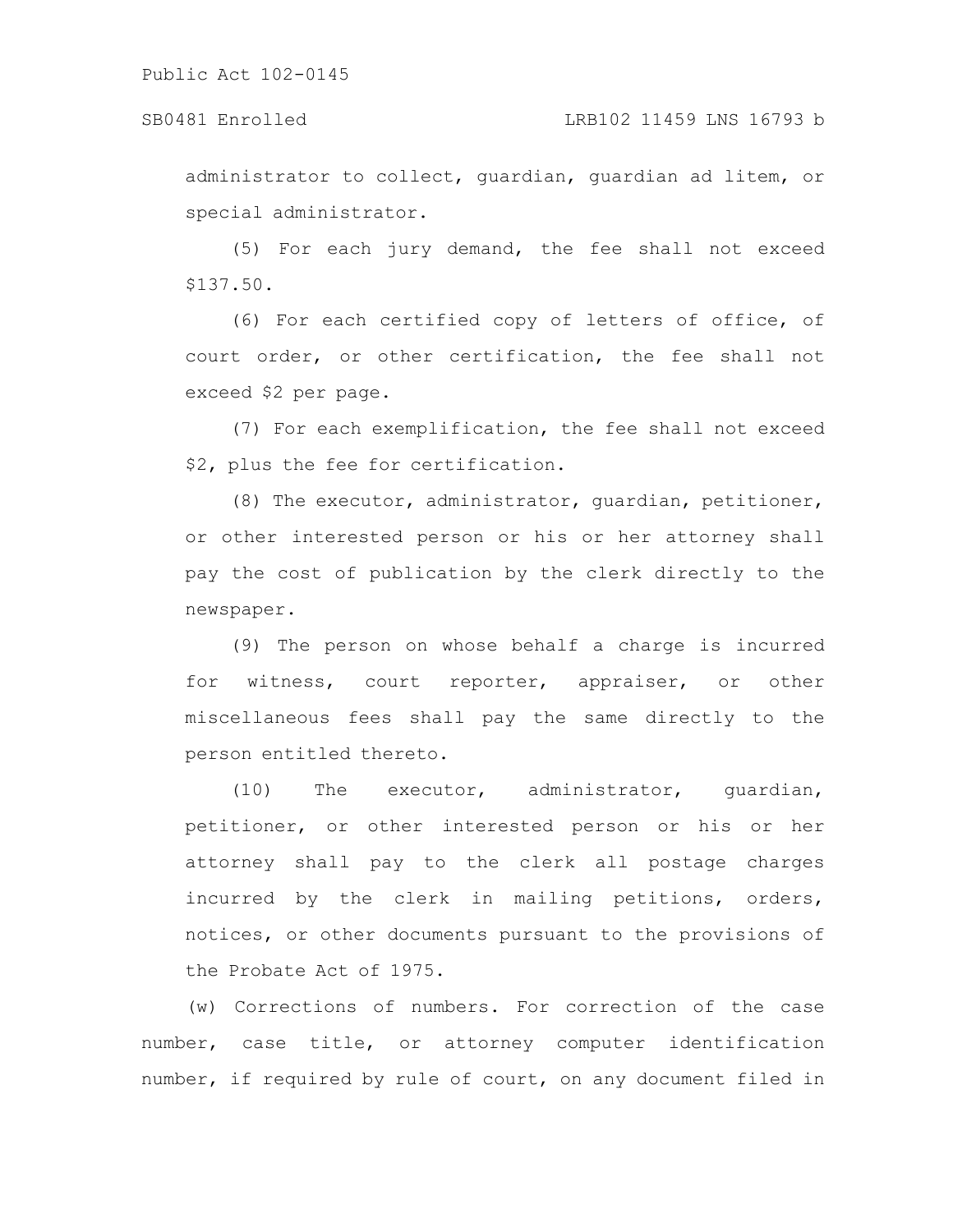the clerk's office, to be charged against the party that filed the document, the fee shall not exceed \$25.

(x) Miscellaneous.

(1) Interest earned on any fees collected by the clerk shall be turned over to the county general fund as an earning of the office.

(2) For any check, draft, or other bank instrument returned to the clerk for non-sufficient funds, account closed, or payment stopped, the clerk shall collect a fee of \$25.

(y) Other fees. Any fees not covered in this Section shall be set by rule or administrative order of the circuit court with the approval of the Administrative Office of the Illinois Courts. The clerk of the circuit court may provide services in connection with the operation of the clerk's office, other than those services mentioned in this Section, as may be requested by the public and agreed to by the clerk and approved by the Chief Judge. Any charges for additional services shall be as agreed to between the clerk and the party making the request and approved by the Chief Judge. Nothing in this subsection shall be construed to require any clerk to provide any service not otherwise required by law.

(y-5) Unpaid fees. Unless a court ordered payment schedule is implemented or the fee requirements of this Section are waived under a court order, the clerk of the circuit court may add to any unpaid fees and costs under this Section a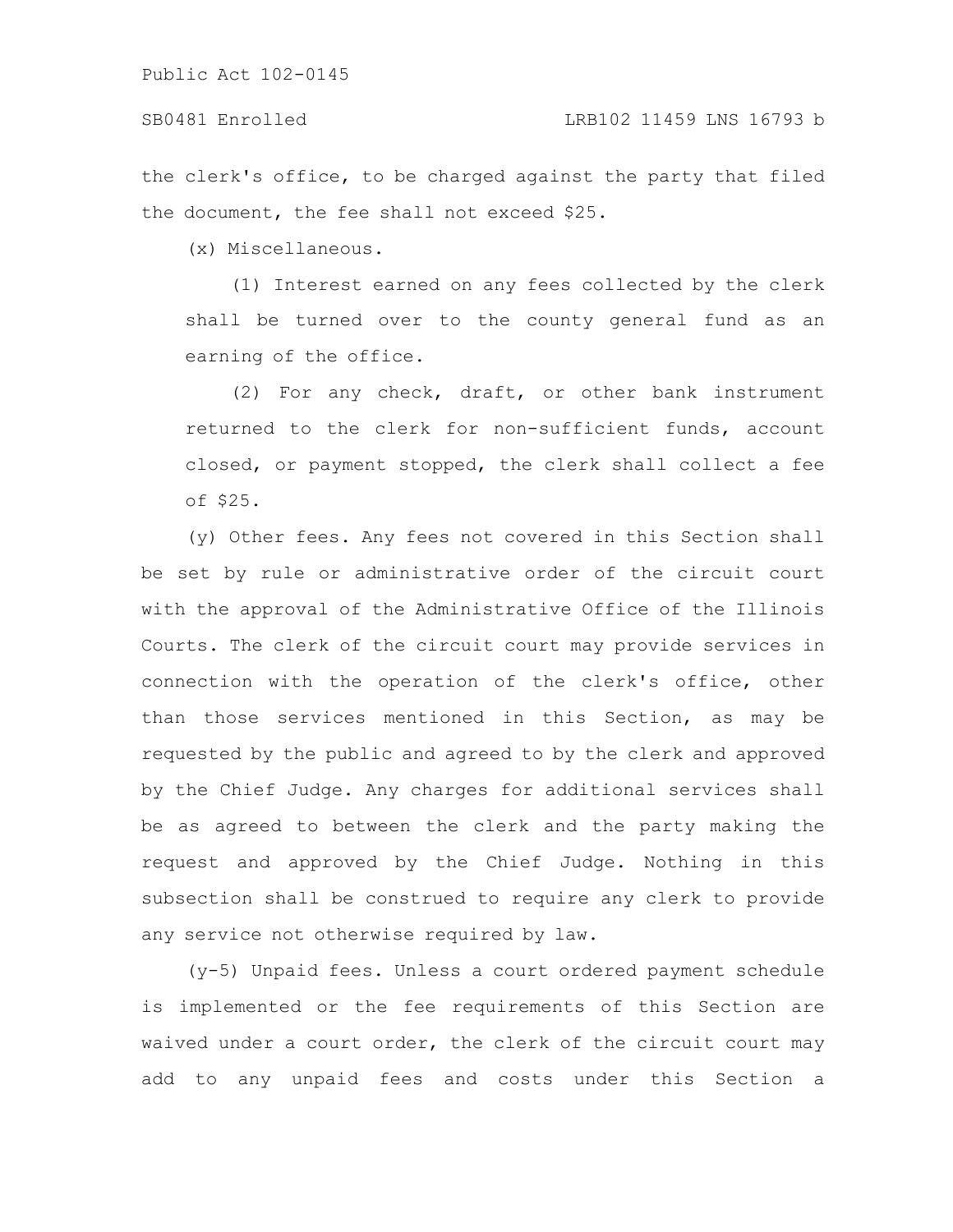# SB0481 Enrolled LRB102 11459 LNS 16793 b

delinquency amount equal to 5% of the unpaid fees that remain unpaid after 30 days, 10% of the unpaid fees that remain unpaid after 60 days, and 15% of the unpaid fees that remain unpaid after 90 days. Notice to those parties may be made by signage posting or publication. The additional delinquency amounts collected under this Section shall be deposited into the Circuit Court Clerk Operations and Administration Fund and used to defray additional administrative costs incurred by the clerk of the circuit court in collecting unpaid fees and costs.

(z) Exceptions.

(1) No fee authorized by this Section shall apply to:

(A) police departments or other law enforcement agencies. In this Section, "law enforcement agency" means: an agency of the State or agency of a unit of local government which is vested by law or ordinance with the duty to maintain public order and to enforce criminal laws or ordinances; the Attorney General; or any State's Attorney;

(A-5) any unit of local government or school district, except in counties having a population of 500,000 or more the county board may by resolution set fees for units of local government or school districts no greater than the minimum fees applicable in counties with a population less than 3,000,000; provided however, no fee may be charged to any unit of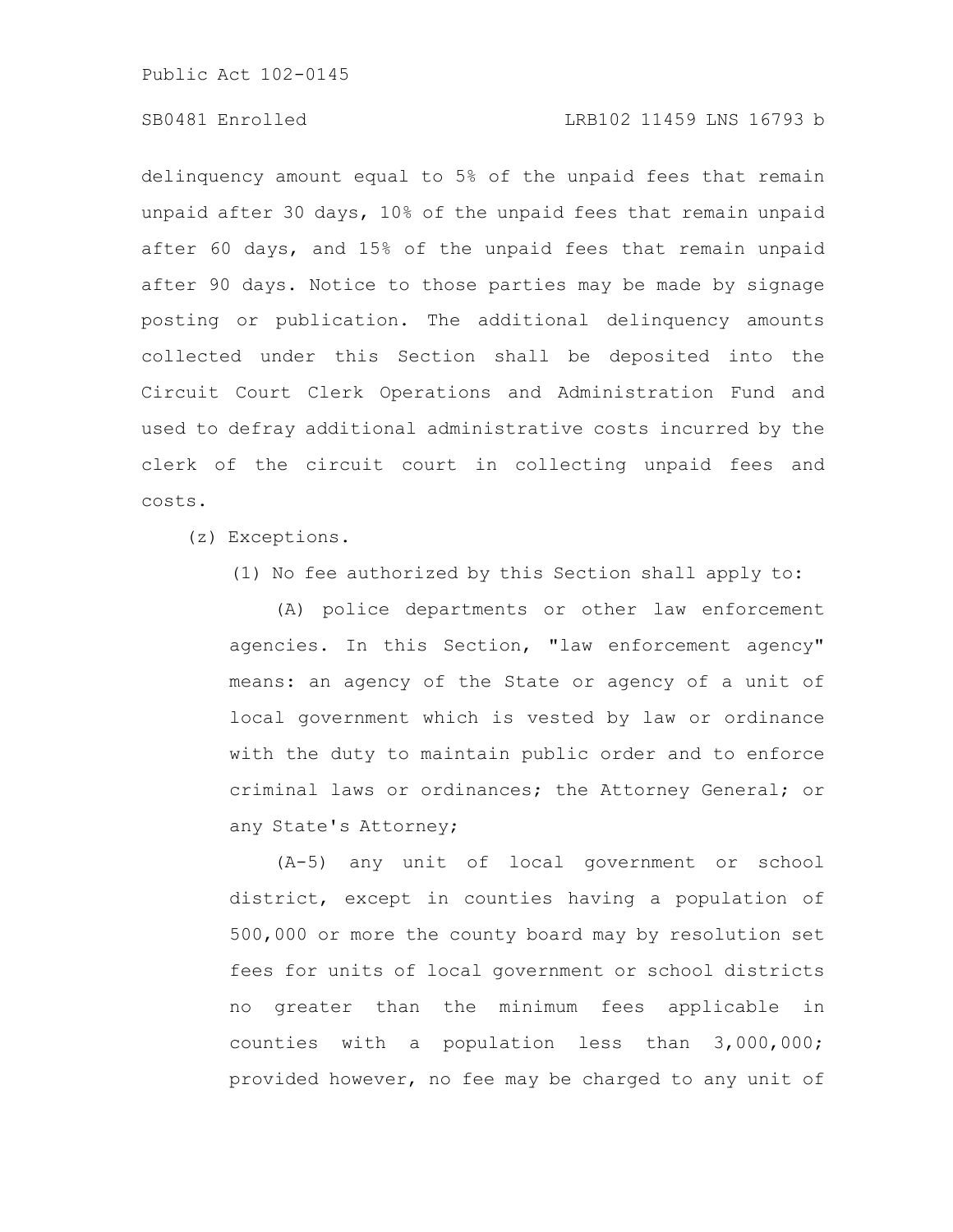local government or school district in connection with any action which, in whole or in part, is: (i) to enforce an ordinance; (ii) to collect a debt; or (iii) under the Administrative Review Law;

(B) any action instituted by the corporate authority of a municipality with more than 1,000,000 inhabitants under Section 11-31-1 of the Illinois Municipal Code and any action instituted under subsection (b) of Section 11-31-1 of the Illinois Municipal Code by a private owner or tenant of real property within 1,200 feet of a dangerous or unsafe building seeking an order compelling the owner or owners of the building to take any of the actions authorized under that subsection;

(C) any commitment petition or petition for an order authorizing the administration of psychotropic medication or electroconvulsive therapy under the Mental Health and Developmental Disabilities Code;

(D) a petitioner in any order of protection proceeding, including, but not limited to, fees for filing, modifying, withdrawing, certifying, or photocopying petitions for orders of protection, issuing alias summons, any related filing service, or certifying, modifying, vacating, or photocopying any orders of protection; or

(E) proceedings for the appointment of a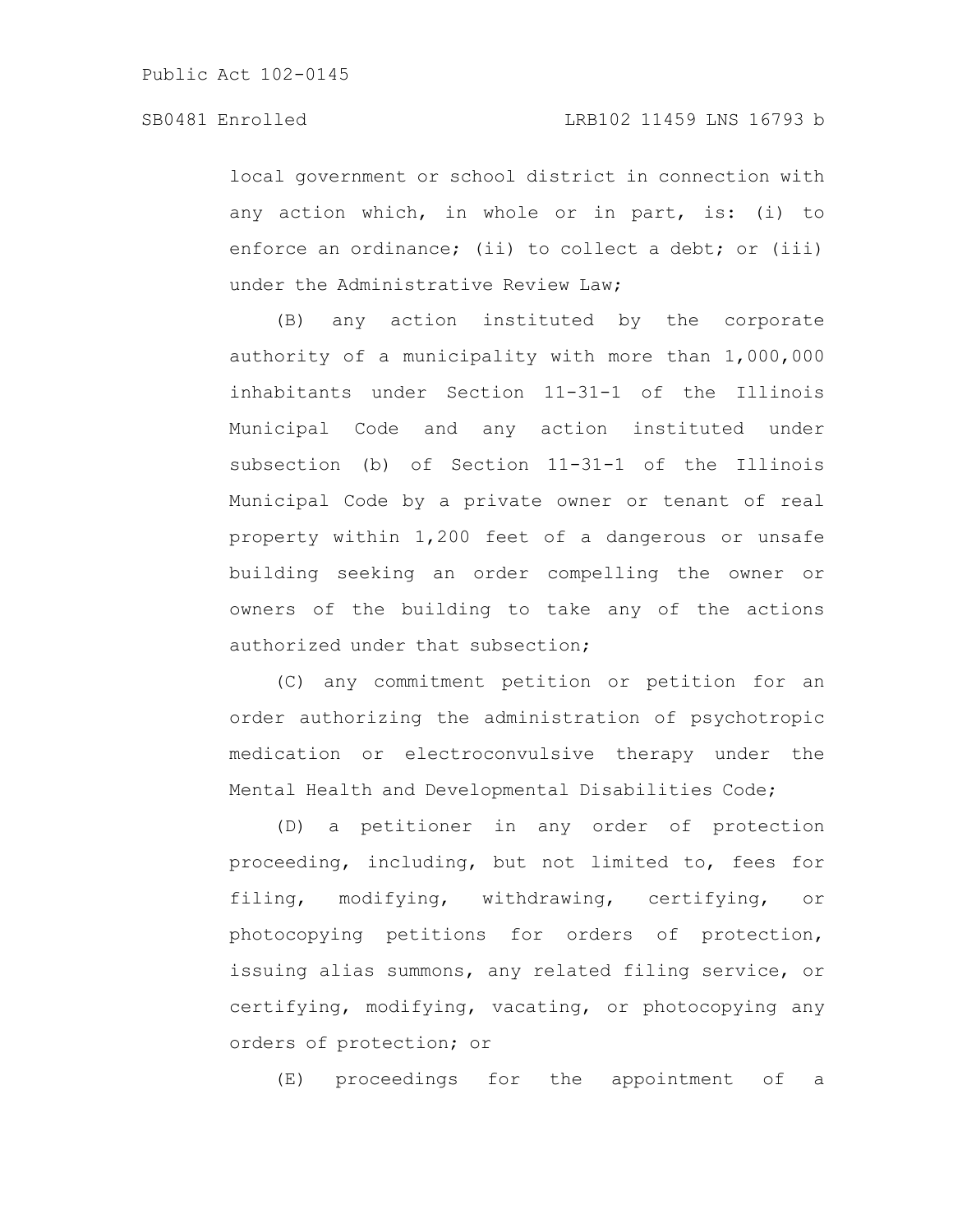### SB0481 Enrolled LRB102 11459 LNS 16793 b

confidential intermediary under the Adoption Act.

(2) No fee other than the filing fee contained in the applicable schedule in subsection (a) shall be charged to any person in connection with an adoption proceeding.

(3) Upon good cause shown, the court may waive any fees associated with a special needs adoption. The term "special needs adoption" has the meaning provided by the Illinois Department of Children and Family Services.

(aa) This Section is repealed on January 1, 2024 2022. (Source: P.A. 100-987, eff. 7-1-19; 100-994, eff. 7-1-19; 100-1161, eff. 7-1-19; 101-645, eff. 6-26-20; revised  $8 - 18 - 20.$ 

(705 ILCS 105/27.1c)

(Section scheduled to be repealed on January 1, 2022)

Sec. 27.1c. Assessment report.

(a) Not later than March 1, 2022, and March 1 of every year thereafter, February  $29$ ,  $2020$ , the clerk of the circuit court shall submit to the Administrative Office of the Illinois Courts an annual  $a$  report for the period January 1 July 1, 2019 through December 31 of the previous year. The report shall contain,  $\frac{1}{2019}$  containing, with respect to each of the 4 categories of civil cases established by the Supreme Court pursuant to Section 27.1b of this Act:

(1) the total number of cases that were filed;

(2) the amount of filing fees that were collected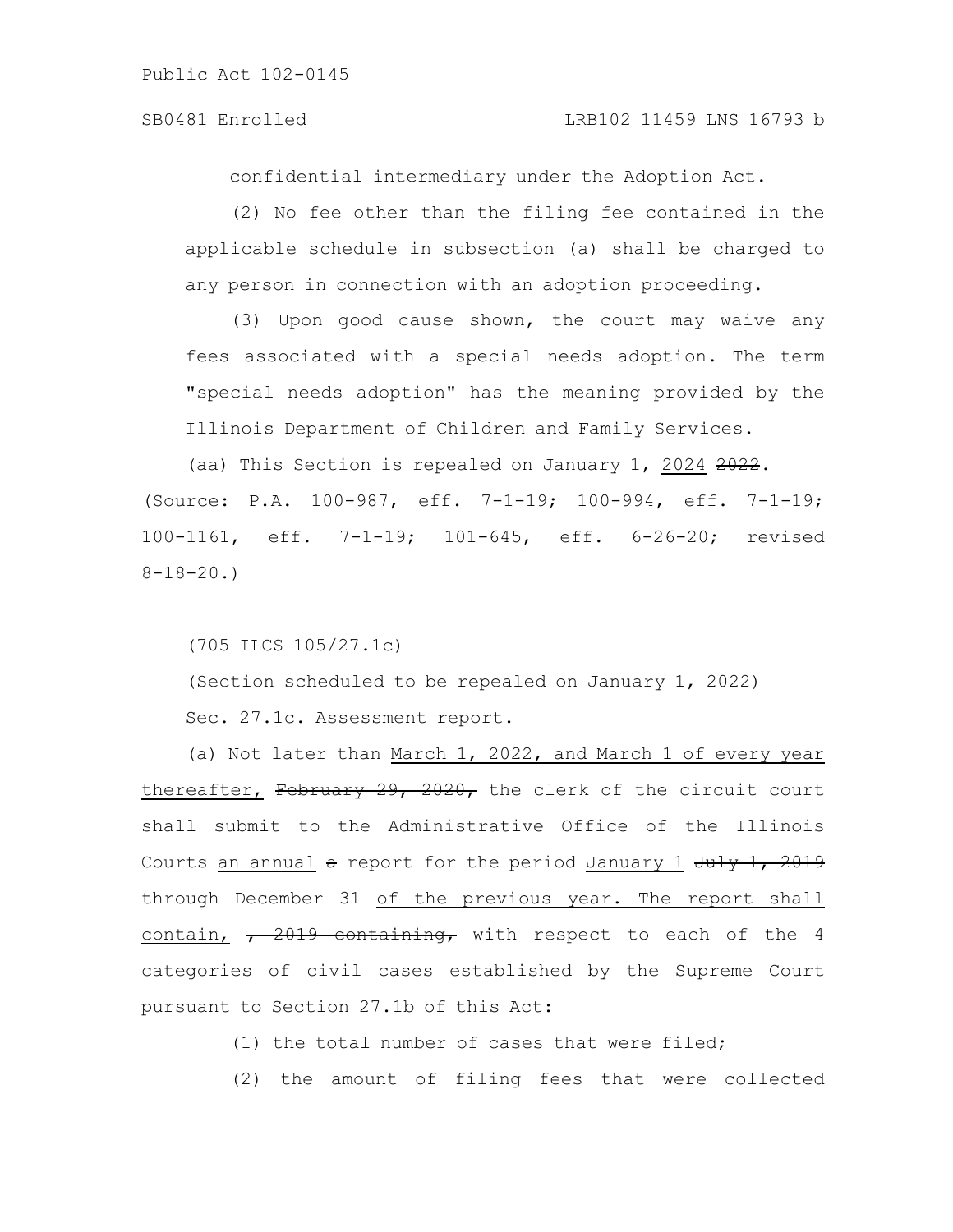#### SB0481 Enrolled LRB102 11459 LNS 16793 b

pursuant to subsection (a) of Section 27.1b;

(3) the amount of appearance fees that were collected pursuant to subsection (b) of Section 27.1b;

(4) the amount of fees collected pursuant to subsection (b-5) of Section 27.1b;

(5) the amount of filing fees collected for counterclaims or third party complaints pursuant to subsection (c) of Section 27.1b;

(6) the nature and amount of any fees collected pursuant to subsection (y) of Section 27.1b; and

(7) the number of cases for which, pursuant to Section 5-105 of the Code of Civil Procedure, there were waivers of fees, costs, and charges of 25%, 50%, 75%, or 100%, respectively, and the associated amount of fees, costs, and charges that were waived.

(b) The Administrative Office of the Illinois Courts shall publish the reports submitted under this Section on its website.

(c) (Blank). This Section is repealed on January 1, 2022. (Source: P.A. 100-1161, eff. 7-1-19; 101-645, eff. 6-26-20.)

Section 30. The Criminal and Traffic Assessment Act is amended by changing Sections 15-70 and 20-5 as follows:

(705 ILCS 135/15-70)

(Section scheduled to be repealed on January 1, 2022)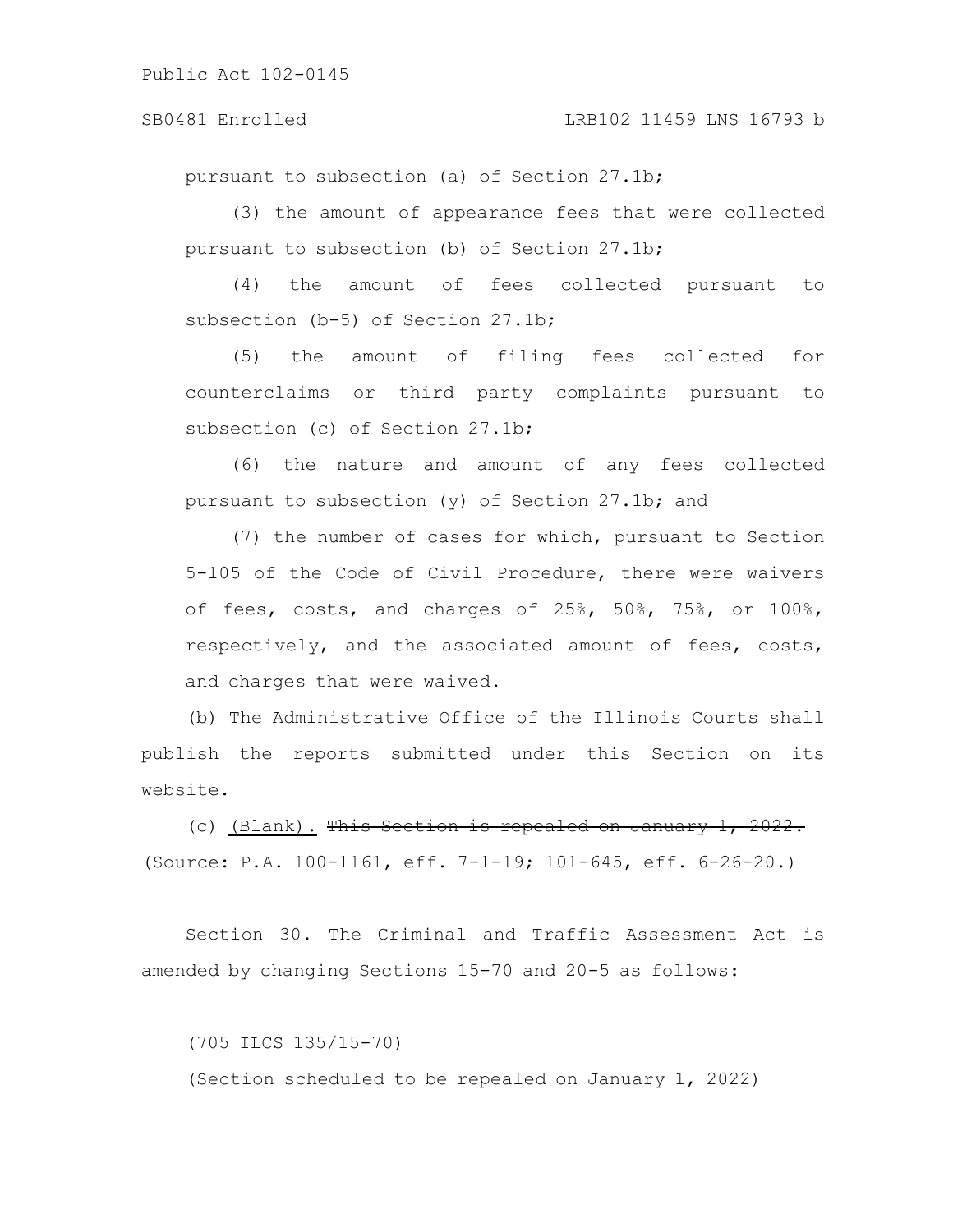# SB0481 Enrolled LRB102 11459 LNS 16793 b

Sec. 15-70. Conditional assessments. In addition to payments under one of the Schedule of Assessments 1 through 13 of this Act, the court shall also order payment of any of the following conditional assessment amounts for each sentenced violation in the case to which a conditional assessment is applicable, which shall be collected and remitted by the Clerk of the Circuit Court as provided in this Section:

(1) arson, residential arson, or aggravated arson, \$500 per conviction to the State Treasurer for deposit into the Fire Prevention Fund;

(2) child pornography under Section 11-20.1 of the Criminal Code of 1961 or the Criminal Code of 2012, \$500 per conviction, unless more than one agency is responsible for the arrest in which case the amount shall be remitted to each unit of government equally:

(A) if the arresting agency is an agency of a unit of local government, \$500 to the treasurer of the unit of local government for deposit into the unit of local government's General Fund, except that if the Department of State Police provides digital or electronic forensic examination assistance, or both, to the arresting agency then \$100 to the State Treasurer for deposit into the State Crime Laboratory Fund; or

(B) if the arresting agency is the Department of State Police, \$500 to the State Treasurer for deposit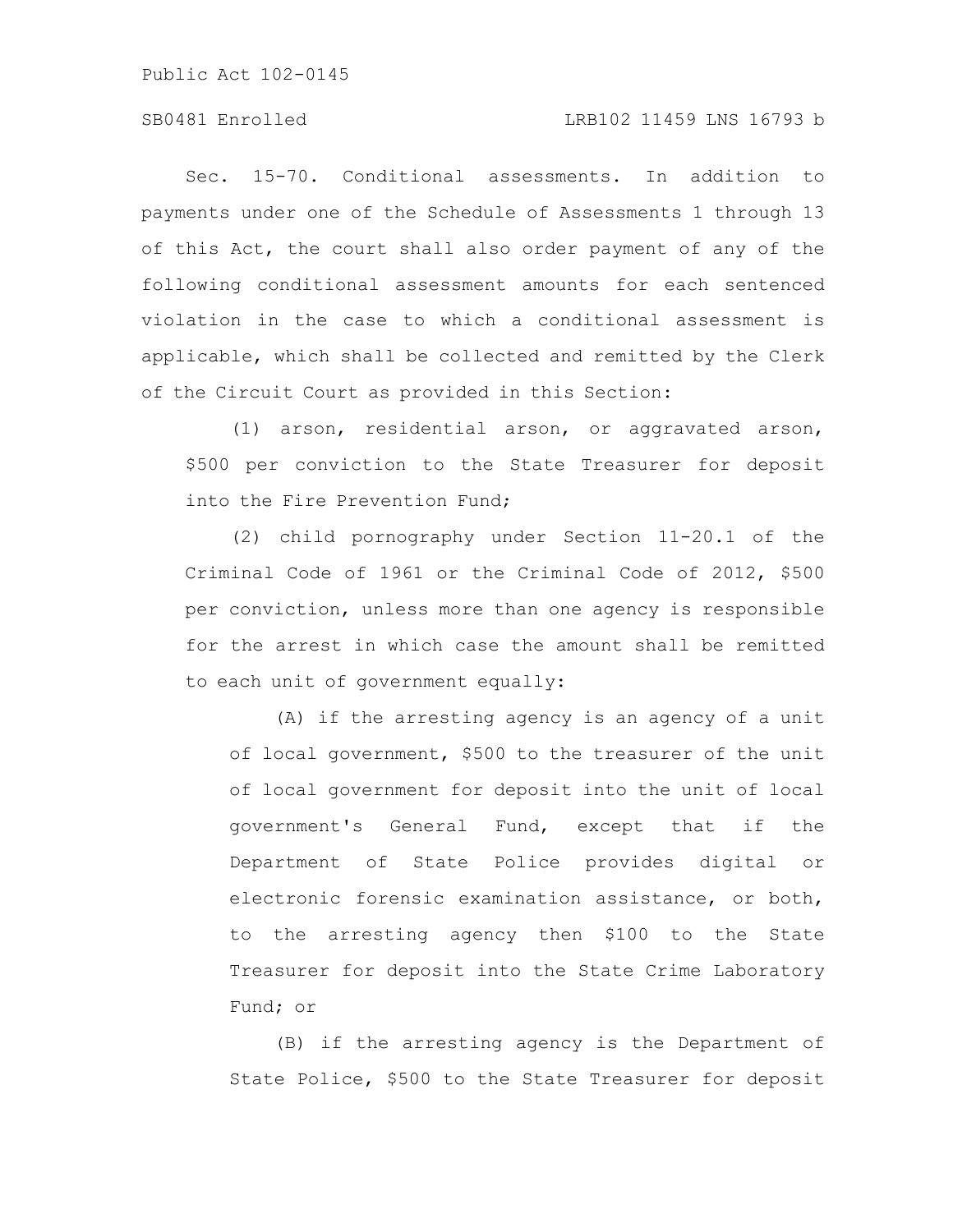into the State Crime Laboratory Fund;

(3) crime laboratory drug analysis for a drug-related offense involving possession or delivery of cannabis or possession or delivery of a controlled substance as defined in the Cannabis Control Act, the Illinois Controlled Substances Act, or the Methamphetamine Control and Community Protection Act, \$100 reimbursement for laboratory analysis, as set forth in subsection (f) of Section 5-9-1.4 of the Unified Code of Corrections;

(4) DNA analysis, \$250 on each conviction in which it was used to the State Treasurer for deposit into the State Offender DNA Identification System Fund as set forth in Section 5-4-3 of the Unified Code of Corrections;

(5) DUI analysis, \$150 on each sentenced violation in which it was used as set forth in subsection (f) of Section 5-9-1.9 of the Unified Code of Corrections;

(6) drug-related offense involving possession or delivery of cannabis or possession or delivery of a controlled substance, other than methamphetamine, as defined in the Cannabis Control Act or the Illinois Controlled Substances Act, an amount not less than the full street value of the cannabis or controlled substance seized for each conviction to be disbursed as follows:

(A) 12.5% of the street value assessment shall be paid into the Youth Drug Abuse Prevention Fund, to be used by the Department of Human Services for the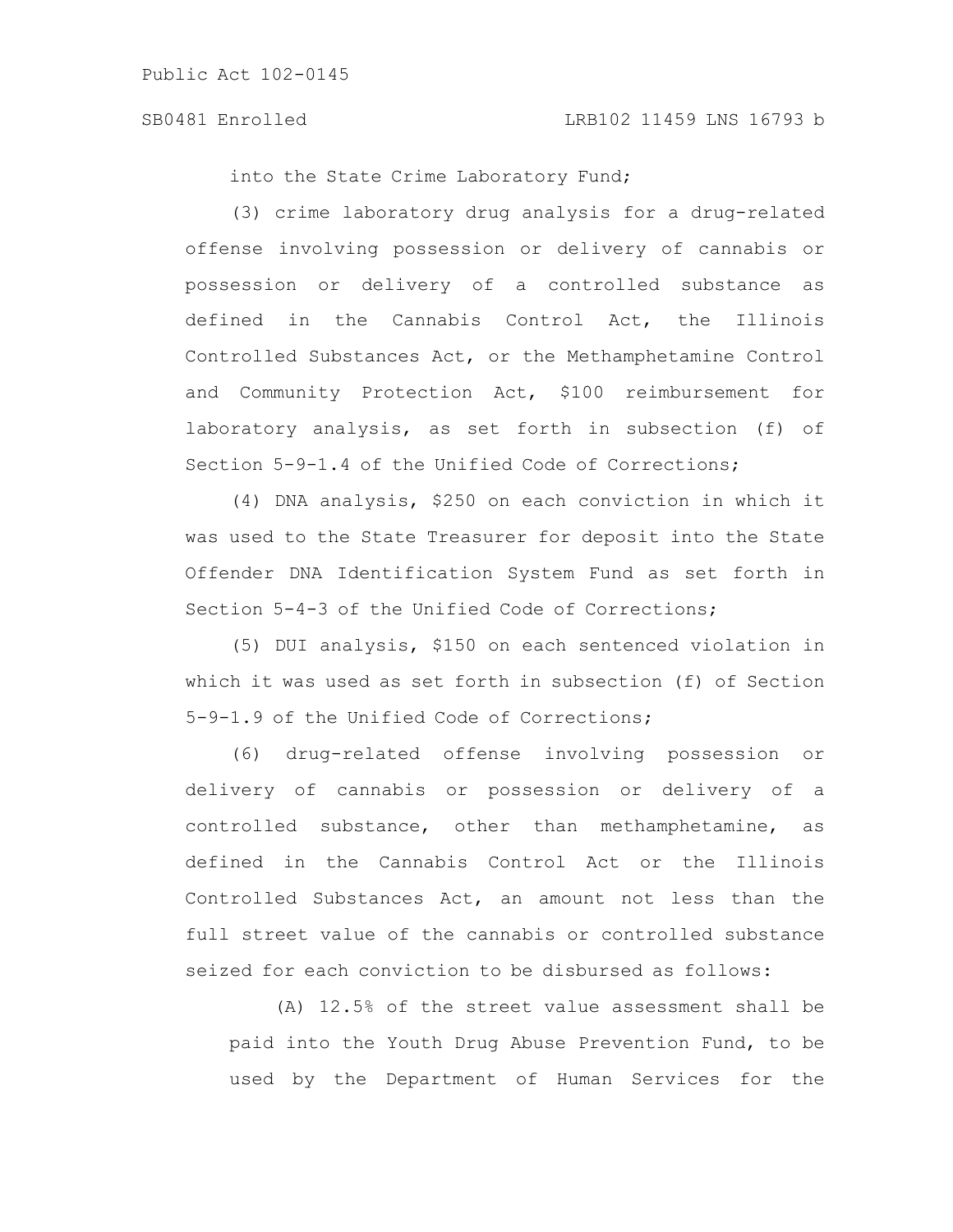### SB0481 Enrolled LRB102 11459 LNS 16793 b

funding of programs and services for drug-abuse treatment, and prevention and education services;

(B) 37.5% to the county in which the charge was prosecuted, to be deposited into the county General Fund;

(C) 50% to the treasurer of the arresting law enforcement agency of the municipality or county, or to the State Treasurer if the arresting agency was a state agency, to be deposited as provided in subsection (c) of Section 10-5;

(D) if the arrest was made in combination with multiple law enforcement agencies, the clerk shall equitably allocate the portion in subparagraph (C) of this paragraph (6) among the law enforcement agencies involved in the arrest;

(6.5) Kane County or Will County, in felony, misdemeanor, local or county ordinance, traffic, or conservation cases, up to \$30 as set by the county board under Section 5-1101.3 of the Counties Code upon the entry of a judgment of conviction, an order of supervision, or a sentence of probation without entry of judgment under Section 10 of the Cannabis Control Act, Section 410 of the Illinois Controlled Substances Act, Section 70 of the Methamphetamine Control and Community Protection Act, Section 12-4.3 or subdivision (b)(1) of Section 12-3.05 of the Criminal Code of 1961 or the Criminal Code of 2012,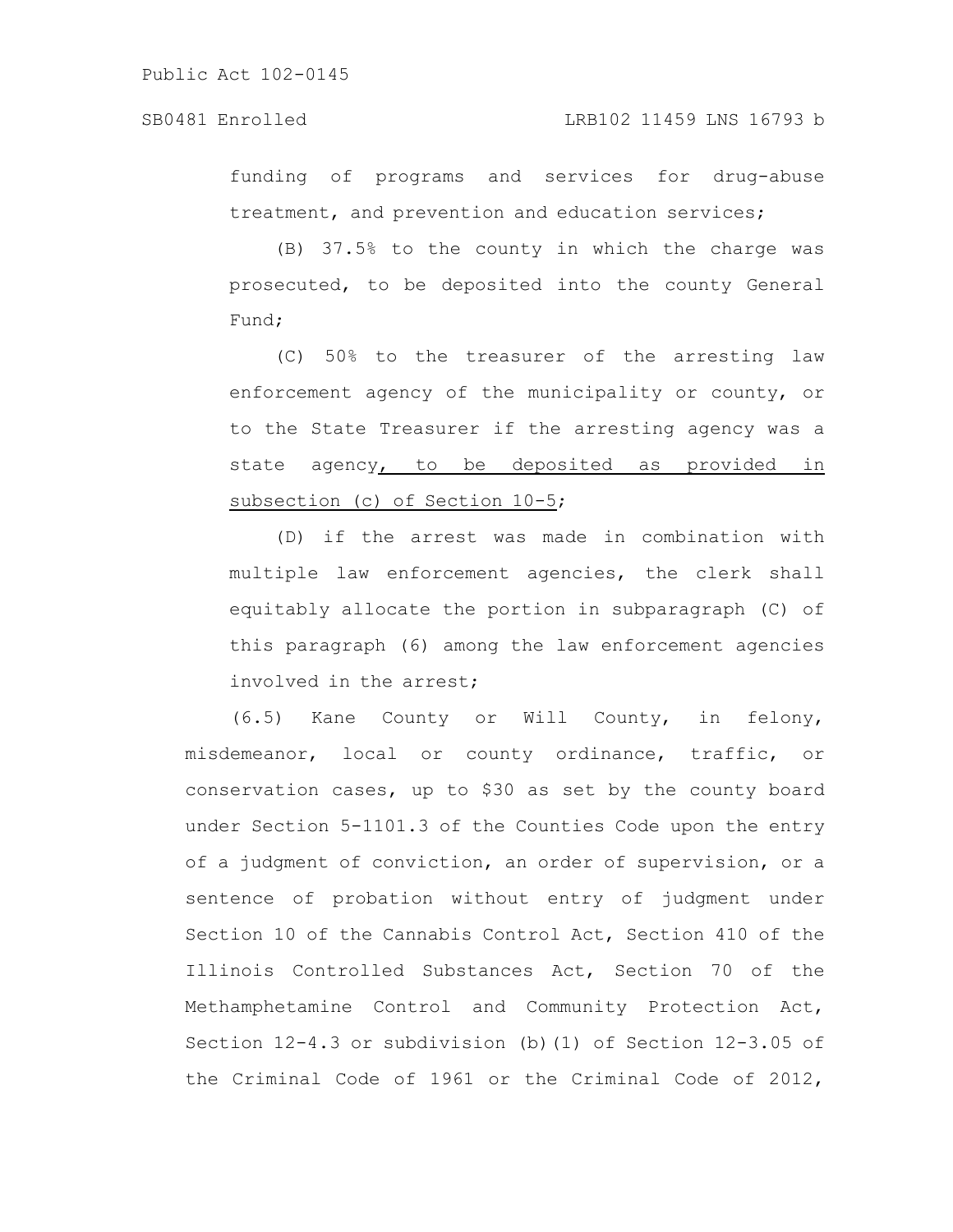# SB0481 Enrolled LRB102 11459 LNS 16793 b

Section 10-102 of the Illinois Alcoholism and Other Drug Dependency Act, or Section 10 of the Steroid Control Act; except in local or county ordinance, traffic, and conservation cases, if fines are paid in full without a court appearance, then the assessment shall not be imposed or collected. Distribution of assessments collected under this paragraph (6.5) shall be as provided in Section 5-1101.3 of the Counties Code;

(7) methamphetamine-related offense involving possession or delivery of methamphetamine or any salt of an optical isomer of methamphetamine or possession of a methamphetamine manufacturing material as set forth in Section 10 of the Methamphetamine Control and Community Protection Act with the intent to manufacture a substance containing methamphetamine or salt of an optical isomer of methamphetamine, an amount not less than the full street value of the methamphetamine or salt of an optical isomer of methamphetamine or methamphetamine manufacturing materials seized for each conviction to be disbursed as follows:

(A) 12.5% of the street value assessment shall be paid into the Youth Drug Abuse Prevention Fund, to be used by the Department of Human Services for the funding of programs and services for drug-abuse treatment, and prevention and education services;

(B) 37.5% to the county in which the charge was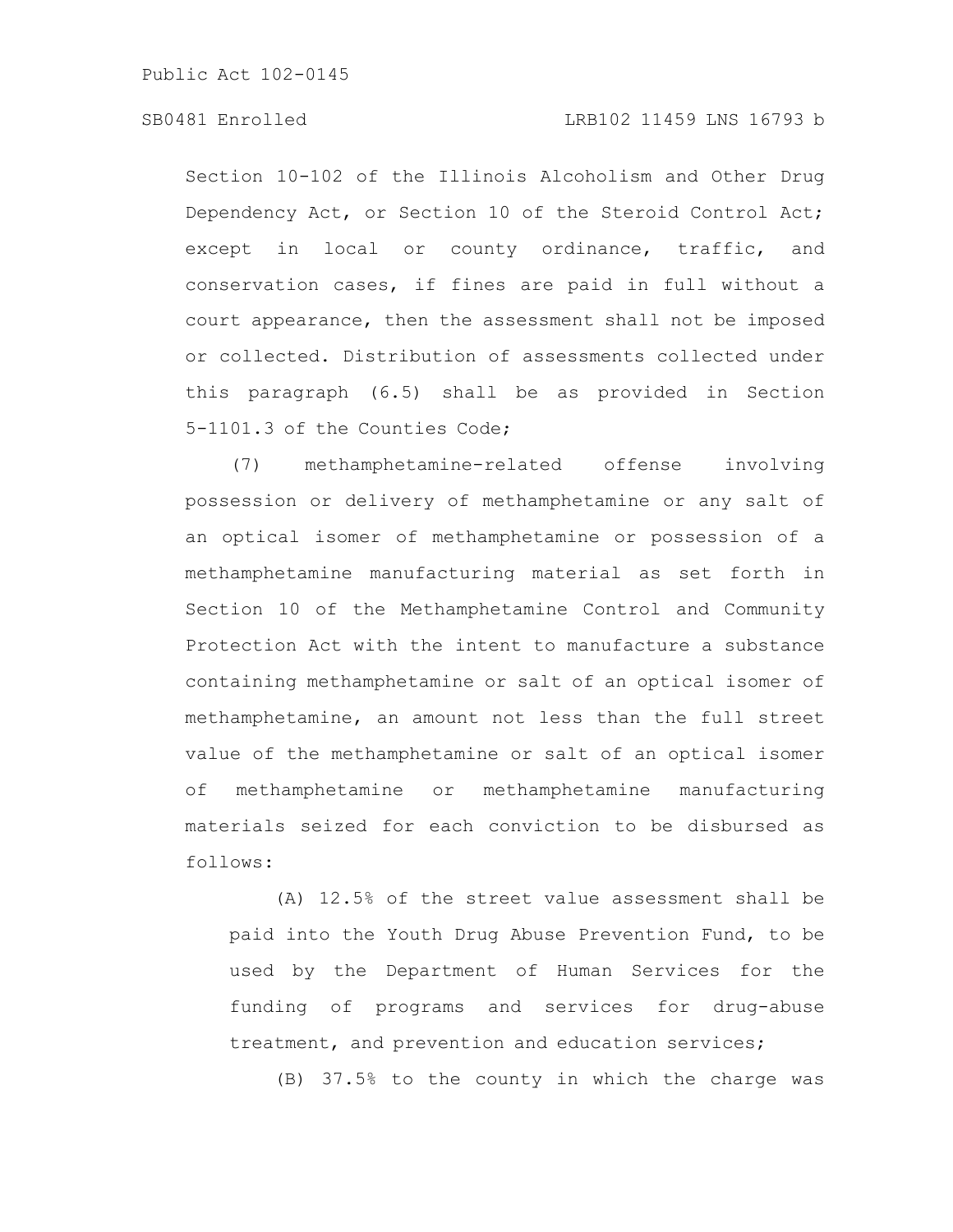prosecuted, to be deposited into the county General Fund;

(C) 50% to the treasurer of the arresting law enforcement agency of the municipality or county, or to the State Treasurer if the arresting agency was a state agency, to be deposited as provided in subsection (c) of Section 10-5;

(D) if the arrest was made in combination with multiple law enforcement agencies, the clerk shall equitably allocate the portion in subparagraph (C) of this paragraph (6) among the law enforcement agencies involved in the arrest;

(8) order of protection violation under Section 12-3.4 of the Criminal Code of 2012, \$200 for each conviction to the county treasurer for deposit into the Probation and Court Services Fund for implementation of a domestic violence surveillance program and any other assessments or fees imposed under Section 5-9-1.16 of the Unified Code of Corrections;

(9) order of protection violation, \$25 for each violation to the State Treasurer, for deposit into the Domestic Violence Abuser Services Fund;

(10) prosecution by the State's Attorney of a:

(A) petty or business offense, \$4 to the county treasurer of which \$2 deposited into the State's Attorney Records Automation Fund and \$2 into the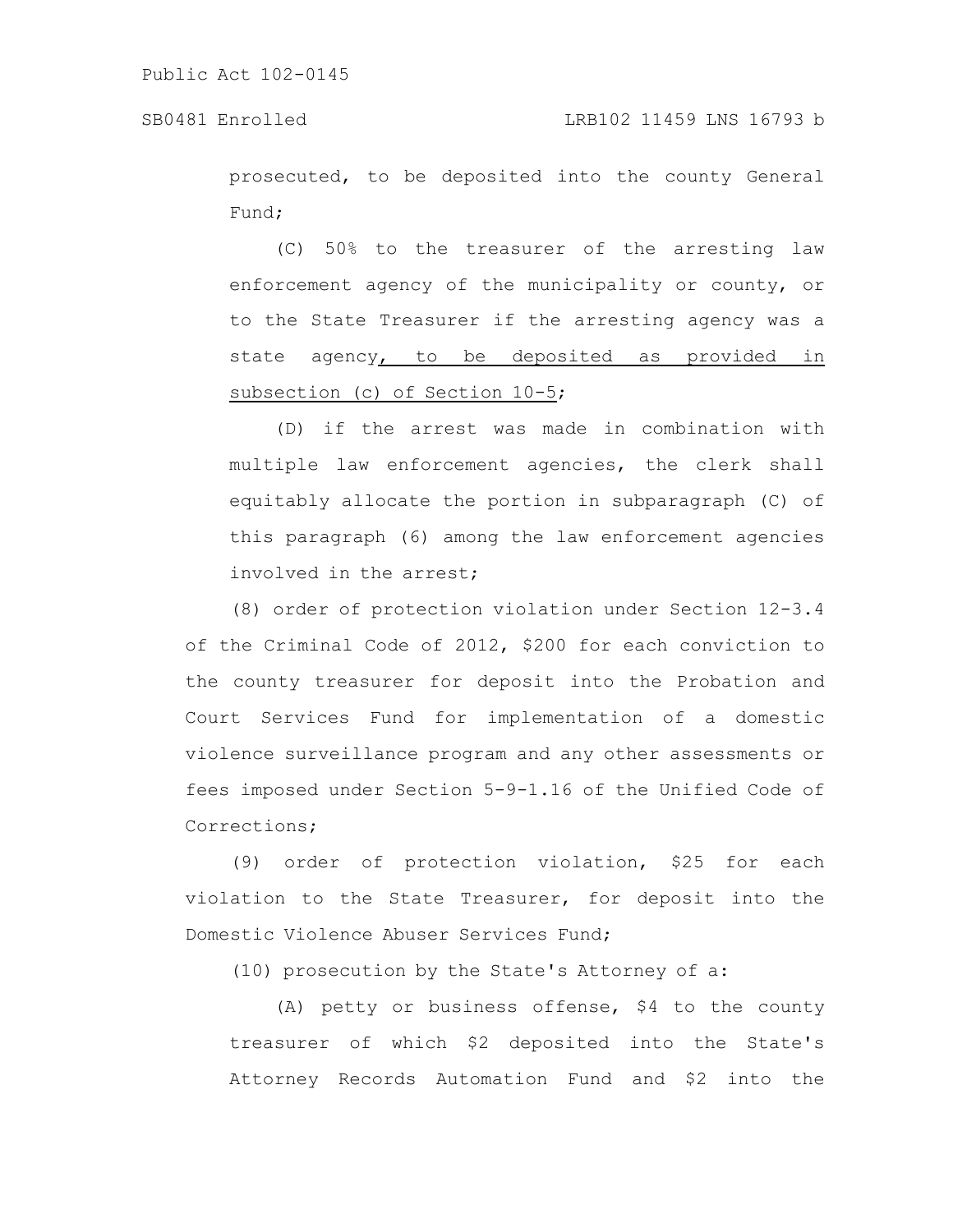Public Defender Records Automation Fund;

(B) conservation or traffic offense, \$2 to the county treasurer for deposit into the State's Attorney Records Automation Fund;

(11) speeding in a construction zone violation, \$250 to the State Treasurer for deposit into the Transportation Safety Highway Hire-back Fund, unless (i) the violation occurred on a highway other than an interstate highway and (ii) a county police officer wrote the ticket for the violation, in which case to the county treasurer for deposit into that county's Transportation Safety Highway Hire-back Fund;

(12) supervision disposition on an offense under the Illinois Vehicle Code or similar provision of a local ordinance, 50 cents, unless waived by the court, into the Prisoner Review Board Vehicle and Equipment Fund;

(13) victim and offender are family or household members as defined in Section 103 of the Illinois Domestic Violence Act of 1986 and offender pleads guilty or no contest to or is convicted of murder, voluntary manslaughter, involuntary manslaughter, burglary, residential burglary, criminal trespass to residence, criminal trespass to vehicle, criminal trespass to land, criminal damage to property, telephone harassment, kidnapping, aggravated kidnaping, unlawful restraint, forcible detention, child abduction, indecent solicitation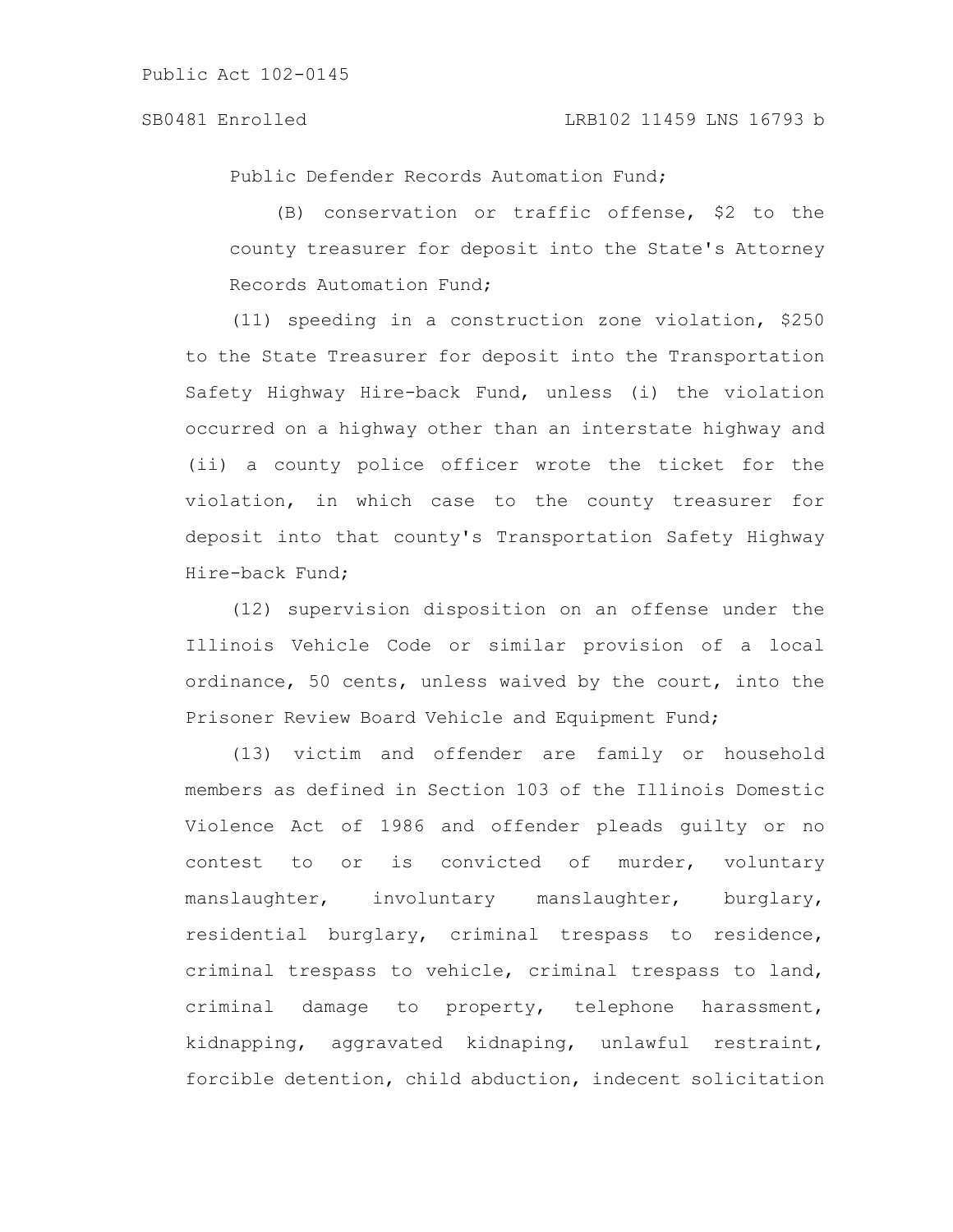of a child, sexual relations between siblings, exploitation of a child, child pornography, assault, aggravated assault, battery, aggravated battery, heinous battery, aggravated battery of a child, domestic battery, reckless conduct, intimidation, criminal sexual assault, predatory criminal sexual assault of a child, aggravated criminal sexual assault, criminal sexual abuse, aggravated criminal sexual abuse, violation of an order of protection, disorderly conduct, endangering the life or health of a child, child abandonment, contributing to dependency or neglect of child, or cruelty to children and others, \$200 for each sentenced violation to the State Treasurer for deposit as follows: (i) for sexual assault, as defined in Section 5-9-1.7 of the Unified Code of Corrections, when the offender and victim are family members, one-half to the Domestic Violence Shelter and Service Fund, and one-half to the Sexual Assault Services Fund; (ii) for the remaining offenses to the Domestic Violence Shelter and Service Fund;

(14) violation of Section 11-501 of the Illinois Vehicle Code, Section 5-7 of the Snowmobile Registration and Safety Act, Section 5-16 of the Boat Registration and Safety Act, or a similar provision, whose operation of a motor vehicle, snowmobile, or watercraft while in violation of Section 11-501, Section 5-7 of the Snowmobile Registration and Safety Act, Section 5-16 of the Boat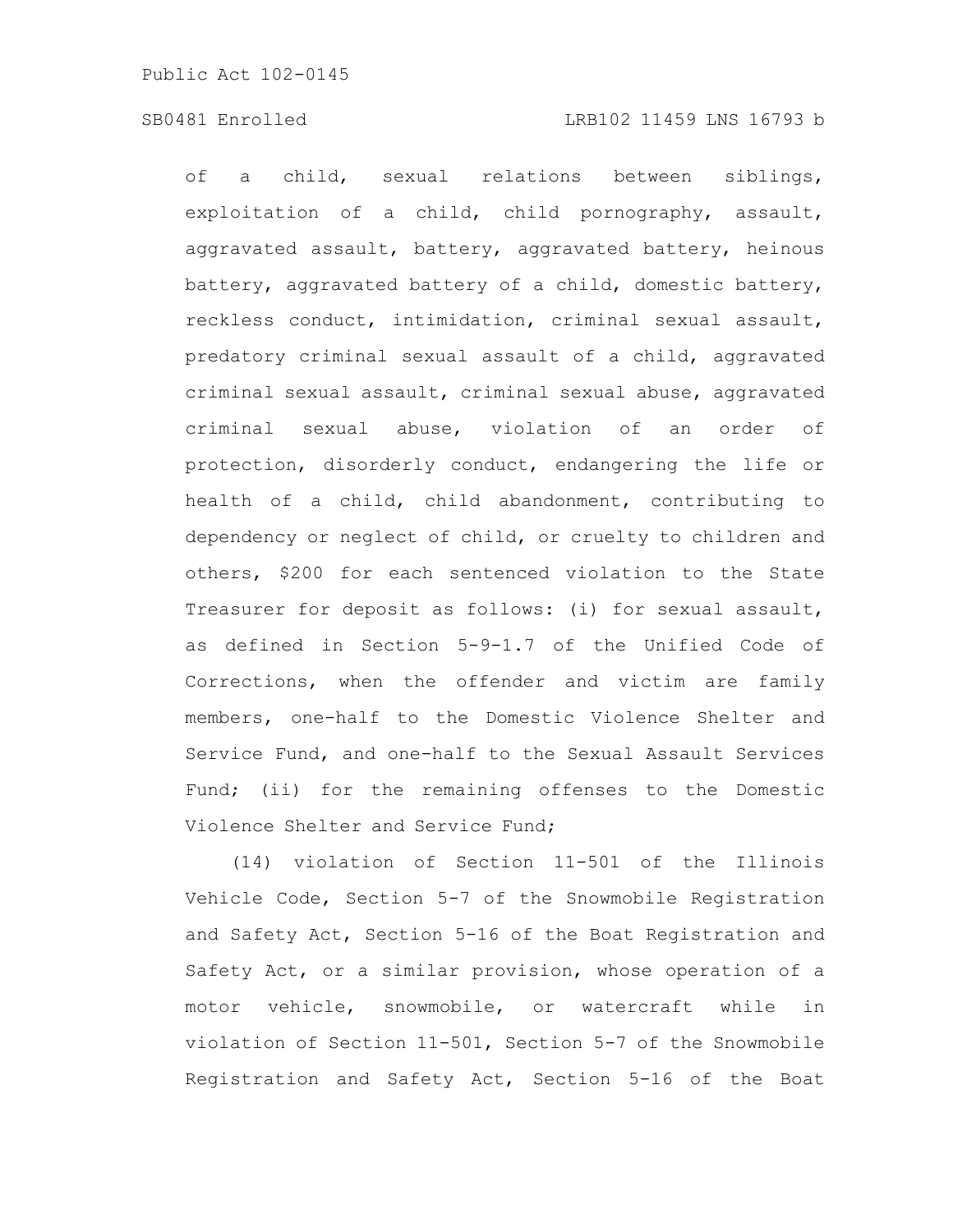Registration and Safety Act, or a similar provision proximately caused an incident resulting in an appropriate emergency response, \$1,000 maximum to the public agency that provided an emergency response related to the person's violation, or as provided in subsection (c) of Section 10-5 if the arresting agency was a State agency, unless more than one agency was responsible for the arrest, in which case the amount shall be remitted to each unit of government equally and if more than one agency responded, the amount payable to public agencies shall be shared equally;

(15) violation of Section 401, 407, or 407.2 of the Illinois Controlled Substances Act that proximately caused any incident resulting in an appropriate drug-related emergency response, \$1,000 as reimbursement for the emergency response to the law enforcement agency that made the arrest, or as provided in subsection (c) of Section 10-5 if the arresting agency was a State agency, unless more than one agency was responsible for the arrest, in which case the amount shall be remitted to each unit of government equally and if more than one agency responsible for the arrest, the amount payable to law enforcement agencies shall be shared equally;

(16) violation of reckless driving, aggravated reckless driving, or driving 26 miles per hour or more in excess of the speed limit that triggered an emergency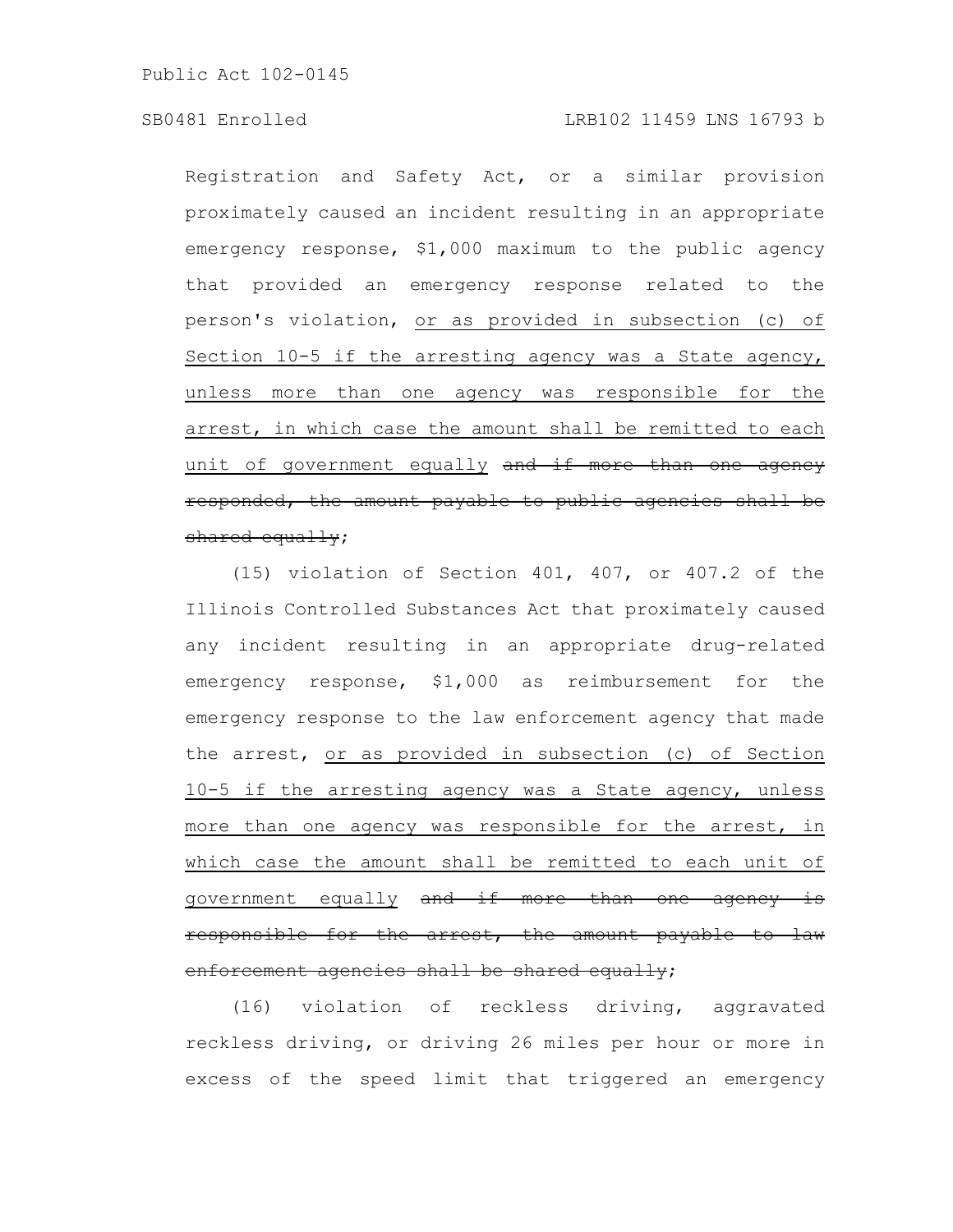SB0481 Enrolled LRB102 11459 LNS 16793 b

response, \$1,000 maximum reimbursement for the emergency response to be distributed in its entirety to a public agency that provided an emergency response related to the person's violation, or as provided in subsection (c) of Section 10-5 if the arresting agency was a State agency, unless more than one agency was responsible for the arrest, in which case the amount shall be remitted to each unit of government equally and if more than one agency responded, the amount payable to public agencies shall be shared equally;

(17) violation based upon each plea of guilty, stipulation of facts, or finding of guilt resulting in a judgment of conviction or order of supervision for an offense under Section 10-9, 11-14.1, 11-14.3, or 11-18 of the Criminal Code of 2012 that results in the imposition of a fine, to be distributed as follows:

(A) \$50 to the county treasurer for deposit into the Circuit Court Clerk Operation and Administrative Fund to cover the costs in administering this paragraph (17);

(B) \$300 to the State Treasurer who shall deposit the portion as follows:

(i) if the arresting or investigating agency is the Department of State Police, into the State Police Law Enforcement Administration Fund;

(ii) if the arresting or investigating agency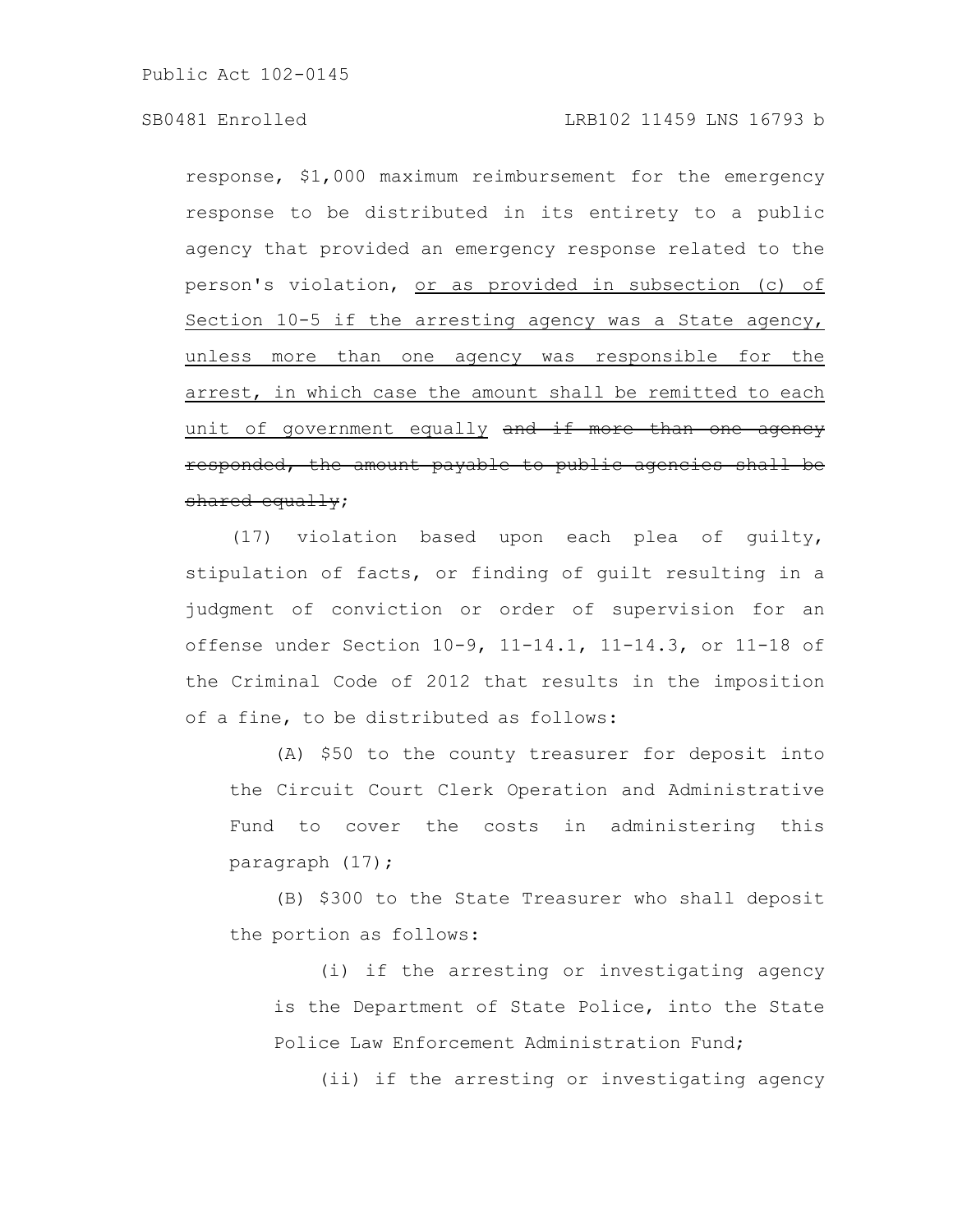is the Department of Natural Resources, into the Conservation Police Operations Assistance Fund;

(iii) if the arresting or investigating agency is the Secretary of State, into the Secretary of State Police Services Fund;

(iv) if the arresting or investigating agency is the Illinois Commerce Commission, into the Transportation Regulatory Fund; or

(v) if more than one of the State agencies in this subparagraph (B) is the arresting or investigating agency, then equal shares with the shares deposited as provided in the applicable items (i) through (iv) of this subparagraph (B); and

(C) the remainder for deposit into the Specialized Services for Survivors of Human Trafficking Fund;

(18) weapons violation under Section 24-1.1, 24-1.2, or 24-1.5 of the Criminal Code of 1961 or the Criminal Code of 2012, \$100 for each conviction to the State Treasurer for deposit into the Trauma Center Fund; and

(19) violation of subsection (c) of Section 11-907 of the Illinois Vehicle Code, \$250 to the State Treasurer for deposit into the Scott's Law Fund, unless a county or municipal police officer wrote the ticket for the violation, in which case to the county treasurer for deposit into that county's or municipality's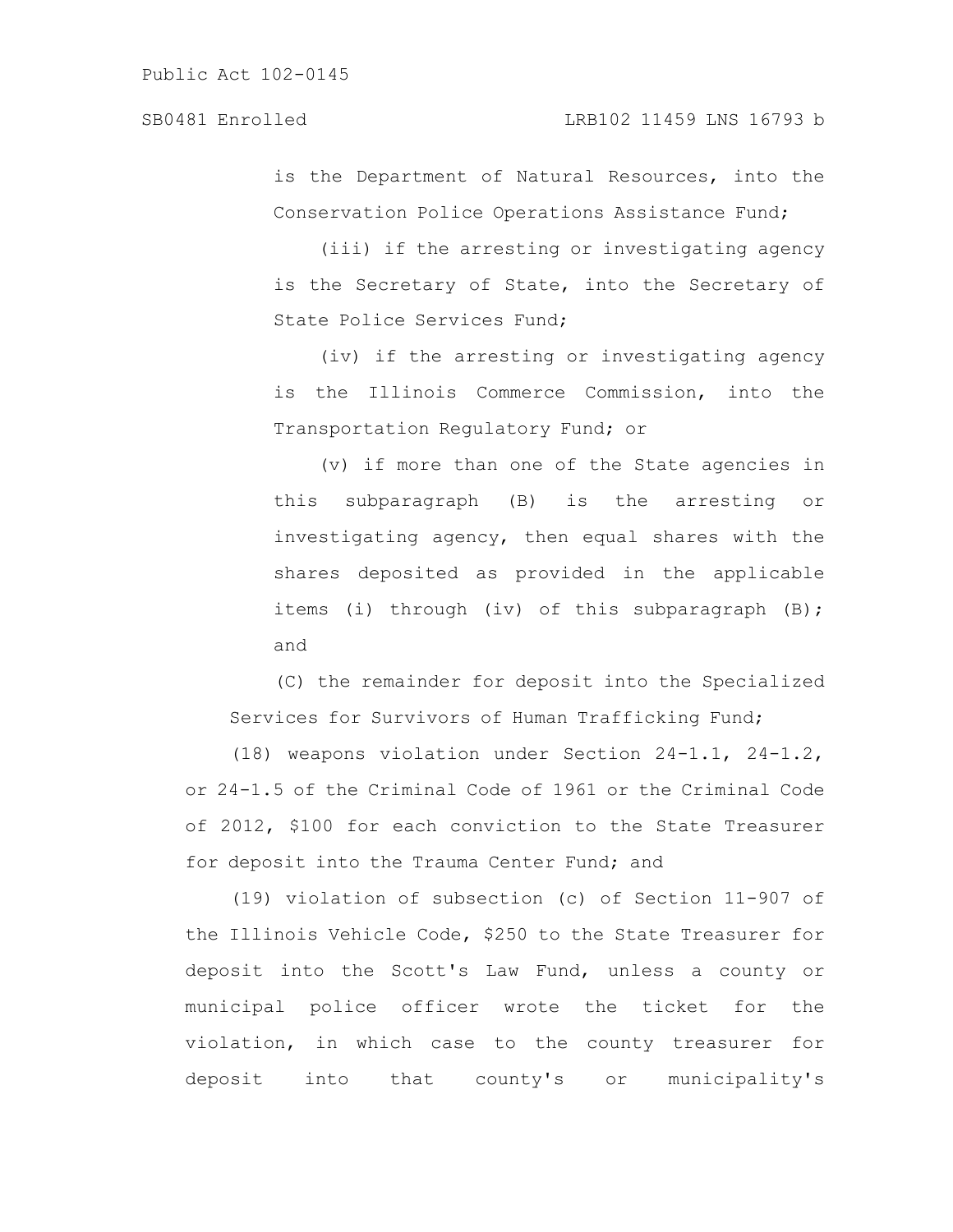### SB0481 Enrolled LRB102 11459 LNS 16793 b

Transportation Safety Highway Hire-back Fund to be used as provided in subsection (j) of Section 11-907 of the Illinois Vehicle Code.

(Source: P.A. 100-987, eff. 7-1-19; 100-1161, eff. 7-1-19; 101-173, eff. 1-1-20; 101-636, eff. 6-10-20.)

(705 ILCS 135/20-5)

(Section scheduled to be repealed on January 1, 2022)

Sec. 20-5. Repeal. This Act is repealed on January 1, 2024 2022.

(Source: P.A. 100-987, eff. 7-1-19; 101-645, eff. 6-26-20.)

Section 35. The Cannabis Control Act is amended by changing Section 8 as follows:

(720 ILCS 550/8) (from Ch. 56 1/2, par. 708)

Sec. 8. Except as otherwise provided in the Cannabis Regulation and Tax Act and the Industrial Hemp Act, it is unlawful for any person knowingly to produce the Cannabis sativa plant or to possess such plants unless production or possession has been authorized pursuant to the provisions of Section 11 or 15.2 of the Act. Any person who violates this Section with respect to production or possession of:

(a) Not more than 5 plants is guilty of a civil violation punishable by a minimum fine of \$100 and a maximum fine of \$200. The proceeds of the fine are payable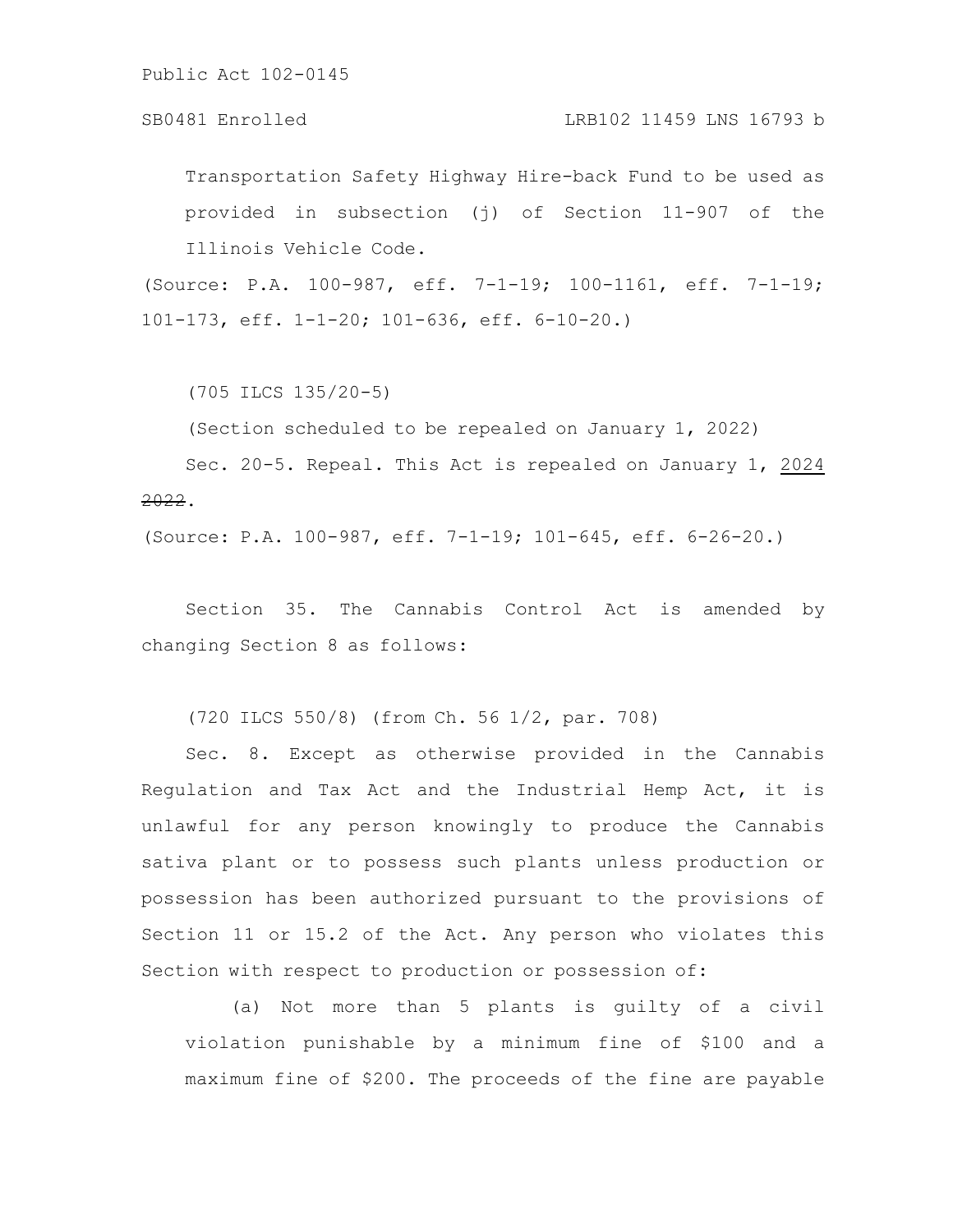to the clerk of the circuit court. Within 30 days after the deposit of the fine, the clerk shall distribute the proceeds of the fine as follows:

(1) \$10 of the fine to the circuit clerk and \$10 of the fine to the law enforcement agency that issued the citation; the proceeds of each \$10 fine distributed to the circuit clerk and each \$10 fine distributed to the law enforcement agency that issued the citation for the violation shall be used to defer the cost of automatic expungements under paragraph (2.5) of subsection (a) of Section 5.2 of the Criminal Identification Act;

(2) \$15 to the county to fund drug addiction services;

(3) \$10 to the Office of the State's Attorneys Appellate Prosecutor for use in training programs;

(4) \$10 to the State's Attorney; and

(5) any remainder of the fine to the law enforcement agency that issued the citation for the violation.

With respect to funds designated for the Department of State Police, the moneys shall be remitted by the circuit court clerk to the State Treasurer Department of State Police within one month after receipt for deposit into the State Police Operations Assistance Fund. With respect to funds designated for the Department of Natural Resources,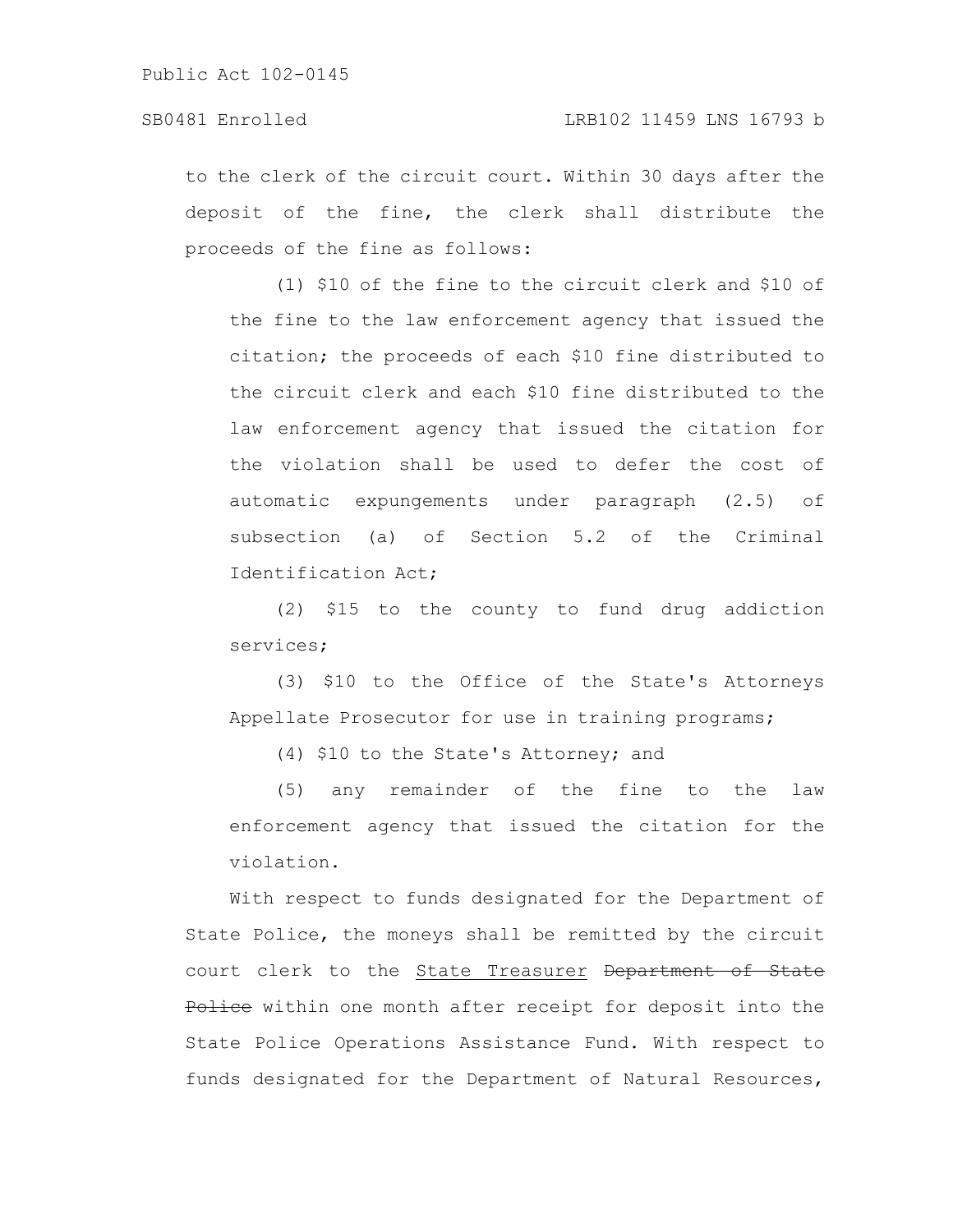#### SB0481 Enrolled LRB102 11459 LNS 16793 b

the Department of Natural Resources shall deposit the moneys into the Conservation Police Operations Assistance Fund.

(b) More than 5, but not more than 20 plants, is guilty of a Class 4 felony.

(c) More than 20, but not more than 50 plants, is guilty of a Class 3 felony.

(d) More than 50, but not more than 200 plants, is guilty of a Class 2 felony for which a fine not to exceed \$100,000 may be imposed and for which liability for the cost of conducting the investigation and eradicating such plants may be assessed. Compensation for expenses incurred in the enforcement of this provision shall be transmitted to and deposited in the treasurer's office at the level of government represented by the Illinois law enforcement agency whose officers or employees conducted the investigation or caused the arrest or arrests leading to the prosecution, to be subsequently made available to that law enforcement agency as expendable receipts for use in the enforcement of laws regulating controlled substances and cannabis. If such seizure was made by a combination of law enforcement personnel representing different levels of government, the court levying the assessment shall determine the allocation of such assessment. The proceeds of assessment awarded to the State treasury shall be deposited in a special fund known as the Drug Traffic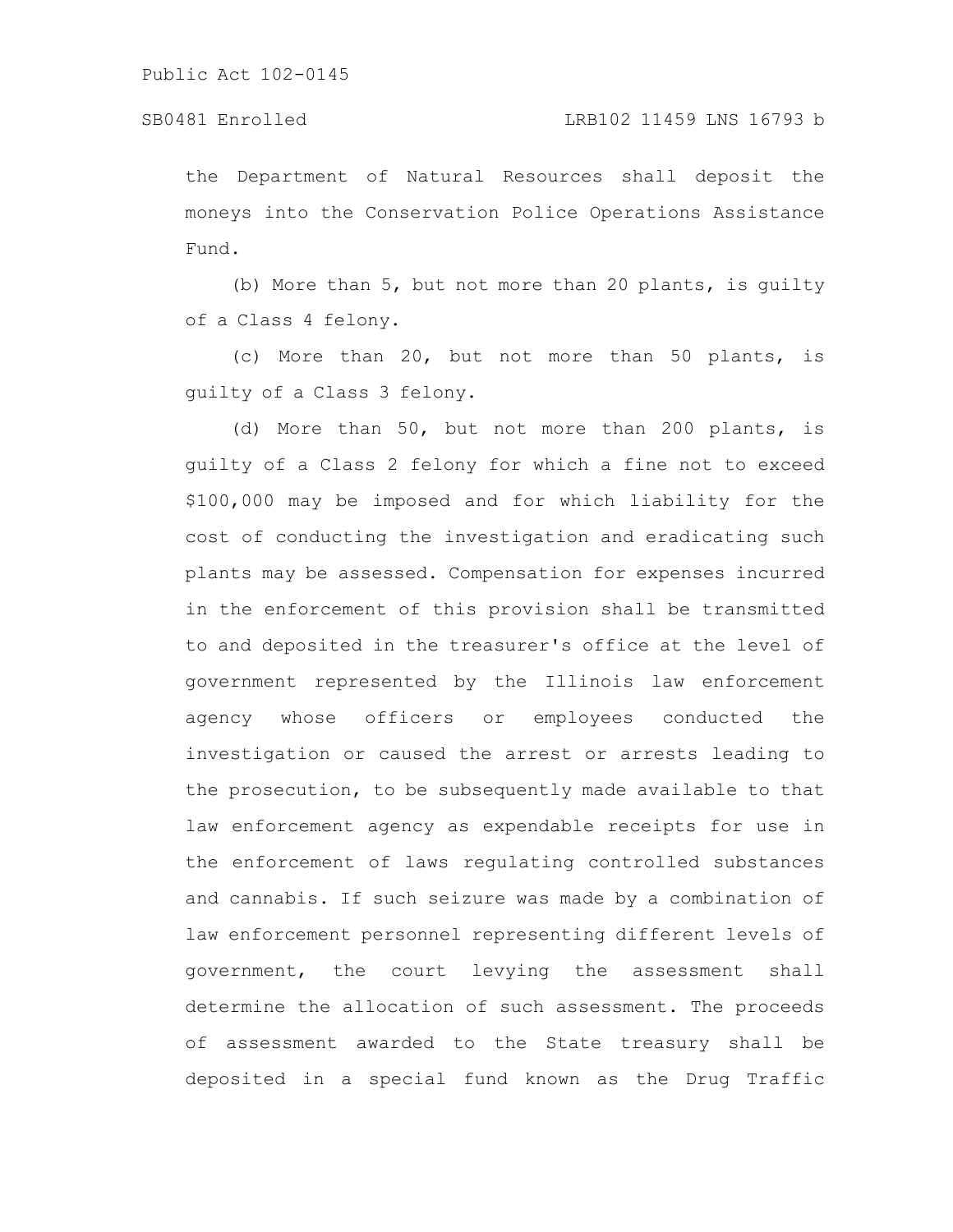## SB0481 Enrolled LRB102 11459 LNS 16793 b

Prevention Fund.

(e) More than 200 plants is guilty of a Class 1 felony for which a fine not to exceed \$100,000 may be imposed and for which liability for the cost of conducting the investigation and eradicating such plants may be assessed. Compensation for expenses incurred in the enforcement of this provision shall be transmitted to and deposited in the treasurer's office at the level of government represented by the Illinois law enforcement agency whose officers or employees conducted the investigation or caused the arrest or arrests leading to the prosecution, to be subsequently made available to that law enforcement agency as expendable receipts for use in the enforcement of laws regulating controlled substances and cannabis. If such seizure was made by a combination of law enforcement personnel representing different levels of government, the court levying the assessment shall determine the allocation of such assessment. The proceeds of assessment awarded to the State treasury shall be deposited in a special fund known as the Drug Traffic Prevention Fund.

(Source: P.A. 101-27, eff. 6-25-19; 101-593, eff. 12-4-19.)

Section 40. The Unified Code of Corrections is amended by changing Section 5-9-1.9 as follows:

(730 ILCS 5/5-9-1.9)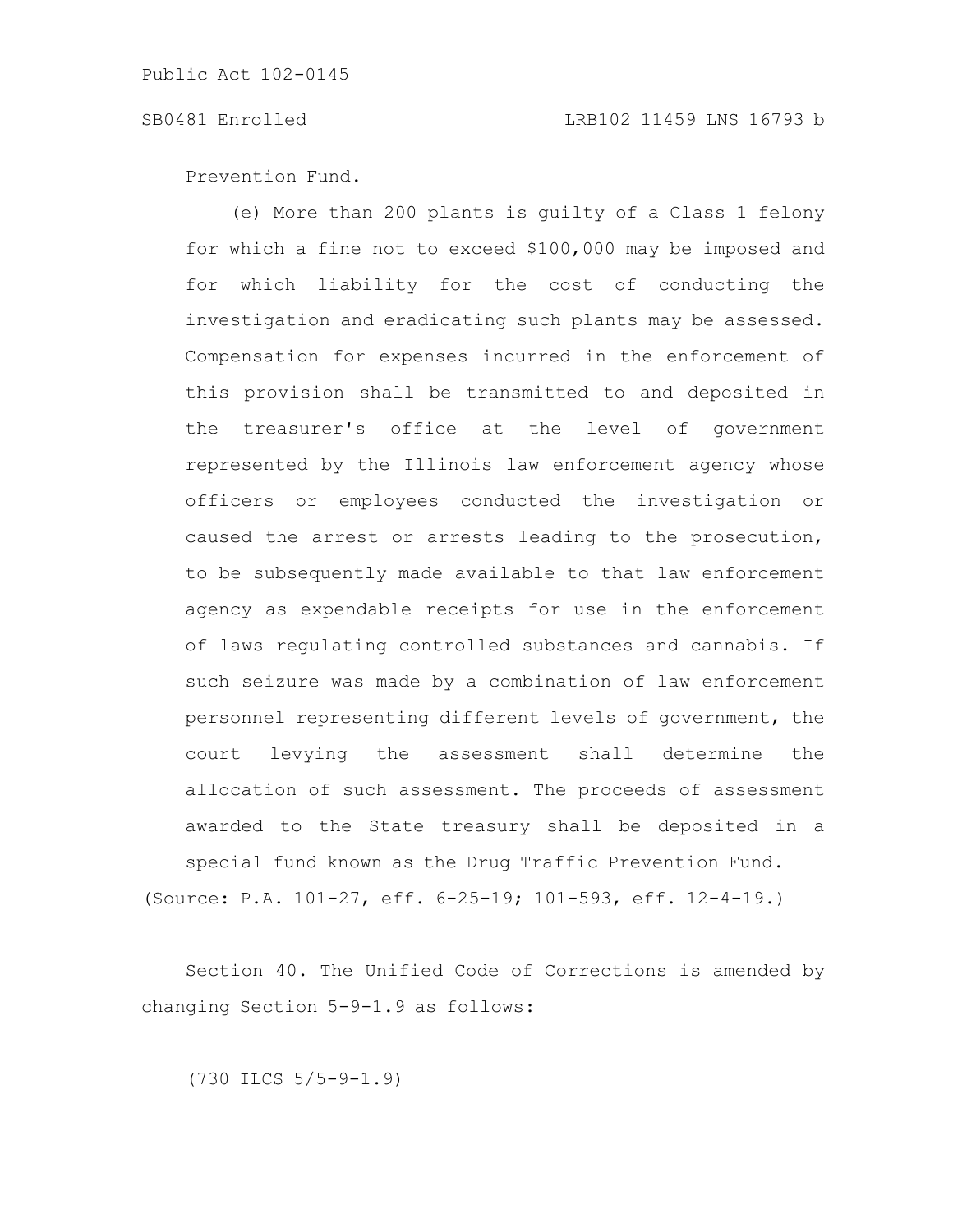Sec. 5-9-1.9. DUI analysis fee.

(a) "Crime laboratory" means a not-for-profit laboratory substantially funded by a single unit or combination of units of local government or the State of Illinois that regularly employs at least one person engaged in the DUI analysis of blood, other bodily substance, and urine for criminal justice agencies in criminal matters and provides testimony with respect to such examinations.

"DUI analysis" means an analysis of blood, other bodily substance, or urine for purposes of determining whether a violation of Section 11-501 of the Illinois Vehicle Code has occurred.

(b) (Blank).

(c) In addition to any other disposition made under the provisions of the Juvenile Court Act of 1987, any minor adjudicated delinquent for an offense which if committed by an adult would constitute a violation of Section 11-501 of the Illinois Vehicle Code shall pay a crime laboratory DUI analysis assessment of \$150 for each adjudication. Upon verified petition of the minor, the court may suspend payment of all or part of the assessment if it finds that the minor does not have the ability to pay the assessment. The parent, guardian, or legal custodian of the minor may pay some or all of the assessment on the minor's behalf.

(d) All crime laboratory DUI analysis assessments provided for by this Section shall be collected by the clerk of the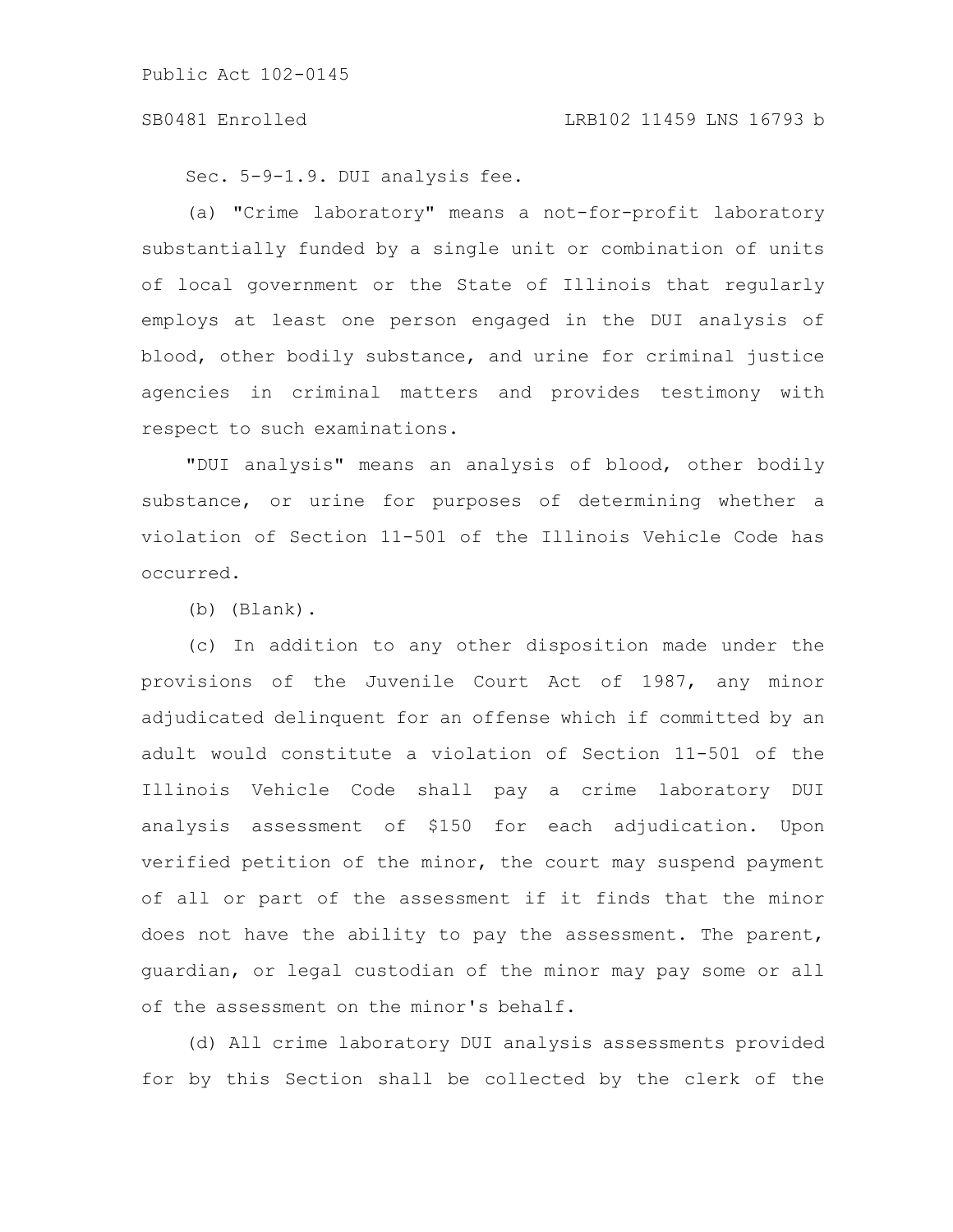Public Act 102-0145

## SB0481 Enrolled LRB102 11459 LNS 16793 b

court and forwarded to the appropriate crime laboratory DUI fund as provided in subsection (f).

(e) Crime laboratory funds shall be established as follows:

(1) A unit of local government that maintains a crime laboratory may establish a crime laboratory DUI fund within the office of the county or municipal treasurer.

(2) Any combination of units of local government that maintains a crime laboratory may establish a crime laboratory DUI fund within the office of the treasurer of the county where the crime laboratory is situated.

(3) The State Police DUI Fund is created as a special fund in the State Treasury.

(f) The analysis assessment provided for in subsection (c) of this Section shall be forwarded to the office of the treasurer of the unit of local government that performed the analysis if that unit of local government has established a crime laboratory DUI fund, or remitted to the State Treasurer for deposit into the State Crime Laboratory Fund if the analysis was performed by a laboratory operated by the Department of State Police. If the analysis was performed by a crime laboratory funded by a combination of units of local government, the analysis assessment shall be forwarded to the treasurer of the county where the crime laboratory is situated if a crime laboratory DUI fund has been established in that county. If the unit of local government or combination of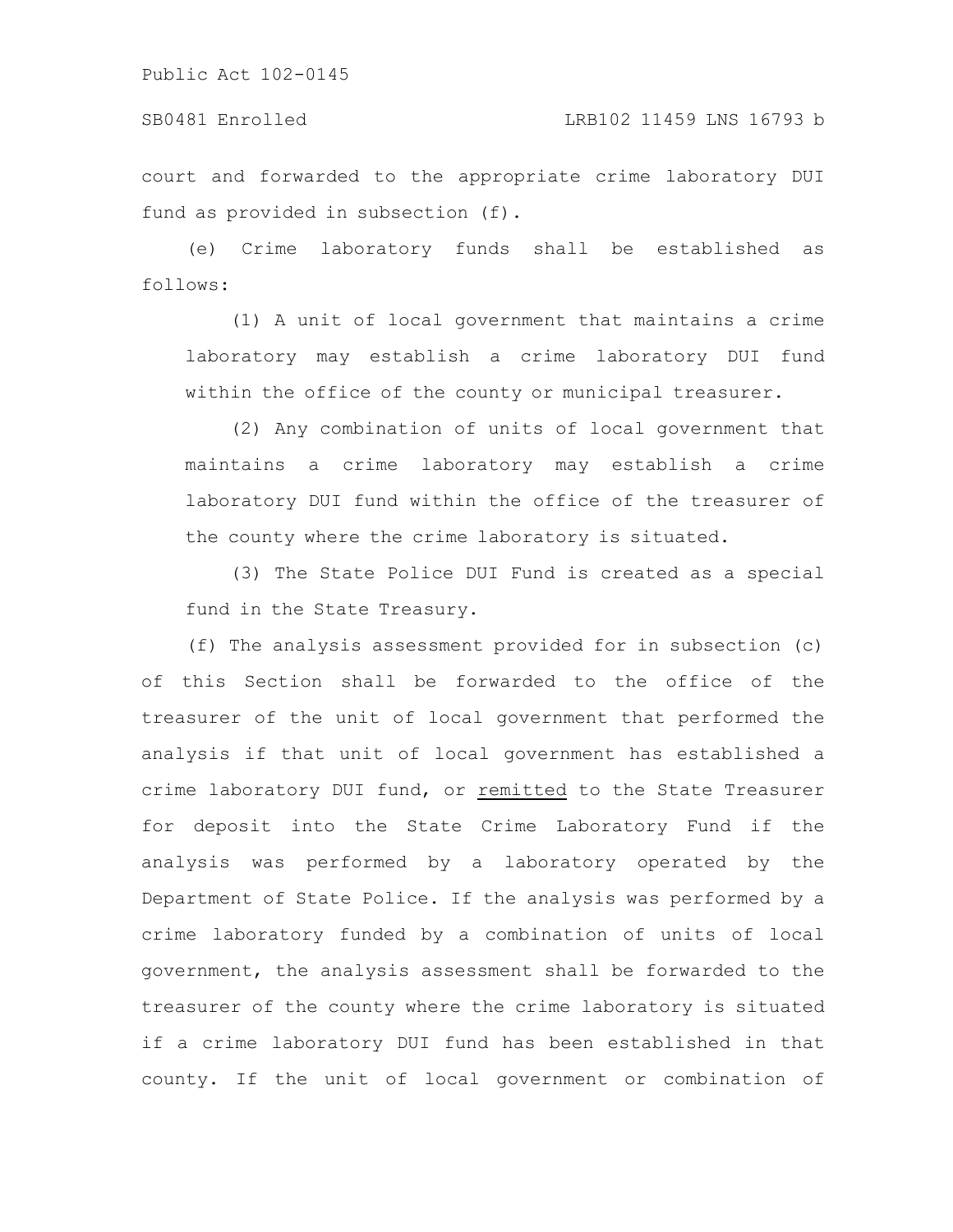Public Act 102-0145

units of local government has not established a crime laboratory DUI fund, then the analysis assessment shall be remitted forwarded to the State Treasurer for deposit into the State Crime Laboratory Fund.

(g) Moneys deposited into a crime laboratory DUI fund created under paragraphs (1) and (2) of subsection (e) of this Section shall be in addition to any allocations made pursuant to existing law and shall be designated for the exclusive use of the crime laboratory. These uses may include, but are not limited to, the following:

(1) Costs incurred in providing analysis for DUI investigations conducted within this State.

(2) Purchase and maintenance of equipment for use in performing analyses.

(3) Continuing education, training, and professional development of forensic scientists regularly employed by these laboratories.

(h) Moneys deposited in the State Crime Laboratory Fund shall be used by State crime laboratories as designated by the Director of State Police. These funds shall be in addition to any allocations made according to existing law and shall be designated for the exclusive use of State crime laboratories. These uses may include those enumerated in subsection (g) of this Section.

(Source: P.A. 99-697, eff. 7-29-16; 100-987, eff. 7-1-19; 100-1161, eff. 7-1-19.)